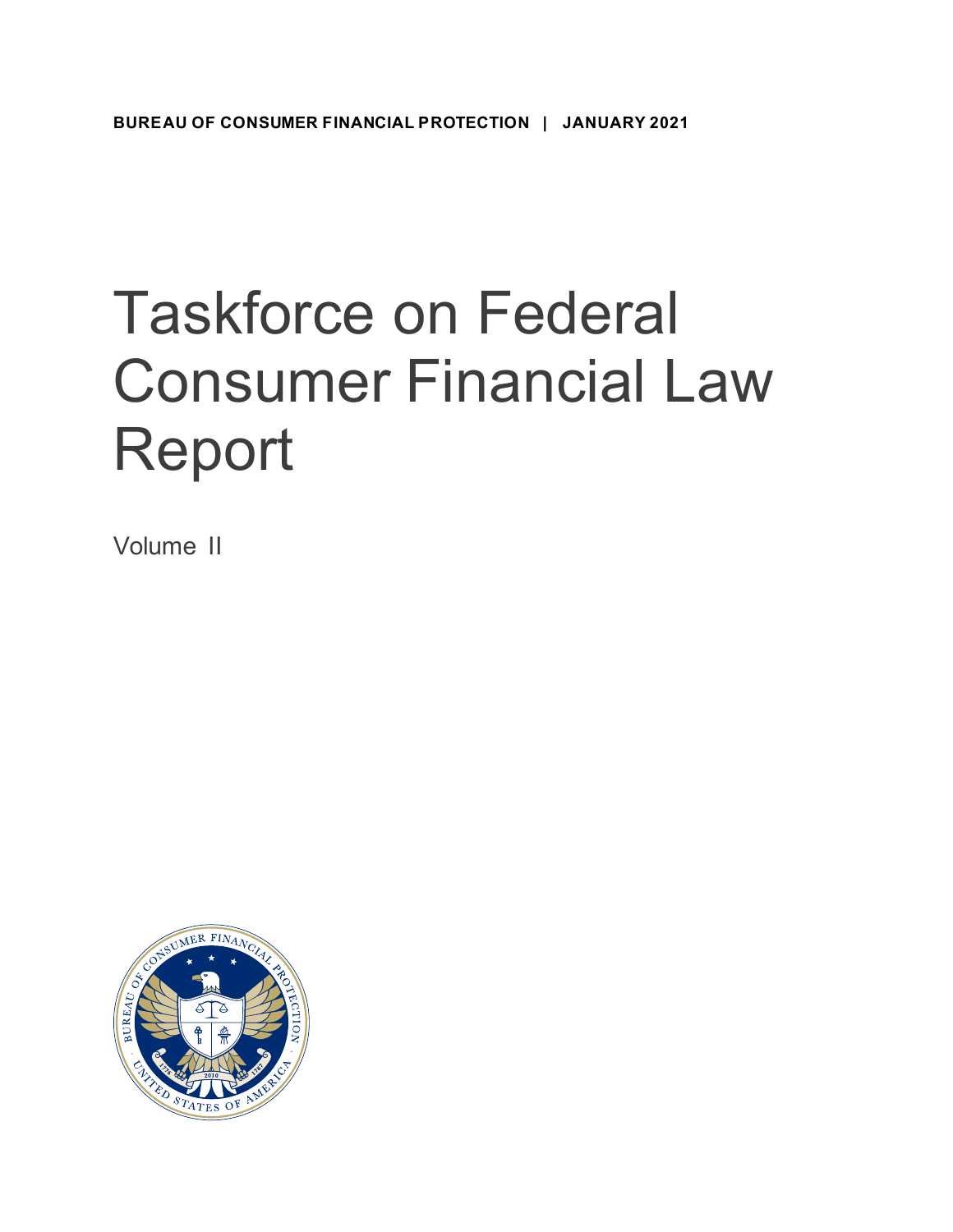# <span id="page-1-0"></span>**Table of contents**

| 1. |     |  |  |  |  |
|----|-----|--|--|--|--|
|    | 1.1 |  |  |  |  |
| 2. |     |  |  |  |  |
|    | 2.1 |  |  |  |  |
| 3. |     |  |  |  |  |
|    | 3.1 |  |  |  |  |
|    | 3.2 |  |  |  |  |
|    | 3.3 |  |  |  |  |
|    | 3.4 |  |  |  |  |
|    | 3.5 |  |  |  |  |
|    | 3.6 |  |  |  |  |
| 4. |     |  |  |  |  |
|    | 4.1 |  |  |  |  |
|    | 4.2 |  |  |  |  |
|    | 4.3 |  |  |  |  |
|    | 4.4 |  |  |  |  |
|    | 4.5 |  |  |  |  |
| 5. |     |  |  |  |  |
|    | 5.1 |  |  |  |  |
|    | 5.2 |  |  |  |  |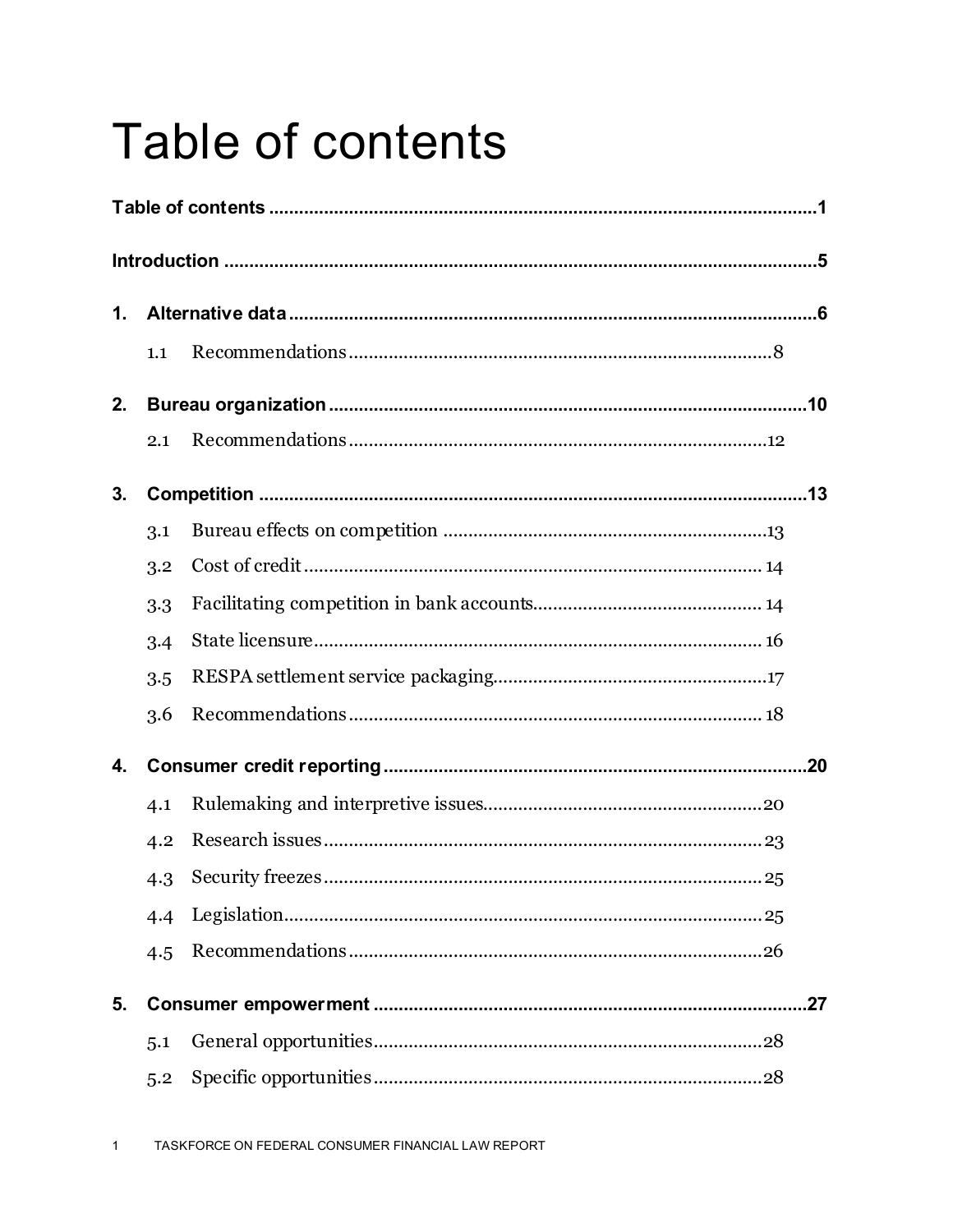|    | 5.3  |                                                           |     |
|----|------|-----------------------------------------------------------|-----|
| 6. |      |                                                           |     |
|    | 6.1  |                                                           |     |
|    | 6.2  |                                                           |     |
|    | 6.3  |                                                           |     |
|    | 6.4  |                                                           |     |
| 7. |      |                                                           |     |
|    | 7.1  |                                                           |     |
| 8. |      |                                                           |     |
|    | 8.1  |                                                           |     |
|    | 8.2  |                                                           |     |
|    | 8.3  |                                                           |     |
|    | 8.4  |                                                           |     |
|    | 8.5  | Marketing to consumers with limited English proficiency44 |     |
|    | 8.6  |                                                           |     |
|    | 8.7  |                                                           |     |
| 9. |      |                                                           |     |
|    | Q.1  |                                                           |     |
|    |      |                                                           |     |
|    |      |                                                           |     |
|    |      |                                                           | .54 |
|    | 11.1 |                                                           |     |
|    | 11.2 |                                                           |     |
|    |      |                                                           |     |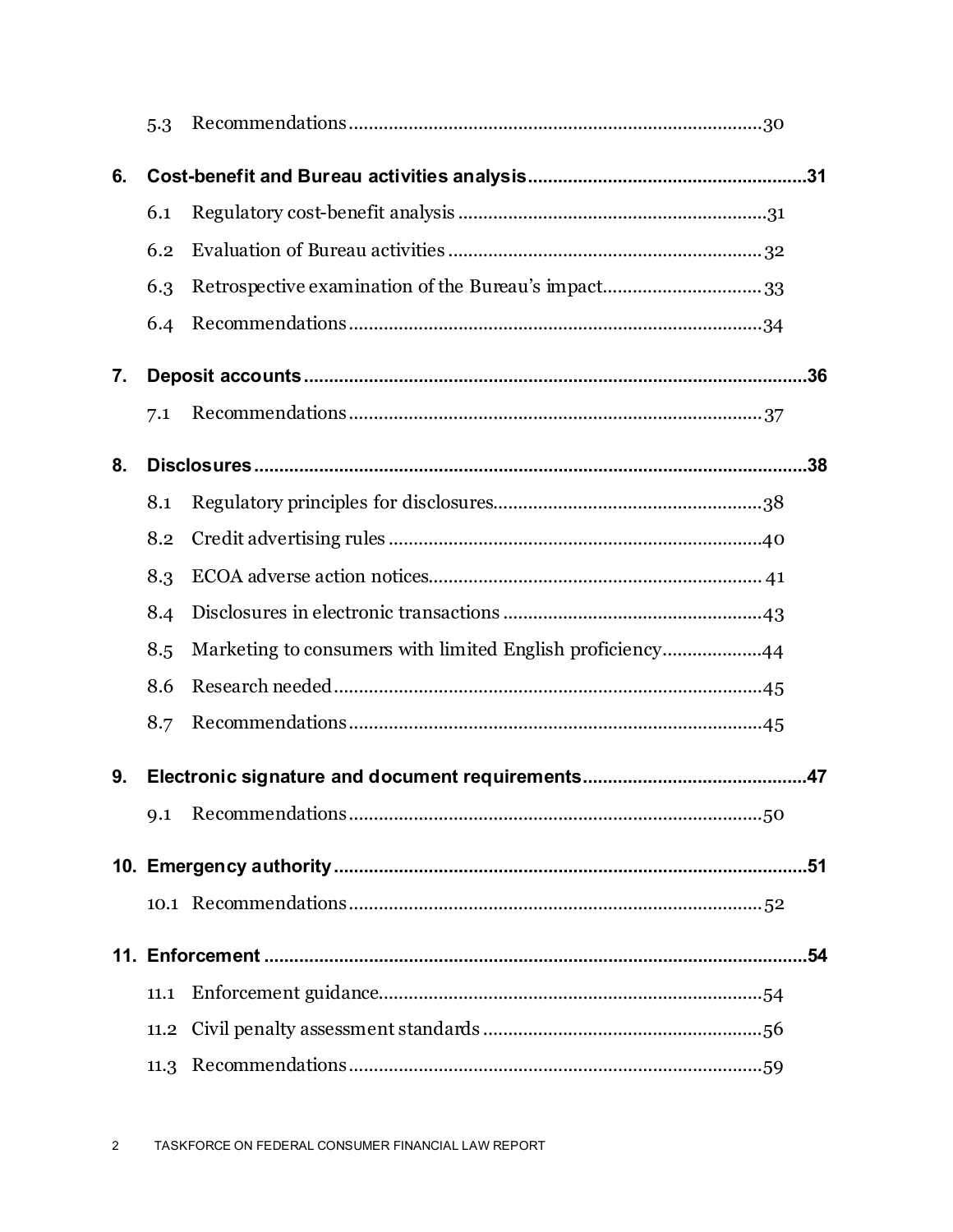| 12.1                                                                |  |
|---------------------------------------------------------------------|--|
|                                                                     |  |
|                                                                     |  |
|                                                                     |  |
|                                                                     |  |
|                                                                     |  |
| 13.1 Expanding credit unions' ability to serve under-served areas74 |  |
|                                                                     |  |
|                                                                     |  |
|                                                                     |  |
|                                                                     |  |
|                                                                     |  |
|                                                                     |  |
|                                                                     |  |
|                                                                     |  |
|                                                                     |  |
|                                                                     |  |
|                                                                     |  |
|                                                                     |  |
|                                                                     |  |
|                                                                     |  |
|                                                                     |  |
|                                                                     |  |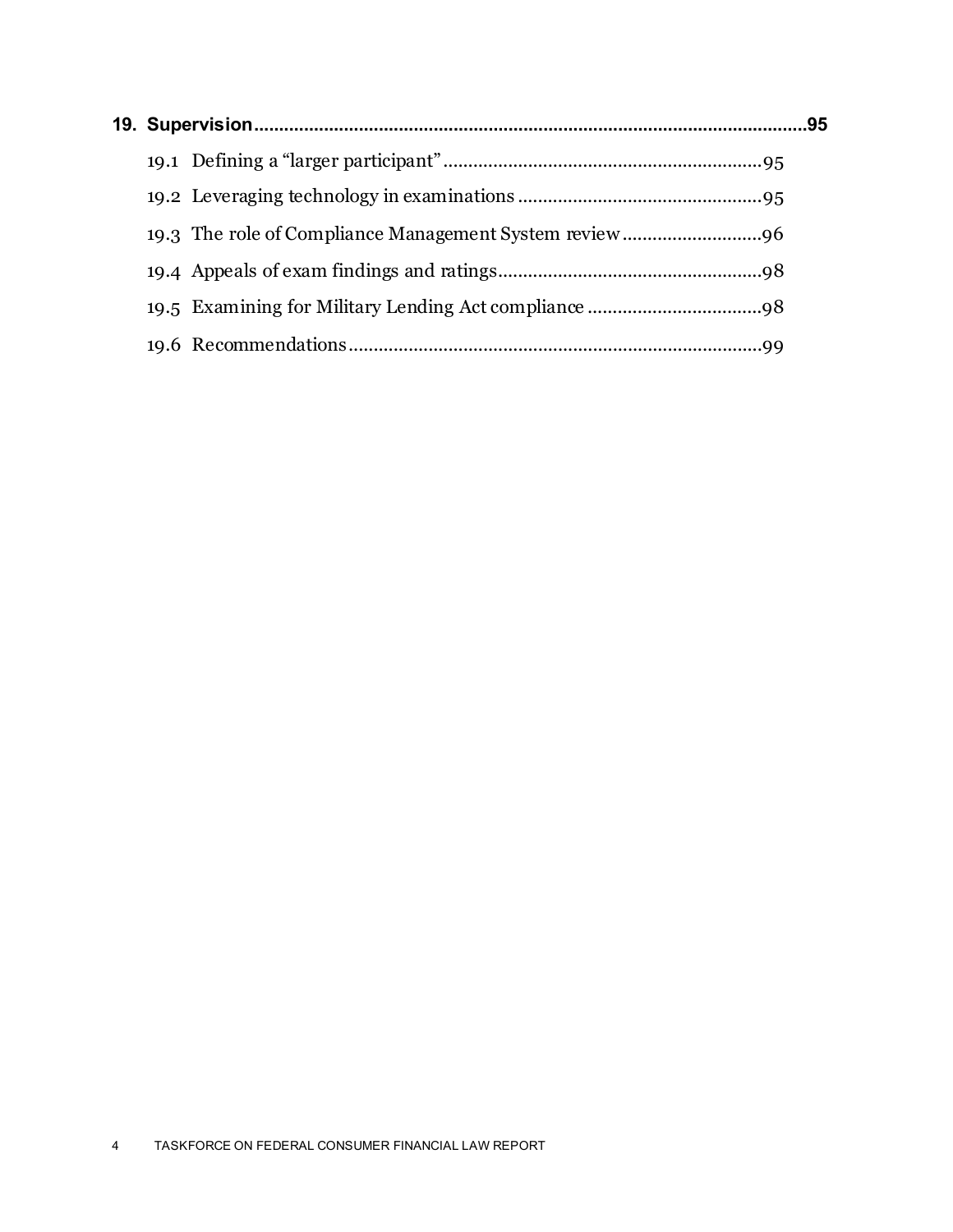# <span id="page-5-0"></span>Introduction

In Volume II, the Taskforce has grouped recommendations in alphabetical topics for ease of navigation. Topics range from important concepts like maximizing financial inclusion, to ensuring the Bureau deploys its resources to provide strong consumer protections, to emerging issues with newer subjects such as alternative data, and to ensuring that consumer protection rules are modernized and sufficiently flexible to adapt to rapidly evolving consumer financial markets and services. It is important to note that, if implemented, many recommendations span across multiple topics.

Each topic has a short outline, or preamble, that sheds light on issues that the recommendations seek to address. These preambles reference principles discussed with greater detail in Volume I. The preambles are followed by a series of recommendations.Each recommendation includes the specific government audience believed to possess the authority to act on the recommendation and the suggested mechanism or action needed to implement the recommendation.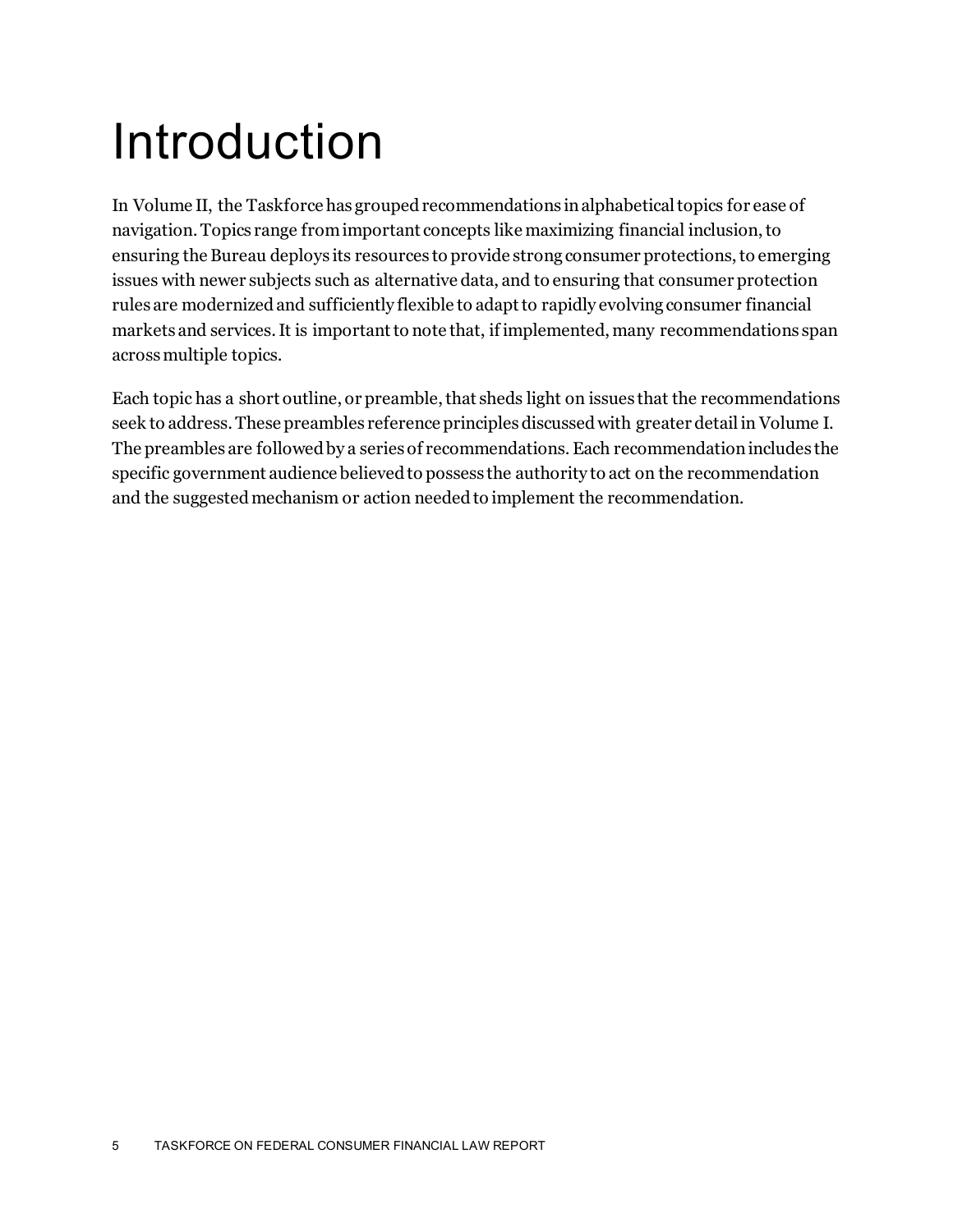# <span id="page-6-0"></span>1. Alternative data

As consumer credit markets evolve, new technologies and methods such as artificial intelligence (AI), machine learning (ML), and the use of alternative data are rapidly evolving to better serve customers. In addition to reducing cost, increasing speed, and improving accuracy, these technologies allow better predictions of the risk of default and prepayment, which can enable credit on better terms for more consumers. Industry is increasingly turning to alternative data (i.e., data outside of the scope of traditional credit reporting data) to increase predictive accuracy of their models and to subsequently lower risk, lower prices, increase competition, and increase financial access and inclusion to traditionally underserved customers. For a more robust discussion of alternative data, see Chapter 9 in Volume I of this Report.

Alternative data can potentially increase predictive power of underwriting and pricing models used by financial institutions, allowing institutions to expand access to credit to individuals previously considereduncreditworthy under traditional models. For instance, underwriting using cash flow data from a consumer's bank account gives a more holistic and real-time view of a consumer's actual financial situation rather than relying on point-in-time markers like monthly revolving balances that would be found on a traditional credit report. This expansion of the range of consumers a lender is willing to work with via lowering previously non-negotiable credit score or payment history requirements, particularly to consumers on the margin of acceptance under traditional regimes, expands access to previously thin-file or no-file consumers who previously could not be considered for credit. It may also benefit consumers with limited credit usage or consumers trying to restore good credit by enabling them to qualify for credit that could improve the consumer's financial well-being.

In light of the benefits of use of alternative data, regulators should be cautious about unduly and prematurely restricting the use of new sources of data as consumer norms and expectations about privacy and data usage continue to evolve, especially among younger consumers who will benefit the most from use of alternative data. This allows for greater inclusion of racial and ethnic minority consumers who are disproportionately thin-and no-file consumers. [1](#page-6-1)

Often, alternative data are provided by data aggregators, companies that collect information and sell it to lenders for use in their models. Safety and security questions raised by screen scrapingbased approaches to alternative data aggregation and the bilateral negotiation process necessary for application-programming-interface-based approaches have impeded adoption of alternative data, but industry is accelerating resolutions to these problems as the business case becomes

6 TASKFORCE ON FEDERAL CONSUMER FINANCIAL LAW REPORT

<span id="page-6-1"></span><sup>1</sup> The CFPB Office of Research, *Data Point: Credit Invisibles*, 16 (2015) [\(https://files.consumerfinance.gov/f/201505\\_cfpb\\_data-point-credit-invisibles.pdf](https://files.consumerfinance.gov/f/201505_cfpb_data-point-credit-invisibles.pdf)).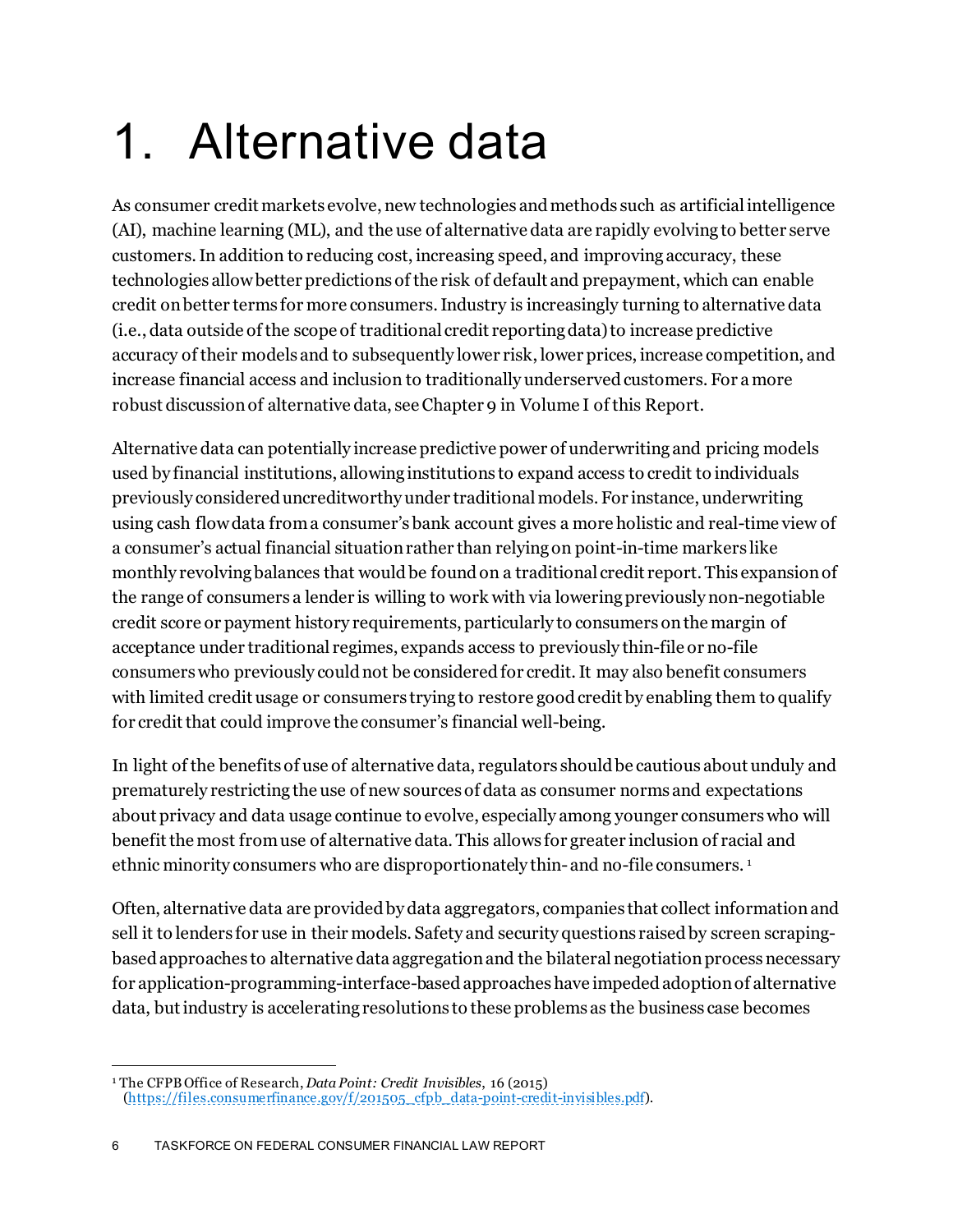clear. For a more robust discussion of data aggregation, see Chapters 9 and 11 in Volume I of this Report.

Currently, the use of alternative data is allowed, but liability concerns over its use, methods of collection, and compliance with credit reporting laws have slowed its widespread adoption by industry. Some data aggregation firms have resisted being subject to the Fair Credit Reporting Act (FCRA) as it would require them to comply with, among other consumer safeguards, resource-intensive record accuracy dispute resolution processes in the law.

The FCRA states that a consumer reporting agency is a "person which, for monetary fees, dues, or on a cooperative nonprofit basis, regularly engages in whole or in part in the practice of assembling or evaluating consumer credit information for the purpose of furnishing consumer reports to third parties." [2](#page-7-0)A consumer report includes a communication of any information, including alternative data, by a consumer reporting agency that bears on a consumer's creditworthiness, character, personal characteristics, mode of living and similar traits, which is used, expected to be used, or collected in whole or in part for the purpose of establishing a consumer's eligibility for consumer credit or insurance, employment, or other permissible purpose under Section 604. [3](#page-7-1) If a data aggregator assembles or evaluates consumer information, and furnishes it to a third party for use in making a credit eligibility decision, it would appear to meet the definition of "consumer reporting agency" and would be subject to the FCRA's privacy, accuracy, and security requirements.

The Taskforce recommends that the Consumer Financial Protection Bureau(CFPB or Bureau) clarify the FCRA's application to data aggregators and the use of alternative data. Alternative data will be a consumer report and regulated by the FCRA if it is used, expected to be used, or collected in whole or part for determining eligibility for consumer credit, insurance, employment, or any other FCRA permissible purpose. [4](#page-7-2)A data aggregator that assembles or evaluates consumer credit information or other informationfor the purpose of furnishing consumer reports to third parties is likely to be a consumer reporting agency (CRA). [5](#page-7-3) Thus, whether an aggregator is a CRA is likely to be a factual question.

There is additional concern over the applicability of privacy provisions in other statutes that may bar companies from furnishing this information to consumer reporting agencies. For example, telecommunications billing information is regulated as customer proprietary network

<span id="page-7-0"></span><sup>2</sup> FCRA sec, 603(f)., 15 U.S.C. §1681a(f).

<span id="page-7-1"></span><sup>3</sup> FCRA, sec. 603(d)(1), 15 U.S.C. §1681a(d)(1).

<span id="page-7-2"></span><sup>4</sup> *Id*.

<span id="page-7-3"></span><sup>5</sup> FCRA sec. 603(f), 15 U.S.C. §1681a(f).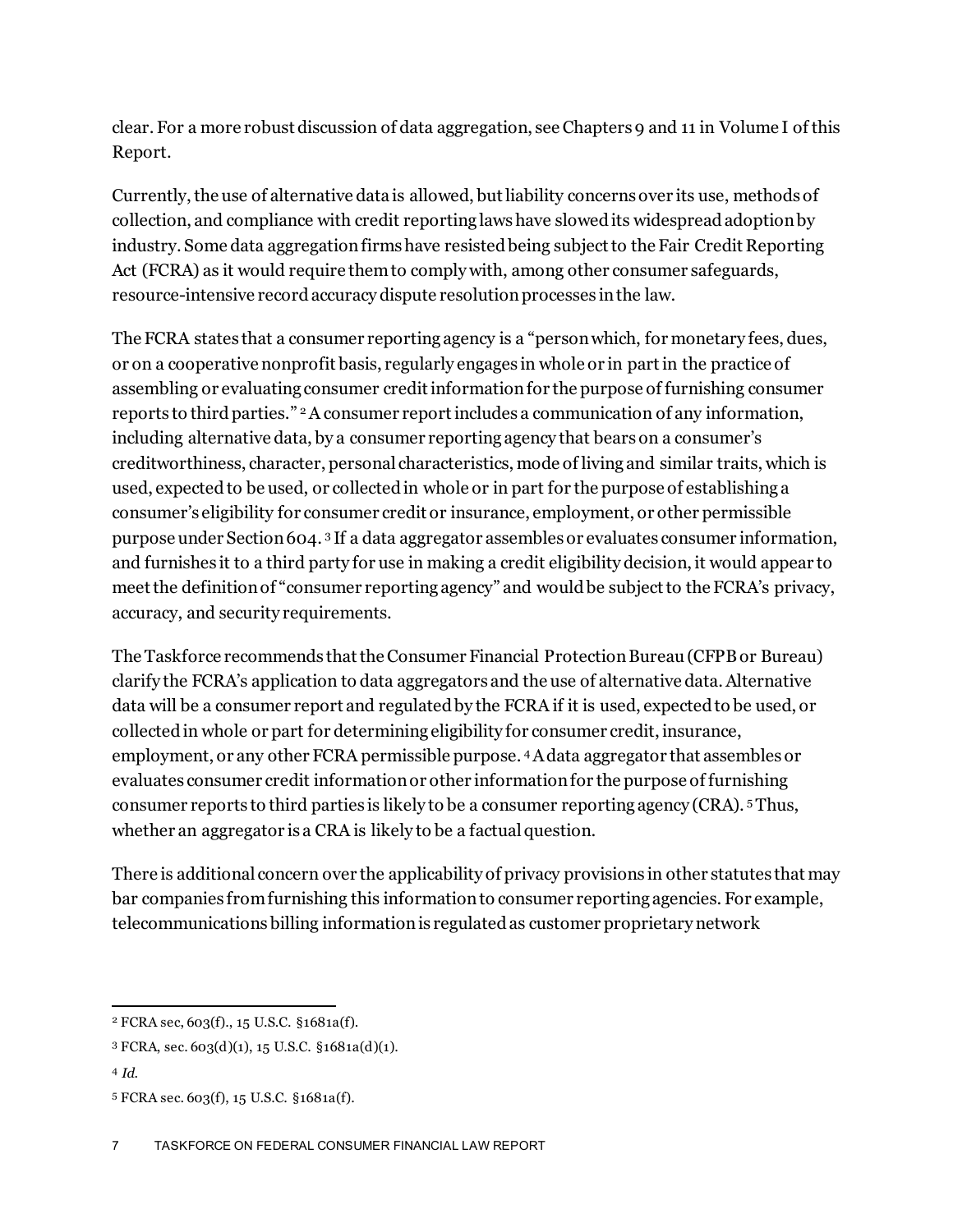information and may be subject to special privacy protections. [6](#page-8-1)The Taskforce's understanding of this law causes it to doubt whether a legal provision was intended to restrict a telecommunications company or public utility from reporting payment information. Moreover, the benefit to consumers, especially those thin- or no-file consumers on the margins who may become scorable or prime for the first time, can outweigh the privacy and security concerns. Moreover, when the reports are limited to credit performance, the privacy concerns are no greater than with any other type of payment information. Even reporting negative information from alternative sources provides a net benefit to consumers, because it is likely a signal of the overall creditworthiness of these consumers, thereby making the market more efficient. Because of these consumer benefits, any entity with an account that requires regular payments by a consumer, other than healthcare payments, should be allowed to report this information to credit bureaus regardless of privacy provisions in other statutes.

Some stakeholders have expressed concern that specific kinds of alternative data such as educational or geographic data may serve as proxies for race, sex, age, or other protected classes and that disparities in lending will emerge if these data are used. These concerns are often tied up with larger questions about algorithmic bias, interpretability and explainability, and black boxes in Artificial Intelligence/Machine Learning models. As with traditional data, decisions based in part on alternative data remainsubject to compliance with fair lending law. If there is a disparate impact on a protected class that is not the result of a legitimate business interest, or a less discriminatory alternative exists, these laws could be violated. Institutions who do not wish to be sanctioned under these regulations will strive to reduce discrimination and algorithmic bias while also investing in tools to explain their outcomes to regulators when they are examined for compliance with fair lending law. Moreover, as discussed in Chapter 10, by increasing competition and increasing choices for consumers, as well as by increasing reliance on databased underwriting systems, entry to the market by FinTech firms tends to reduce pricing disparities among different groups of consumers; thus, the Bureau should be careful not to deter new entry unduly. The Bureau's Office of Innovation policies, such as the Compliance Assistance Sandbox, allow institutions to proactively collaborate with the Bureau on issues of fair lending and innovation.

### <span id="page-8-0"></span>1.1 Recommendations

**1.** The Bureau, Congress, and other federal and state regulators should identify and eliminate unnecessary or undue restrictions on the ability of consumer reporting agencies to report payment and cash-flow data. One means is for the Bureau to clarify the FCRA's application to

8 TASKFORCE ON FEDERAL CONSUMER FINANCIAL LAW REPORT

<span id="page-8-1"></span><sup>6</sup> See, e.g., 18 U.S.C. § 2702.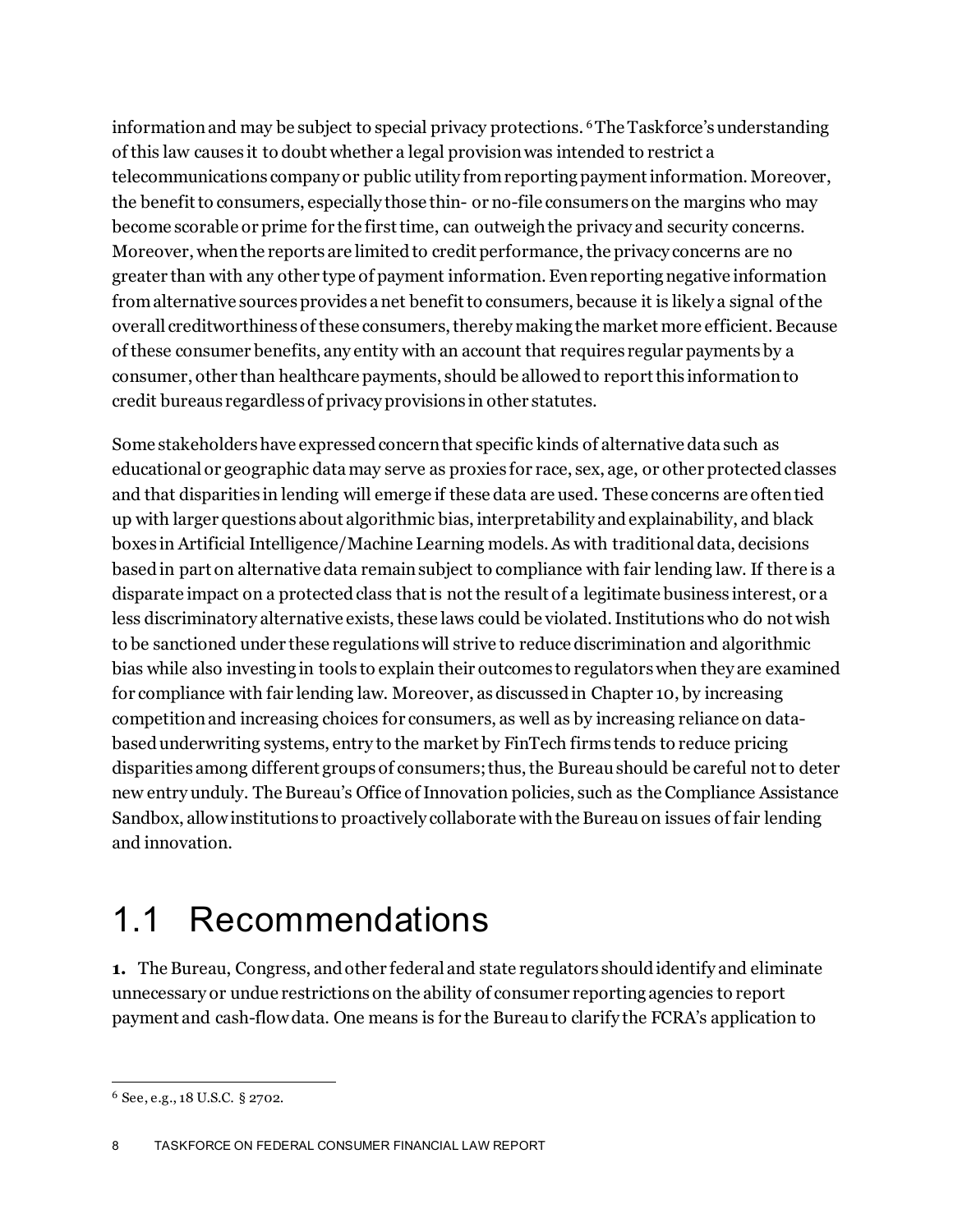data aggregators and the use of alternative data. All sources of alternative data should satisfy existing privacy, accuracy, and credit reporting laws.

**2.** The Bureau, Congress, and other federal and state regulators should exercise caution in restriction of the use of nonfinancial alternative data. These data can be very useful indicators of creditworthiness, and existing fair lending laws prohibit unlawful discrimination.

**3.** Payment data from any entity with an account that requires regular payments by consumers is valuable, particularly for consumers with thin or no credit report files. The Bureau, Congress, and other federal and state regulators should, whenever possible, construe other statutes to allow such entities other than health care providers, to report the performance of that account for purposes of credit reporting. In particular, Congress should add an express exception in 18 U.S.C. §. 2702 (b) that would allow providers of electronic communications services to the public to furnish account information to CRAs.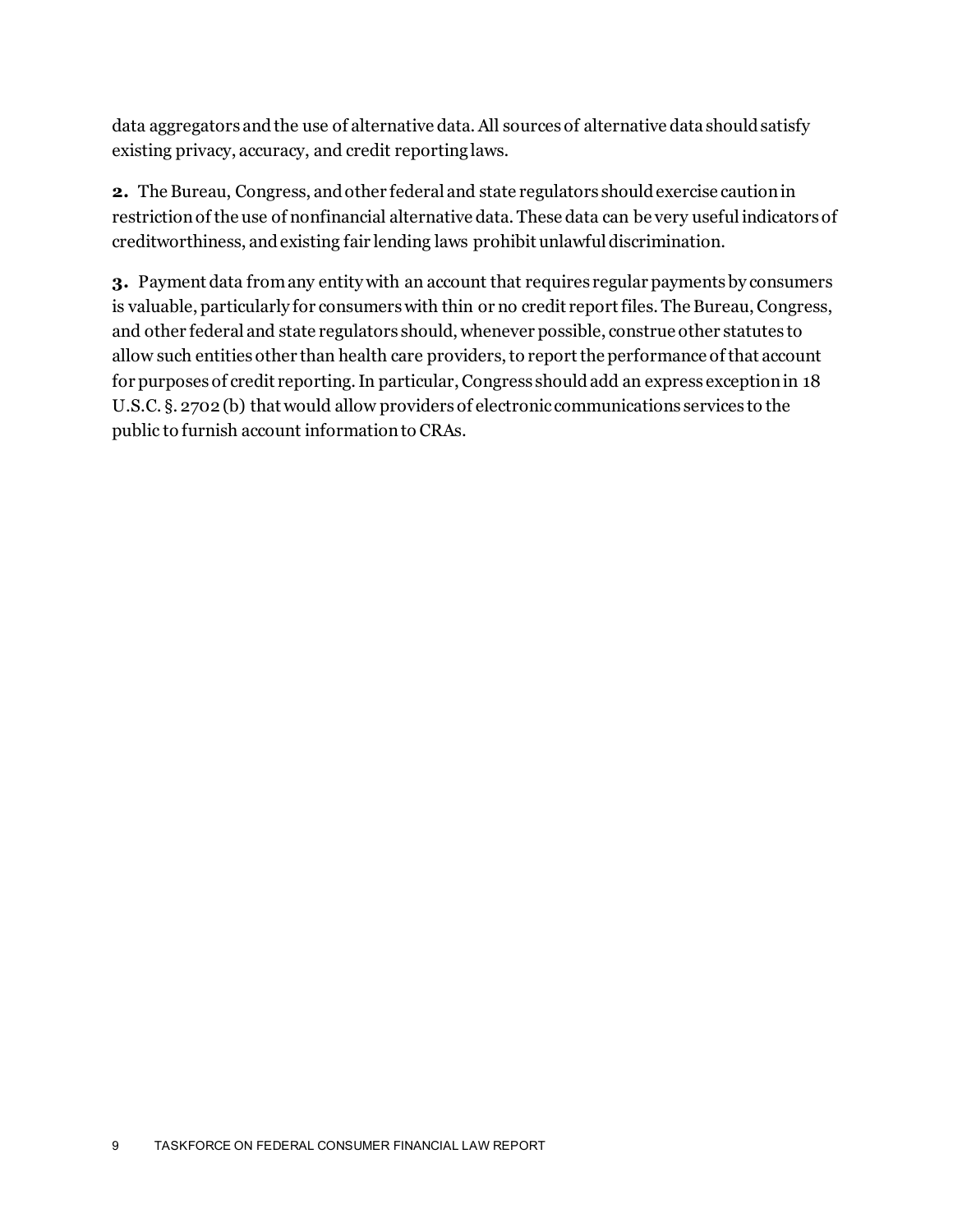# <span id="page-10-0"></span>2. Bureau organization

There is no one "correct" approach to internal organization and structure for a complicated agency such as the CFPB. Any structure that is adopted invariably entails tradeoffs and a system for promoting coordination across the agency to promote consistent interpretations of legal standards, a coherent approach to pursuing policy objectives, and accountability to agency goals.

The CFPB presents challenging questions of internal organization and structure because of the large number of regulatory "tools" at its disposal, or what the Dodd-Frank Wall Street Reform and Consumer Protection Act (Dodd-Frank Act) refers to as "functions." Since its inception, the CFPB's internal structure has been largely organized around its regulatory "tools," i.e., regulation, enforcement, supervision, research, and consumer education, in addition to its statutorily mandated offices. In the opinion of the Taskforce, this tools-based organizational structure is not optimized to promote regulatory effectiveness for maximizing consumer welfare in the financial sphere and has created coordination difficulties within the Bureau and its approach to external stakeholders. Regulatory effectiveness has been hampered because this structure has made it more difficult for the Bureau to use an integrated approach to efficiently identify and apply the most effective tool or mix of tools to address a specific legal or policy issue. Coordination between different divisions for determining the appropriate tool or tool mix to accomplish a specific regulatory objective has been largely *ad hoc* and unsystematic.

The CFPB's tool-based organizational structure produced a concern in some instances that rather than fitting the best tool to provide a solution, there can be a tendency to retrofit outcomes to the chosen tool. Thus, for example, the CFPB has been criticized for pursuing what is called "regulation by enforcement," using enforcement to make industry-wide policy changes that might have been more effectively addressed through a regulation. Notice and comment rulemaking also provides protections under the Administrative Procedure Act and rights to nonparty stakeholders that enforcement actions do not.

In some instances, the choice of a regulatory tool seems to have produced highly prescriptive, highly detailed regulations that try to anticipate and resolve every possible scenario under the regulation, rather than promulgating a more principles-based regulation and then using enforcement, supervision, or other tools (such as guidance or education) to develop the details. By starting with a determination as to which agency tool will be used to address a particular issue and then fleshing out the substance later, it is more difficult for the agency to effectuate its policies efficiently. Policy coordination is also difficult under the current tool-based organizational structure. With respect to the Bureau's rules defining "Larger Market Participants" for determining entities subject to supervision, for example, the Office of Regulations is responsible for establishing the definition as to which entities will be covered. Yet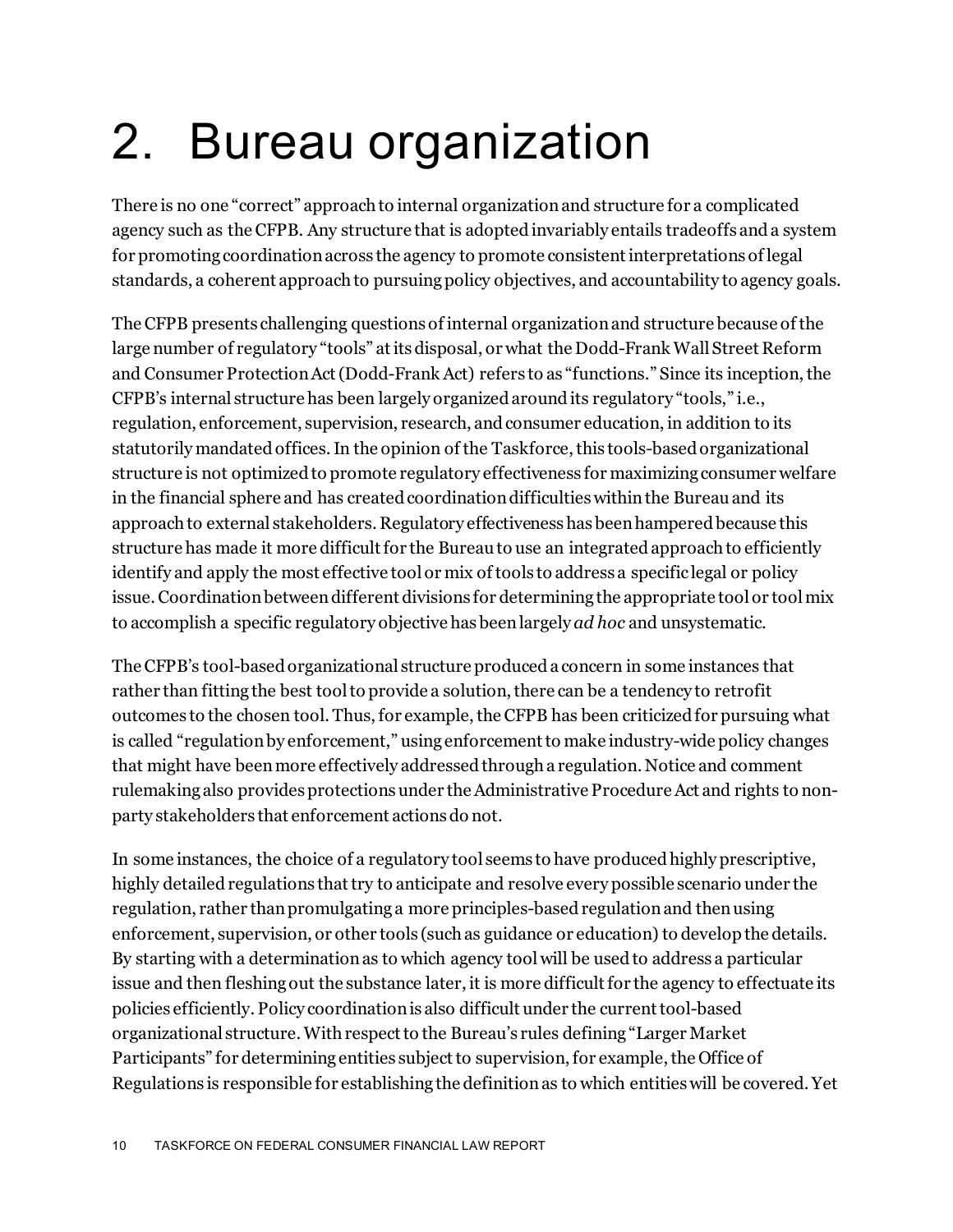once the threshold is defined and established, the Office of Supervision Examinations (OSE) actually conducts the examinations and the Office of Supervision Policy (OSP) sets examination policy and priorities. Fragmenting oversight of particular markets and industries across multiple divisions makes it difficult to coordinate effectively to ensure that all divisions are pursuing the same priorities in a coherent fashion; for example, by ensuring that the Bureau's enforcement, supervision, and rulemaking offices are all applying the same legal definition of terms such as "abusive" to participants in a given market.

Given this, the Taskforce recommends that the CFPB reorganize its internal structure so that it is primarily organized around *markets* instead of *tools*. Thus, for example, the CFPB might have organizations dedicated to credit cards, mortgages, small-dollar loans, FinTech, and third-party service providers (such as debt collectors and mortgage servicers). Enforcement, rulemaking, and supervision responsibilities would reside primarily within those organizations. Other tools, such as research, consumer education, and consumer complaints, might remain Bureau-wide, but staff in each of these areas would be expected to develop expertise in working with each of the markets-based organizations.

In the view of the Taskforce, this approach would be an improvement over the current organizational arrangement by starting with a primary focus on particular markets and their challenges and then determining which tools would be most effective in addressing those problems. A market-based organizational structure also would make it easier to use a combination of several tools to effectively respond to a problem. The Taskforce recognizes that this approach would create some coordination problems of its own, leading to a concern about maintaining consistent legal interpretations and policy goals across different markets, rather than across different tool-based organizations. Although both types of consistency are undeniably important, consistent guidance to market participants from all of the Bureau's operations (i.e., enforcement, supervision, and rulemaking) is more important to enable regulated entities to predict how the Bureau will apply the law than ensuring that, for example, all rules or all enforcement actions are consistent with one another.

The Taskforce is aware that, for some markets, the Bureau has created some specialization within the tool-based unit, such as examiners that focus on the highly specialized issues involving consumer credit reporting. This is helpful (and certainly necessary) but still inferior to, for instance, a dedicated consumer reporting unit that could identify problems in an ongoing way and determine which tool or combination of tools could best address them.

We also believe the Bureau would find a market-based organization far more efficient. Now, when the Bureau determines to undertake a new rulemaking, it must confer – often extensively – with the subject-matter experts housed throughout the Bureau in many different units. This not only involves coordinating priorities to ensure the necessary staff members are available to provide support, but also inevitably pulls the management teams of those subject-matter experts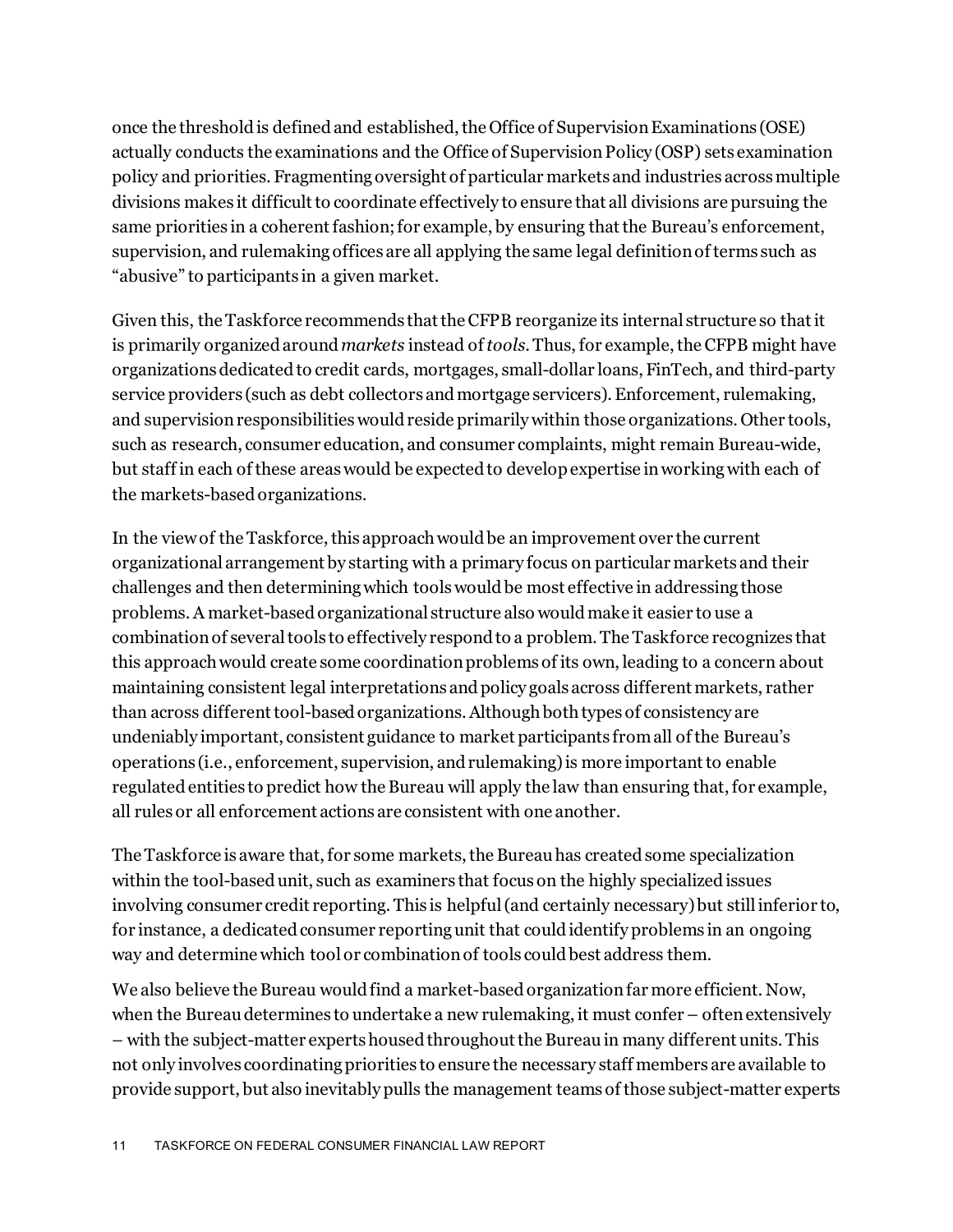into the project. It is easy to see how many senior managers in the Bureau can become involved in policy decisions in a rulemaking, in addition to handling their responsibilities in their own unit. It is usually far more efficient to have the experts in a market, whether examiners, rulemaking staff, or enforcement lawyers, reporting up through a single management chain.

A markets-based approach to oversight also reflects the way consumers shop for and use different products and how providers supply them. Effective regulation should focus on these interactions and competitive consequences. For example, prepaid cards and bank accounts are treated as substitutes by many consumers, and regulations on one could influence demand and usage for the other. Similarly, consequences for consumers of restrictions on small-dollar loans are impacted by regulations involving competing products, such as pawnbrokers, bank overdraft protection, deposit advance products, and earned wage access products. It is the opinion of the Taskforce that reorganizing the Bureau's internal organizational structure around markets will orient the Bureau toward a consumer choice-centered approach to oversight that will facilitate policies that align with the dynamics of consumer choice.

The Taskforce also recommends that the CFPB create a new unit with responsibility for (1) promoting coordination and consistency across the Bureau's operations, (2) identifying the Bureau's top priorities and engaging in strategic planning operations to accomplish them, (3) conducting assessment of the Bureau's effectiveness, including providing independent review of cost-benefit analysis initially conducted by Bureau organizations, (4) conducting retrospective review of regulations and major enforcement initiatives, and (5) drawing on the Bureau's research and policy expertise to conduct competition and consumer protection advocacy. This new unit would assume some of the responsibilities currently executed by the Office of Strategy and the Office of Research as well as new responsibilities.

### <span id="page-12-0"></span>2.1 Recommendations

**4.** TheCFPB should reorganize its internal structure and operations to instantiate a "marketsbased" organizational structure, as opposed to a "tools-based" operational structure.

**5.** The CFPB should establish an office with responsibility to coordinate operations across the Bureau, engage in strategic planning to achieve the Bureau's strategicobjectives, and in collaboration with the divisions, conduct assessment of the effectiveness of the Bureau's operations, including independent cost-benefit review and retrospective review of regulations and major enforcement initiatives. The CFPB should also add a competition and consumer protection advocacy function based in this new office.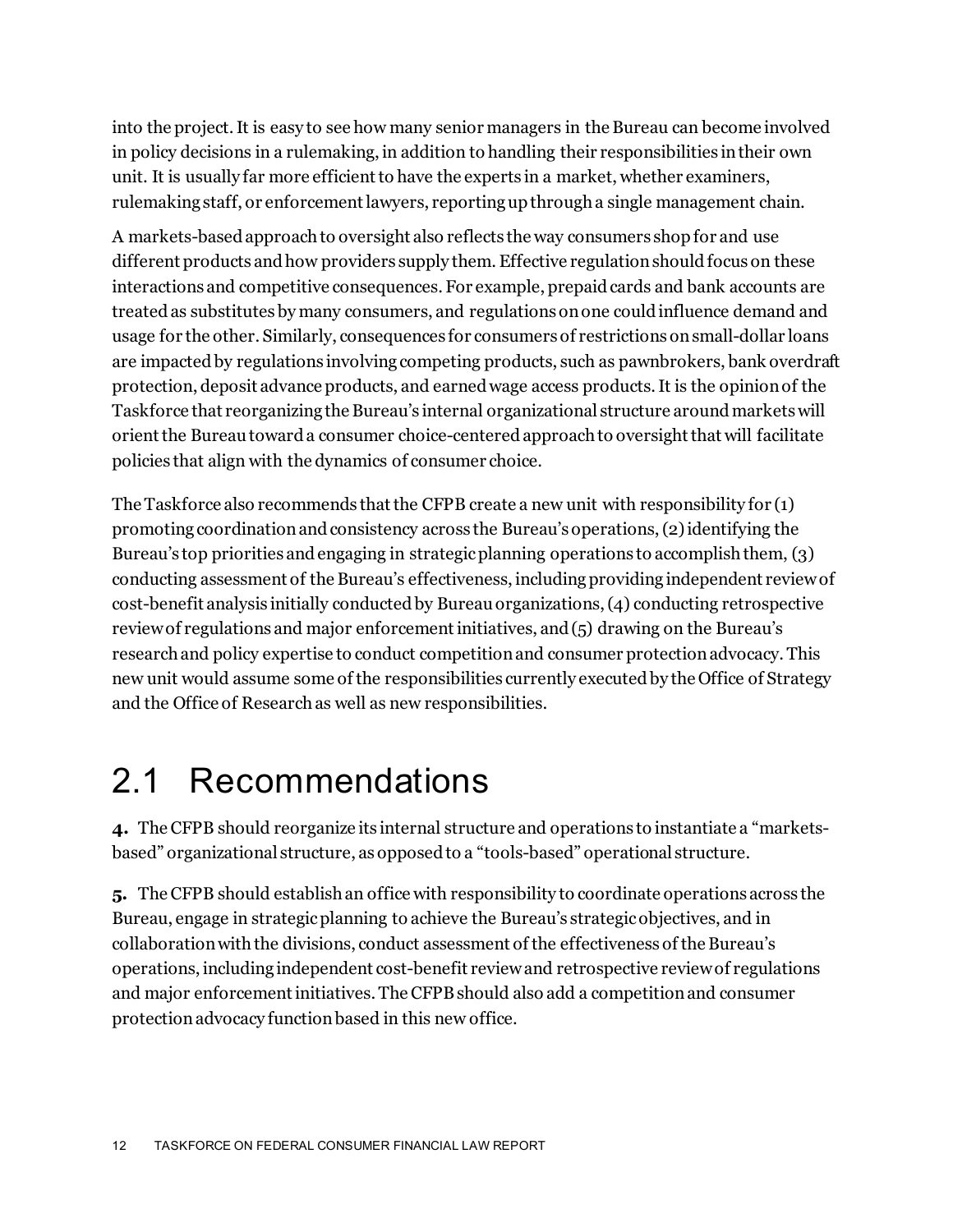# <span id="page-13-0"></span>3. Competition

The Bureau's tools include supervision, enforcement, consumer education, research, and rulemaking. The Taskforce believes that a guiding principle that should inform the use of each of these tools is fostering competition because of its benefits to consumers.

### <span id="page-13-1"></span>3.1 Bureau effects on competition

The purpose of the Bureau as defined in the Dodd-Frank Act is to "ensure[] that the Federal consumer financial laws are enforced consistently so that consumers may access markets for financial products, and so that these markets are fair, transparent, and competitive." This mandate to ensure competition in markets is crucial to protecting consumers, as described in detail in Chapter 8 of Volume I of this Report. Regulation, supervision, enforcement, and education are all tools that the Bureau can use to foster robust competition in consumer financial markets and enhance consumer choice and access to credit. Application of those tools, however, can also have unintended effects on competition. Accordingly, the Bureau should carefully consider the market effects of interventions of all types.

Currently, the Bureau does not have any staff dedicated exclusively to considering the effects of Bureau actions on the competitive landscape of consumer markets, nor does it have particularly strong relationships focused on these issues with other regulators. The Bureau should increase its internal capacity to research competition, potentially by bringing experts into the Office of Research. Data to evaluate competition in various markets do exist but are sometimes difficult for one agency to collect on its own. Therefore, the Bureau should cooperate with other regulators and enforcement agencies to obtain the necessary research data the Bureau may lack.

The Bureau has statutory authority to supervise nonbank covered persons of all sizes in the residential mortgage, private education lending, and payday lending markets. In addition, the Bureau has the authority to supervise nonbank "larger participant[s]" in markets for other consumer financial products or services, as the Bureau defines by rule. To ensure larger participant rules do not have unintended anticompetitive effects, the Bureau should attempt to determine whether there are threshold effects, or distortions of firm behavior as they approach thresholds for larger participant rules. Additionally, the Bureau should continue to consider costs and adverse consequences in establishing thresholds. For example, the Bureau should determine whether the \$10 billion thresholdin the Dodd-Frank Act artificially stunts the growth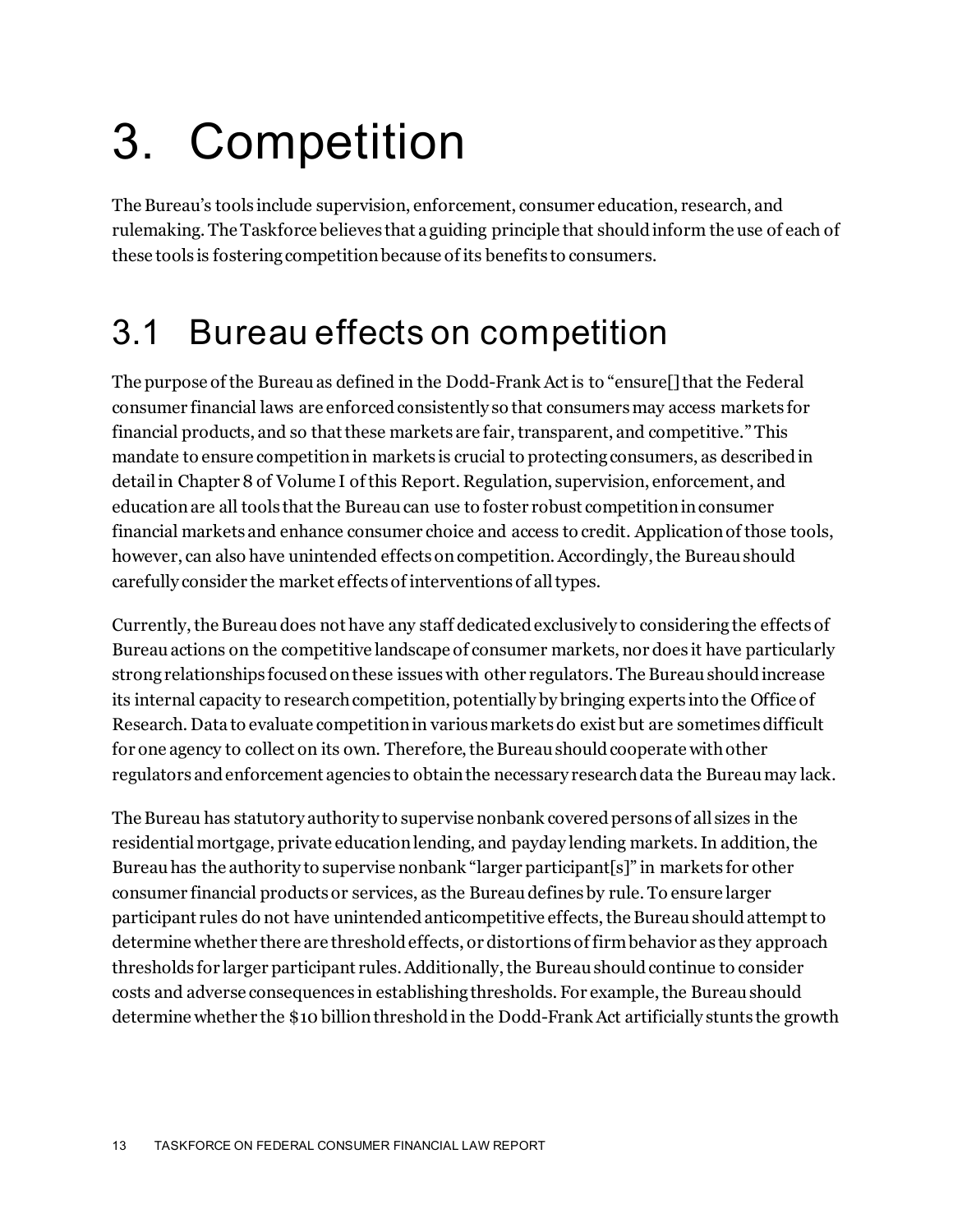of financial service providers. [7](#page-14-2) Should the Bureau determine such threshold effects are harming growth and competition, it should consider means to ameliorate the unnecessary costs associated with such thresholds.

#### <span id="page-14-0"></span>3.2 Cost of credit

The Bureau's supervision, enforcement, and rulemaking activities often drastically affect the way that markets work by compelling changes in the behavior of individual providers and of the market as a whole. These decisions are made after considering voluminous evidence and detailed analyses of the costs and benefits of regulatory action, but insufficient attention is paid to the structure of individual markets themselves. A key consideration of the competitive landscape of markets is the cost of doing business, and actions to protect consumers and enhance competition should be informed by those costs.

An accurate assessment of the costs of various types of credit, as well as an understanding of how those costs influence the structure and dynamics of markets, can inform public policy decisions. Tracking costs and provision of credit on an ongoing basis can also reveal how Bureau and other regulatory action affects the way companies do business and what products consumers can access.

### <span id="page-14-1"></span>3.3 Facilitating competition in bank accounts

Markets with low switching costs are usually competitive, as consumers can be enticed by better offers. However, not all markets make it easy for consumers to change financial service providers. Bank and credit union accounts are one example where the relative difficulty of switching banks to opening a new account may lead consumers to continue an account despite the availability of alternatives with more attractive terms. Switching checking accounts is especially difficult for a consumer with limited liquidity. Before closing their existing account, they must wait for all outstanding checks to clear to avoid expensive "returned check" charges and potential adverse information appearing on their credit report. To be able to continue receiving banking services during this wait, they must have the funds to make the minimum initial deposit required by the new bank, thus maintaining minimum deposits at two banks simultaneously and paying any account fees at two banks. These costs in time and money may

<span id="page-14-2"></span><sup>7</sup> *See* the regulatory framework discussion in Chapter 13 for additional information about the Bureau's \$10 billion threshold for supervision.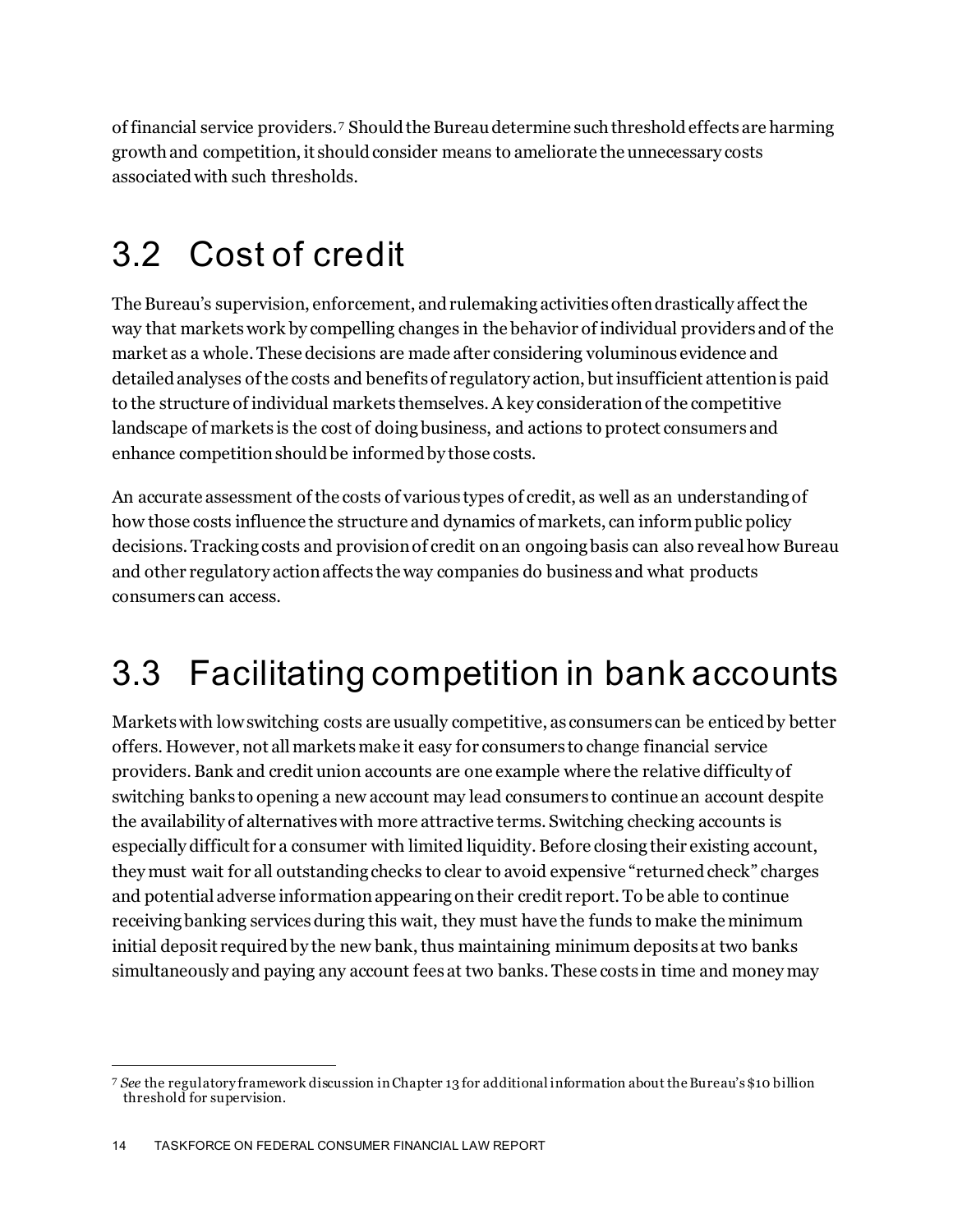lead consumers to remain in a banking relationship that costs more than an alternative banking relationship because switching costs are too high.

While there are legitimate fraud and security reasons that may warrant a painstaking process for account changes, there should not be unnecessary friction caused by the process. High switching costs allow incumbents to thwart competition from rivals regardless of price or service because customers decide to forego switching rather than incur the cost of the process they must use to take advantage of a better offer at a competitor.

Once a primary bank account is opened, consumers tend to retain that bank account for an extended period. Switching one's primary bank account occurs with substantially less frequency than for similar products, such as credit cards or prepaid cards. This lack of mobility in bank accounts may reflect a higher degree of consumer satisfaction with their primary bank relationship than with other financial provider relationships. But it also seems clear that the switching costs for bank accounts are higher than for other financial relationships and that this could contribute to dampened competitive dynamics. The Taskforce is not aware of any rigorous empirical study that estimates the possible frictions that might dampen competition in bank accounts and reduce overall satisfaction with bank accounts.

The Taskforce believes that steps could be taken to facilitate greater competition and portability of bank accounts, much as regulatory reforms facilitated competition among cellphone providers in the past. Today, data aggregators and other providers of consumer financial services have arisen to help consumers more easily manage bank accounts and place their money where it will generate the highest yield. These solutions provide clear value to consumers. But there might be additional interventions that could be taken to reduce switching costs and promote competition.

Other nations, especially in the European Union (EU) and Australia, have promoted bank account portability and competition via regimes that have come to be known as "open banking." The EU open banking regime, as laid out in the revised Payment Services Directive (PSD2), allows for portable bank account numbers that customers can use to easily switch banks across the EU zone. Lowering the switching cost for consumers is expected to increase competition and spur innovation in the payments sector, leading to better economic and consumer protection outcomes. The Taskforce recommends that the Bureau study ways to promote competition in domestic depository accounts, including how to lower switching costs and the potential of account number portability, and work with other regulators and Congress, as necessary, to implement any recommendations.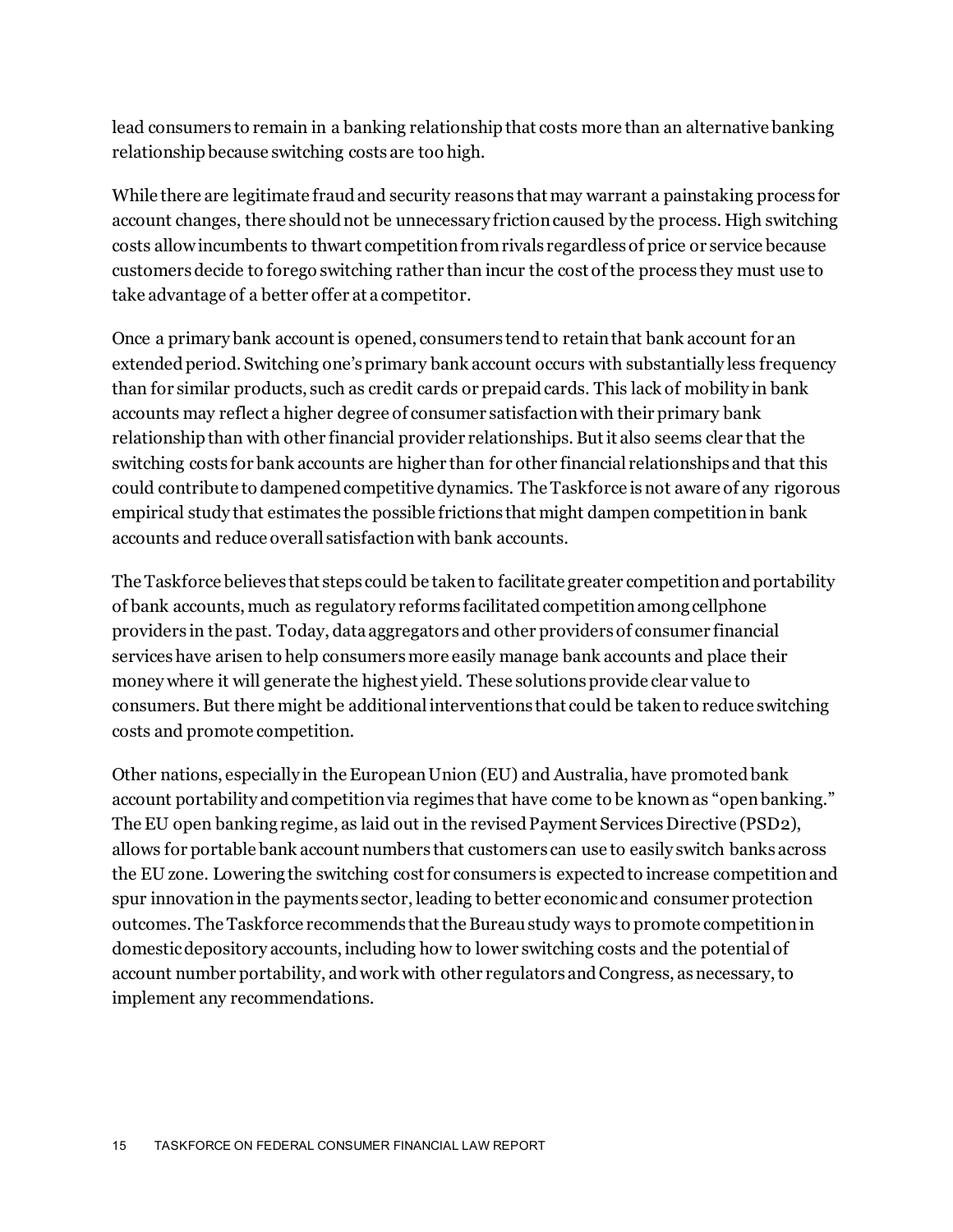### <span id="page-16-0"></span>3.4 State licensure

Currently, a patchwork of state licensing laws makes it difficult for many types of consumer financial service providers to expand their business across state lines. While safeguards are important, inconsistent standards and confusing requirements can prevent safe and efficient providers from entering a market. Inconsistent requirements artificially constrain expansion of popular services and insulate declining sectors from competition, leaving consumers worse off if they are unable to benefit from a truly competitive landscape. What should be paramount in consumer protection at the state level is not the legacy of yesterday's arrangements, but the steps states can take to maintain protection while lowering the cost and increasing the quality of financial options. States should research their regulations and those of other states to better understand what they can do to eliminate barriers to competition caused by these inconsistencies while still protecting consumers, with the end goal being both a high standard of consumer protection and a low cost of doing business.

Some states have taken important steps, for example by adopting consistent standards in the Uniform Consumer Credit Code (UCCC). The UCCC was drafted in 1968 by the National Conference of Commissioners on Uniform State Laws (NCCUSL) and has been updated since. More updates are probably needed. Adoption of the UCCC gives consumers consistent protections against unconscionable transactions, unfair contracts, and usurious credit terms by merchants and non-bank creditors in those states. In turn, merchants and creditors receive consistent treatment under the law, can save costs on compliance regimes in multiple states, and can more readily expand to additional states. There are currently nine states who use this code as a basis for their state laws. Colorado, Idaho, Indiana, Iowa, Kansas, Maine, Oklahoma, Utah, and Wyoming are all adoptees, and several other states have adopted substantially similar laws.

While the Taskforce does not specifically endorse adopting the UCCC, we believe that states should consider modeling their consumer credit laws after these principles and do what they can to alleviate unnecessary burden on financial institutions who wish to serve more customers. As an additional step, states can consider eliminating or significantly streamlining license requirements; we note that many states either do not license creditors or have adopted a simple registration requirement that authorizes the creditor to engage in a wide range of consumer financial services. In contrast, licensure in some states can take up to a year before institutions can legally operate, leaving consumers unable to choose their services and receive the benefits from competition between entrants and existing providers. For its part, the Bureau can conduct a review of state creditor licensing laws to identify the practices that produce unnecessary burdens and require excessive amounts of time for licensing approval, thereby creating unwarranted barriers to entry.In addition, the Bureau through its new strategy and policy unit (as discussed in Section 2 above) can also identify best practices through review.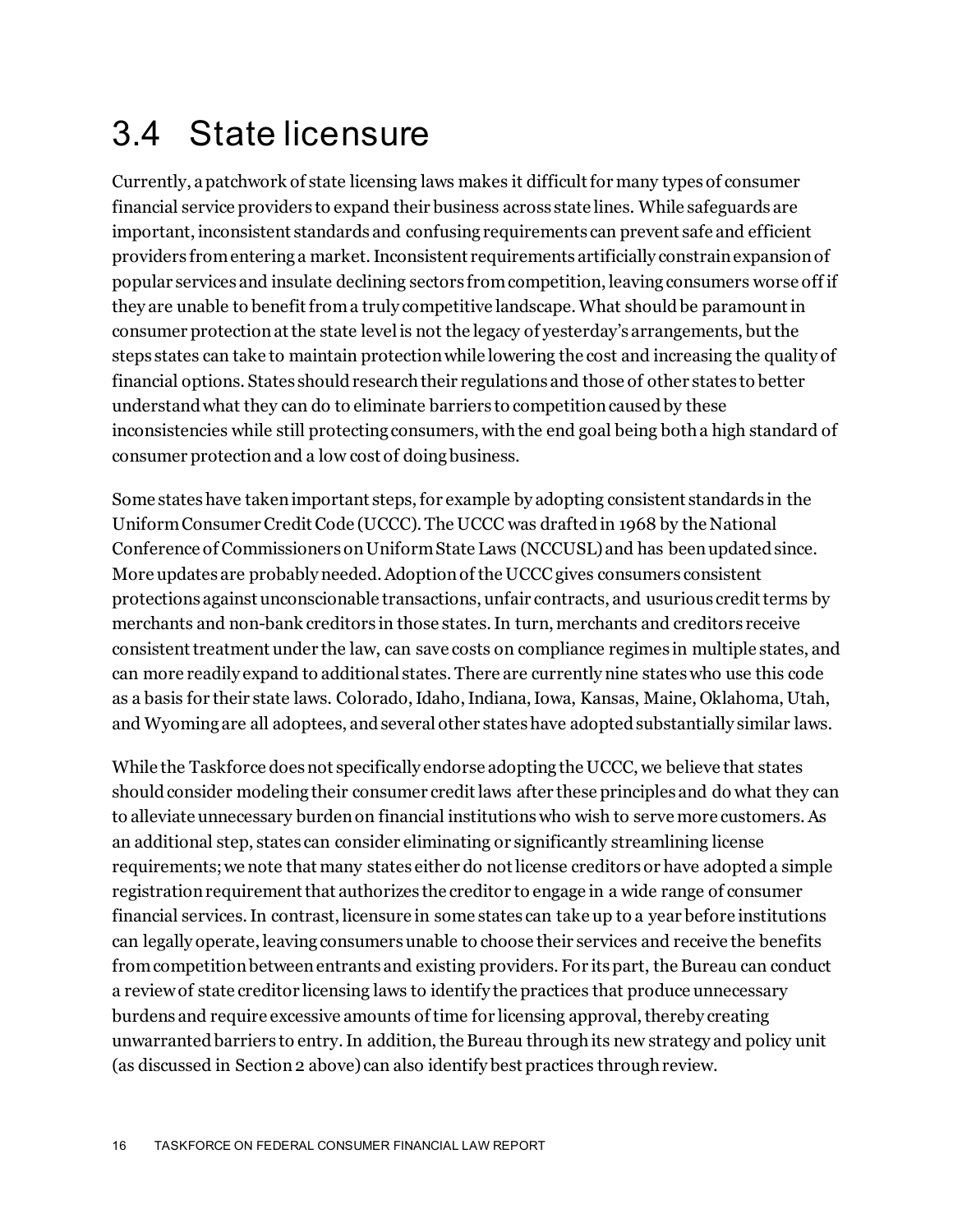## <span id="page-17-0"></span>3.5 RESPA settlement service packaging

Mortgage acquisition is a difficult, time consuming, and costly process that could be made easier and less expensive for the consumer by using a packaging of settlement services approach.

Shopping for a mortgage can be a complicated process, with a wide array of options available. Loan and origination costs can involve various types of charges and different types of fees from different service providers, which use complicated terminology that is not standardized. The Real Estate Settlement Procedures Act (RESPA) requires a good faith estimate listing each individual settlement charge and fee. Upon application for a mortgage, a borrower receives a disclosure form that itemizes individual entries for items such as closing attorney, title search, and mortgage appraisal, to name but a few of the numerous services that are part of settlement.

Information provided on the good faith estimate includes the cost, the service, and sometimes even the name of a specific service provider. Some settlement services are preselected by the lender with both the service provider and cost forced on the borrower. With other settlement services, the borrower is permitted to search out its own provider and negotiate a price or select and accept the lender selected provider at the presented cost.

Searching for all of these services can be time consuming and costly. Although some borrowers may do so, others may rely on referrals from their loan originator for many services. Originators, however, do not have strong incentives to send consumers to the lowest cost provider of services. Although savvy consumers may shop, others may not. Moreover, borrowers, likely most that infrequently enter into mortgage arrangements, can easily find the entire settlement process overwhelming or at least very effort intensive. For borrowers, whether purchasing or refinancing a home, attention is split between more pressing demands such as the need to search and select a home, work with real estate professionals, consider interest rates, come up with down payments, provide financial documentation, and an assortment of other distractions, often relegating the cost of settlement services to the back seat.

Consumer's inattention to the cost of closing charges results in limited pricing pressure for settlement services. At the same time, a lender has little concern for the cost of settlement services since it does not pay the costs. This, too, results in minimal pricing pressure. Without lender attention to cost, competitive price pressure on settlement service providers is replaced by competition among these providers for lender attention to gain the sought-after placement on a lender's settlement service provider referral list. To the extent that borrowers rely on referrals, and referrals do not depend mainly on price, inefficient service providers may persist, undermining market efficiency. The only limitation on this lack of incentive for the lender to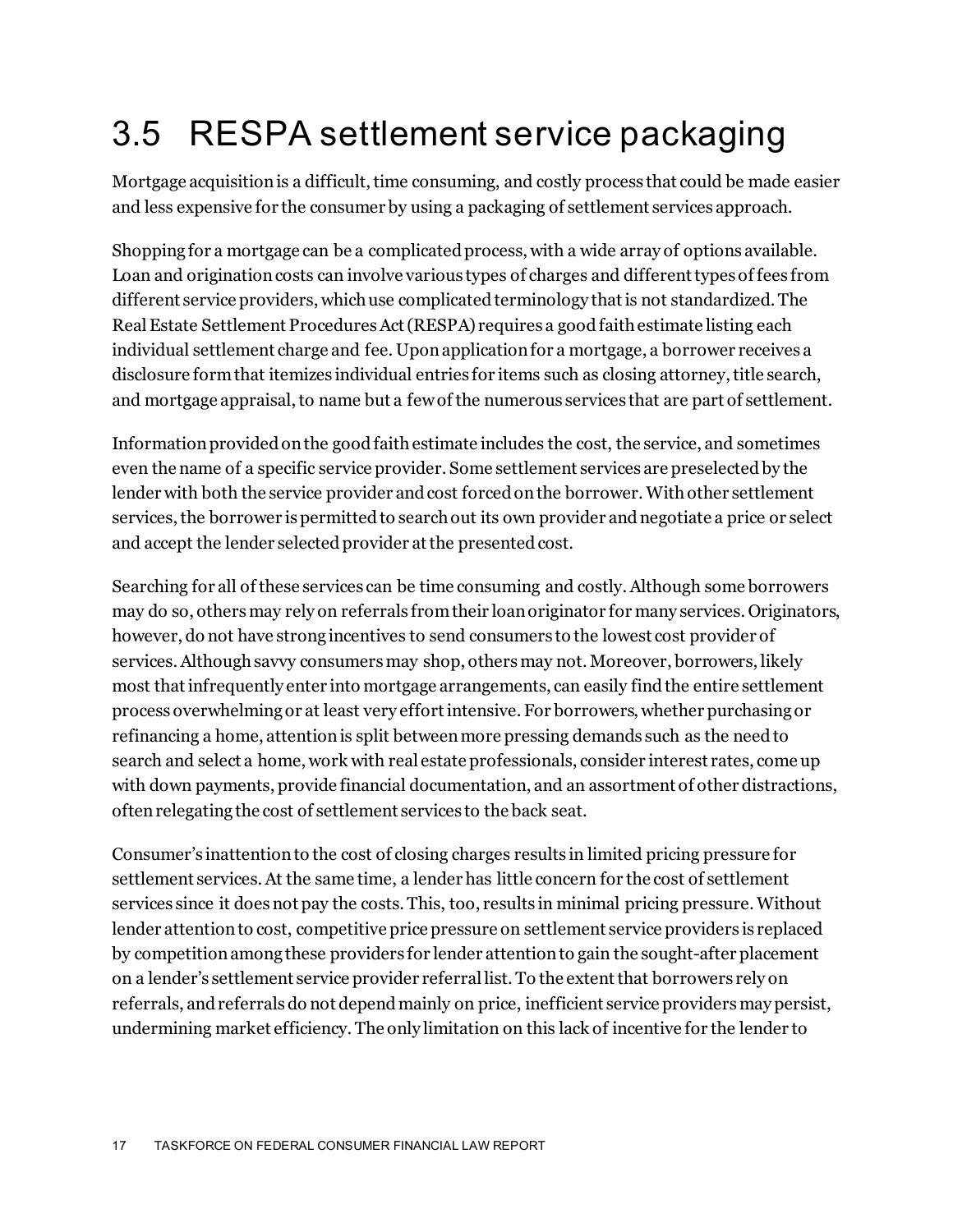control third-party costs is the prohibition in RESPA Section 8 on "kickbacks," which have been defined to include a service provider's payment to the lender for referrals. [8](#page-18-1)

The current RESPA-induced settlement process creates competitive economic inefficiencies that raise the cost of mortgage acquisition for consumers.

The most promising way to address these lingering non-productive economic costs in the typical mortgage transaction is to create a competitive market environment where lenders benefit from low closing costs and are incentivized to drive the costs lower. All-encompassing closing packages are likely to do so. Bundling settlement services into a package, however, inevitably raises questions about permissible payments to providers under Section 8 of RESPA. In 2002, the Department of Housing and Urban Development (HUD) proposed a "safe harbor" under Section 8 to facilitate such packaged settlement services with a guaranteed price. [9](#page-18-2)

Packaged settlement would simplify and make the mortgage acquisition process less expensive for the consumer. Shoppers would save search costs by avoiding the need to individually find and select the various settlement services needed at closing. They would need only search for a single settlement price when otherwise preoccupied with lenders about mortgage interest rates, availability, and qualifications. Consumer focus on single settlement package prices would in turn inspire lenders to focus on cost. Lenders would demand the lowest possible price from settlement service providers. Settlement service providers would compete on cost. Quality of settlement services would not suffer as lenders would require competent settlement work to ensure proper income producing mortgage closings.

The packaged settlement process offers other efficiencies, too. Because settlement services are not bundled, the current RESPA system requires a specific breakout of each component of a closing cost. The effort to track and report these details involves burdens on lenders that create costs that ultimately fall on the consumer. Settlement packages would eliminate the need for this detailed tracking effort.

### <span id="page-18-0"></span>3.6 Recommendations

**6.** The Bureau should implement and enforce the law for the purpose of ensuring that markets for consumer financial products are competitive. Consider competition, effects on consumer

<span id="page-18-1"></span><sup>8</sup> 12 C.F.R. § § 1024.14(b) and (f)

<span id="page-18-2"></span><sup>9</sup> 67 Federal Register 49134 (July 29,2002).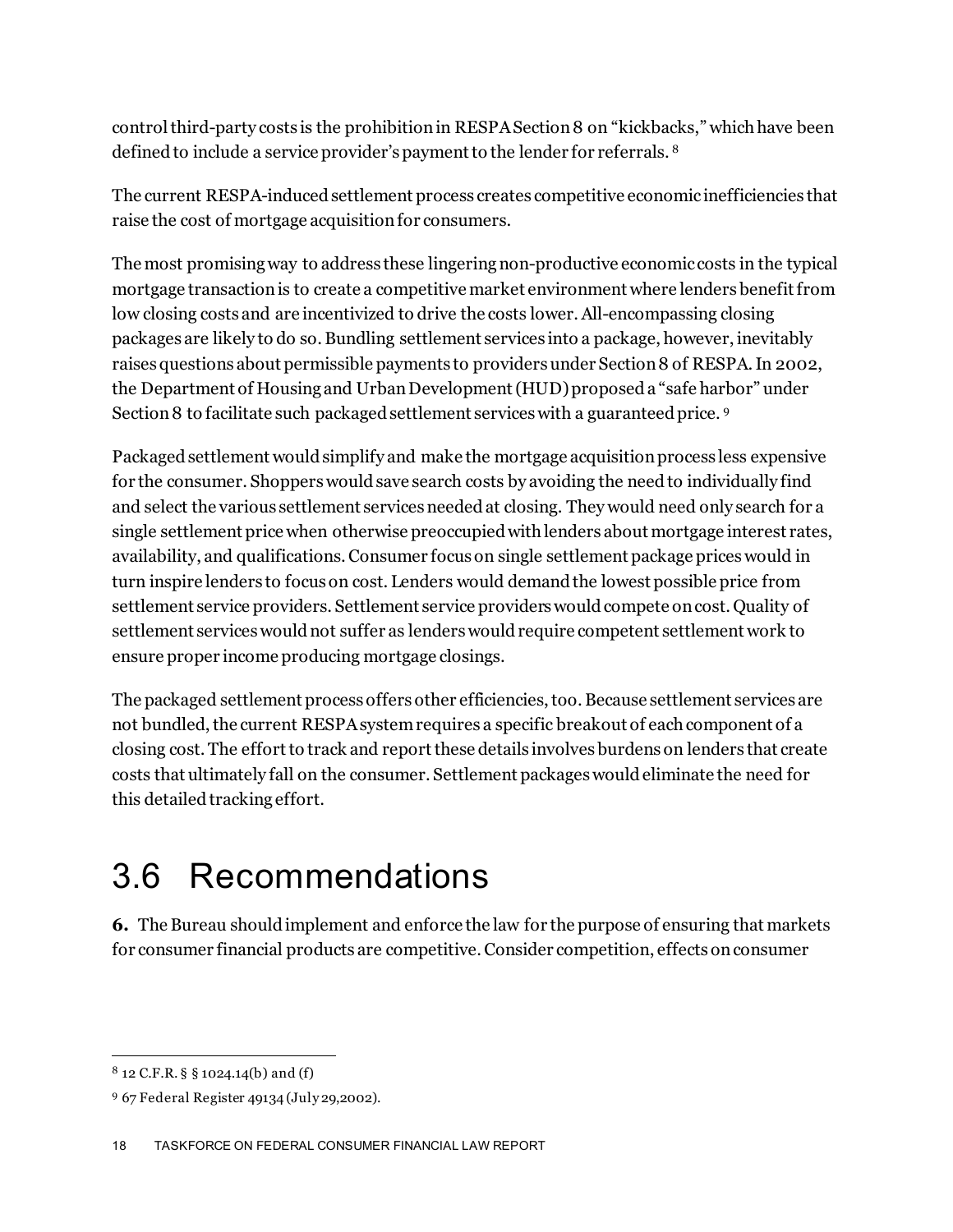choice, and competitive effects of remedies in policy decision-making, including supervision, enforcement, and rulemaking.

**7.** The Bureau should increase capabilities for researching competition issues, in line with the previous recommendation to include analysis of competition when taking action. The Bureau should cooperate or coordinate with prudential and other regulators to obtain necessary research data the Bureau may lack.

**8.** The Bureau should determine threshold effects when establishing thresholds for Larger Participant rules. Should the Bureau identify serious threshold effects, it should determine why the phenomenon exists and address any anticompetitive effects.

**9.** The Bureau should conduct a program of regular studies of the cost of lending in key product markets.

**10.** The Bureau should conduct a general, ongoing study of the cost structure of different types of markets. The Bureau should look at total costs, not just cost of regulatory compliance.

**11.** The Bureau should study ways to ease changing financial institutions and promoting competition, such as the feasibility of allowing consumers to port checking account numbers to a new bank.

**12.** The Bureau should research the effect of state creditor licensure laws for covered entities and whether the burden and time for licensing approval create unwarranted barriers to entry.

**13.** States should consider eliminating or streamlining licensing requirements for providers of financial services to avoid anticompetitive barriers to entry.

**14.** The Bureau should remove regulatory barriers to allow guaranteed prices on packages of settlement services and mortgages to be made available to consumers. This exemption should be allowed for lenders and mortgage originators that offer loans without upfront fees:

A guaranteed-price package that includes the cost of all loan origination charges and other settlement services needed to close the loan;

A loan with an interest rate guarantee; and

A package price that remains the same throughout the mortgage application, approval, and settlement process, subject only to changes related to final underwriting conditions.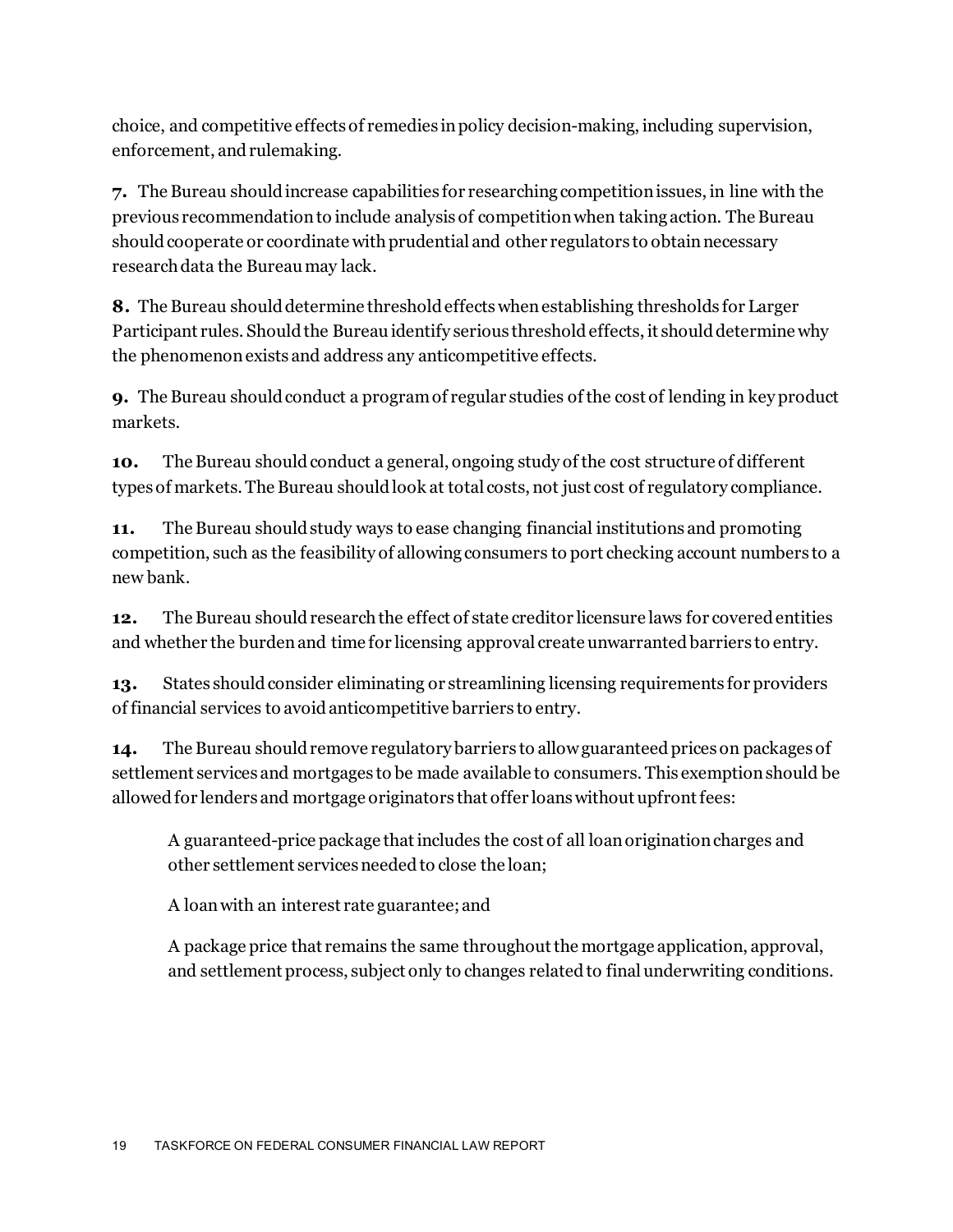# <span id="page-20-0"></span>4. Consumer credit reporting

Congress enacted the FCRA in 1970, [10](#page-20-2) and the Dodd-Frank Act transferred exclusive rulemaking authority to the Bureau effective July 2011. The Bureau issued a consolidated restatement of the FCRA's implementing regulation, Regulation  $V$ ,  $11$  but otherwise it has not engaged in significant rulemaking related to consumer reporting. The Taskforce recommends that the Bureau amend Regulation V in various respects and research certain consumer reporting issues, and it recommends that Congress amend the FCRA to address civil liability for class actions.

### <span id="page-20-1"></span>4.1 Rulemaking and interpretive issues

Between 1970 and 2011, the Federal Trade Commission (FTC) issued many informal interpretations and guidance, including over 400 staff opinion letters and a staff compliance manual. The FTC initially consolidated many of these in its 1990 FCRA commentary, [12](#page-20-4) on which the FTC sought public comment before publishing a final version in the Federal Register. FTC staff were revising the commentary for updates when Congress passed the Dodd-Frank Act. To assist the Bureau and the public, the FTC published a compendium of its FCRA interpretations, often referred to as the "40-Year Report," [13](#page-20-5) that included updates to the 1990 commentary and other staff letters, informal opinions, and rulemakings.

The degree to which the public may rely on the FTC's interpretations is uncertain. As with the prior 1990 commentary, the interpretations in the 40-Year Report have no binding legal effect, though courts have sometimes cited them as persuasive authority. The Bureau has stated generally that it gives "due consideration" to informal guidance that other agencies issued prior to the Dodd-Frank Act but that it determines whether to apply such guidance "in light of all

<span id="page-20-2"></span> $10$  15 U.S.C. §§ 1681–1681x. Congress has amended the FCRA numerous times.

<span id="page-20-3"></span><sup>11</sup> Bureau of Consumer Fin. Protect., *Fair Credit Reporting (Regulation V)*, 76 Fed. Reg. 79307 (Dec. 21, 2011); Bureau of Consumer Fin. Protect., *Correcting Amendments*, 77 Fed. Reg. 67744 (Nov. 14, 2012); Bureau of Consumer Fin. Protect., *Finalization of Interim Final Rules (Subject to Any Intervening Amendments) Under Consumer Financial Protection Laws*, 81 Fed. Reg. 25323 (Apr. 28, 2016).

<span id="page-20-4"></span><sup>12</sup> Fed. Trade Comm'n, Statement of General Policy or Interpretation; Commentary on the Fair Credit Reporting Act, 55 Fed. Reg. 18804 (May 4, 1990) (rescinded July 2011).

<span id="page-20-5"></span><sup>13</sup> Fed. Trade Comm'n, *40 Years of Experience with the Fair Credit Report Act: An FTC Staff Report with Summary of Interpretations*, 2011 WL 3020575 (July 2011), [https://www.ftc.gov/sites/default/files/documents/reports/40](https://www.ftc.gov/sites/default/files/documents/reports/40-years-experience-fair-credit-reporting-act-ftc-staff-report-summary-interpretations/110720fcrareport.pdf) [years-experience-fair-credit-reporting-act-ftc-staff-report-summary-interpretations/110720fcrareport.pdf.](https://www.ftc.gov/sites/default/files/documents/reports/40-years-experience-fair-credit-reporting-act-ftc-staff-report-summary-interpretations/110720fcrareport.pdf)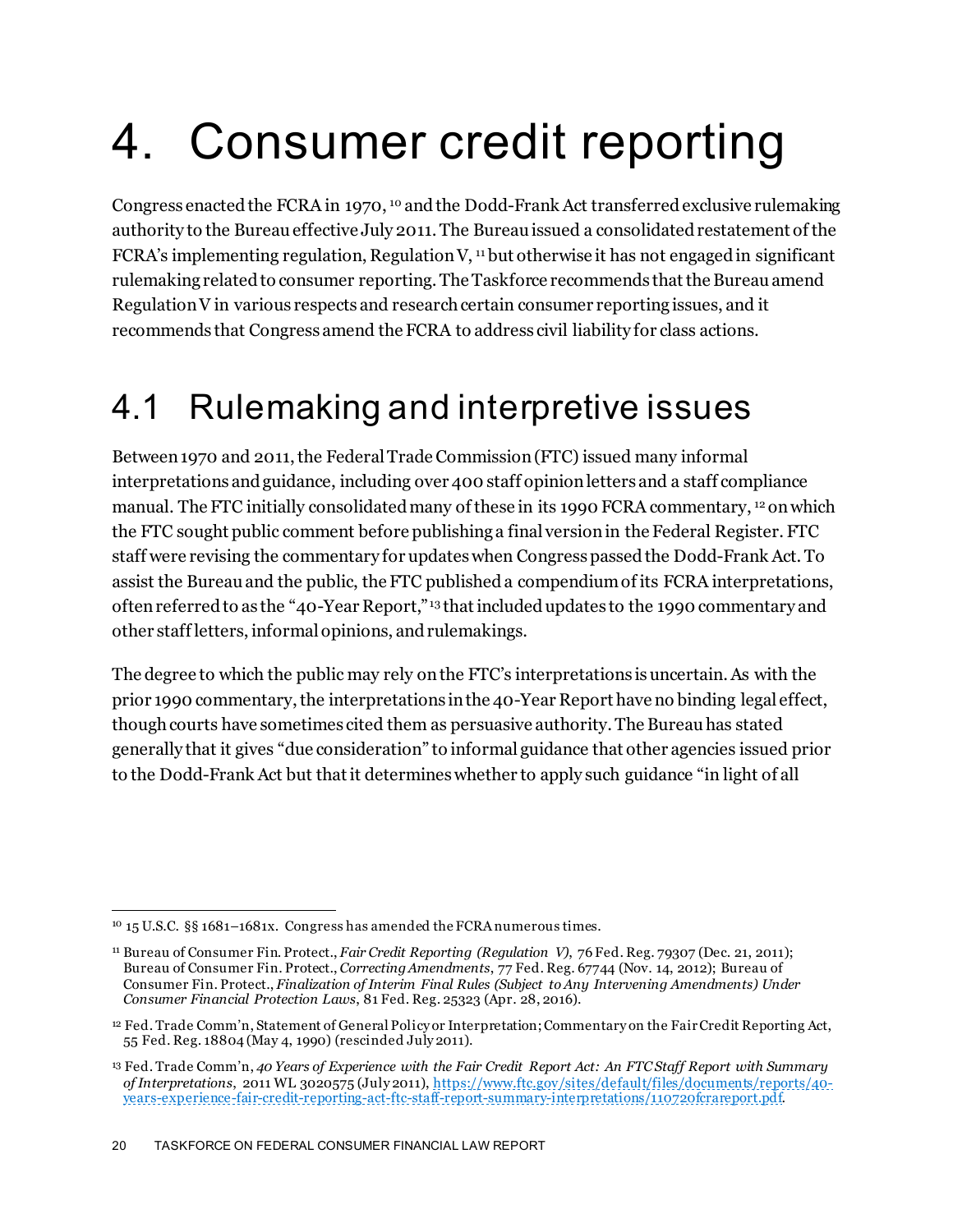relevant factors," such as the formality of the guidance and its persuasiveness. [14](#page-21-0)The public thus cannot predict reliably which aspects of the 40-Year Report the Bureau or a court may find persuasive. Consequently, consumers may be uncertain of their rights, while furnishers, CRAs, and users of consumer reports may be uncertain of their obligations.

The Taskforce recommends that the Bureau consider which of the FTC's interpretations set forth in the 40-Year Reportto adopt—specifically, that the Bureau identify the interpretations that it finds persuasive and to which it gives weight, updating them as necessary. Preferably, the Bureau would do so by codifying the interpretations as an expansion of Regulation V or as official commentary to Regulation V. Pending any rulemaking, the Bureau may wish to take an interim measure clarifying the aspects of the FTC's interpretations on which the public may rely. Such an approach would give the public and courts greater certainty about how the Bureau interprets the FCRA.

When Congress enacted the Dodd-Frank Act, the FTC was also revising the content and model disclosures for the FCRA's summary of consumer rights, [15](#page-21-1) notice to furnishers of information to CRAs, [16](#page-21-2) and notice to users of consumer reports. [17](#page-21-3) The FTC issued a proposed rule that would have, among other things, added information relating to the then-new Furnisher Direct Dispute Rule, improved the notices' clarity, and deleted certain information that the FCRA does not require. [18](#page-21-4)However, the FTC did not finalize the rule because its authority transferred to the Bureau. In 2018, the Bureau issued an interim final rule amending the summary of consumer rights to incorporate new statutorily required language, [19](#page-21-5) but unlike the FTC's proposal, it has not generally revised the notices.

The Taskforce recommends that the Bureau engage in rulemaking to update the summary of consumer rights, notice to furnishers, and notice to users. As the FTC observed, adding information about the Furnisher Direct Dispute Rule and revising the language on the notices could improve consumers' understanding of their rights and furnishers' and users'

<span id="page-21-3"></span><sup>17</sup> *Id*.

<span id="page-21-0"></span><sup>14</sup> Bureau of Consumer Fin. Protect., *Identification of Enforceable Rules and Orders*, 76 Fed. Reg. 43569, 43570 (July 21, 2011) ("The CFPB will give due consideration to the application of other written guidance, interpretations, and policy statements issued prior to July 21, 2011, by a transferor agency in light of all relevant factors, including: whether the agency had rulemaking authority for the law in question; the formality of the document in question and the weight afforded it by the issuing agency; the persuasiveness of the document; and whether the document conflicts with guidance or interpretations issued by another agency.").

<span id="page-21-1"></span><sup>15</sup> FCRA section 609(c), (15 U.S.C. § 1681g(c)).

<span id="page-21-2"></span> $16$  FCRA section 607(d)(2), (15 U.S.C. § 1681e(d)(2)).

<span id="page-21-4"></span><sup>18</sup> Fed. Trade Comm'n, Summary of Rights and Notices of Duties Under the Fair Credit Reporting Act, 75 Fed. Reg. 52655 (Aug. 27, 2010).

<span id="page-21-5"></span><sup>19</sup> Bureau of Consumer Fin. Protect., *Summaries of Rights Under the Fair Credit Reporting Act (Regulation V)*, 83 Fed. Reg. 47027 (Sept. 18, 2018).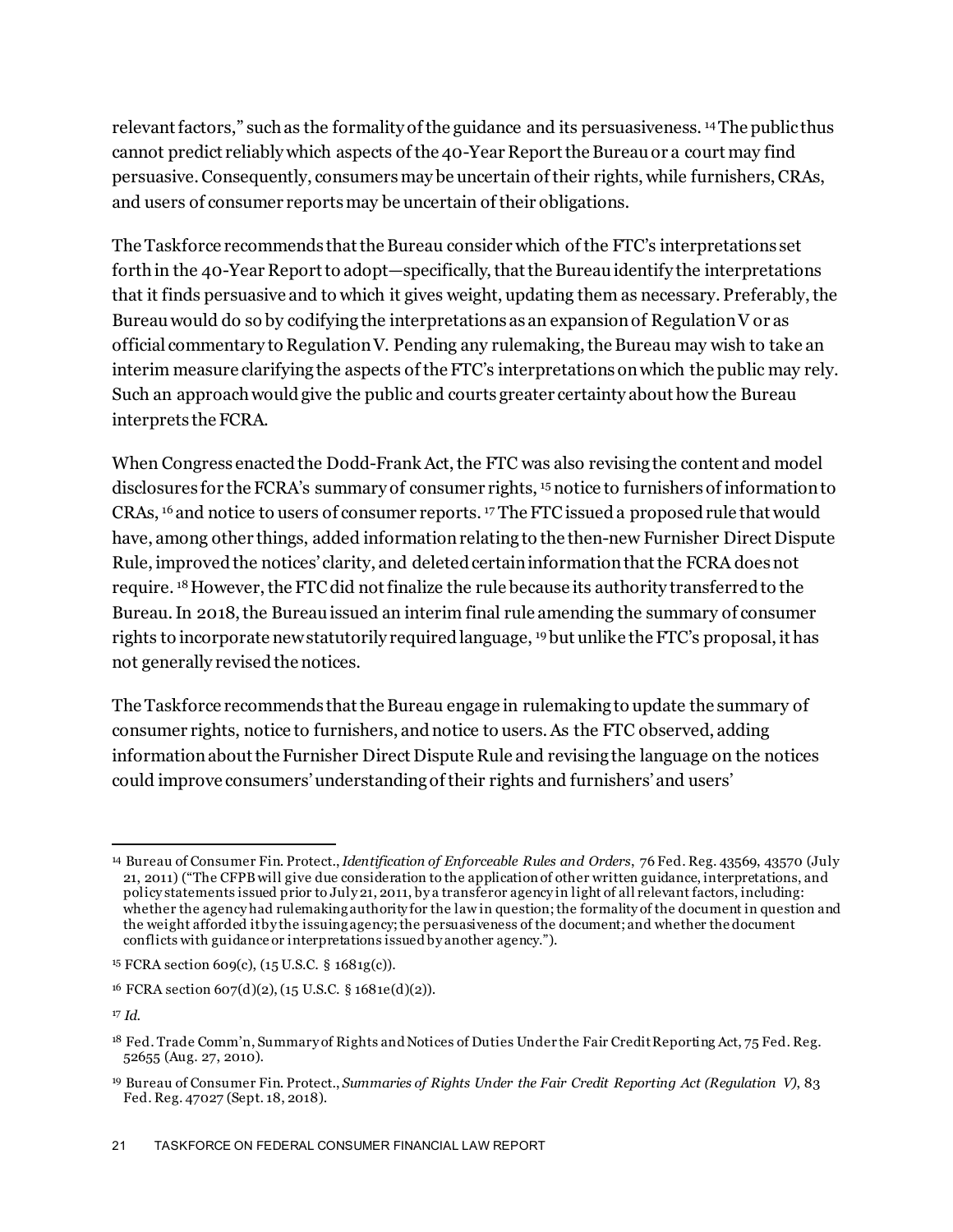understandings of their duties. It also may be helpful to consider how the language that Congress added to the summary of consumer rights in 2018 interacts with other information on that form. To ensure the revised disclosures' efficacy, the Bureau should conduct consumer testing of at least the summary of consumer rights, if not all three notices.

The Bureau should also clarify the obligations of CRAs and furnishers when responding to consumer disputes. CRAs and furnishers report that they receive many repeated, frivolous disputes, with credit repair organizations submitting a large portion. But they express reluctance to use the FCRA's streamlined dispute-response procedures applicable to "frivolous or irrelevant" disputes because of uncertainty about when they have satisfied the requirement to "reasonably determine" that a dispute is in fact frivolous or irrelevant. [20](#page-22-0) Investigating and responding to disputes thus reportedly imposes a greater burden on CRAs and furnishers than may be necessary to comply with the law and may lead to the removal of accurate information because the investigation is not completed in a timely manner. It also gives them an incentive to respond superficially to disputes—such as removing accurate negative information from a consumer's file to avoid additional disputes or rejecting a meritorious dispute without sufficient investigation. These outcomes are harmful generally to consumers and the market because they reduce the amount of accurate information available to creditors and other users of consumer reports.

The Bureau should clarify through rulemaking what constitutes a reasonable determination that a dispute is frivolous or irrelevant. In particular, it may be beneficial for the Bureau to identify examples of disputes that are (or are not) frivolous or irrelevant and the steps that CRAs or furnishers must or may take in various factual circumstances. The FTC has used this approach in some of its Guides, stating a general principle and then providing examples of its application. [21](#page-22-1) Relatedly, with respect to disputes that are not frivolous or irrelevant, the Bureau should consider clarifying the FCRA's requirement that a CRA or furnisher conduct a "reasonable [re]investigation" of disputed information.[22](#page-22-2) Again, the public may benefit from examples of disputes regarding various types of alleged furnishing errors and steps that would (or would not) constitute a reasonable investigation.

<span id="page-22-0"></span><sup>20</sup> FCRA section 611(a)(3) (15 U.S.C. § 1681i(a)(3)); 12 C.F.R. § 1022.43(f).

<span id="page-22-1"></span><sup>21</sup> *See*, *e.g.*, Green Guides, 16 C.F.R. Part 260, and Use of Endorsements and Testimonials in Advertising, 16 C.F.R.  $§ 255.$ 

<span id="page-22-2"></span><sup>&</sup>lt;sup>22</sup> FCRA section 611(a)(1)(A) (15 U.S.C. § 1681i(a)(1)(A)); 12 C.F.R. § 1022.43(a).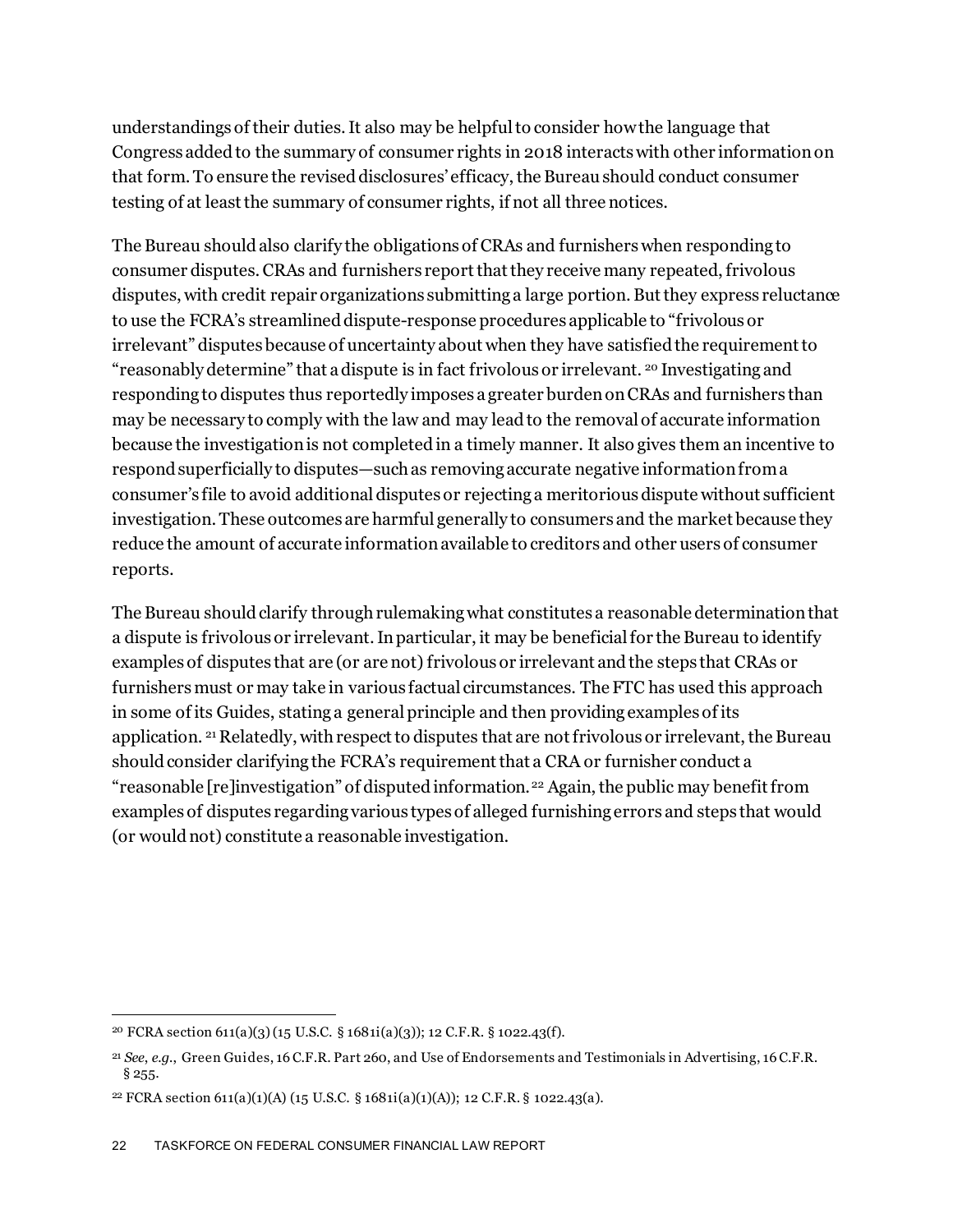## <span id="page-23-0"></span>4.2 Research issues

The Fair and Accurate Credit Transactions Act of 2003 required, among other things, the FTC to conduct a national study of the accuracy and completeness of consumer credit reports. As discussed in Chapter 11, the FTC's 2012 report summarized findings from the first national study designed to engage all the primary groups that participate in the credit reporting and scoring process. [23](#page-23-1) Stakeholders commonly cite to this report, including its finding that at least 24 percent of credit reports potentially contained errors.[24](#page-23-2)

The FTC and the Bureau continue to engage with stakeholders regarding the accuracy of consumer reports, [25](#page-23-3) and the Bureau has indicated its intention to conduct a follow-up to the FTC's influential 2012 report.As discussed in Chapter 11, the Taskforce wholeheartedly endorses these endeavors because they will add greatly to the Bureau's and the public's knowledge regarding the impact of recent changes in consumer reporting. The Taskforce recommends that the Bureau periodically study the accuracy and completeness of consumer credit reports, so that it can assess how the accuracy and completeness of consumer reports change over time, as well as monitor trends in the types of furnished information. In addition, while the FTC's 2012 study addressed accuracy concerns that existed at the time, the Taskforce recommends that the Bureau also focus on how consistently various types of information are included in consumer reports, in light of the financial system's increasing reliance on new technology and expanded datasets. These studies could provide valuable insight to the consumer reporting market, including to the accuracy and completeness of any non-traditional, or alternative, data that may be furnished.

The Bureau should specifically update its study of the tradeoff between accuracy and completeness implicit in the National Consumer Assistance Plan (NCAP) requirement for a minimum amount of identifying information before pubic record information is included in credit reports.[26](#page-23-4) Because criminal records are not part of the NCAP, but are often part of

<span id="page-23-1"></span><sup>23</sup> Fed. Trade Comm'n, *Report to Congress Under Section 319 of the Fair and Accurate Credit Transactions Act of 2003* (Dec. 2012), [https://www.ftc.gov/sites/default/files/documents/reports/section-319-fair-and-accurate](https://www.ftc.gov/sites/default/files/documents/reports/section-319-fair-and-accurate-credit-transactions-act-2003-fifth-interim-federal-trade-commission/130211factareport.pdf)[credit-transactions-act-2003-fifth-interim-federal-trade-commission/130211factareport.pdf](https://www.ftc.gov/sites/default/files/documents/reports/section-319-fair-and-accurate-credit-transactions-act-2003-fifth-interim-federal-trade-commission/130211factareport.pdf).

<span id="page-23-2"></span><sup>24</sup> *Id.* at 63.

<span id="page-23-3"></span><sup>25</sup> For example, the FTC and the Bureau held a joint workshop in 2019 regarding accuracy in consumer reporting. *See* Fed. Trade Comm'n, *Accuracy in Consumer Reporting Workshop* (Dec. 10, 2019), [https://www.ftc.gov/news](https://www.ftc.gov/news-events/events-calendar/accuracy-consumer-reporting-workshop)[events/events-calendar/accuracy-consumer-reporting-workshop](https://www.ftc.gov/news-events/events-calendar/accuracy-consumer-reporting-workshop).

<span id="page-23-4"></span><sup>26</sup> The NCAP set new standards for the three national CRAs for reporting civil judgments and tax liens. Effective July 1, 2017, NCAP required the three national CRAs to remove public records from consumer credit reports if they could not match the information with the consumers' name, address, and Social Security Number and/or date of birth and also update the information from courthouses at least every 90 days. *See* Consumer Data Industry Association, "New Public Record Credit Reporting Standards to Begin July 1, 2017; Civil Judgments and some Tax Liens to be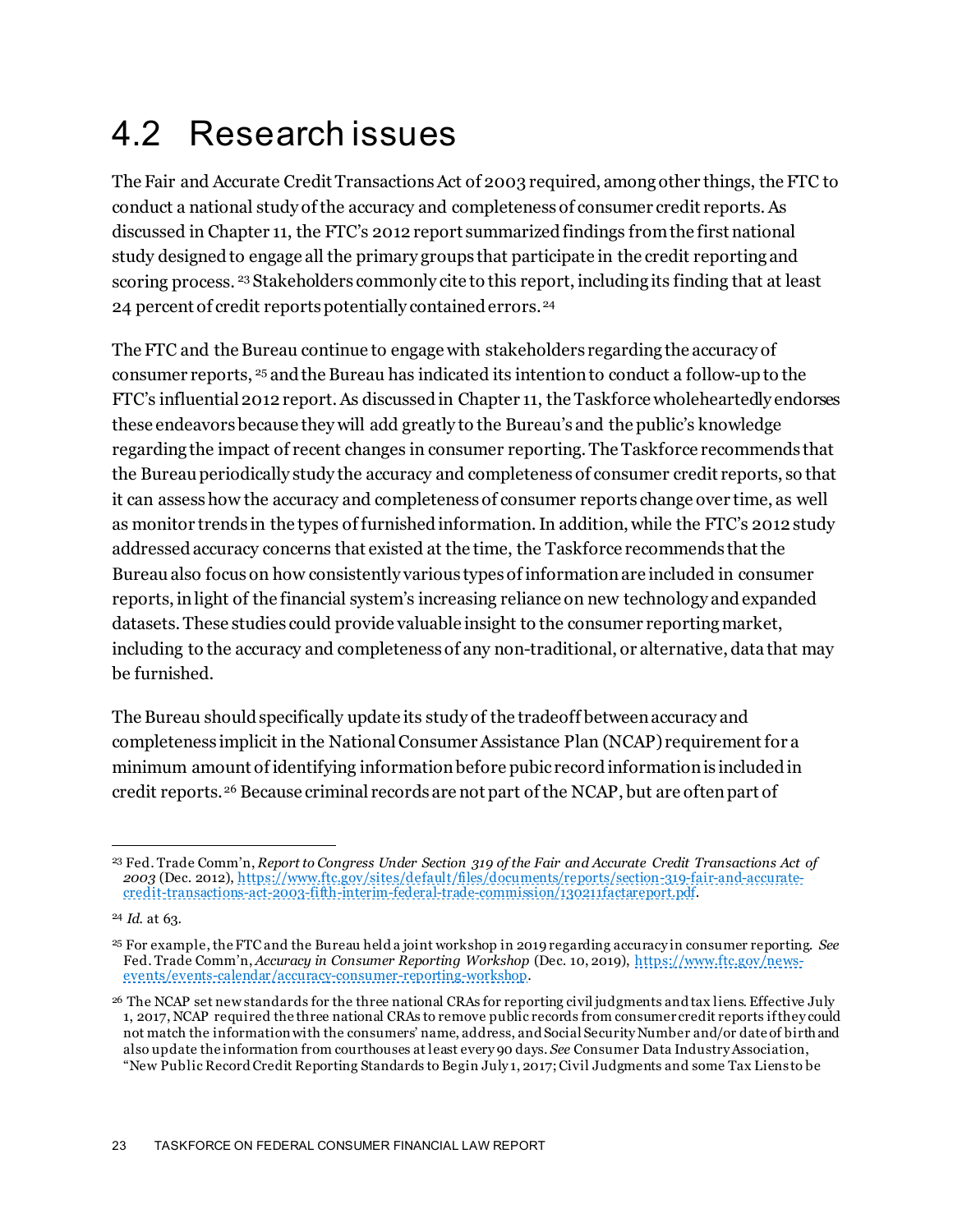alternative data reports, the Taskforce recommends inquiry into whether criminal records meet the accuracy standards set by the NCAP and, if not, whether Bureau intervention through supervision or otherwise is appropriate. The Bureaushould also study the problem of "file fragments" more generally.

As part of these studies, the Bureau should consider consumer reporting issues that arise in connection with a consumer's bankruptcy.Commenters to the Taskforce Request for Information (RFI), as well as the recent American Bankruptcy Institute (ABI) Commission on Consumer Bankruptcy, noted that the interplay of the FCRA and the Bankruptcy Code can raise questions about how a creditor complies simultaneously with both laws. [27](#page-24-0) The FCRA contains two discrete provisions regarding bankruptcy, [28](#page-24-1) but the law does not state how a creditor must furnish accurate and complete information about debts owed by consumers who have filed bankruptcy or are co-liable with another person who has filed bankruptcy. The ABI Commission's report identified several specific issues, including examples of potentially inaccurate furnishing or inconsistent reporting methods, though it noted that it had not yet explored whether these are widespread problems. The ABI Commission recommended further study.

The Taskforce echoes the ABI Commission and recommends that the Bureau research issues in consumer reporting related to bankruptcy. In particular, the Bureau should investigate the accuracy and completeness of information furnished regarding debts in bankruptcy and consider whether potential uniform reporting standards are necessary. Depending on the Bureau's findings, it may wish to provide guidance to stakeholders or engage in rulemaking under the FCRA, or Congress may need to amend relevant statutes.

removed from many credit reports," press release, June 28, 2017, at <u>http://s3.amazonaws.com/rdcms-</u> [cdia/files/production/public/PDFs/CDIA.NCAP.July1Changes.6.28.pdf](http://s3.amazonaws.com/rdcms-cdia/files/production/public/PDFs/CDIA.NCAP.July1Changes.6.28.pdf). The Bureau reported that this change resulted in the removal of most civil judgments and half of all tax liens reported by the three national CRAs. *See* Claire Brennecke, Jasper Clarkberg, and Michelle Kambara, Public Records, Credit Scores, and Credit Performance, CFPB, Quarterly Consumer Credit Trends, December 2019, p. 2, at

https://files.consumerfinance.gov/f/documents/ cfpb\_quarterly-consumer-credit-trends\_public-records-creditscores-performance\_2019-12.pdf. The three national CRAs implemented the NCAP as part of a settlement with 31 state attorneys general[. https://www.experian.com/blogs/news/2015/05/20/consumer-assistance/.](https://www.experian.com/blogs/news/2015/05/20/consumer-assistance/)

<span id="page-24-0"></span><sup>27</sup> Am. Bankruptcy Inst., *Final Report of the ABI Commission on Consumer Bankruptcy* § 5.05 (2019), <https://consumercommission.abi.org/commission-report>.

<span id="page-24-1"></span> $28$  FCRA section 605(a)(1) (providing that consumer reports generally must exclude information about bankruptcy cases that arouse more than ten years before the date of the report),  $(d)(1)$  (stating that any consumer report that contains information about a bankruptcy must include the specific chapter of bankruptcy and, if applicable, that the consumer withdrew the bankruptcy case before a final judgment). (15 U.S.C. § 1681c(a)(1), (d)(1).) The FTC's 40-Year Report provides various guidance regarding bankruptcy (see Comments 605(a)(1)-1 through -3, 607(b)-6, and 611(a)-3), but they are limited in scope and, as discussed above, are not binding.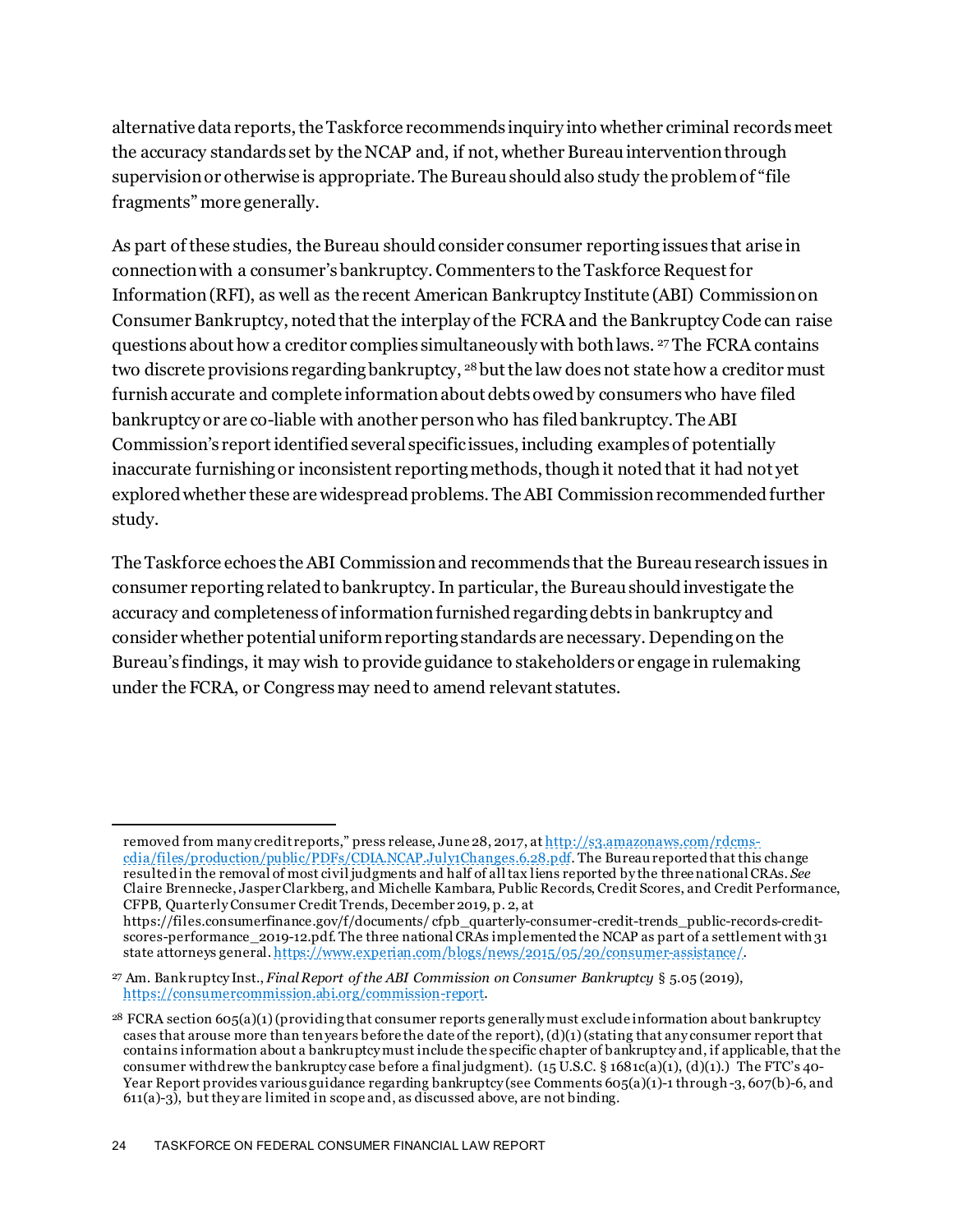## <span id="page-25-0"></span>4.3 Security freezes

The Bureau should examine the success of consumers' request for security freezes. In 2018, Congress enacted the Economic Growth, Regulatory Relief, and Consumer Protection Act, which prohibited nationwide CRAs from charging a fee to place, remove, or temporarily lift a security freeze. The Taskforce notes that the CFPB Supervision and Examination Manual includes an assessment of compliance with requests for security freezes. However, the Bureau received feedback through its RFI that some consumers may nonetheless have difficulty placing or removing security freezes, and the volume of consumer complaints on this issue supports a degree of concern. Through its various tools, including supervisory and enforcement powers, The Taskforce urges the Bureau to look closely at this concern.

## <span id="page-25-1"></span>4.4 Legislation

The FCRA affords consumers a private right of action and the ability to seek damages for violations. Unlike other consumer protection statutes, however, it does not have any limitations on class action awards. For example, the Truth in Lending Act (TILA), the Equal Credit Opportunity Act (ECOA), the Fair Debt Collection Practices Act, and the Electronic Fund Transfer Act (EFTA) each limits class action awards to the lesser of \$500,000 or \$1,000,000 or 1 percent of the creditor's net worth. [29](#page-25-2)To promote consistency among consumer protection laws, the Taskforce recommends that Congress amend the FCRA to impose appropriate limits on monetary awards in class actions.

Without appropriate caps, damage claims can create bet-the-company litigation over claims out of all proportion to consumer harm. The FCRA sets statutory damages for a willful violation of any provision of the Act in an amount not less than \$100 or more than \$1,000, in addition to unlimited punitive damages, plus court costs and attorney fees. [30](#page-25-3)

It is not clear to the Taskforce why Congress omitted a class action damage cap in the FCRA. Because the FCRA was among the first consumer financial protection laws Congress adopted, a clear precedent for capping class action damages had not yet been set. Perhaps it seemed less likely in 1970 than it has become now for FCRA allegations to lend themselves to class claims. Whatever the reason for the original absence of a cap on class awards, the Taskforce can see no

<span id="page-25-2"></span><sup>29</sup> TILA § 130(a)(2)(B), 15 U.S.C. § 1640(a)(2)(B); ECOA § 706(b), 15 U.S.C. § 1691e(b); FDCPA § 813(a)(2)(B), 15 U.S.C. § 1692k(a)((2)(B); EFTA §916(a)(2)(ii), 15 U.S.C. § 1693m(a)(2)(B).

<span id="page-25-3"></span><sup>30</sup> FCRA § 616(a)(1)(A), 15 U.S.C. § 1681n(a)(1)(A).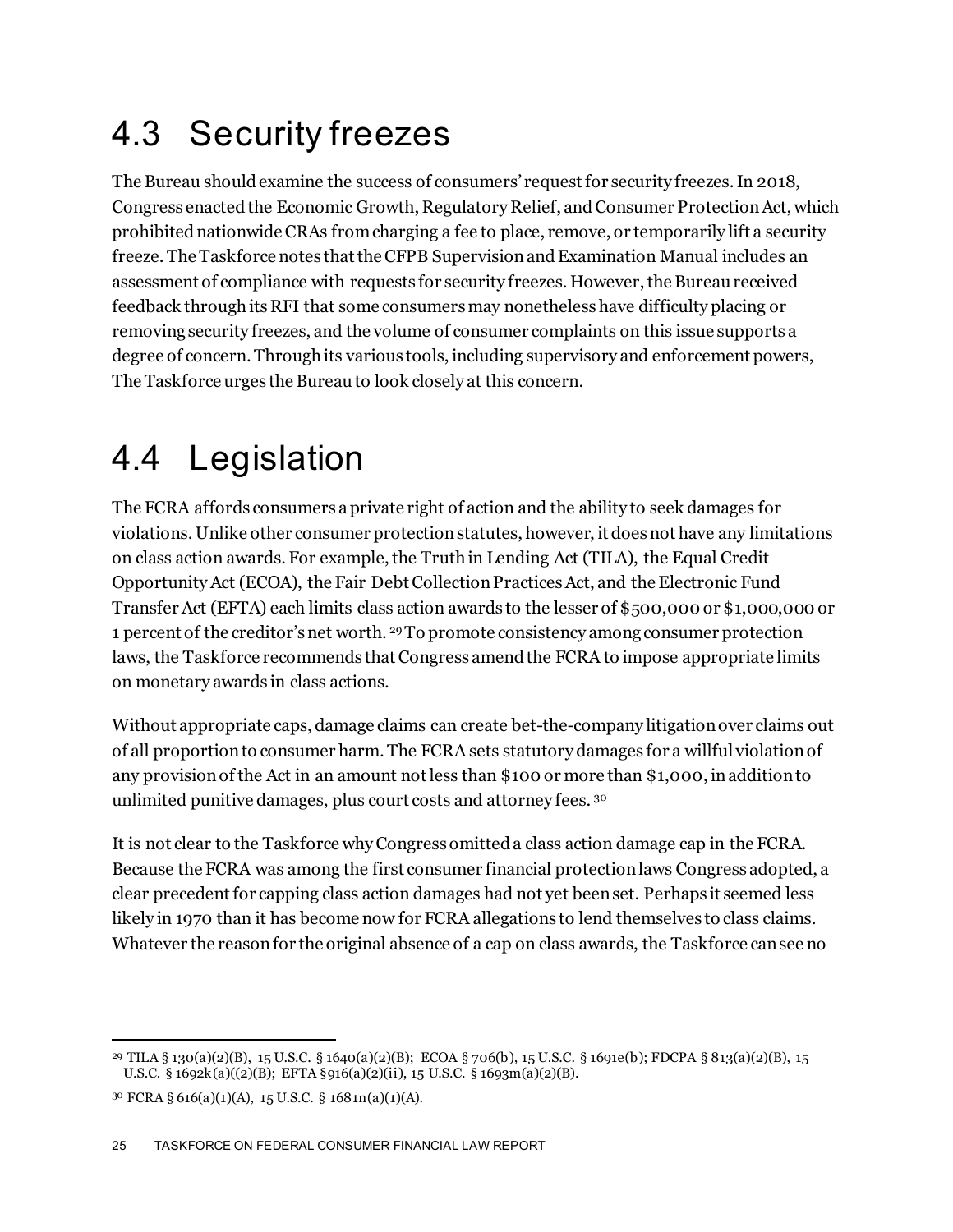reason to subject CRAs, users of consumer reports, employers, merchants, and other businesses to unlimited potential liability.

#### <span id="page-26-0"></span>4.5 Recommendations

**15.** The Bureau should engage in rulemaking to clarify the obligations of CRAs and furnishers with respect to disputes under the FCRA. In particular, the Bureau should provide guidance on when an entity has "reasonably determine[d]" that a dispute is frivolous or irrelevant, and it should consider clarifying what constitutes a "reasonable investigation" of disputed information. The Bureau should consider providing examples of conduct that does, and does not, satisfy these standards in various factual circumstances.

**16.** The Bureau should engage in rulemaking to codify as appropriate the FTC's interpretations of the FCRA, which are set forth in the FTC's 40-Year Report. The Bureau should assess whether any of the interpretations requires updates or revisions.

**17.** The Bureau should engage in rulemaking to update and revise the FCRA's summary of consumer rights, notice to furnishers of information to CRAs, and notice to users of consumer reports. The Bureau should conduct consumer testing on the summary of consumer rights to ensure its efficacy, and it should consider testing the notices to furnishers and users.

**18.** The Bureau should assess periodically the accuracy and completeness of consumer credit reports. The Bureau's studies should include a focus on whether consumer reports include all the types of information that they should include.

**19.** The Bureau should determine through its supervision, examination, and other tools whether consumers are able to obtain and remove security freezes appropriately.

**20.** The Bureau should research consumer reporting issues that arise in connection with a consumer's bankruptcy.

**21.** Congress should adopt class action damages limitations for FCRA, to bring the FCRA civil liability provision in line with similar laws.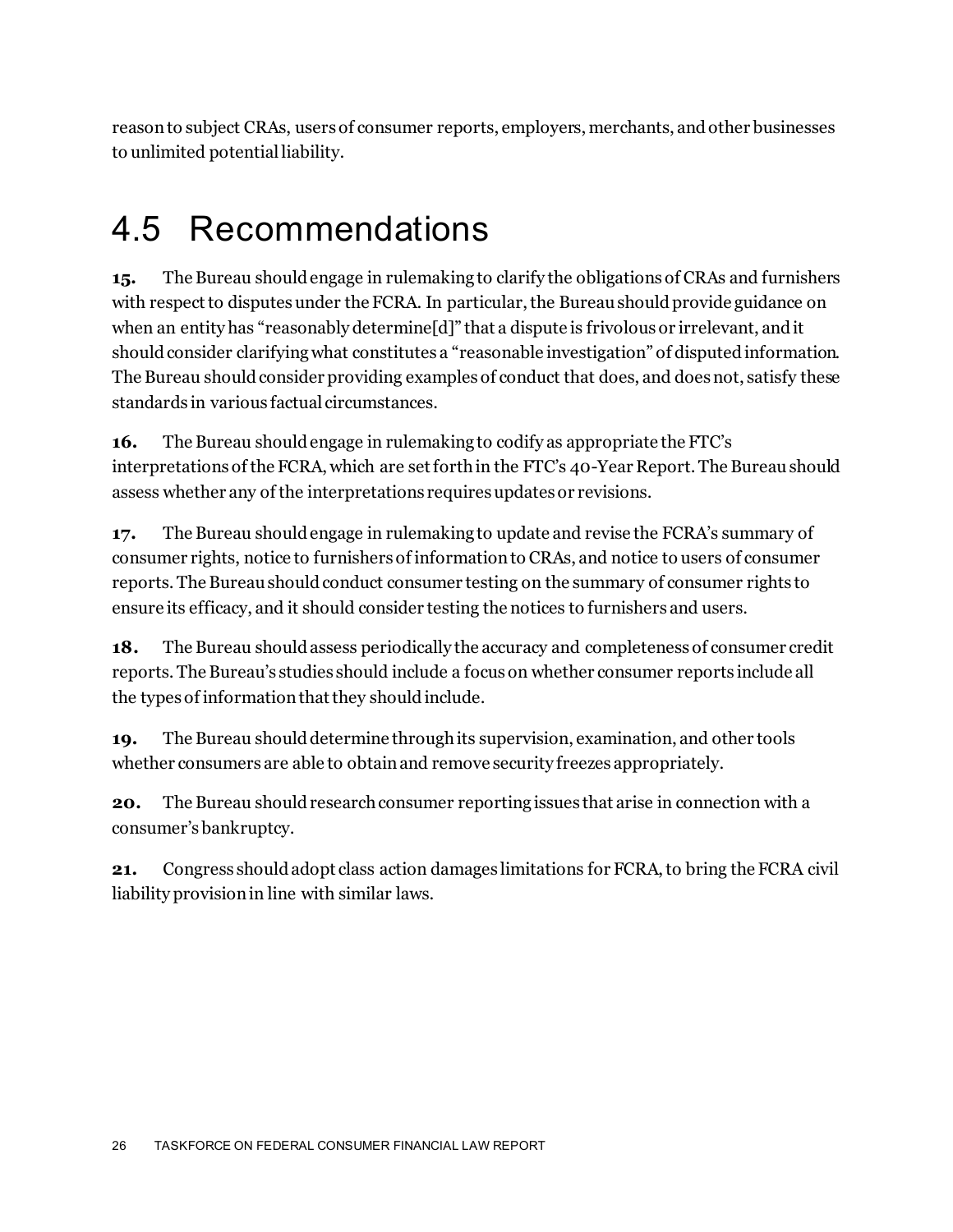# <span id="page-27-0"></span>5. Consumer empowerment

Traditional approaches to consumer financial education appear to have had limited success in providing meaningful improvements in consumers' knowledge and financial well-being, although recent studies have started to provide some hope. Nevertheless, it is well-recognized that financial education can be an important tool for consumer empowerment by making markets more transparent and promoting market competition. Such foundational knowledge of consumer financial products and institutions is even more important today in light of the relentless and rapid speed of innovation and change, which necessitates a higher degree of foundational knowledge to understand new opportunities and risks.

On the other hand, consumer financial education is just one of the Bureau's five "tools," and it is important that the Bureau be mindful of both the potential of consumer financial education to promote financial well-being as well as its limits. Financial education is not a substitute for a robust and well-structured system of enforcement, supervision, regulation, and research. Financial literacy can provide a solid foundation for and complement to these other tools by enabling consumers to better protect themselves and facilitate more informed and efficient shopping behavior.

The disappointing effects of financial education may be attributed to a number of problems with the traditional approach. The goals are often poorly defined and frequently reflect the beliefs of those providing the information on what issues are important, rather than what consumers need. Information is not always provided at the most relevant time or in the most relevant period in a consumer's financial life cycle. For example, younger consumers may need more information on accessing a bank account and using credit, while middle-aged consumers may need more information with respect to retirement savings and investments. The Bureau's recent efforts to define the end-goal of consumer financial education with respect to promoting overall financial well-being and confidence is a valuable step toward providing more clear measures of assessment and allocation of resources, and the Taskforce encourages further development of financial education goals in line with those objectives.

In addition, much of consumer financial education is based on models that rely on statistical or mathematical rules for decisions under risk when probabilities are known. However, consumers make many decisions in which information is limited and the future is uncertain. Evidence suggests decisions made using heuristics and incomplete information may perform as well as rules based on extensive information and consideration of tradeoffs among alternatives.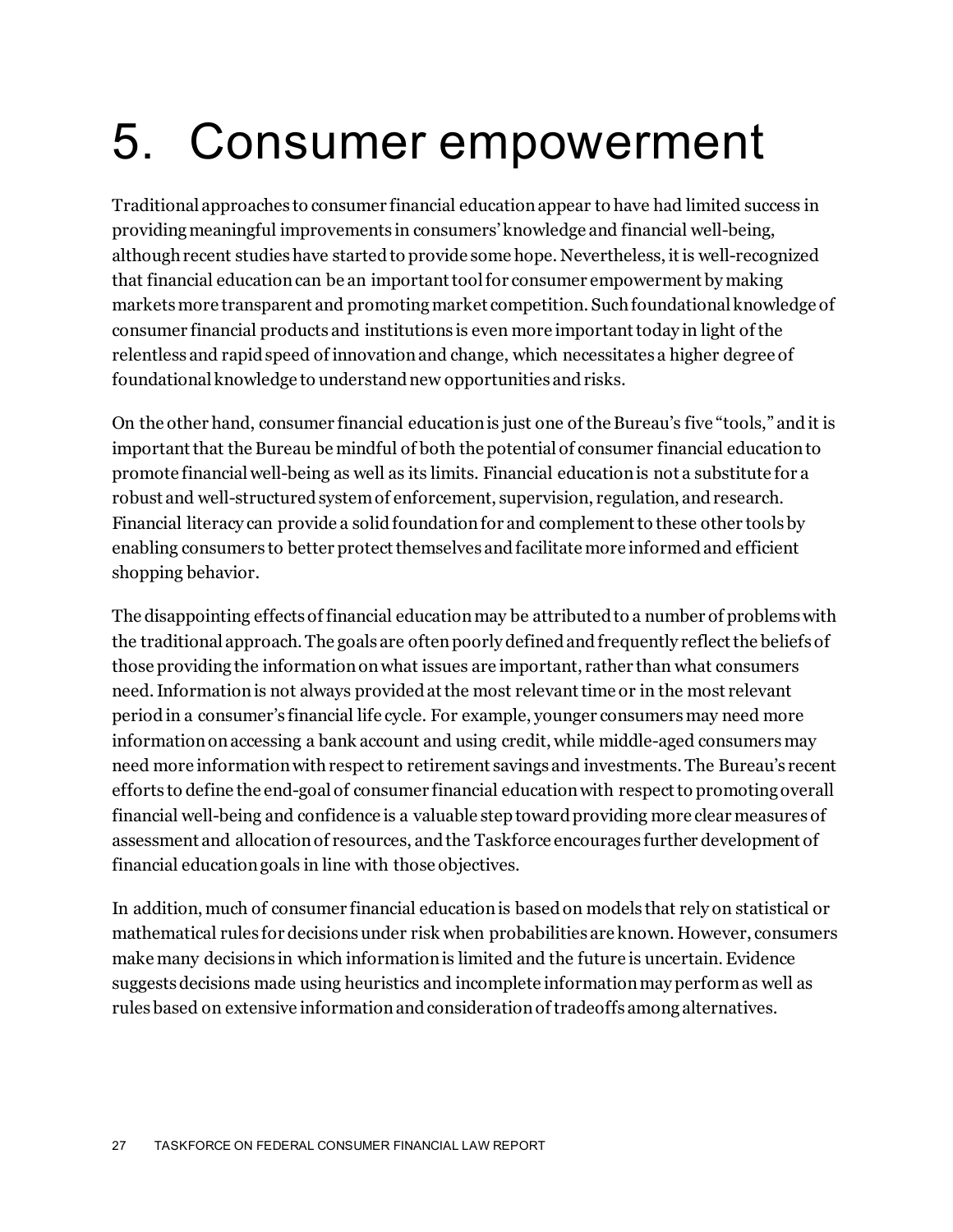## <span id="page-28-0"></span>5.1 General opportunities

The Taskforce has identified several specific research items in the next section that could be explored to further the goal of financial literacy, but there is much work to be done to understand what interventions actually work to help consumers. The literature has not found evidence that many financial literacy efforts are consistent or reliable at improving consumer financial well-being. The Bureau is well positioned to be a leader in financial educationdue to its unique Congressional mandate, expertise of the staff, and the relatively low opportunity costs for the Bureau to take up this work compared to other agencies. The Bureau should explore study methodologies that address when and how to intervene in consumer financial education, including incorporating credit and financial education issues in ongoing longitudinal panel studies such as the Panel Survey of Income Dynamics (PSID). The Bureau should also consider retrospective studies to test the efficacy of various consumer education interventions. To the Taskforce's knowledge, neither the Bureau nor others to date have conducted serious research on this subject. Understanding what kinds of interventions work best is a prerequisite for many of the financial education proposals offered below.

## <span id="page-28-1"></span>5.2 Specific opportunities

The Bureau's research and development of practical methods to measure consumer financial well-being [31](#page-28-2) are important steps forward in understanding the goals of consumer financial educationand literacy. By focusing on both objective and subjective measurements of consumer well-being, the goals captured there provide a useful set of metrics to measure efforts to empower consumers throughout their lifecycle to be informed and responsible consumers.

The Taskforce urges the Bureau to continue to experiment and to conduct research on how to operationalize the normative goals of the Bureau's financial well-being resources. We believe the Bureau should conduct research on how consumers actually make decisions, on how well their decision processes work, on how decision processes might be improved, and how best to provide financial education. The Bureau should focus on larger items in consumers' budgets—mortgages, retirement savings, and auto purchases, for example. It should consider developing less cognitively-taxing tools like rules of thumb and heuristics rather than only optimizing decisions in particular choice contexts. In the research process, the Bureau should consider the extent to which "buyer behavior modeling" used in applied psychology studies and marketing would be useful in these contexts. The Bureau should conduct research on the extent to which the

<span id="page-28-2"></span><sup>31</sup> Consumer Financial Protection Bureau, *Financial well-being resources* (2015)*.* Accessed at <https://www.consumerfinance.gov/consumer-tools/educator-tools/financial-well-being-resources/>.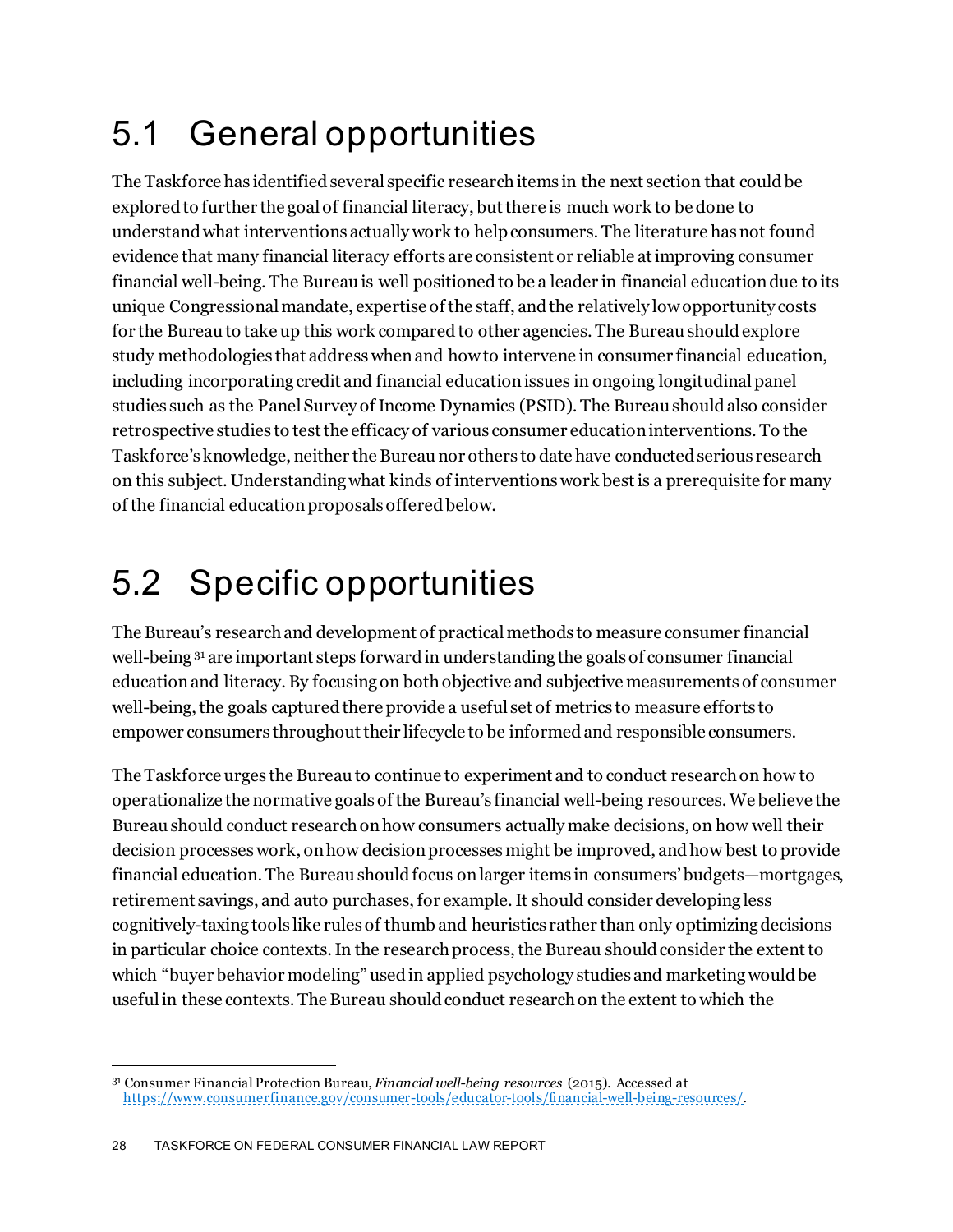ballooning student debt crisis is affecting the financial well-being of consumers as well as their financial maturation broadly. As the Bureau is the only federal regulator with a statutory mandate to address and improve consumer financial education, the Bureau should invest the resources to become the leader in this research.

Specific research projects conducted by the Bureau or other research institutions can help advance knowledge of what works and what does not in the field of consumer education. Welldesigned educational pilot programs will help individual consumers meet their financial goals and advance the Bureau's goals of increased consumer savings, the reduction of foreclosures, and the reduction of credit defaults among others. These pilot programs can have a variety of targets, varying by locality, participant demographics, length, and objective goals. The creation of many small, nimble pilot programs can create further areas of exploration and research to empower consumers.

Using Bureau infrastructure and expertise in innovation and project management, the Bureau could create a program analogous to the existing Tech Sprint program to field proposals for these pilot experiments, creating competition from inside and outside of the Bureau to identify the best proposals. This consumer literacy program would not be limited to these small educational pilot programs but could support a broader mission of encouraging private entities to partner with the Bureau to implement effective financial literacy programming.

Often, financial literacy education targeted at young people is designed entirely by financial professionals and ignores the large body of research on pedagogy broadly. While the Bureau should of course strive for a deep understanding of pedagogical research and reality, it is unlikely that the Bureau will be able to overcome this pitfall entirely in its design of educational programs. Thus, after identifying effective interventions that can be targeted toward young people, the Bureau should look to successful educational programs designed and administered by other government bodies as potential models to actually implement them. One such program is the Presidential Youth Fitness Program designed by the Department of Health and Human Services, which is heavily embedded into primary and secondary school physical education curriculums. A similar program for financial literacy fitness could be established at a national level, possibly including a partnership of government promotion (and existing resources) and private participation on a Board or Council. Such a program would be voluntary throughout the country but provide valuable education for kids, schools, and families, offering educators and families free access to courses and assessments for youth fitness at appropriate levels and motivational recognition to empower students to adopt and maintain financial well-being.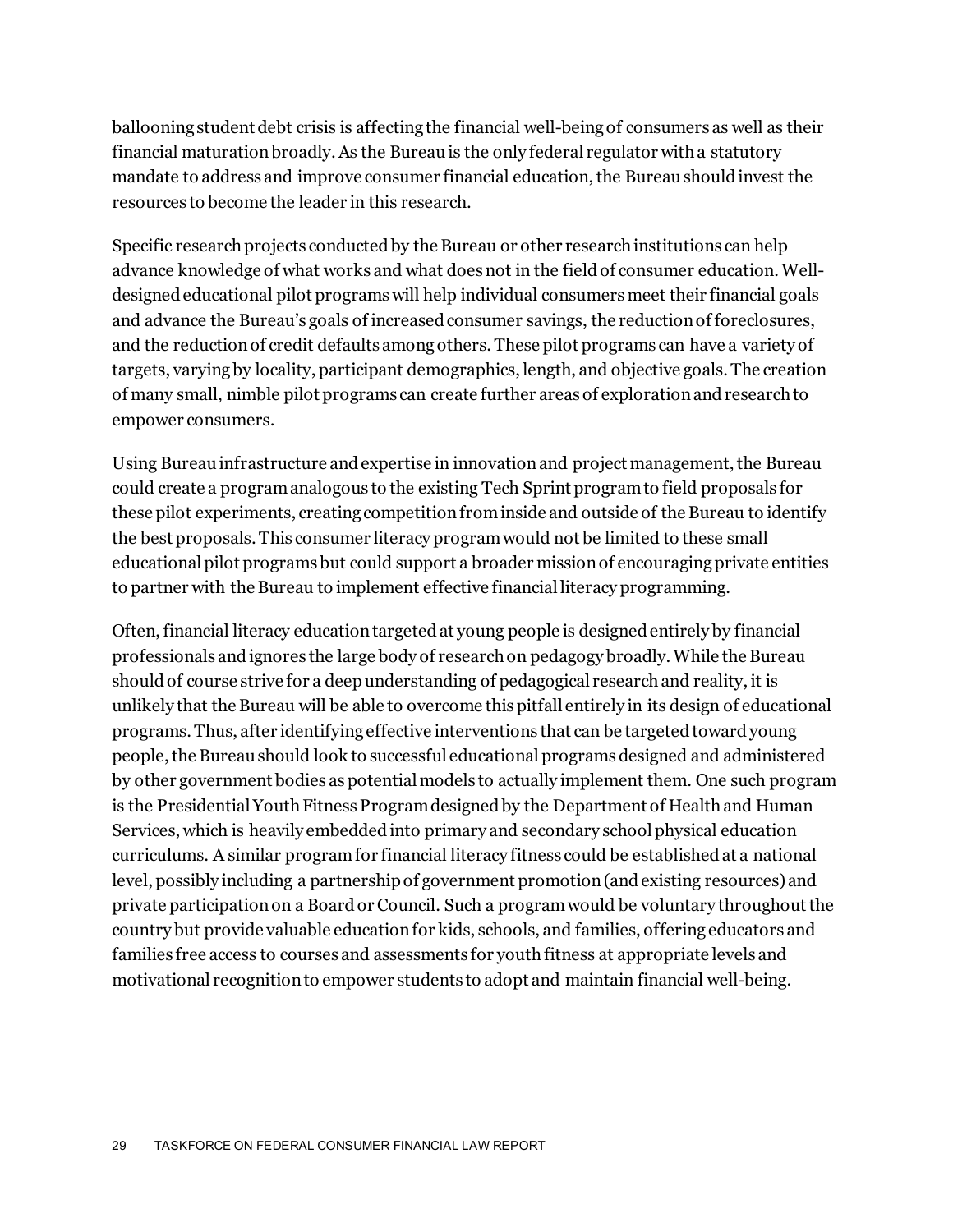## <span id="page-30-0"></span>5.3 Recommendations

**22.** The Bureau should explore research methodologies that reveal more about when and how to intervene in consumer financial education, including incorporating credit and financial education issues in ongoing longitudinal panel studies such as the PSID. The Bureau should also consider retrospective studies to test the efficacy of various consumer education interventions.

**23.** The Bureau should continue to experiment and conduct research on how to operationalize the normative goals of its 2015 Report on financial well-being. The Bureau should conduct research to understand how consumers actually make decisions, assess how well their decision processes work, consider how decision processes might be improved, and determine how to disseminate the findings to consumers. The Bureau should first focus on larger items in consumers' budgets—mortgages, retirement savings, and auto purchases, for example. It should consider the extent to which consumer education should be focused on developing tools to engage in optimizing decisions in various contexts versus less cognitively taxing heuristics and rules of thumb. Finally, the Bureau should consider the extent to which the buyer behavior model used in marketing would be useful in this context.

**24.** The Bureau should establish an ongoing research program using educational pilot programs with specific, objective goals in mind, such as developingmultiple pilots and approaches in differing in localities, target demographics, objective goals, and length. If feasible, it should attempt the same pilot in multiple locations with similar target groups, goals, and lengths to control for variation and assess the efficacy of the program.

**25.** The Bureau should create a new program analogous to its Tech Sprint program around financial education at financial institutions and in the private sector generally. These tech sprints should provide as a benefit the opportunity for financial institutions to pilot these programs with supervision.

**26.** The Bureau should research the economic effects of student loans, especially on the financial well-being generally and financial maturation of younger consumers.

**27.** The Bureau should consider studying the efficacy of and subsequently experimenting with programs designed to educate and reward financial literacy for young consumers. One example could be a Presidential Youth Financial Fitness Program.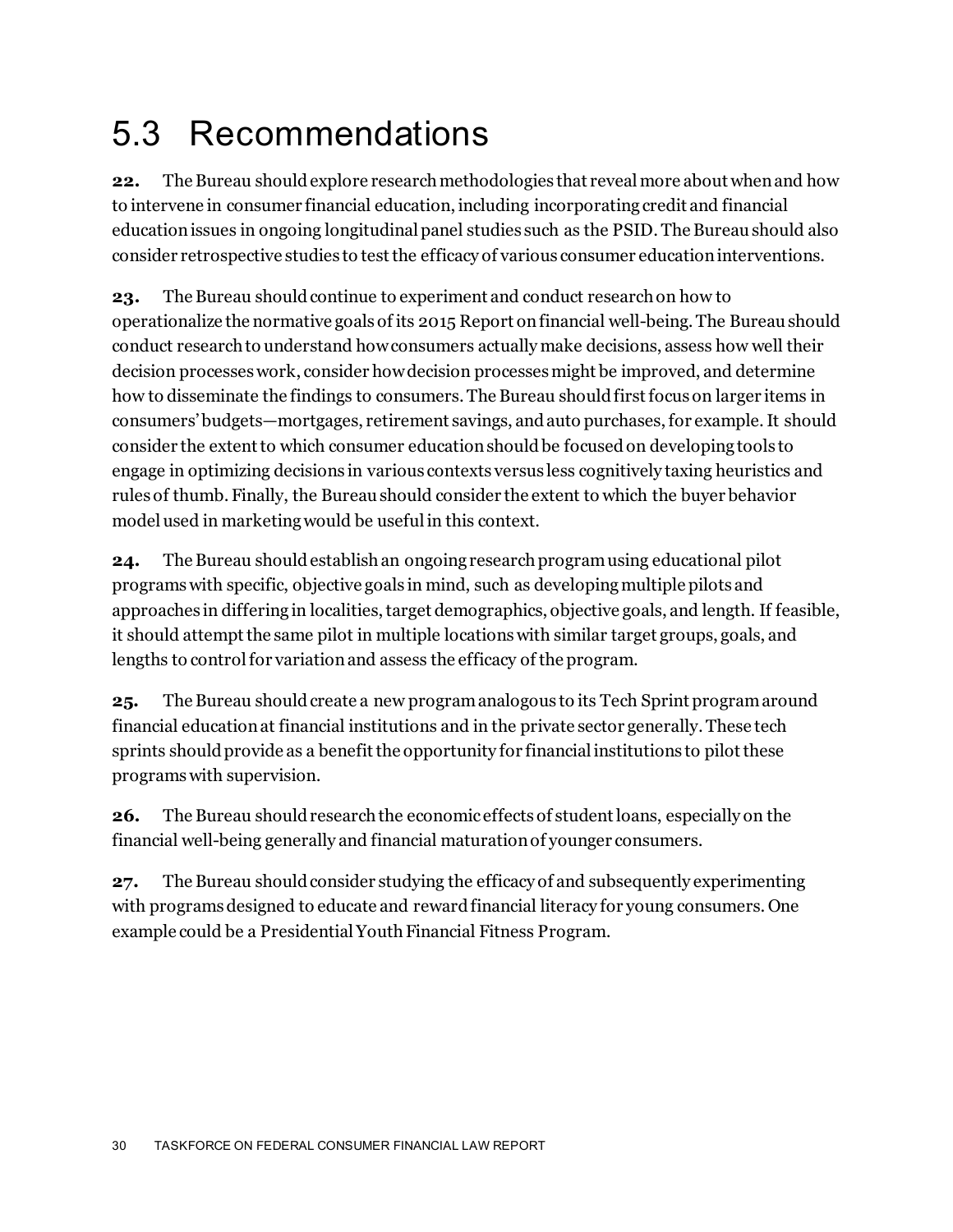## <span id="page-31-0"></span>6. Cost-benefit and Bureau activities analysis

### <span id="page-31-1"></span>6.1 Regulatory cost-benefit analysis

To improve regulatory decision-making, transparency, accountability, and credibility, the Bureau should incorporate cost-benefit analysis into its regulatory program to a greater degree. In order to achieve these goals, the Bureau should adhere to established principles and bestpractices of cost-benefit analysis (CBA) and include CBA analysts and economists in regulatory deliberations as early in the process as possible. To maximize the utility of CBA, the agency should consider costs and benefits in formulating its initial proposal and throughoutthe rulemaking process, culminating in the completed analysis. To enhance the objectivity of the Bureau's analyses, the Bureau should establish a system of independent review of its analyses.

An established policy of adhering to a set of principles and best practices of CBA standardizes important elements and provides a set of guidelines to hold agencies accountable to. The fundamental principles of CBA involve an analysis of the problem and relevant market failures; the identification of alternative solutions to the problem; an analysis of the costs and benefits of each alternative that is quantified and monetized to the maximum extent possible; and a recommendation to select the policy that maximizes net benefits. Other principles and best practices provide guidance on more technical matters, such as, among other things, establishing a baseline, discounting costs and benefits to present value, and the treatment of uncertainty. Still other principles and best practices of CBA are intended to advance the transparency of the rulemaking, such as providing clear presentation of the costs and benefits of regulations, clearly articulating analytical inputs to ensure reproducibility, and presentation of impacts using both pre- and post-statutory baselines. The principles and best practices of CBA are listed and discussed at length in Chapter 13.

Cost-benefit analysis must be able to accommodate qualitative information when quantitative and monetized values are unavailable. These qualitative benefits include distributional concerns, fairness, equity, and human dignity. Because of the importance of inclusion and credit availability to the Bureau's mission, the Bureau should evaluate any positive or negative effect on inclusion as part of its cost-benefit analyses as appropriate.

That said, CBA is most effective at achieving the goals stated above when all benefits and costs are quantified and monetized. Althoughmany of the benefits associated with CFPB regulations are difficult to quantify and monetize due to a lack of quality research, the Bureau should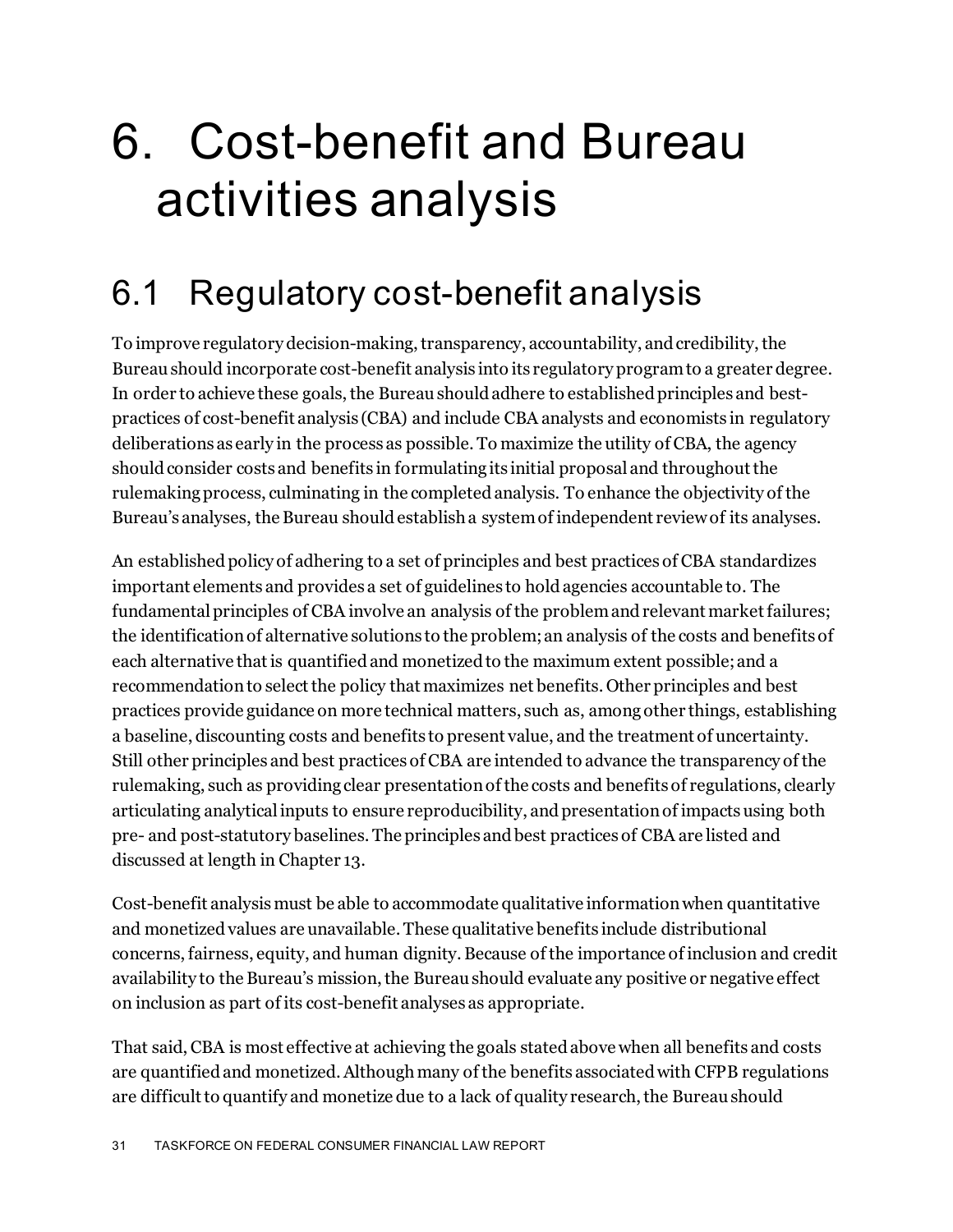endeavor to conduct or sponsor the research necessary to develop reliable estimates of the benefits of avoided consumer harms.

In order to maximize the impact of regulatory CBA, it is important that the appropriate internal procedures be in place to ensure the lessons of the analysis are fully socialized in the agency and amongst decision-makers. To do this, economists and other analysts responsible for developing the CBA should be incorporated into regulatory deliberations as early as possible—andthe decision-making process should allow for the analysis to be completed in time to inform, rather than justify, policy decisions.

Finally, to promote accountability the Bureau should subject its analyses to a review by an independent body. This review could be accomplished by existing regulatory authorities in the executive branch, such as the Office of Information and Regulatory Affairs (OIRA), which performs this task for Executive regulators. Alternatively,the Bureau could establish its own office that operates independent of the offices responsible for analytical development and regulatory decision-making. The Bureau should also consider codifying the principles of CBA in a rulemaking to further enhance the accountability of its analyses.

The Taskforce notes that many of its recommendations are consistent with recommendations made by the Administrative Conference of the United States (ACUS) in its report, "Benefit-Cost Analysis at Independent Agencies." In its report, ACUS recommended that independent agencies consider adopting principles of cost-benefit analysis akin to Office of Management and Budget (OMB) Circular A-4, consultation with OIRA, and early incorporation of CBA into decision-making processes. ACUS also recommended that independent agencies should quantify and monetize benefits and costs whenever possible; produce transparent and reproducible estimates; and include clear summary information about the estimated costs, benefits, and transfer payments. [32](#page-32-1)

### <span id="page-32-0"></span>6.2 Evaluation of Bureau activities

As the Taskforce has emphasized throughout this Report, it is important that government policies and procedures are informed by the best available science and evidence. Maintaining a rigorous program for research and evaluation is essential to well-informed policy that deploys the Bureau's resources efficiently to maximize its strategic and statutory goals. The Taskforce applauds the Bureau's work to date in developing performance metrics under the Government

<span id="page-32-1"></span><sup>32</sup> Admin. Conf. of the U.S., Recommendation 2013-2, *Benefit-Cost Analysis at Independent Regulatory Agencies*, [78](https://www.govinfo.gov/content/pkg/FR-2013-07-10/pdf/2013-16541.pdf)  [Fed. Reg. 41,355](https://www.govinfo.gov/content/pkg/FR-2013-07-10/pdf/2013-16541.pdf) (July 10, 2013). Pg. 56. Report can be accessed at <https://www.acus.gov/sites/default/files/documents/Copeland%20Final%20BCA%20Report%204-30-13.pdf>.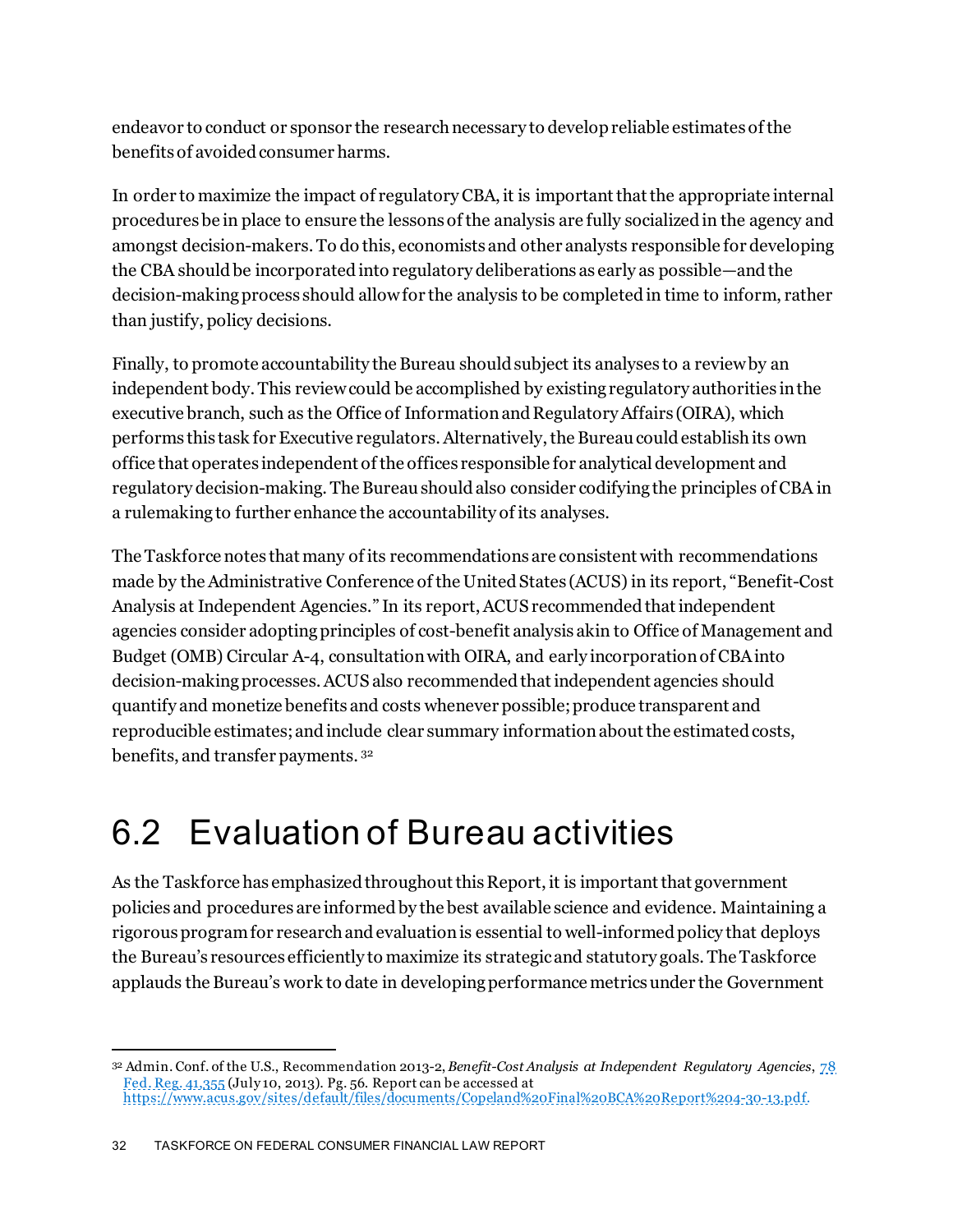Performance and Results Act (GPRA). Also, the Taskforce is aware of the Bureau's efforts to voluntarily comply with Title I of The Foundations for Evidence-Based Policy Act (2018), which emphasizes the importance of using evidence to address policy questions.

The Taskforce has reviewed the Bureau's performance metrics in its "Fiscal Year 2020: Annual Performance Plan and Report, and Budget Overview." [33](#page-33-1) Generally, the Taskforce believes the strategic goals established by Bureau reasonably capture its statutory obligations and that the performance metrics identified are appropriate. However, the Taskforce believes that the performance metrics relate primarily to specific actions taken by the Bureau and that this work should be supplemented with additional metrics that track the general health of the markets they regulate using general welfare concepts in economics. These metrics could include tracking prices and quantities, competitiveness, and innovation.

Evaluation can be a useful tool to inform decisions about allocating scarce resources across the Bureau's activities. One area that is particularly ripe for additional research and evaluation is tool selection.If more information were available about the marginal benefits and costs of supervision and enforcement activities, the Bureau could allocate resources in manner to maximize compliance given resource constraints. The Bureau should evaluate the benefits and costs of enforcement and supervision to inform these decisions. It should also consider that enforcement and supervision may have economies (or diseconomies) of scale by firm size. Small banks may experience disproportionally higher costs than big banks due to supervision and enforcement, which may reduce competitiveness.

#### <span id="page-33-0"></span>6.3 Retrospective examination of the Bureau's impact

The Bureau is required by statute to assess the effects of regulation on the marketplace before and after new rules are implemented. Undoubtedly major changes to the regulatory structure spurred by the passage of the Dodd-Frank Act and the creation of the CFPB have affected the makeup and structure of the consumer finance marketplace, and it is important to understand how and why those disruptions have shaped consumer experiences. The Bureau should, as appropriate, retrospectively analyze the effects of its rulemakings on aspects of the marketplace that affect consumer protection: competition, consumer understanding of financial products,

<span id="page-33-1"></span><sup>33</sup> Consumer Financial Protection Bureau (2020), *Fiscal Year 2020: Annual Performance Plan and Report, and Budget Overview.* Accessed a[t https://files.consumerfinance.gov/f/documents/cfpb\\_performance-plan-and](https://files.consumerfinance.gov/f/documents/cfpb_performance-plan-and-report_fy20.pdf)[report\\_fy20.pdf.](https://files.consumerfinance.gov/f/documents/cfpb_performance-plan-and-report_fy20.pdf)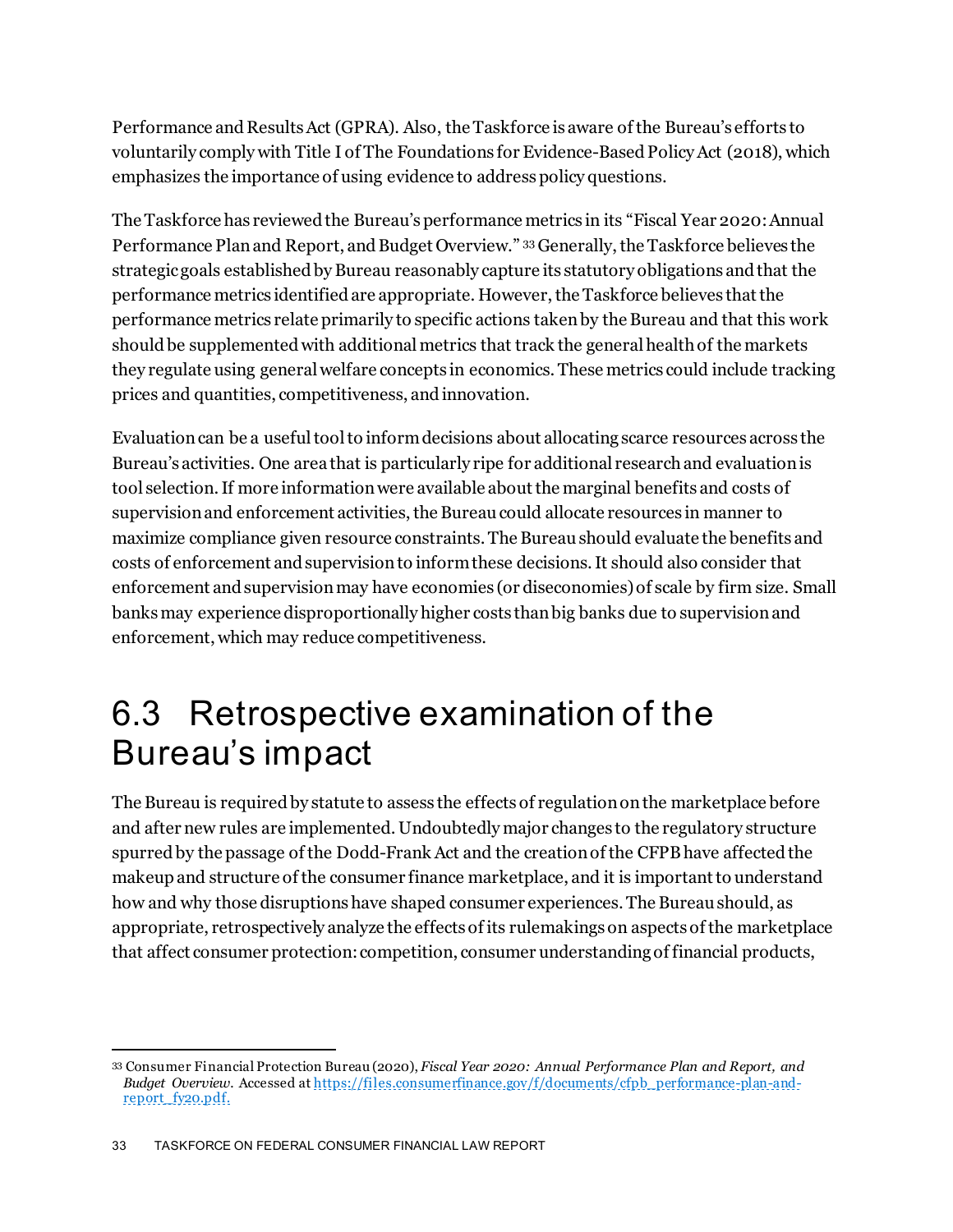the prevalence of bad actors, the overall regulatory compliance of firms, inclusion, and access to credit.

Enforcement is an important tool that the Bureau uses to ensure markets are "fair, transparent, and competitive," and other areas of Bureau operation should consider the effects of their actions on the consumer protectionlandscape of a particular market, including competition, deterrence, and access to credit. As of now, little formal analysis is done on previous enforcement cases to understand how the principles applied in those past cases affect consumer protectiontoday and in the future.

To better understand its effects on markets, the Bureau should conduct retrospective analyses of completed cases, with a specific eye toward identifying market impacts and assessing costs and benefits of those impacts, including their impact on access to credit and on competition Learning from these analyses should be used as an input into the decision-making process before new cases are opened. The FTC conducted similar analyses in its work on hospital mergers and acquisitions, and market-specific retrospective studies of selected CFPB cases, preferably published publicly (with appropriate deference to protected non-public information) would go a long way to enhance both the Bureau and other market participants' understanding of the effects of enforcement action on competition.

#### <span id="page-34-0"></span>6.4 Recommendations

**28.** The Bureau should adopt principles like those identified in Chapter 13 in a public-facing statement to promote accountability and transparency. The Bureau could develop these principles and best practices on their own or voluntarily adopt OMB Circular A-4. The Bureau should consider implementing these principles via rulemaking.

**29.** The Bureau should establish independent review of its regulatory cost-benefit analyses by either staffing an office of cost-benefit analysis at the Bureau and establishing the appropriate internal controls to promote independent review, or by voluntarily submitting its analyses to OIRA for review.

**30.** The Bureau should conduct or sponsor high-quality empirical work to monetize the reduction in risk of consumer harms that comprise the benefits of its regulations.

**31.** The Bureau should involve staff responsible for conducting regulatory CBA in the development of the regulation at the earliest possible point in the process. The analysis should be completed in time to inform, rather than justify policy decisions.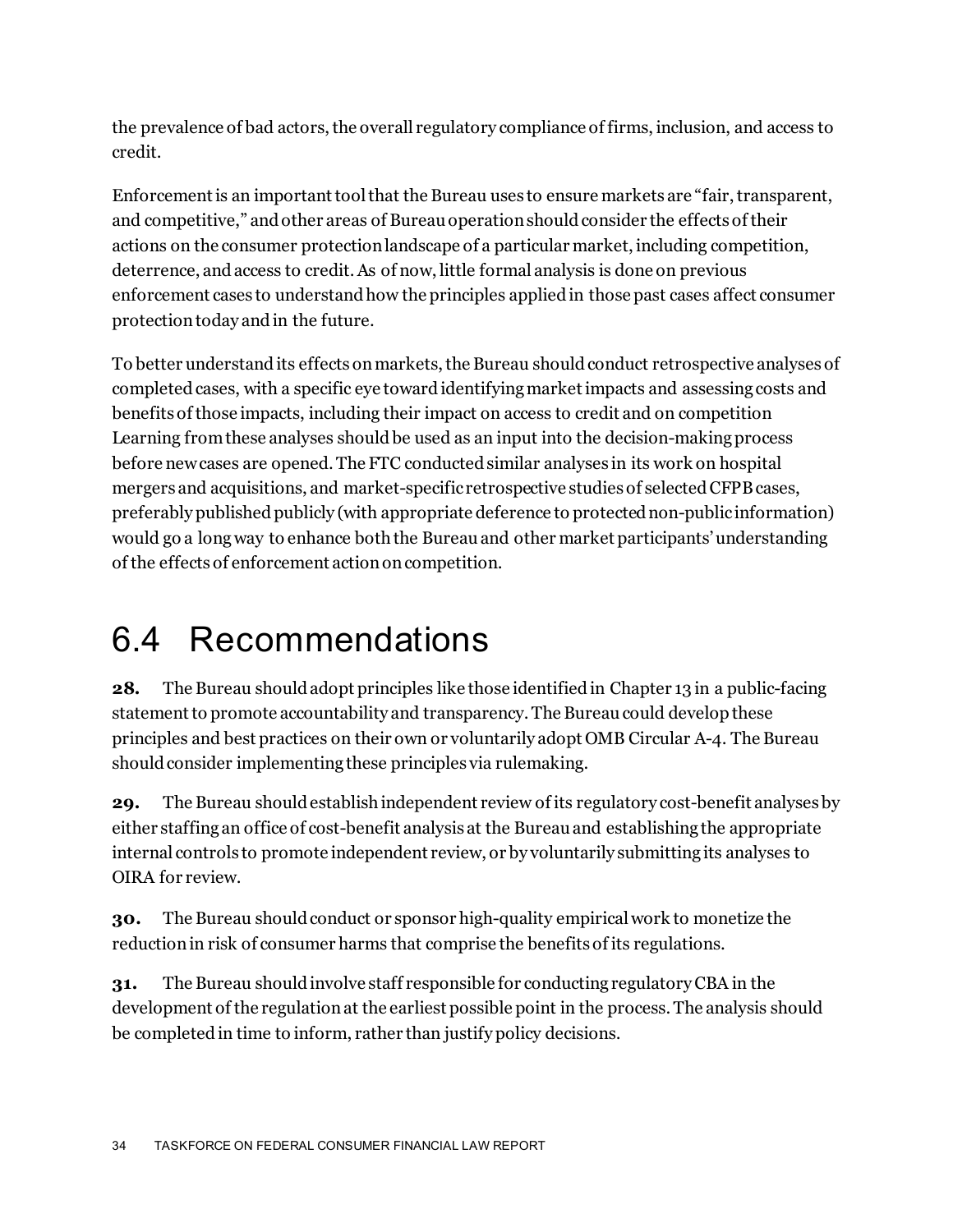**32.** Because of the importance of inclusion and credit availability to the Bureau's mission, the Bureau should evaluate any positive or negative effect on inclusion as part of its cost-benefit analyses as appropriate.

**33.** The Bureau should supplement the performance metrics its developed for the GPRA with additional metrics that track the general health of the markets they regulate using general consumer welfare concepts in economics. These should include metrics intended to capture inclusion, competition, innovation, prices, and quantities. These metrics should be incorporated into the Bureau's GPRA performance plan as soon as possible.

**34.** The Bureau should research and evaluate the benefits and costs of supervision and enforcement activities and use that research to inform resource allocation decisions. The Bureau should analyze economies or diseconomies of scale by firm size in the benefits and costs of supervision and enforcement as part of this research.

**35.** The Bureau should conduct selective case retrospectives to identify the market impacts of the Bureau's cases and assess the costs and benefits those impacts. The Bureau should evaluate selective cases grouped by market and look to FTC's work on mergers and acquisitions as a model. It should seek to answer the question: how do the principles applied in past cases affect credit products today, and how will they affect such products in the future?

**36.** The Bureau should conduct retrospective research on the effects of Bureau regulations on consolidation of financial institutions, institutions exiting markets, and effects on competition and consumer protection (as different cost structures have different impacts on consumer use).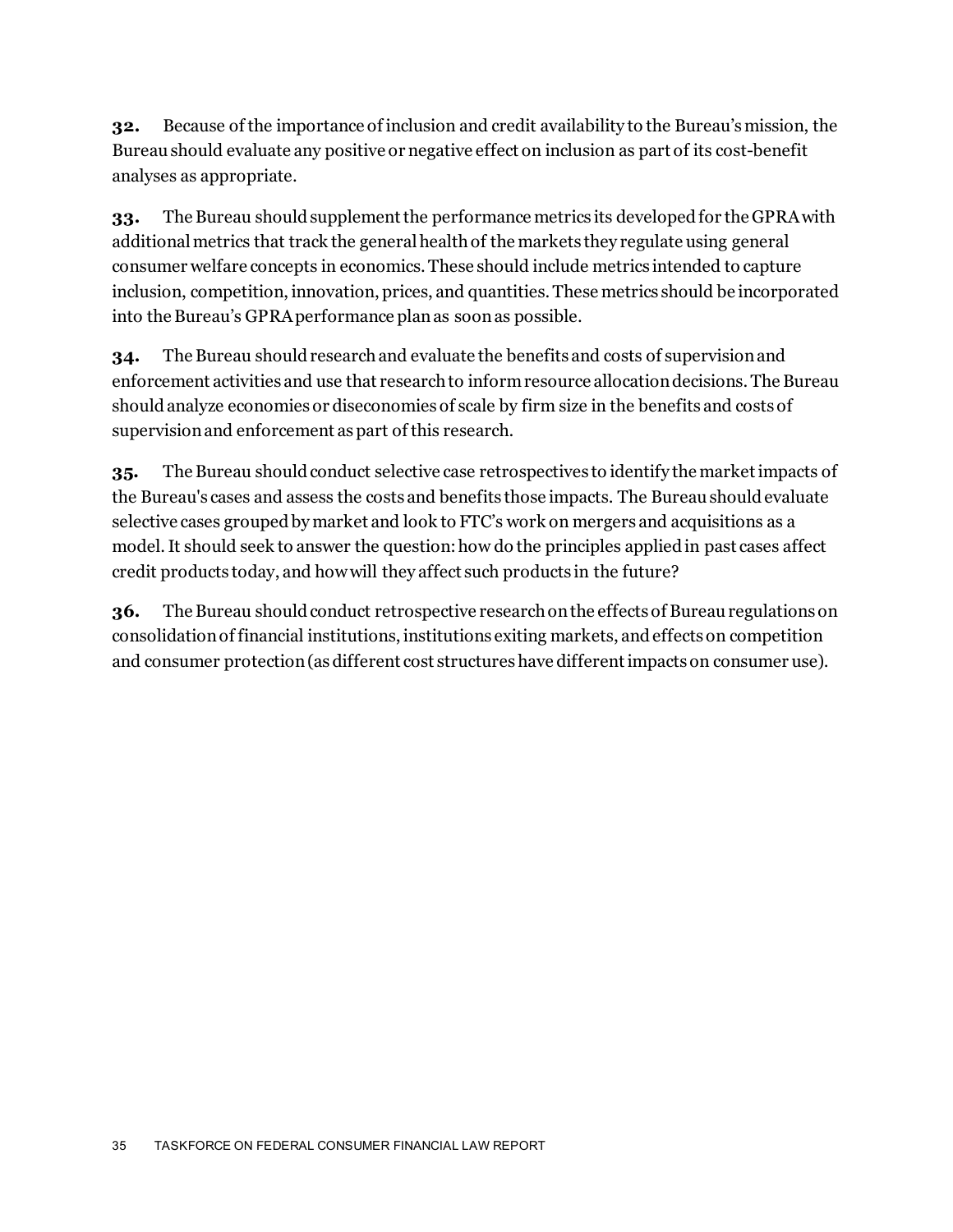# 7. Deposit accounts

As discussed in Chapter 10 of Volume I of this Report, a significant percentage of consumers are only marginally included in the financial system. They are unbanked or underbanked. Reasons for avoiding banks vary. Included among reported reasons are that consumers do not have enough money to justify the expense associated with maintaining a bank account, think bank fees are too high, do not need an account, and dislike or distrust banks. These consumers often live from paycheck to paycheck, and quick access to their money for a variety of regular or emergency needs can necessitate multiple transactions within a month. Additionally, delays in the payments clearing system can reduce the usefulness of a bank account for liquidityconstrained consumers, forcing them to rely on alternative financial services providers such as check cashers and others who can rapidly provide liquidity. Finally, unbanked and underbanked consumersmay avoid traditional banks because they need flexibility in how they access and transact smaller quantities of money, which is difficult to do with traditional banks' barriers to starting and closing new bank accounts (detailed in the Competition sectionabove).

Because of these various issues, unbanked and underbanked consumers use a variety of nonbank firms (check cashers, money order vendors, payday lenders, and pawnshops, for example) for their financial needs, which primarily involve payment services or short-term credit and are relatively expensive.

Increasingly, many consumers use prepaid cards for paying ongoing living expenses instead of a bank account. Depending on a consumer's financial circumstances, a prepaid card may be used to make payments at a lower cost than a checking account. Prepaid cards are often less costly than checking accounts and attractive for users who do not have sufficient balances to avoid some types of bank fees. Despite these differences, they function very similarly in the consumer's wallet. However, one key feature of each is different: the treatment of overdraft by consumers. Checking accounts are subject to overdraft protection rules under Regulation E, which allows consumers to opt-in to overdrafts if that is a benefit that they desire. Overdrafts on a prepaid card, however, are treated as extensions of credit under Regulation Z, the same regulation that governs credit cards, which contains substantially more required disclosures and an ability-to-repay analysis on the consumer. These requirements are costly, and subsequently many prepaid card issuers have ceased offering overdraft services at all, even though some consumers may benefit from them and desire them. The Taskforce takes the view that as prepaid cards and debit cards linked to a checking account serve effectively the same purposes for consumers, there should be no distinction in how overdrafts are treated between the two. Moreover, the termination of overdraft privileges has reduced consumer choice and may have unintentionally reduced consumer welfare. Overdrafts on the two products should be afforded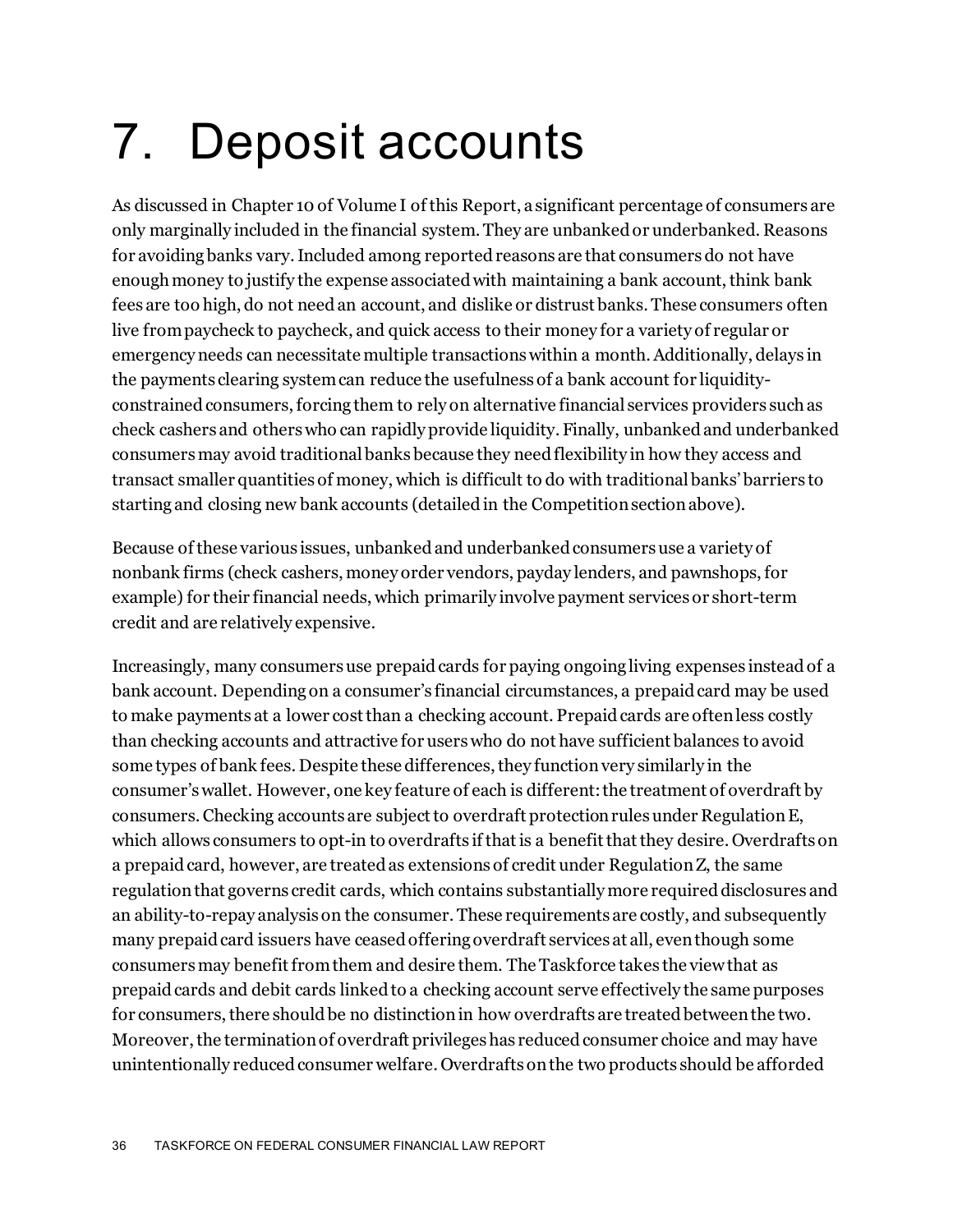consistent regulatory treatment, and Regulation E's approach provides the more appropriate framework.

The Taskforce endorses measures aimed at increasing transparency, modernizing, and promoting competition for bank deposit and similar services. Measures include standardizing disclosures to facilitate comparisons among products (such as prepaid and debit cards), removing restrictions that inhibit competition on price or product features (such as price controls on debit card interchange income, which may cause banks to increase fee income), taking advantage of improvements in technology to add value to products (such as speeding up availability of deposited funds, which may lessen demand for payday loans), and eliminating seemingly obsolete regulatory restrictions (such as limits on the maximum number of permitted monthly savings account withdrawals).

### 7.1 Recommendations

**37.** The Bureau should expand access to the payment system by unbanked and underbanked consumers and ensure consistent treatment of consumers and similar financial products by applying the same Regulation E rules to consumers using prepaid cards and debit cards. Both types of card issuers should provide the same Regulation E opt-in and just-in-time fee disclosures and allow issuers to apply new funds first to overdraft fees and negative balances.

**38.** The Federal Reserve and the Bureau should take all reasonable measures to speed up the payments clearance system by updating Regulation CC on expedited funds availability as appropriate to reflect improvements in the technology for faster check clearing. Updates to Reg CC should result in:

To the extent reasonably possible and consistent with legitimate concerns about fraud, giving consumers the same prompt access to checks deposited by mobile devices as is required for ATM deposits, and

Treating deposits to prepaid accounts the same as deposits to checking accounts.

**39.** The Federal Reserve should maintain the recent interim final rule amending Regulation D to the six-transactions-per-statement cycle limit for savings accounts because, in addition to supporting the Federal Reserve'smonetary policy goals, eliminating this limit provides consumers with needed flexibility in times of financial crisis.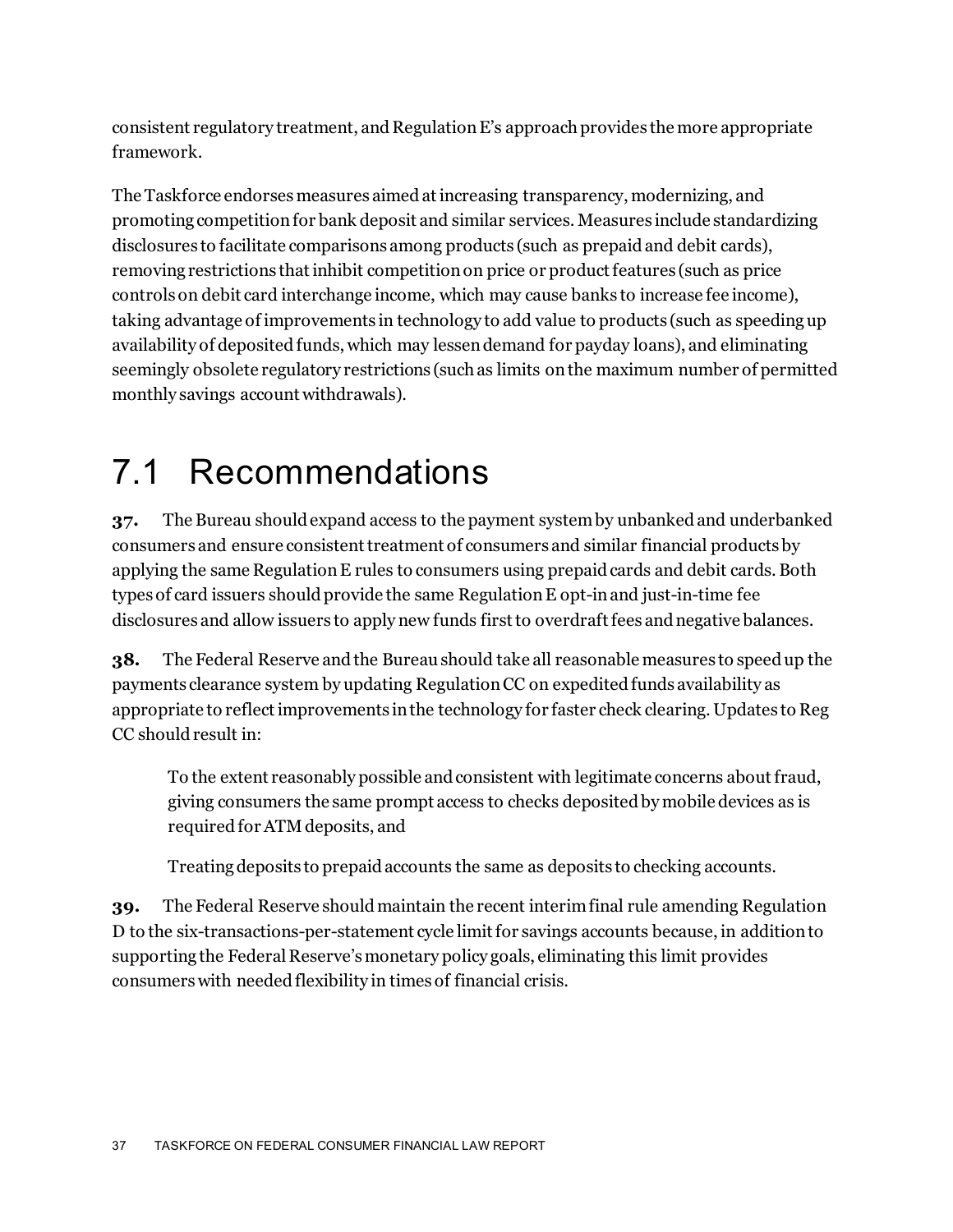# 8. Disclosures

## 8.1 Regulatory principles for disclosures

Conceptually, disclosure is a more attractive approach to consumer protection than is substantive regulation of financial products and services because it respects consumer preferences and allows for the different circumstances of different consumers. Substantive regulation must either limit all consumers to essentially the same product or establish criteria for determining who is eligible for which product. Even product features that may seem highly suspect in most circumstances, such as no- or low-documentation loans, have their place in serving consumer needs, as numerous consumers who are self-employed or gig workers have discovered. Such income is very difficult to document in a way that is both reliable and predictive of future income. Well-designed disclosure regulation can also facilitate shopping behavior by consumers, not only making it easier for them to find the products and services they desire but also making markets work more effectively overall.

Despite its key role, effective disclosures are hard to come by. To make informed financial decisions, consumers must be exposed to, pay attention to, comprehend, accept, and then retain information necessary to evaluate a transaction. With so many steps in the decision-making process, there is ample opportunity for intervention and failure, leading to less efficient outcomes for consumers. For an in-depth discussion of disclosures, please see Chapter 7 of Volume I of this Report.

In the view of the Taskforce, disclosures that provide additional information must seek to reduce the costs to consumers of locating the product or service they want. Disclosures should be focused on standardizing terms and facilitating comparability, because these approaches can potentially reduce the costs of obtaining information and shopping among products and providers. Disclosures should be tightly focused on information that is important to consumers and directly relevant to their purchasing decisions to avoid the problem of information overload. Disclosing all possible details and contingencies may appear to *provide* more information, but, as discussed above, consumers may actually *use* less information.

Other disclosures may serve primarily to document the details of a transaction. In a mortgage transaction, for example, consumers likely need a detailed listing of various charges to determine which fees are tax deductible, and ultimately to determine correctly their gain or loss when the property is sold. Similarly, the itemized list of transactions on a credit card statement serves to document where the money went for purposes of budgeting and to enable the consumer to identify incorrect or inappropriate charges. Neither type of disclosure is intended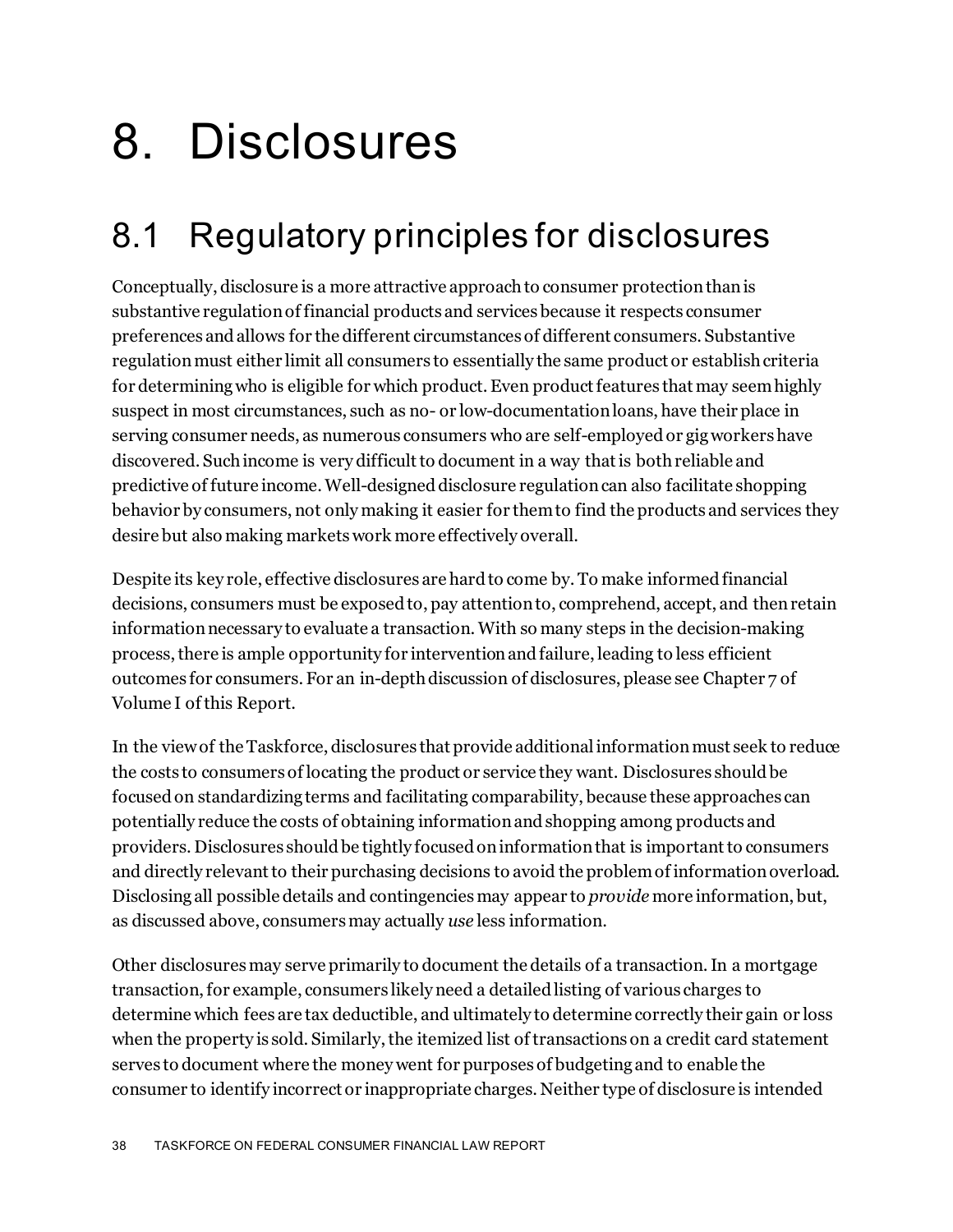to influence decisions about which provider to choose to purchase mortgages or credit cards, respectively.

The role of government in regulating financial disclosures is contentious because the potential for market interventions that harm rather than help consumers is high, usually because of a lack of understanding of what effective disclosures and related policies are. Simply adding another required disclosure to a stack of already monotonous and unreadable paperwork does not result in increased consumer protection. Disclosure regulations should not be based on untested assumptions, but rather what the research shows customers need, want, and can use. New research on disclosures, consumer attention, and the economics of information discussed in Chapter 7, as well as decades of experience with the current regime lead to the conclusion that the Bureau and other financial regulators should reconsider their overall approach to disclosures, especially when making new rules. Where possible, the Bureau should encourage principles-based rules rather than attempting to specify in detail exactly what a disclosure should contain and how it should appear. Mandatory disclosures should only contain the minimum information that is relevant and necessary for consumers to understand at the time that they make a decision, and additional important information should be readily available to consumers when they need it. Effective disclosure must call attention to the critical terms of the contract, rather than attempting to reproduce the contract in the form of a disclosure.

The Taskforce understands that both consumer advocates and industry often prefer rules that specify the exact wording of a compliant disclosure. The consumer financial services industry often seems to value clear rules of the road over flexibility, especially when rules are new. However, once the exact language of the disclosure is placed in the regulation, it can be difficult to change as the market evolves to make a somewhat different disclosure more effective. For this reason, offering an illustration of a compliant disclosure in the commentary or appendix to the rule is often a better approach. Regulation Zcontains over 70 sample disclosures pertaining to closed-end loans in Appendix H alone. [34](#page-39-0)These model disclosures provide valuable guidance to creditors on issues that are often complex, and their widespread use provides consistency that many consumers find helpful when comparing mortgage terms. At the same time, creditors have the flexibility to adapt the forms and disclosures if the changes meet the rule's requirements. This approach allows creditors to improve the forms, often making them more readable and, in addition, ensuring that the disclosure accurately describes the credit product they are offering.

Thus, while disclosures can provide great value to consumers in promoting competition and informed choice, information provision through disclosures should not be viewed as a solution for all possible market failures or as a uniform "good" to promote multiple different ends. Disclosure is not a substitute for vigorous enforcement of consumer protection laws against

<span id="page-39-0"></span><sup>34</sup> Appendix H to Part 1026 of Regulation Z, 12 C.F.R. Part 2026 Appendix H.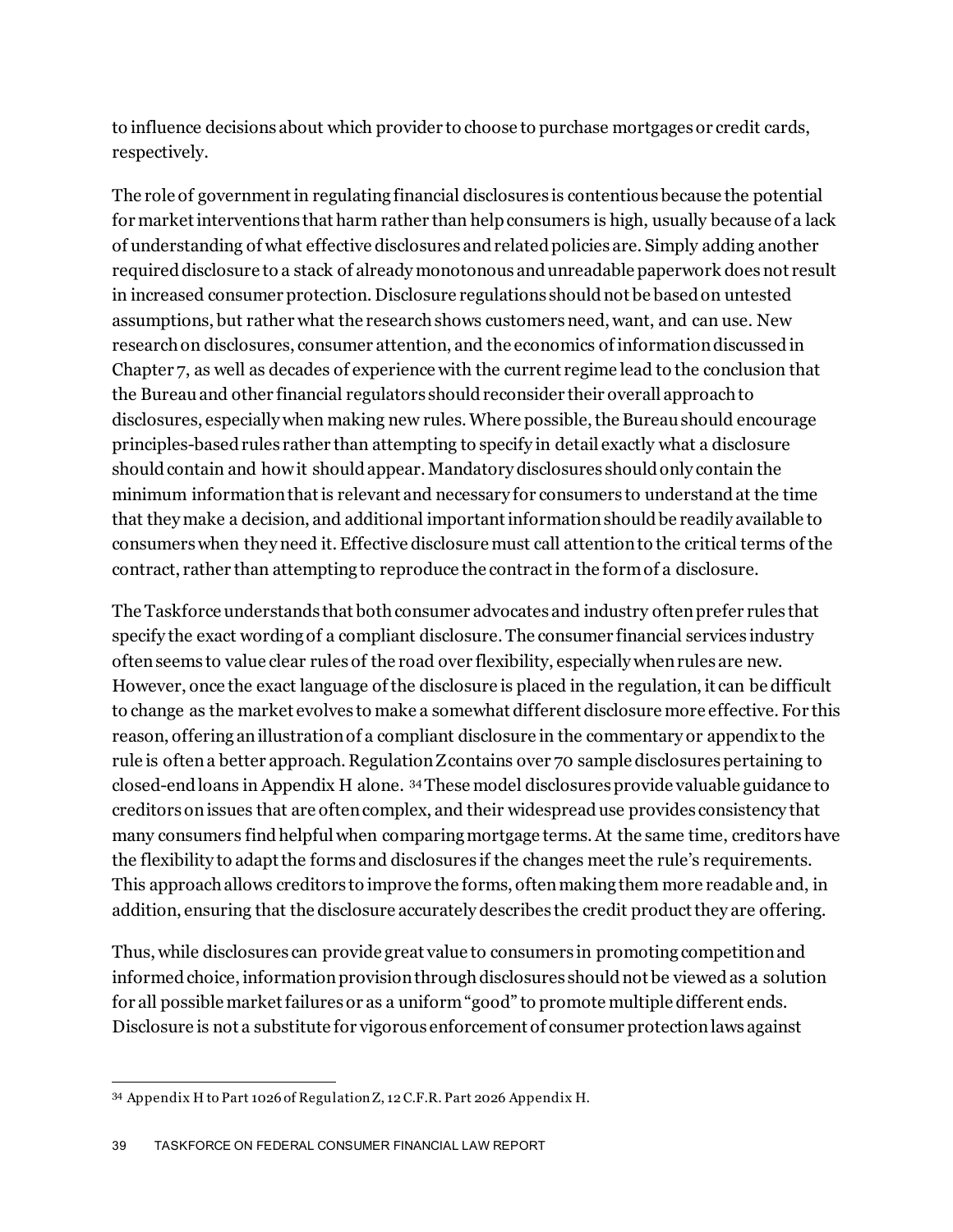fraud and deception, nor should presenting consumers with a large stack of papers or website consent buttons be mistaken for disclosure and understanding by a consumer. Disclosure can be a useful complement to other regulatory tools by enabling consumers to protect themselves against fraudulent behavior and identifying high-quality providers of financial services.

## 8.2 Credit advertising rules

Beyond disclosures at the time of purchase or contract signing, there are required disclosures in credit advertising. Several are principle-based rules, such as allowing a creditor to advertise credit terms that it actually offers and stating that required disclosures be made clearly and conspicuously. [35](#page-40-0)

The problem arises primarily with so-called "trigger-terms," especially those applicable to closed-end credit. [36](#page-40-1) If any of these trigger terms appears in an ad, a list of additional terms must also be disclosed. Television commercials, radio spots, and print ads often require disclosure in the unreadable fine print or by actors sped up to incomprehensible speeds. [37](#page-40-2) This approach to advertising disclosure does virtually nothing to inform consumers and may discourage advertising that would in fact provide valuable information.

The Bureau should review advertising disclosure requirements, especially those involving advertising trigger terms, which should seek primarily to prevent advertising that is misleading about either the presented terms or their significance. Advertising is inherently incomplete and is not the place for disclosures that seek to provide information about all details of the transaction. For example, stating that a credit sale requires a 10 percent down payment may be useful to consumers shopping for a product they can buy on credit. But this statement triggers a host of other disclosures, including the annual percentage rate, which the creditor may not know until the consumer applies for credit. Similarly, the payment amount and number of payments will not be known until the consumer selects the product, and the creditor and consumer agree on the final price, and the consumer picks the length of the repayment term. The commentary to Regulation Z allows a creditor to use a unit-cost example, such as "48 monthly payments of \$27.83 per \$1,000 borrowed."[38](#page-40-3)But even if the consumer had the math skills to determine what

<span id="page-40-0"></span><sup>35</sup> Regulation Z Section 1026.24 (a) and (b), 12 C.F.R. § 1026.24(a)-(b).

<span id="page-40-1"></span><sup>36</sup> Regulation Z Section 1026.24 (d), 12 C.F.R. § 1026.24(d).

<span id="page-40-2"></span><sup>37</sup> The ads probably do not comply with Regulation Z's requirement for "clear and conspicuous" disclosures, but enforcement is not common, probably because the Bureau and the FTC both recognize that many creditors find the trigger term rules unworkable.

<span id="page-40-3"></span><sup>38</sup> Regulation Z, Supp. I, cmt. 24(d)(2)-2.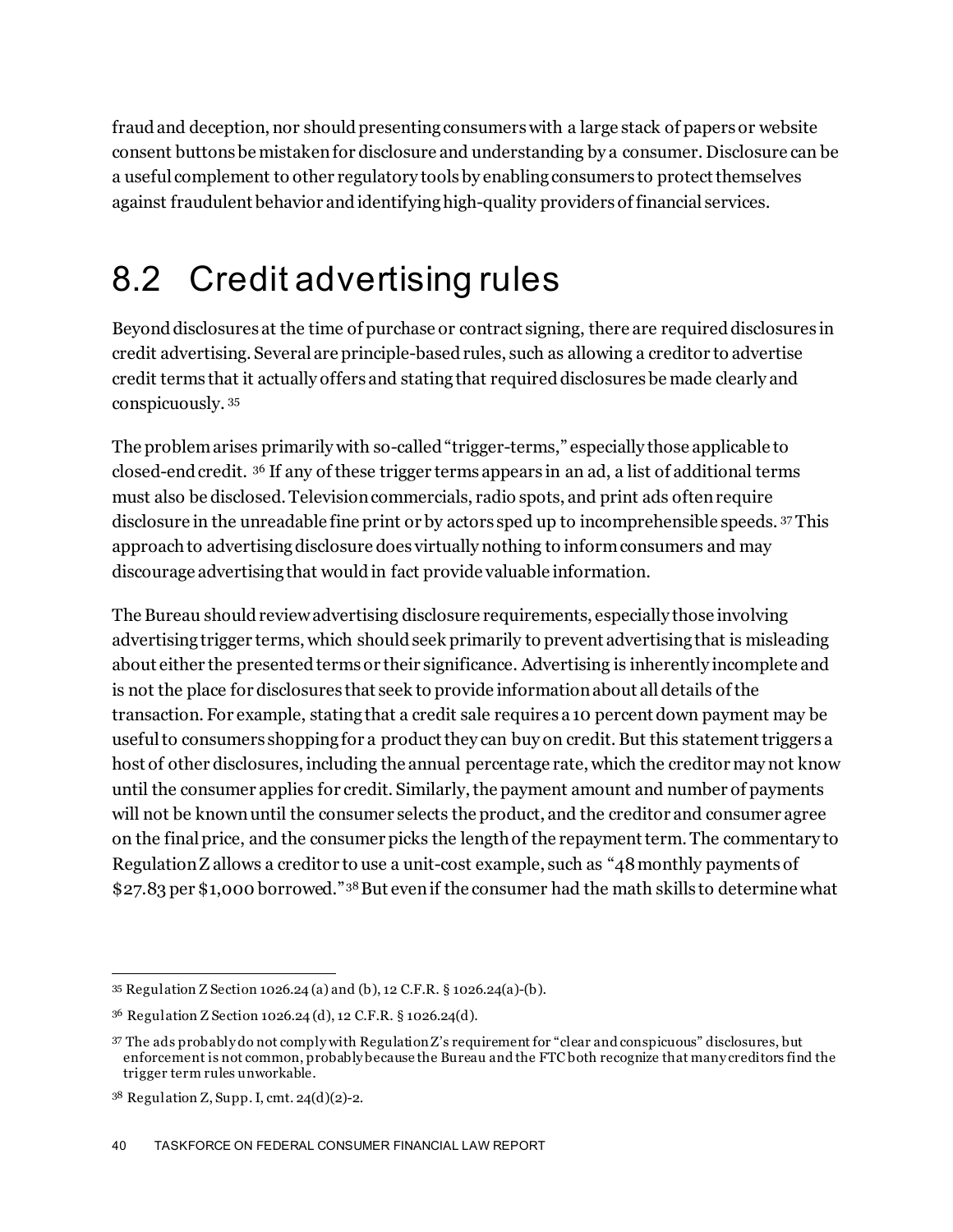the monthly payment would be on an item that cost, for instance, \$ 3,479.50, [39](#page-41-0) the consumer would not have the information she needed if the annual percentage rate (APR) depended on her creditworthiness.

Rather than attempting to provide complete, if hypothetical, details of the transaction in each advertisement, regulators should adopt a principles-based approach designed to avoid unfair, deceptive, or abusive practices. Such an approach will streamline advertisements, allowing entities to advertise their products effectively and consumers to understand what is important to them in the moment. At the same time, the rule against unfair, deceptive, or abusive acts or practices (UDAAPs) [40](#page-41-1) will constrain a creditor from offering misleading or deceptive terms, such as an unrealistically low monthly payment based on an unrealistically high down payment.

### 8.3 ECOA adverse action notices

The FCRA and ECOA both contain requirements for notices of adverse action in certain situations. Although the FCRA is the older law, its adverse action notice requirement was extensively amended over 25 years after the ECOA's adverse action notice requirements came into effect. This hop-scotch approach to developing adverse action rules for these two related laws has served neither consumers nor creditors particularly well.

Specifically, the FCRA's requirements overlap with similar requirements in the ECOA, as implemented by Regulation B, sometimes creating uncertainty. Regulation B requires an adverse action notice to include a statement of the specific reason for the action, and it identifies as insufficiently specific a statement that the consumer failed to achieve the qualifying score on the creditor's credit scoring system. [41](#page-41-2)When the Federal Reserve Board promulgated this rule in 1976, the provision helped ensure that consumers learned the reasons underlying their nonqualifying score. [42](#page-41-3)The prohibition against stating that the consumer "failed to achieve a qualifying score on the creditor's credit scoring system" has been widely understood similarly to prohibit a reason relating to not achieving a qualifying score on a credit bureau's scoring system.

But Congress has since amended the FCRA to require that, when a person takes adverse action based on information in a credit report, the person disclose to the consumer the key factors that

<span id="page-41-0"></span> $39$  (\$3,479.5/\$1,000) x \$27.83 = \$96.80 monthly payment.

<span id="page-41-1"></span><sup>40</sup> The Dodd-Frank Act, Section 1031(a), 12 U.S.C. § 5531(a).

<span id="page-41-2"></span> $41$  12 C.F.R. § 1002.9(a)(2)(i), (b)(2).

<span id="page-41-3"></span><sup>42</sup> Bd. of Governors of the Fed. Res. Sys., Amendments to Regulation B to Implement the 1976 Amendments to the Equal Credit Opportunity Act, 42 Fed. Reg. 1242, 1248-49 (Jan. 6, 1977).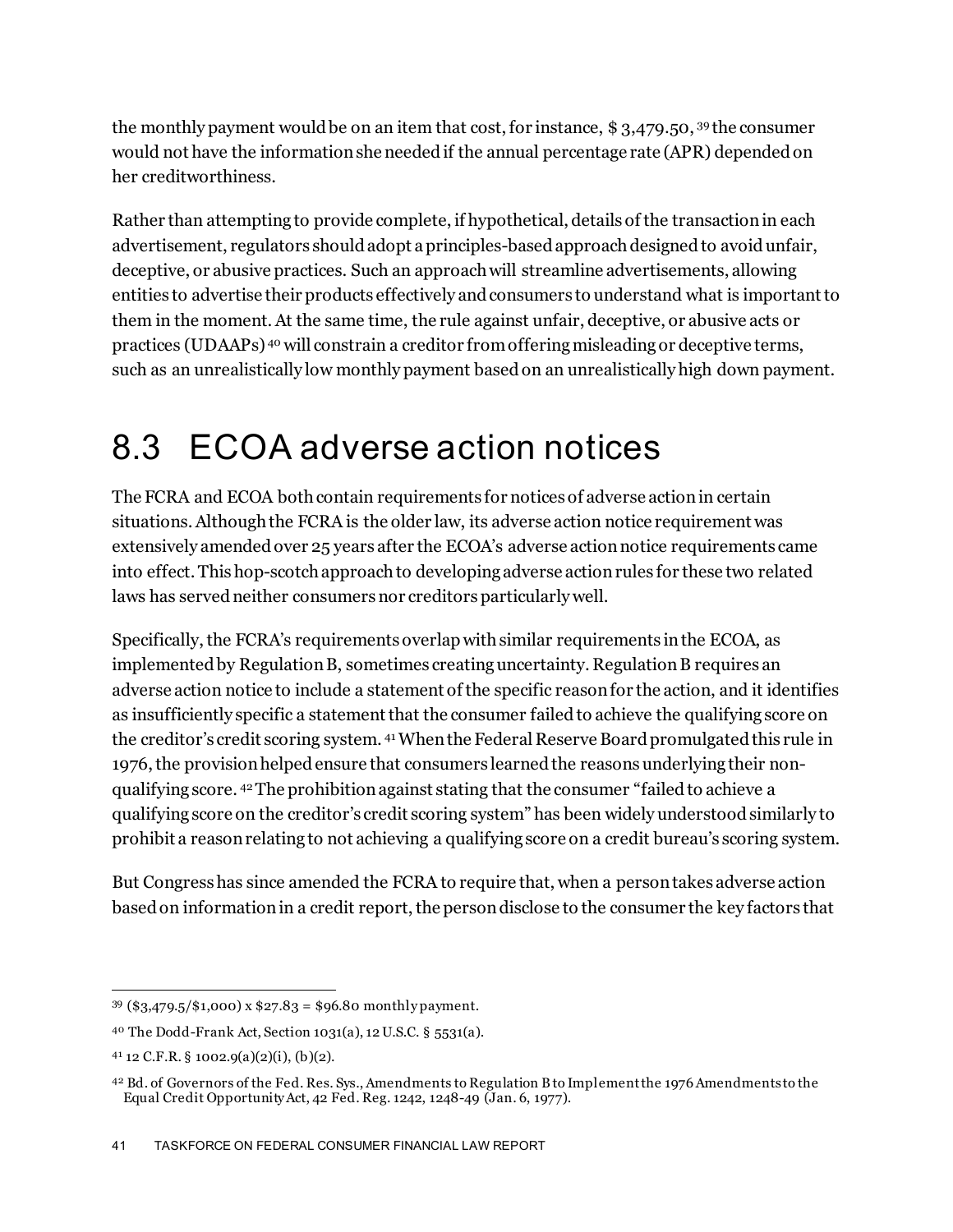adversely affected the consumer's credit score. [43](#page-42-0)Consequently, the FCRA ensures that consumers learn the underlying reasons for their non-qualifying credit scores, and there is no need for Regulation B to require disclosure of the same information, duplicating the information in the FCRA portion of the combined notice. The Bureau should therefore amend Regulation B to permit a creditor to state, as a specific reason for denial, that the consumer failed to achieve a qualifying credit score when the notice also contains the key factors as part of its FCRA notice.

This change, which would apply only when the creditor gives the key factors for a low credit score, would provide to a consumer both the valuable information that a low credit score was a principal reason for adverse action and the key factors preventing the score from being higher. Without this change, creditors are left trying to figure out which ECOA reasons to list based on the credit score key factors and which to list based on non-credit score reasons for denial—all while staying within the maximum four reasons the Regulation B commentary states is sufficient. This change would simplify compliance for creditors and provide as much or more information to consumers who are denied credit.

Commenters to the Taskforce RFI raised a second compliance issue concerning whether and how a retail seller complies with the ECOA's adverse action notice requirements when the retail seller (who is also the original creditor) is unable to find a third party to approve and buy the contract. In such cases, the seller's sole reason for denial was that all indirect creditors refused to purchase the consumer's contract. For example, automobile dealerships may deny a consumer's credit application because all prospective indirect creditors that reviewed the application declined to purchase the proposed contract from the dealer. Dealerships question whether they must send an ECOA adverse action notice if the indirect creditors already provide one and, if so, what they should identify as the reason for denial.

Regulation B excuses a dealership or other retail seller from sending an adverse action notice if another party sends one on its behalf, but this provision is not often used. Most potential assignees will not agree to complicate their own adverse action notices by meeting the requirements for the dealer. [44](#page-42-1)Although some dealerships do not send adverse action notices when they know that the banks and finance companies that denied the application will do so, many others see substantial compliance risks with this practice. Other retail sellers also struggle to provide the principal, specific reasons for denial because they do not know them. No law requires indirect creditors to share their reasons with the retail seller, and many finance sources

<span id="page-42-0"></span><sup>43</sup> FCRA sections 615(a), 609(f)(1) (15 U.S.C. §§ 1681(i)(a), 1681g).

<span id="page-42-1"></span><sup>44</sup> The commentary to 12 C.F.R. § 1002.9(g) requires a creditor giving an adverse action notice on behalf of another creditor (such as a retail seller) to give the name an address of each creditor and either: (a) disclose the applicant's right to a statement of reasons within 30 days, including the retail seller's phone number for making such a request and the right to have any reason given orally confirmed in writing; or to give the "primary reasons each creditor relied upon in taking the adverse action – clearly indicating which reasons relate to which creditor." 12 C.F.R. Part 1002, Supp. I, 9(g)-1.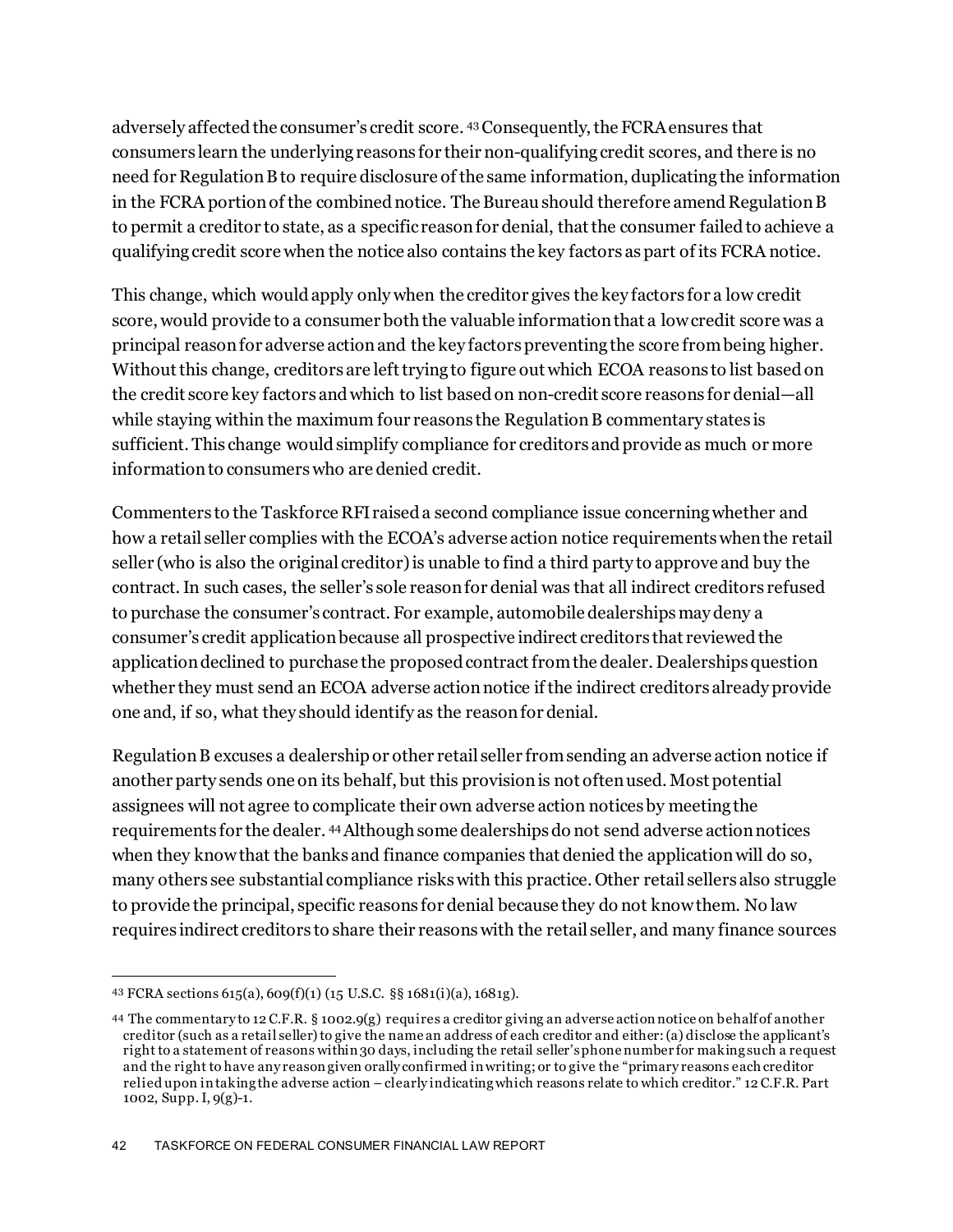decline to do so. Moreover, each creditor reviewing the consumer's application will have its own underwriting criteria and its own reasons for adverse action. For example, one creditor may have a minimum credit score threshold the consumer does not meet, while another creditor will accept that score but will deny the application based on the consumer's payment-to-income ratio or excessive mileage on a used car. The retail creditor is often at a loss to describe accurately another creditor's reasons for denial. Its only accurate reason is that it was unable to find a finance source to buy the consumer's contract on acceptable terms.

The commentary to Regulation B's definition of "creditor" excuses from the adverse action requirement automobile dealers and others "who do not participate in credit decisions but who only accept applications and refer applicants to creditors, or select or offer to select creditors to whom credit requests can be made." [45](#page-43-0)Although this comment may have been intended to excuse retail sellers from adverse action notice requirements, it does not do so when the retail seller is also the original creditor (as the retail seller is when extending credit on a retail installment contract) and not merely referring applicants to creditors. Accordingly, Regulation B requires a retail creditor to provide a notice of adverse action unless another person does so on its behalf.

The Bureau should amend Regulation B to clarify that, if an indirect creditor provides an adverse action notice to the consumer in this situation, the retail seller does not also need to provide one. This approach eliminates inefficiency and even potential misinformation, without reducing the accurate and useful information available to consumers.

### 8.4 Disclosures in electronic transactions

Shopping around for any product or service is a great way to find the best option to suit a consumer's needs, and one of the key contributions of consumer financial disclosure regulations is offering a standardized way to do so via measures like the APR. See Chapter 7 for a longer discussion of the benefits of shopping. Reducing the costs of shopping will increase competition among product providers, thereby lowering prices and resulting in consumer benefit.

Many of our rules and regulations around disclosures were written decades before the widespread adoption of digital technology. Today, some customers would rather take out a mortgage online at home or on their phone than in person at a bank, and the implications for how substantial disclosures should be disseminated and processed by the consumer are unclear. The Bureau should conduct research on electronic disclosures and how they can be delivered in ways that benefit consumers, particularly looking at the varieties of experience consumers can

<span id="page-43-0"></span><sup>45</sup> 12 C.F.R. Part 1002, Supp. I, 2(*l*)-2.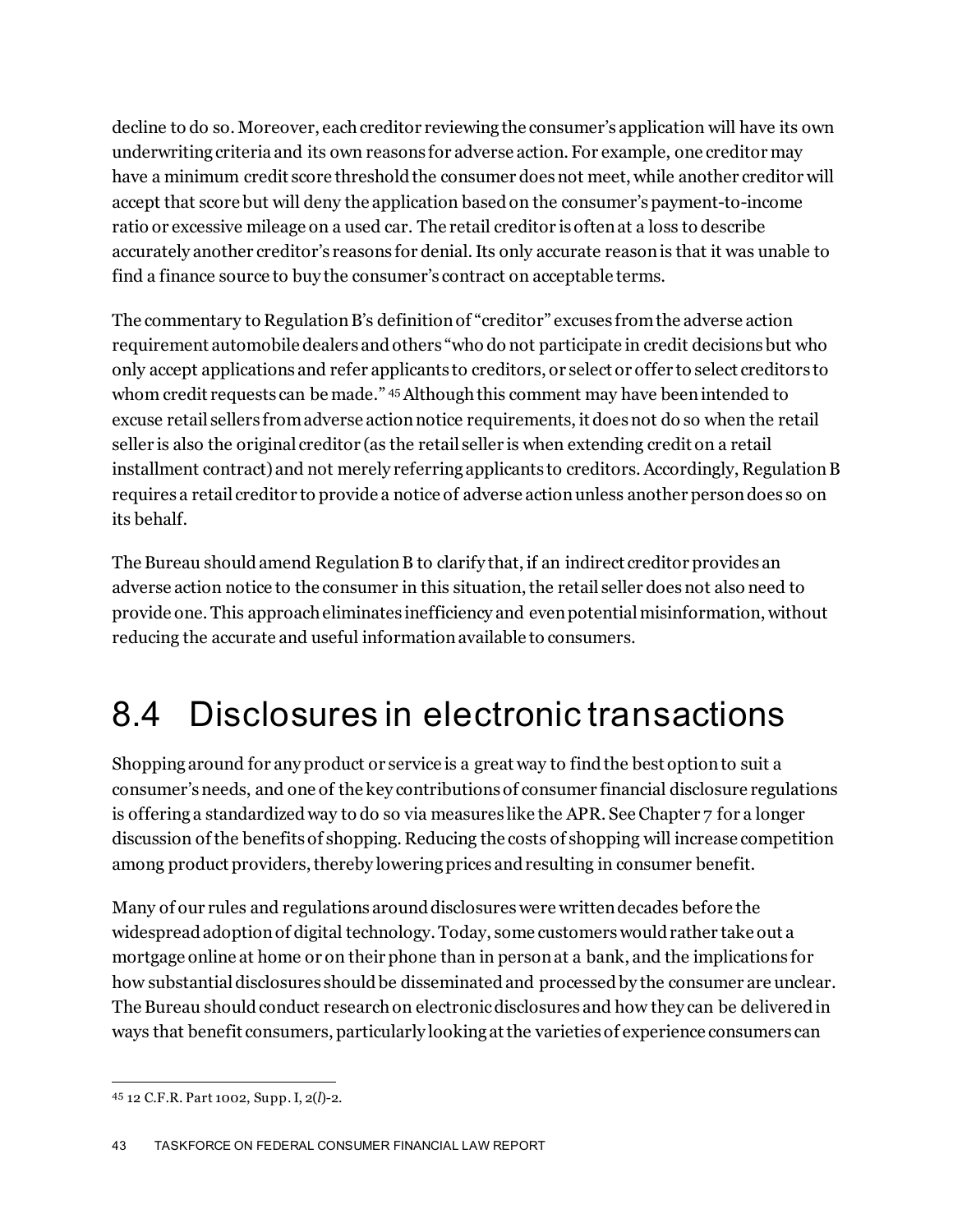have with mobile technology and smart speakers. Disclosure rules that apply to communications before the consumer makes a product selection should be focused on enabling consumers to shop and make comparisons to find the product that best fits their needs.

### 8.5 Marketing to consumers with limited English proficiency

America's melting pot of people, cultures, and languages cannot thrive unless people are given the opportunity to advance. Inclusive consumer financial services are integral to this success. However, some creditors are reluctant to market to consumers with limited English proficiency (LEP) because they may lack the ability to provide all legally required documents in the consumer's preferred language. This is especially a concern for smaller companies and even for large one for languages that are not widely used.

Balancing the costs of providing in-language information about consumer financial services with the benefits of this information to LEP consumers and to the creditors that want to serve them can be a challenging task. Compounding this task is the legal uncertainty of how far a financial institution must go in providing information in the consumer's preferred language. Creditors that are eager to serve LEP consumers in their market area may be reluctant to do so if they believe they must provide translations of every communication not only at the time of consummation but also throughout the servicing relationship. Further, they may worry that promoting financial services in one non-English language may require doing the same in other languages. Bureau guidance could promote providing more financial services to LEP consumers.

For instance, some creditors who conducted limited advertising in other languages, such a sign in a bank that says in Spanish, "Ask us about our free checking accounts!" or "Great terms on a loan for your next car or truck!" take care to explain carefully any limits on their ability to provide information in the language used in the promotion. This approach allows the consumer to make an informed decision on whether the product is appropriate for their situation, such as if they have better-than-limited English proficiency or family members they regularly rely on for translations.

However, it is critical that the consumer not be misled in language expectations. Potential risk exists for consumers who desire a product or service but may be unable to understand critical documents, like billing statements, in English. In providing guidance to creditors, the Bureau should balance the value of making more financial services available to LEP consumers with the cost of ensuring reasonable consumer protections. For example, existing UDAAP authority would prevent a creditor from making promises in non-English advertising that it did not keep.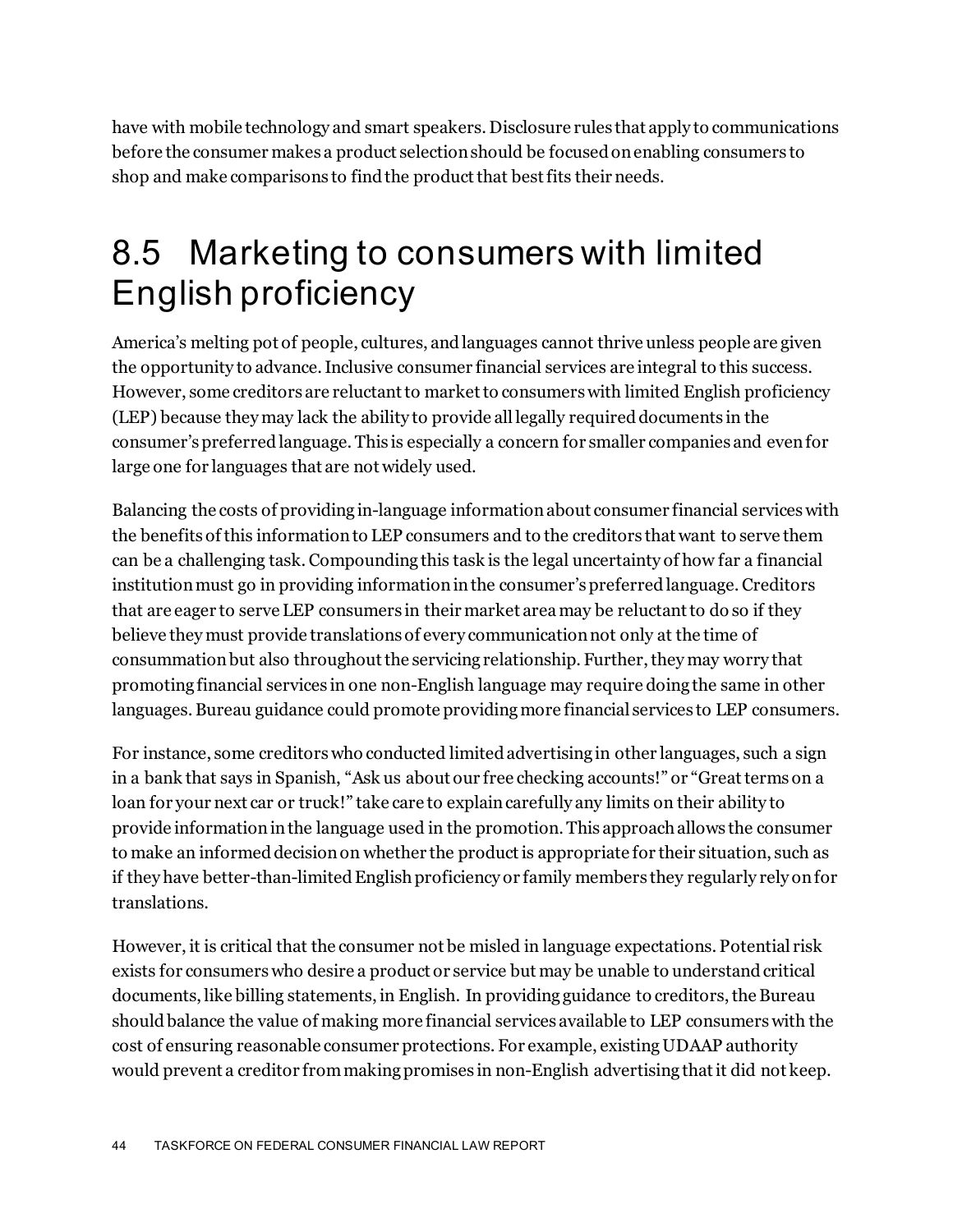But it may also be useful to tell consumers in a non-English marketing piece whether the contract and other documents will be available only in English.

#### 8.6 Research needed

The Bureau should conduct research on the availability of information, including timely or ongoing access to information and retainability, andconduct more testing on usability of consumer financial disclosures. The Bureau should also conduct research on electronic disclosures. As appropriate, based on research, if disclosures are statutorily mandated, the Bureau should make necessary recommendations to Congress concerning how to reform those disclosures. Similarly, based on research, if the Bureau has discretion in imposing disclosure requirements, the agency on its own should make appropriate modifications to those disclosures.

### 8.7 Recommendations

**40.** Congress and the Bureau should focus shopping disclosures on reducing the cost to consumers of locating the product or service they want. Where relevant, other goals should be considered secondary in importance and considered only to the extent they do not materially interfere with the primary goal of promoting more informed shopping by consumers.

**41.** To make disclosures more useful, the disclosures mandated by Congress and the Bureau should consist of only the minimum information consumers need to make an informed decision and to verify they received the product terms promised.

**42.** The Bureau should only issue disclosure-related rules guided by research into what information is important to consumers and should use this research to re-think its overall approach to disclosures. As appropriate, based on research, the Bureau should make necessary recommendations to Congress for disclosure reform, as well as reform the disclosures the Bureau has the discretion to impose.

**43.** The Bureau should revise credit advertising disclosure requirements in Regulation Z, especially eliminating or streamlining advertising trigger terms. The requirements should focus on less prescriptive rules, which often require tangentially relevant information that can be difficult to present clearly and understand and focus instead on avoiding misleading advertising in presented terms and requiring additional information when necessary to prevent deception.

**44.** The Bureau should amend Regulation B or its commentary to clarify that a reason for adverse action relating to an insufficient credit score meets the standard for a "principal, specific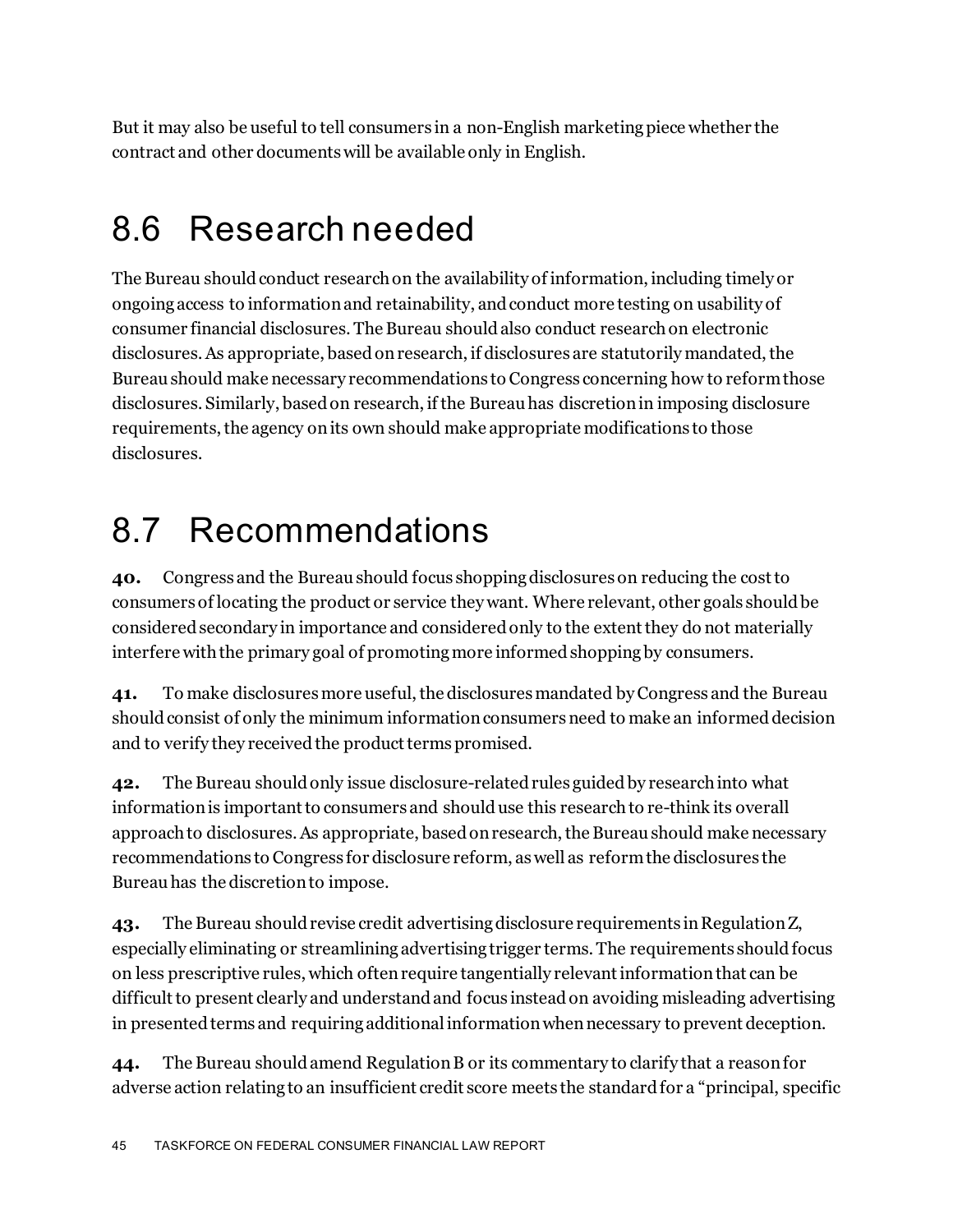reason" when the creditor also provides the four or five "key factors" that kept the credit score from being higher, as required by the FCRA.

**45.** The Bureau should amend Regulation B to state that notification of adverse action is not required by a retail seller that does not make an underwriting decision and denies an application only because no third-party creditor agreed to purchase the contract, provided that each thirdparty creditor taking adverse action complies with the adverse action notification requirements, directly or through another third party.

**46.** The Bureau should develop a foreign language disclosure scheme that allows financial institutions to reach out into underbanked/unbanked consumer communities without forcing the financial institutions to maintain an underlying foreign language infrastructure.

**47.** The Bureau should conduct research on the availability of information, including timely or ongoing access to information and retainability. The Bureau should conduct more testing on usability of consumer financial disclosures. The Bureau should conduct research on electronic disclosures and how they can be delivered in ways that benefit consumers.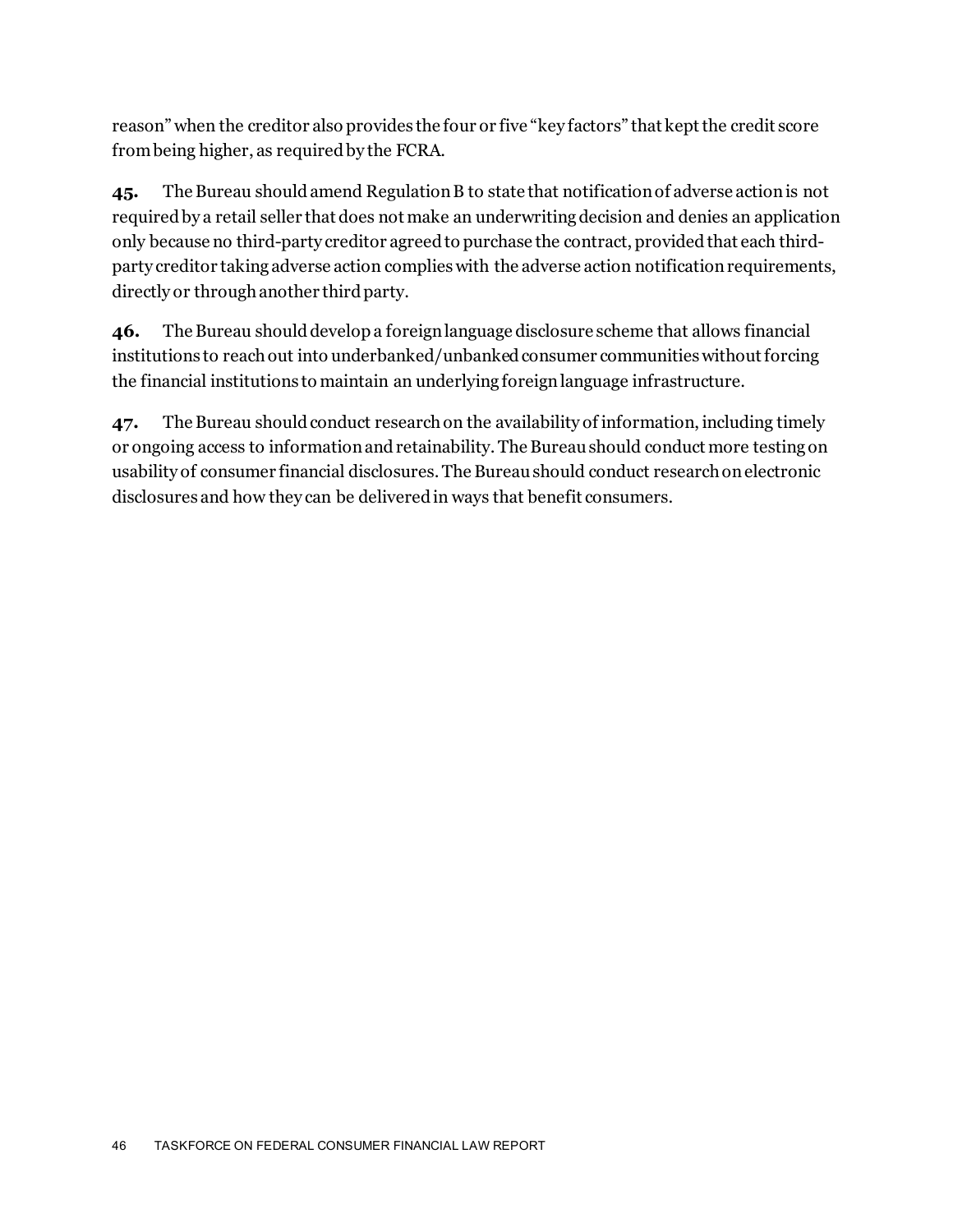# 9. Electronic signature and document requirements

Congress enacted the Electronic Signatures in Global and National Commerce Act, or E-Sign Act, in 2000. [46](#page-47-0)The E-Sign Act provides national rules regarding, among other things, provision of electronic disclosures to consumers. In general, when a federal or state law requires a person to provide a notice or other information "in writing," the E-Sign Act permits the person to sign or send it electronically, subject to obtaining the consumer's consent and making several statements about the consumer's rights and the technology necessary to access the electronic notice. [47](#page-47-1) The E-Sign Act applies to many federal and state laws, and numerous federal and state agencies have authority to interpret the Act as it applies to laws over which they have jurisdiction. [48](#page-47-2)The Bureau is among these agencies, and it inherited the Board's rules interpreting the E-Sign Act as it applies to Regulation B (ECOA), Regulation E (EFTA), Regulation M (Consumer Leasing Act), Regulation Z (TILA), and Regulation DD (Truth in Savings Act).

As Chapter 9 discusses in more detail, Congress enacted the E-Sign Act to promote innovation and electronic commerce, but some of its requirements now appear outdated and can impede timely provision of financial services. For example, the Act requires that, prior to obtaining consent, a person must provide a consumer with "a statement of the hardware and software requirements for access to and retention of the electronic record," and, if the hardware or software requirements subsequently change, the person may have to re-obtain the consumer's consent and provide a new statement of the hardware and software requirement. In addition, the Act requires that a consumer's consent be "affirmative" and given or confirmed "in a manner that reasonably demonstrates that the consumer can access information in the electronic form that will be used to provide the information that is the subject of the consent." [49](#page-47-3)

The Bureau estimates that the required disclosures may be more than 1,000 words long, <sup>[50](#page-47-4)</sup> which could take an average person two to eight minutes to read. Or, more likely, they simply add to the barrage of disclosures that consumers scroll past without reading as they attempt to

<span id="page-47-0"></span><sup>46</sup> 15 U.S.C. §§ 7001 *et seq.*

<span id="page-47-1"></span><sup>47</sup> E-Sign Act section 101(c)(1) (15 U.S.C. § 7001(c)(1)).

<span id="page-47-2"></span><sup>48</sup> E-Sign Act section 104 (15 U.S.C. § 7004).

<span id="page-47-3"></span><sup>49</sup> E-Sign Act section 101(c)(1) (15 U.S.C. § 7001(c)(1)).

<span id="page-47-4"></span><sup>50</sup> Bureau of Consumer Fin. Protect., *Debt Collection Practices (Regulation F)*, 84 FR 23274, 23361 (May 21, 2019).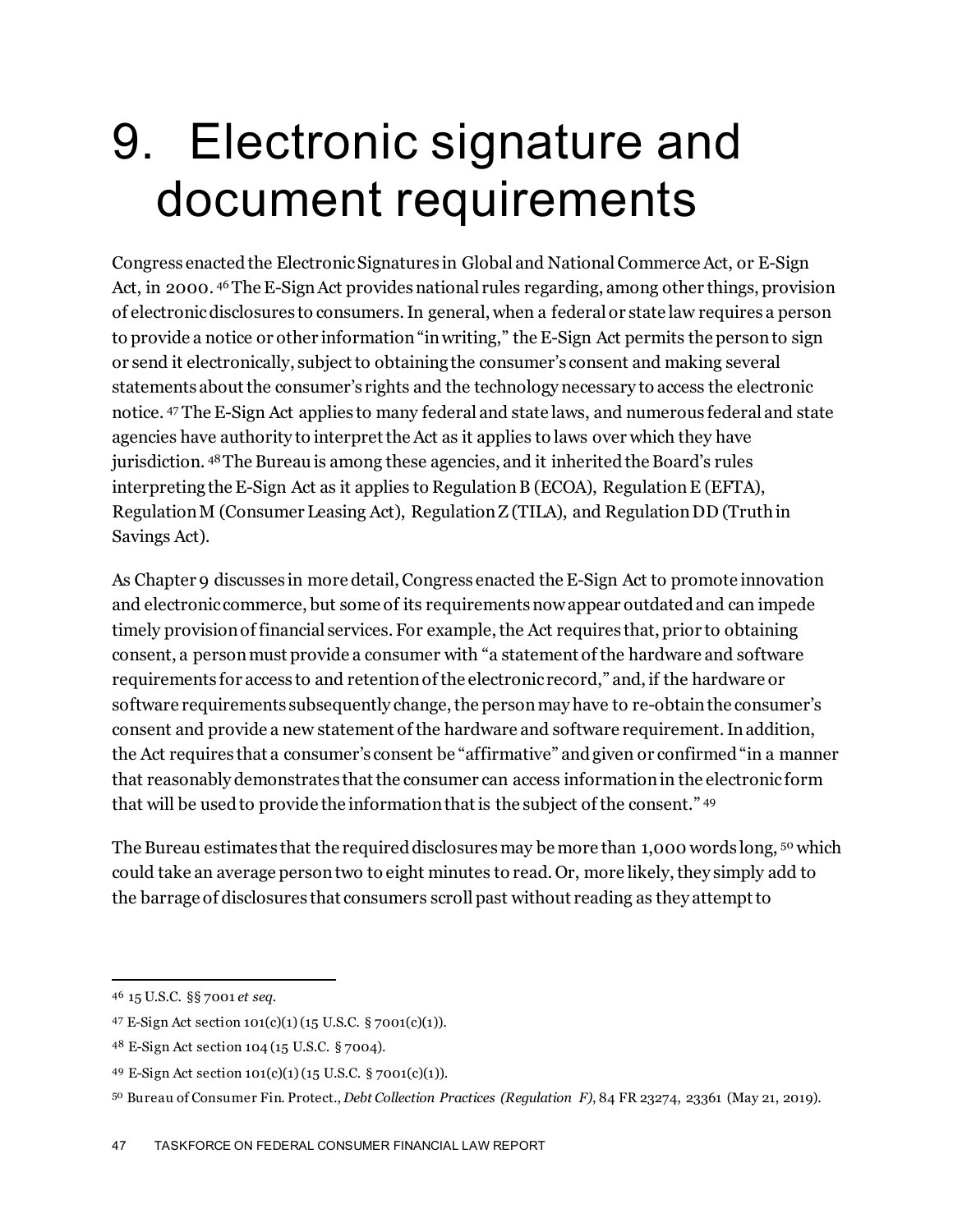complete a transaction. [51](#page-48-0) Requiring that the consumer consent "in a manner that reasonably demonstrates that the consumer can access information in the electronic form" imposes an additional procedural step and can create compliance questions about whether a consumer has made such a demonstration. [52](#page-48-1) The substance of the reasonable-demonstration requirement also may be antiquated, better suited to a time when software programs had very different capabilities and there was a genuine question whether a given consumer could open a particular type of electronic file. Today, formats such as PDF are widely available, free to download, and compatible with most operating systems, reducing concerns that consumers will consent to receiving notices that they cannot open.

For these reasons, the Taskforce recommends that Congress replace or revise substantially the E-Sign Act. At a minimum, Congress should eliminate the E-Sign Act's antiquated requirements, including the required disclosures regarding necessary hardware and software and the requirement a consumer's consent be in a manner that reasonably demonstrates that the consumer can access information in the electronic records. More generally, Congress should consider revising the consent process, including the requirement that a consumer's consent be affirmative.

The Taskforce notes that the E-Sign Act contains an unusual "reverse preemption" provision. [53](#page-48-2) This provision allows the general preemption of Section 101 of the E-Sign Act if a state enacts the Uniform Electronic Transactions Act (UETA) drafted and recommended by the National Conference of Commissioners on State Laws in 1999. [54](#page-48-3)UETA, which has been adopted by all but two states, avoids many of the cumbersome procedures of E-Sign and provides a time-tested model for E-Sign modernization. [55](#page-48-4) For example, UETA allows a consumer's consent to conduct a transaction electronically either by a simple consent ("I agree") or inferred from the circumstances. [56](#page-48-5)

<span id="page-48-0"></span><sup>51</sup> *See* Chapter 7, Information.

<span id="page-48-1"></span><sup>52</sup> Compliance questions could include, for example, whether a "reasonabl[e] demonstrate[ion]" includes consumers' affirmations that they can access a particular type software or obtaining a consumer's consent on an HTML web page even though the disclosure will be in PDF. *See*, *e.g.*, Thomas P. Quinn, Jr., *Time to Rethink ESIGN "Consent Handshake" Standards?* (May 2014),

<https://www.counselorlibrary.com/insights/article.cfm?articleID=810>.

<span id="page-48-2"></span><sup>53</sup> E-Sign Act section 102(a) (15 U.S.C. § 7002).

<span id="page-48-3"></span><sup>54</sup> *Id.*

<span id="page-48-4"></span><sup>55</sup> Only New York and Illinois have not adopted E-Sign, but they have laws that accomplish much of the same policies. *See* [https://www.uniformlaws.org/committees/community-home?CommunityKey=2c04b76c-2b7d-4399-977e](https://www.uniformlaws.org/committees/community-home?CommunityKey=2c04b76c-2b7d-4399-977e-d5876ba7e034)[d5876ba7e034](https://www.uniformlaws.org/committees/community-home?CommunityKey=2c04b76c-2b7d-4399-977e-d5876ba7e034).

<span id="page-48-5"></span><sup>56</sup> Comment 1 to UETA section 2*, available at*: [https://www.uniformlaws.org/HigherLogic/System/DownloadDocumentFile.ashx?DocumentFileKey=2c38eebd-](https://www.uniformlaws.org/HigherLogic/System/DownloadDocumentFile.ashx?DocumentFileKey=2c38eebd-69af-aafc-ddc3-b3d292bf805a&forceDialog=0)[69af-aafc-ddc3-b3d292bf805a&forceDialog=0,](https://www.uniformlaws.org/HigherLogic/System/DownloadDocumentFile.ashx?DocumentFileKey=2c38eebd-69af-aafc-ddc3-b3d292bf805a&forceDialog=0) at 6-7.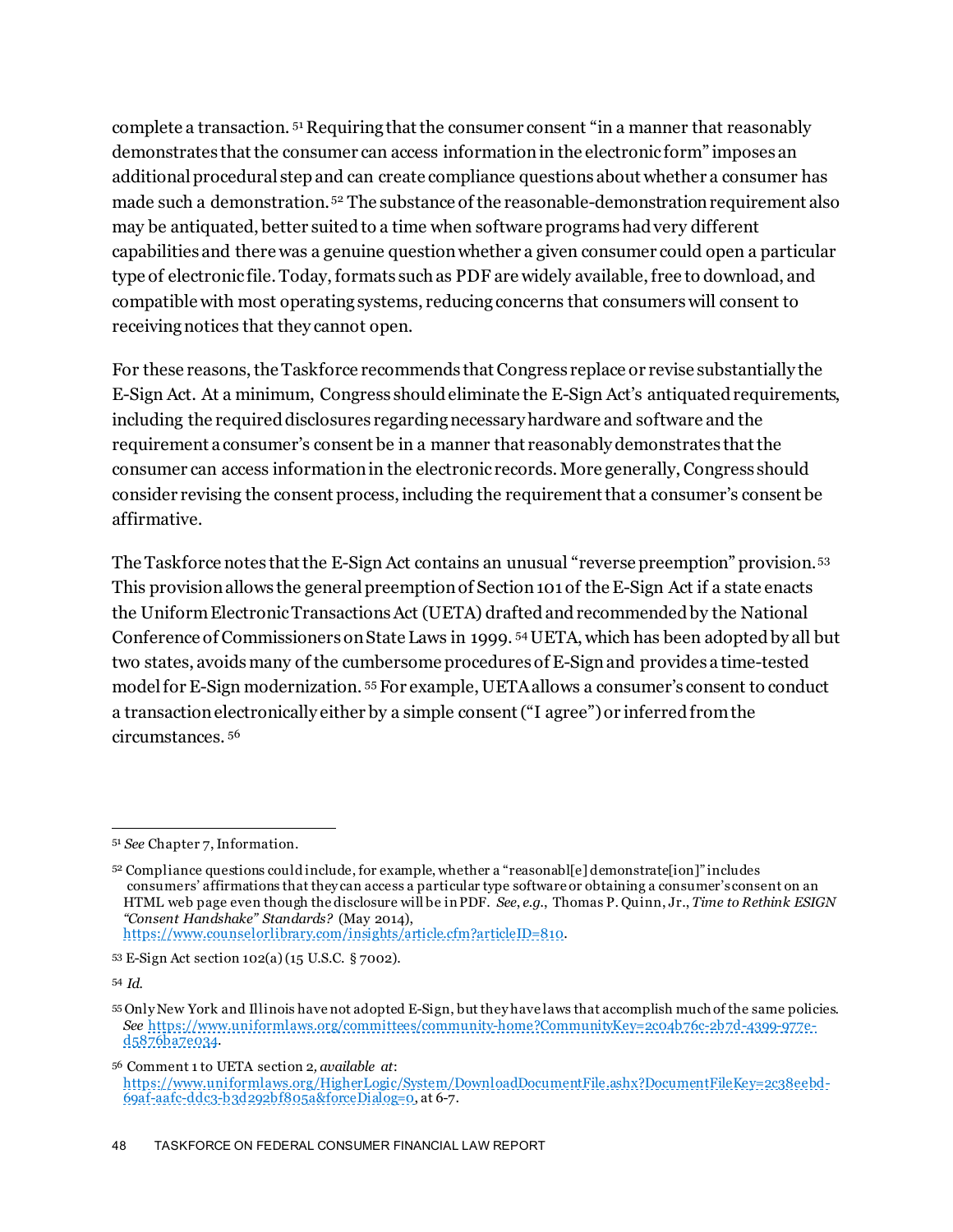Pending Congressional action, the Taskforce recommends that the Bureau clarify or streamline certain of the E-Sign Act's requirements, recognizing that the Bureau's rulemaking authority is limited in some respects.

Clarifying what constitutes a reasonable demonstration could alleviate unnecessary burden and potentially speed the consent process. Commenters to the Taskforce RFI and the Bureau's Call for Evidence RFIs expressed frustration with the uncertainty about when a consumer has "reasonably demonstrated" the ability to access an electronic record. Clarifying what constitutes a reasonable demonstration could thus alleviate unnecessary burden and potentially speed the consent process. As a start, it would be very helpful for the Bureau to state that a presumption exists that the financial institution has met this standard when the consumer initiates the transaction on the consumer's device and consents to complete the transaction electronically.

In addition, the Bureau should streamline or create an exemption from the E-Sign Act's requirements for any rule for which it is responsible, especially the TILA/Regulation Z disclosures and ECOA/Regulation B adverse action notices. The Bureau has much greater flexibility regarding the regulations for which it is solely responsible. The "trigger" for a duty to comply with E-Sign is a law or regulation that requires a document be provided to a consumer "in writing." [57](#page-49-0) Amending a regulation to allow a creditor to provide a disclosure "electronically or in writing" would obviate the need for E-Sign compliance.

<span id="page-49-0"></span>When a consumer consents to an electronic transaction, the creditor should be able to provide required disclosures electronically and in a form the consumer can keep, without the need to read the extensive E-Sign consent disclosures and demonstration requirements. For instance, some laws, like the FCRA, have been amended to expressly allow electronic disclosures of adverse action, but the companion provisions in the ECOA's Regulation B have not, even though these notices are almost always provided at the same time in a single document. The Bureau could easily allow electronic notices for credit denials. A simple method would be to strike the Regulation B requirement for a "written" notification; the FCRA has never required its adverse action notices to be in writing, and it is this requirement of a writing that triggers the E-Sign requirements. In the alternative, the Bureau may prefer to allow creditors the option of providing adverse action notices either in writing or electronically, which would eliminate only oral disclosures. The Bureau could offer reasonable limitations on providing electronic notices, such as allowing them only when the consumer has initiated an online application or has supplied an email address for the purpose of receiving an electronic notice. The Taskforce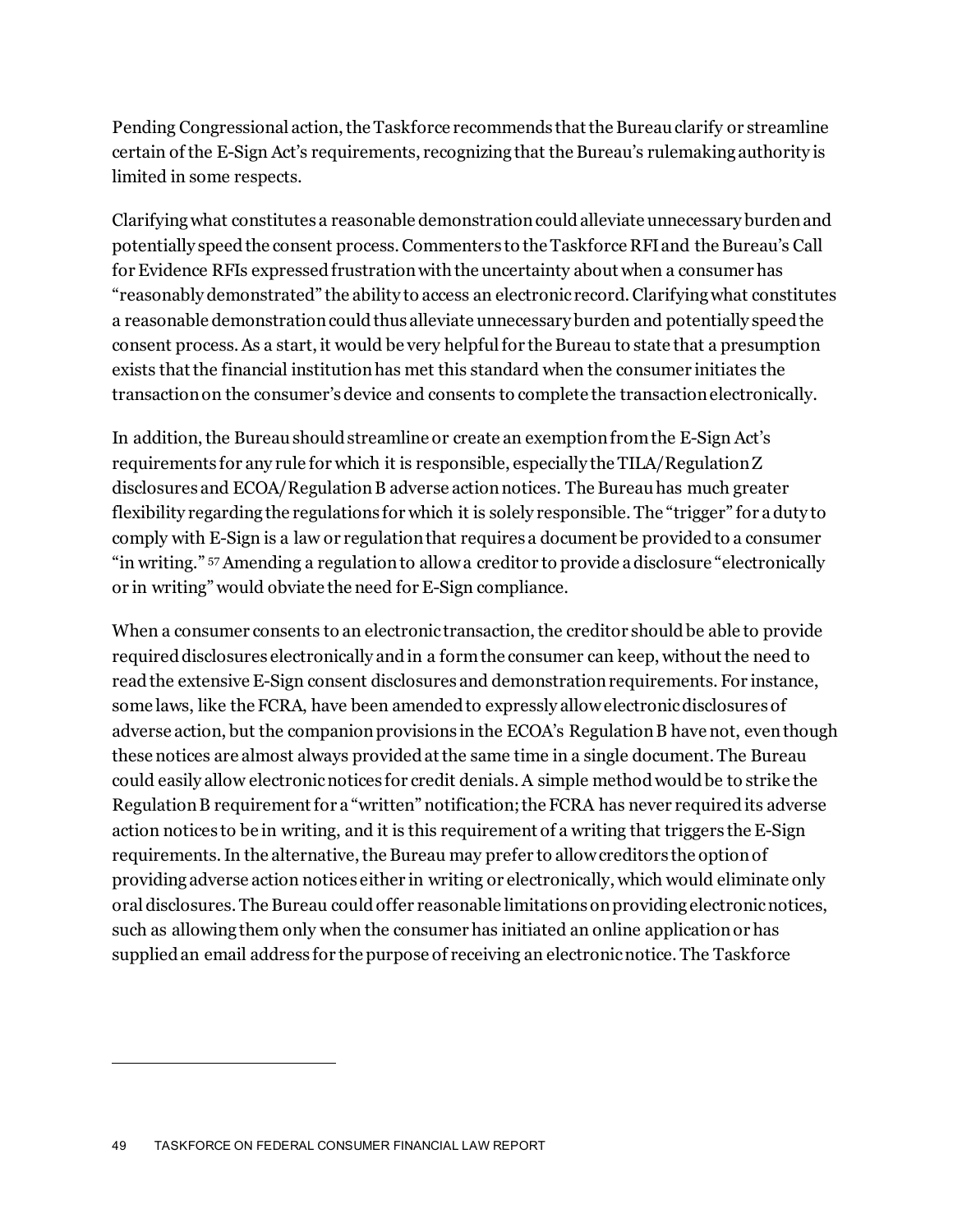believes that, however the Bureau accomplishes this simplification, doing so would reduce the costs of offering credit with no reduction in consumer protections.

The Bureau could also enhance the delivery of Truth in Lending disclosures electronically. Increasingly credit sales are consummated electronically at the point of sale. Under the current rules, the consumer may complete an application electronically at the point of sale. Once the application is approved (typically by a third-party assignee), the seller must print a "review copy" of the Regulation Z disclosures and, if the consumer agrees to complete the transaction, print an identical set of disclosures that contain the consumer's signature. The set of documents is then transmitted electronically to the assignee and usually maintained in electronic form for the life of the transaction. The "reasonable demonstration" requirements are difficult to meet when the transaction is conducted on the creditor's devices, complicating compliance with the technical requirements of the E-Sign Act.

Finally, the Bureau should look for opportunities in other regulations to ease the use of electronic disclosures, both in existing regulations and in provisions it adopts in the future.

#### 9.1 Recommendations

**48.** Congress should eliminate the E-Sign Act's antiquated requirements, including the required disclosures regarding necessary hardware and software and the requirement a consumer's consent be in a manner that reasonably demonstrates that the consumer can access information in the electronic records. More generally, Congress should consider revising the consent process, allowing consent by either a simple statement of agreement or consent to conduct the transaction electronically or an inference from the circumstances of the transaction.

**49.** Pending Congressional action, the Bureau should provide guidance as to what constitutes a "reasonabl[e] demonstrate[ion]" that a consumer can access information in the electronic records.

**50.** Pending Congressional action, the Bureau should enable electronic disclosures to consumers by reviewing its rules that require providing information "in writing," and consider amending the rule, where possible under the enabling law, to allow electronic disclosures.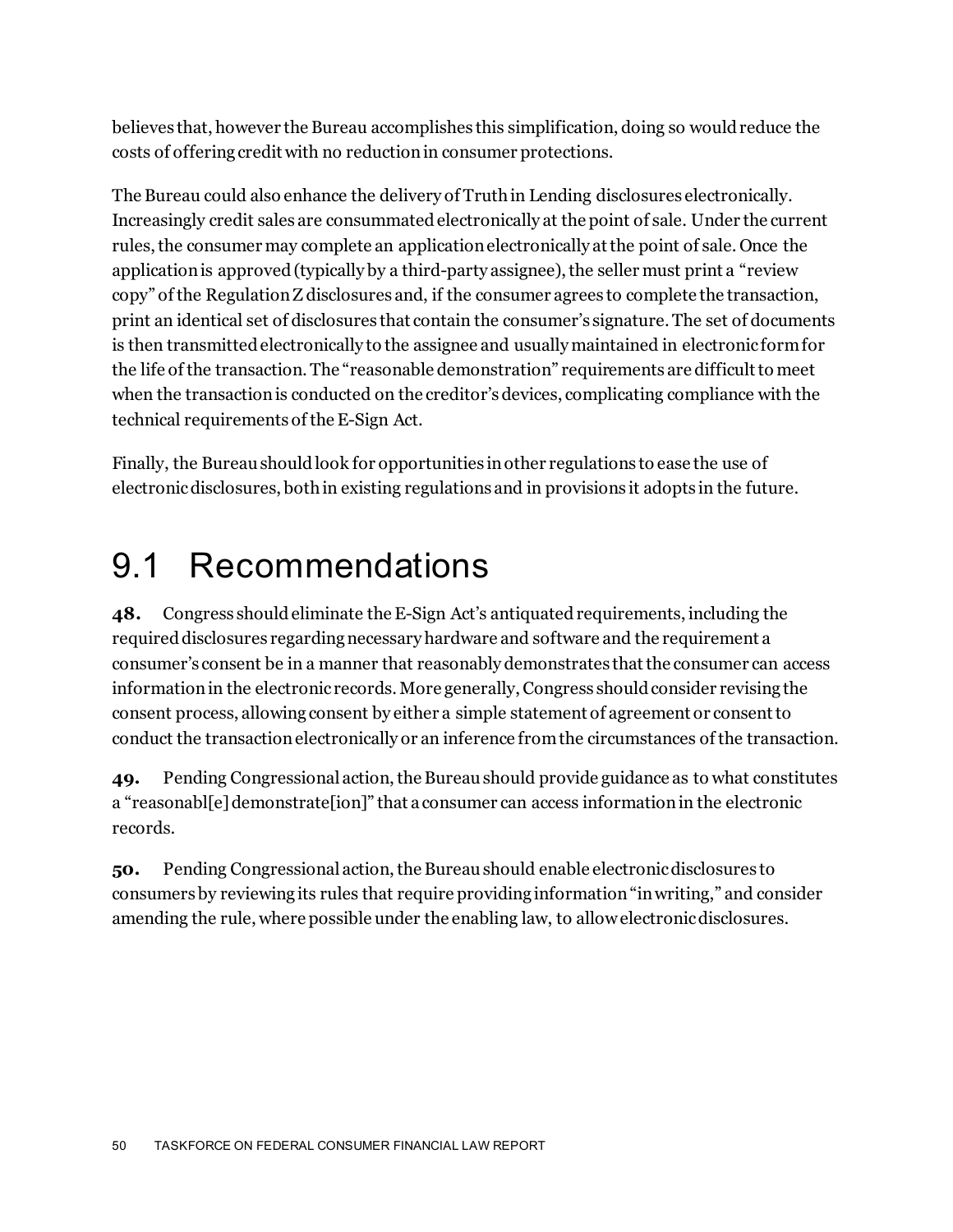# 10. Emergency authority

Like most industries, financial services can be disrupted during times of emergency–particularly in times of natural disaster. In these acute periods, the Bureau should have the necessary flexibility to reduce barriers to recovery and access to financial services. The Bureau should also have the flexibility to shuffle its priorities in times of crises to meet acute needs, even if it means missing some statutory deadlines on projects unrelated to the emergency response. These barriers can arise from either federal or state law and can arise as a result of the operation of consumer protection law or prudential regulation.

During an emergency, it may become impracticable for creditors to comply with some the Bureau's regulations, potentially disrupting the supply of credit when it may be in high demand. For example, many state and federal laws require elements of real estate closings, property appraisals, court filings, and other processes to be conducted in person or by requiring a notary to witness a signature or a "wet signature." The underlying justification for many of these requirements is unclear, but they impose seemingly unnecessary costs under ordinary circumstances. During a period of viral pandemic, however, many of these requirements are not merely inconvenient or expensive but are potentially dangerous.

The Taskforce commends the Bureau and other state and federal regulators for their creativity and responsiveness in using the resources and flexibility available to them to enable the consumer financial system to continue to work during this period of unprecedented crisis. But it would be unrealistically optimistic to believe that a crisis comparable to the current pandemic will not occur in the future or that other major disruptions to the consumer financial system will not reoccur. The view of the Taskforce, therefore, is that the Bureau should be given the authority to act effectively and directly to protect consumers and to ensure that consumers have access to safe and effective credit in times of emergency and that to the greatest extent possible its acts should be consistent with the rule of law and regularized and transparent processes. To prepare itself to meet future crises and to provide stability and predictability to confront future crises, the Bureau should adopt a rule of general applicability that will authorize it, respecting rules it has adopted or laws it can interpret, to suspend or modify specific provisions during a time of declared emergency when it determines that the emergency has made compliance impracticable. When invoking this authority, the Bureau should publicly announce its action, the scope and duration of the suspension or modification, and the basis for its determination of impracticability.

The Bureau could provide additional flexibility during an emergency if it were able to provide temporary relief from state regulations. For example, the Bureau should have authority during a period of national pandemic to temporarily suspend the operation of state laws that require in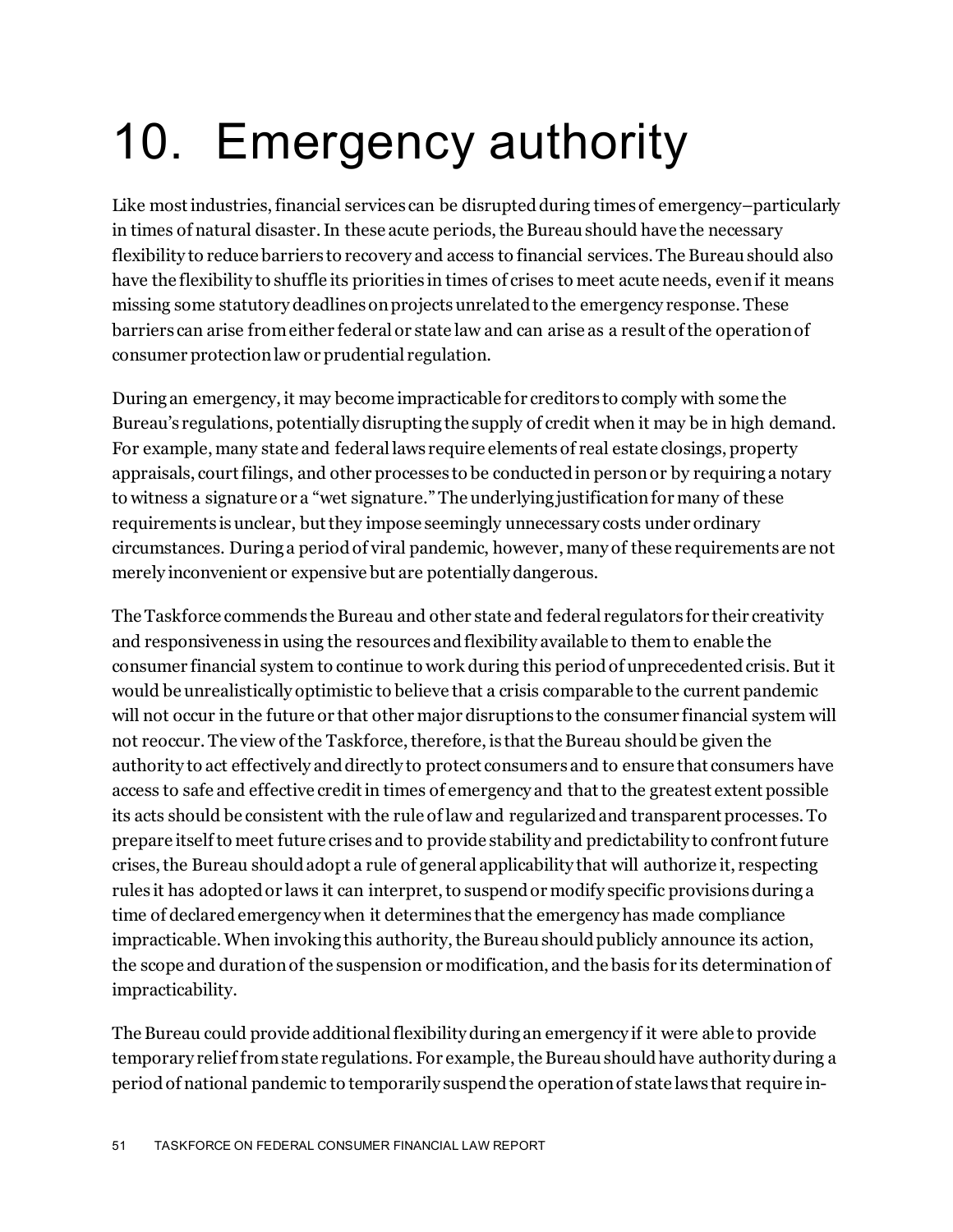person real estate closings or appraisals or notarized document requirements. The Bureau should explore the pre-emptive powers it has to identify temporary relief measures it could take in an emergency, such as to temporarily suspend the operation of state laws that require inperson real estate closings or appraisals or notarized document requirements. Congress should consider giving the Bureau additional preemption authority over state laws that hinder financial transactions in an emergency.

During an emergency, time is of the essence and administrative procedure can delay necessary services. Emergencies are often associated with periods of confusion and communication can be difficult. The Bureau should consider automatic policy responses (or automatic stabilizers) to the extent possible. Since such policies would be in place prior to an emergency, they can reduce uncertainty and reliance on emergency communications—andfor these reasons, automatic policy responses are superior to ad hoc enforcement discretion. For example, whenever a state of emergency closes a courthouse, the time period requirement for information that can only be obtained from a courthouse (to verify, for example, information in a credit report) should be automatically extended until the courthouse reopens or a reasonable time thereafter.

Events like the pandemic have highlighted the need for flexibility in the regulatory system to deal with unanticipated shocks. Financial regulation traditionally has been highly prescriptive in its rule structure, an approach that creates certainty and predictability for consumers and providers but can stifle change and adaptability, especially in crises. But financial regulators' ability to react quickly and decisively in an emergency is contingent on legislation that affords them the discretion to do so when circumstances appropriate such a response. Going forward, Congress should consider enacting enabling legislation that provides the Bureau and other agencies with the ability to exercise discretion to stabilize the financial market and protect consumers in the event of emergencies.

#### 10.1 Recommendations

**51.** The Bureau should adopt a rule of general applicability that will authorize it, respecting rules it has adopted or laws it can interpret, to suspend or modify specific provisions during a time of declared emergency when it determines that the emergency has made compliance impracticable. When invoking this authority, the Bureau should publicly announce its action, the scope and duration of the suspension or modification, and the basis for its determination of impracticability.

**52.** The Bureau should explore the preemptive powers it has over state regulations to identify ways it might provide additional relief from state laws hindering financial transactions in an emergency. Likewise, Congress should consider giving the Bureau additional preemption authority over such state laws.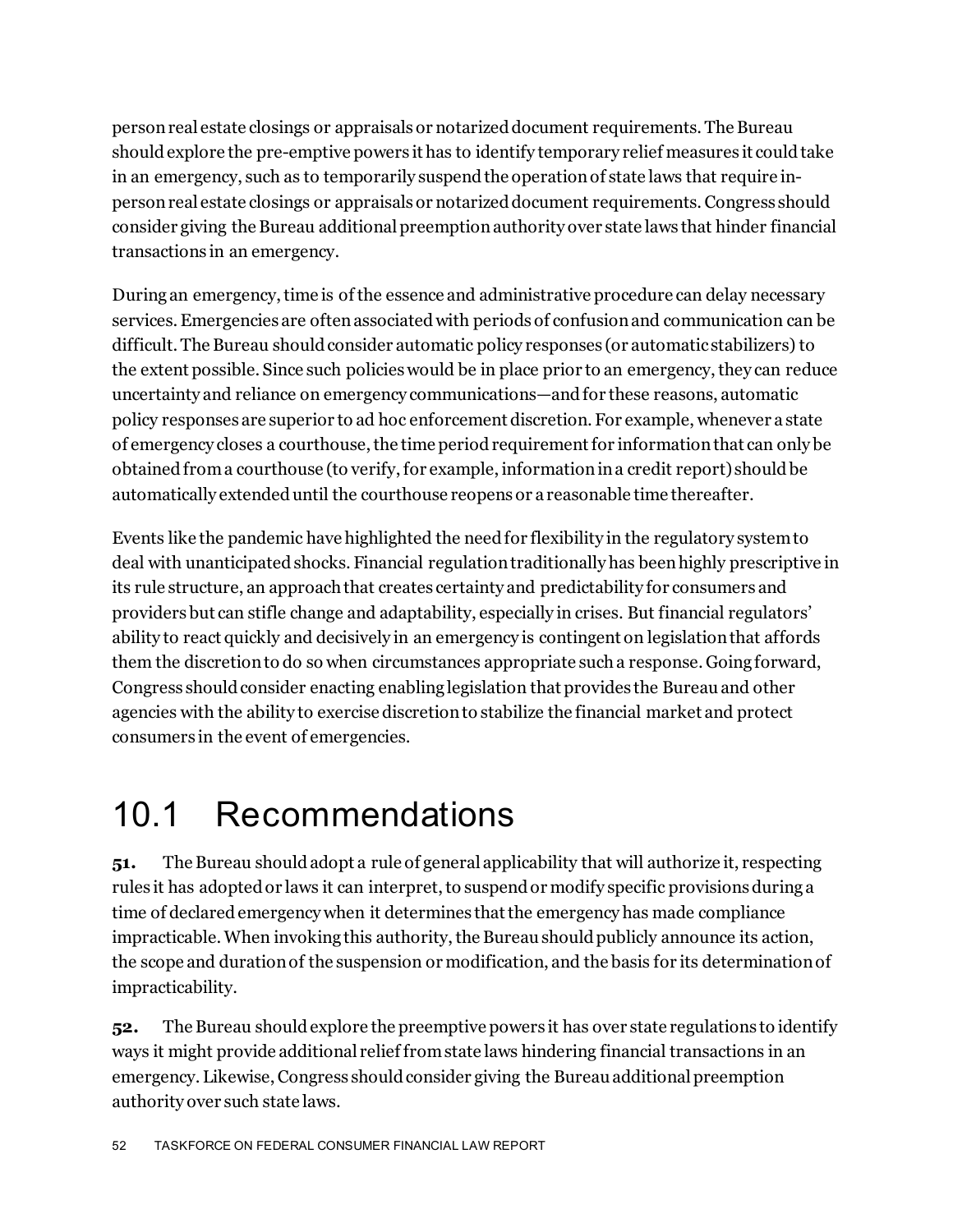**53.** The Bureau should implement automatic policy responses that trigger during Presidentially declared emergencies and end when the emergency ends.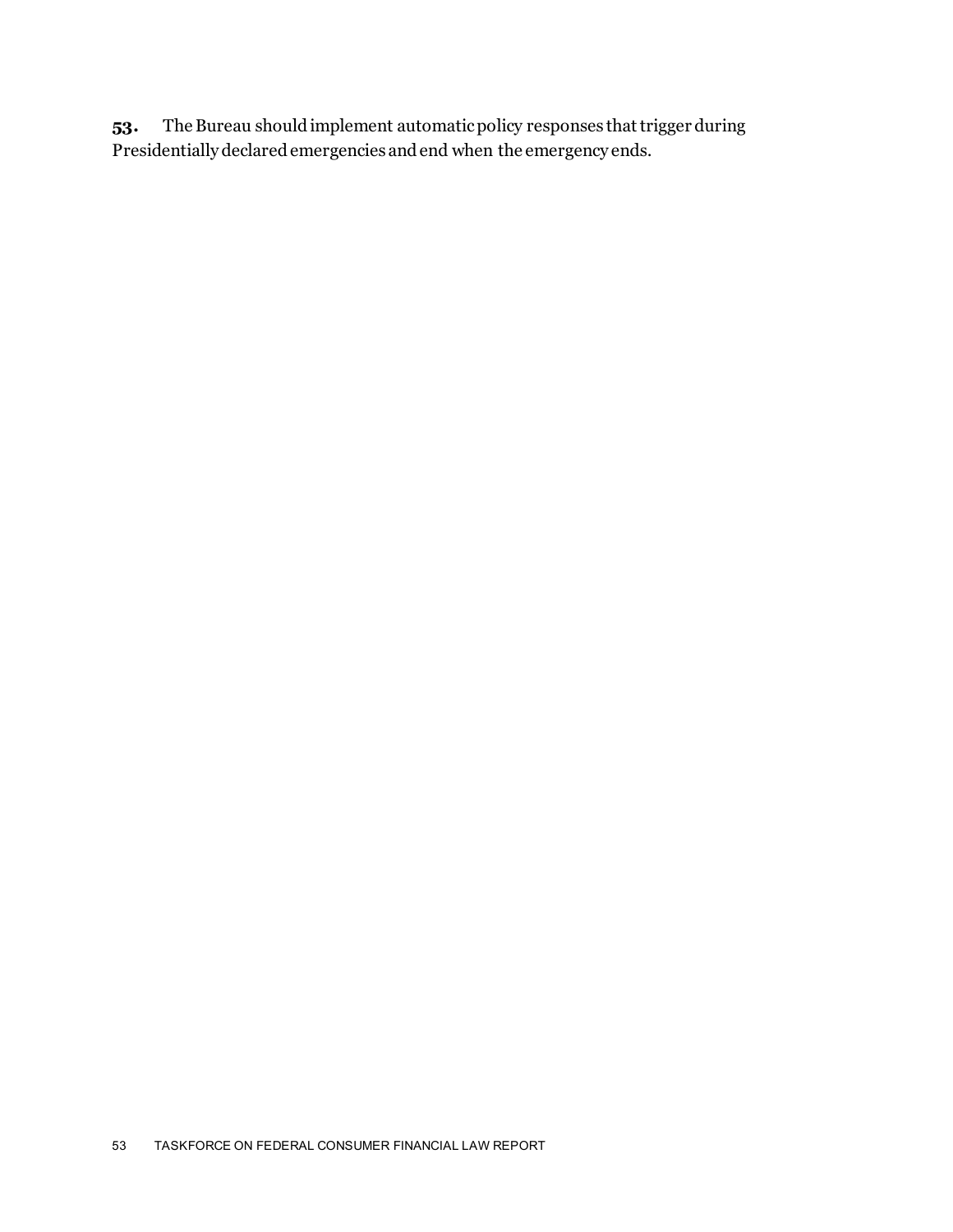# 11. Enforcement

## 11.1 Enforcement guidance

The Bureau's enforcement policy is opaque, and the passage of time and large number of settlements has done little to improve the public's understanding of when the Bureau will advance supervisory concerns to an enforcement matter or how it selects its remedies.

No company can expect to comply perfectly with every aspect of the myriad and often complex rules that govern consumer transactions. As such, the Taskforce does not believe that the Bureau expects flawless compliance, especially when violations are caused by an occasional human error. Yet the public would benefit from a better understanding of how the Bureau makes these important decisions.

The Taskforce believes that consumer harm, both frequency and severity, should be the lodestar of every enforcement decision. An excellent starting point would be creating a Bureau policy statement on the concept of consumer harm.

Once the Bureau has articulated the meaning of consumer harm, which the Taskforce assumes would include both out-of-pocket and reasonable intangible costs, in each enforcement matter, the staff should estimate the total consumer harm, and use it to set provide a rough estimated the cost of a settlement it recommends. This amount could be adjusted up or down, depending on aggravating factors (such as the need for deterrence or the willfulness of the violation) and mitigating factors, such as good faith or ability to pay.

The next step would be allocating the settlement amount between consumer redress and a civil penalty. All things considered, the allocation of the settlement amount should weigh in favor of consumer restitution, because returning money to consumers is always a priority. But the Taskforce recognizes that some violations do not easily lend themselves to consumer restitution, because the harm is intangible or in an amount too small for each affected consumer to make distributing redress reasonable. Such examples might include adverse action notice violations, privacy violations, and deceptive or abusive debt collection calls—to name just a few. In such settlements, the Bureau's foot might more fairly weigh on the pedal of allocating funds to civil money penalties to ensure that the total cost of the settlement represents a fair value of consumer harm, deterrence, ability to repay, and other relevant factors.

Another Taskforce concern is the disparity among enforcement agencies' sanctions for violations, especially the Bureau and the FTC. The Bureau and the FTC have the same enforcement jurisdiction over non-bank creditors that are larger participants, but they have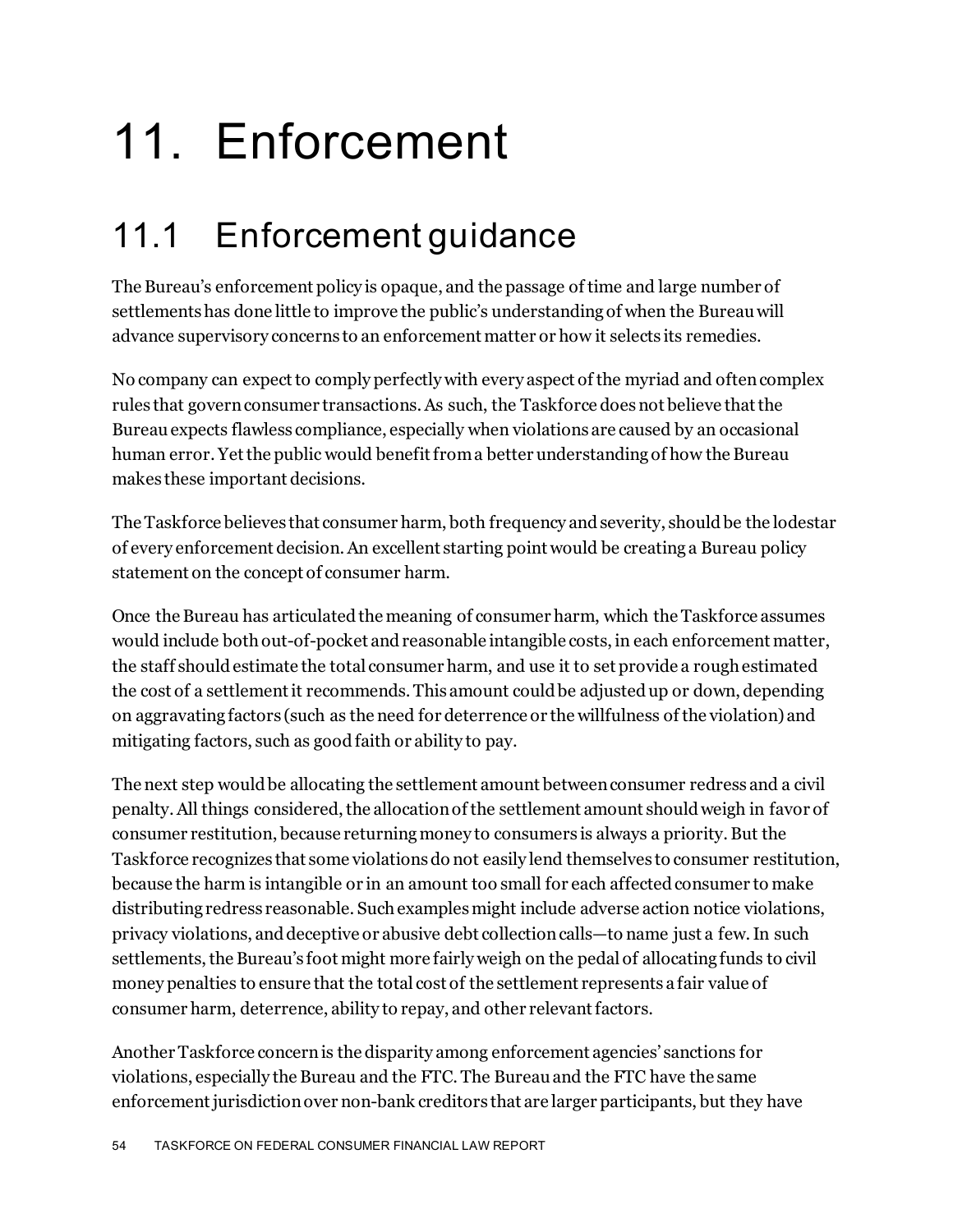vastly different enforcement tools. The Taskforce can see no basis for this disparity, and we believe Congress ought to bring greater congruity to these remedies.

The Bureau should also offer more guidance regarding how it has implemented enforcement policy. The Taskforce believes the Bureau's recent adoption of a tool for researching CFPB enforcement actions [58](#page-55-0) adds significantly to the public's understanding of past actions and potential future trends. An important potential adjunct to this guidance, however, is a description of possible enforcement actions the Bureau has considered but decided *not* to bring. The FTC realizes this objective, at least in part, by placing closing letters on the public record. At their best, these letters explain the FTC's concern with the named company's conduct and describe why the agency declined to pursue an enforcement action, including any corrective action the company took that weighed against an enforcement action. In contrast, some FTC closing letters do little more than announce the FTC's decision against taking formal action and offer little insight into why. Because these letters reveal the existence of a non-public investigation, if they do not shed light on the FTC's thinking, the Taskforce sees little rationale for them other than, perhaps, publicly shaming the investigatory target.

A better alternative, in the Taskforce's view, would be a periodic public document that explained why the Bureau determined not to proceed with an enforcement action under specified facts, without naming the company. The Taskforce thinks of this publication as a companion to the valuable "Supervisory Highlights."

The Bureau has often said that it will not engage in "regulation by enforcement," which the Taskforce understands to mean that it will not attempt to set new industry standards in the terms of settlements of enforcement actions. When unfairness underpins the Bureau's action, this is especially a concern. Such settlements are unwise because they circumvent the opportunity for notice-and-comment rulemaking in which the public can express views that may not have been paramount for the company that agreed to the settlement terms. Further, when the Bureau requires very specific terms for a company's future conduct, the public often cannot tell whether the Bureau considers these terms as what is needed to avoid an unfair, deceptive, or abusive practice or whether the specific remedy is merely in the vein of a "fencing in" provision for a single enforcement target and not intended as a standard for all industry actors. Regulation-by-enforcement is poor public policy and, despite the Bureau's occasional condemnation of it, the practice continues to occur.

<span id="page-55-0"></span><sup>58</sup> *See* CFPB, *Enforcement Database.* Available a[t https://www.consumerfinance.gov/enforcement/payments](https://www.consumerfinance.gov/enforcement/payments-harmed-consumers/enforcement-database/)[harmed-consumers/enforcement-database/](https://www.consumerfinance.gov/enforcement/payments-harmed-consumers/enforcement-database/)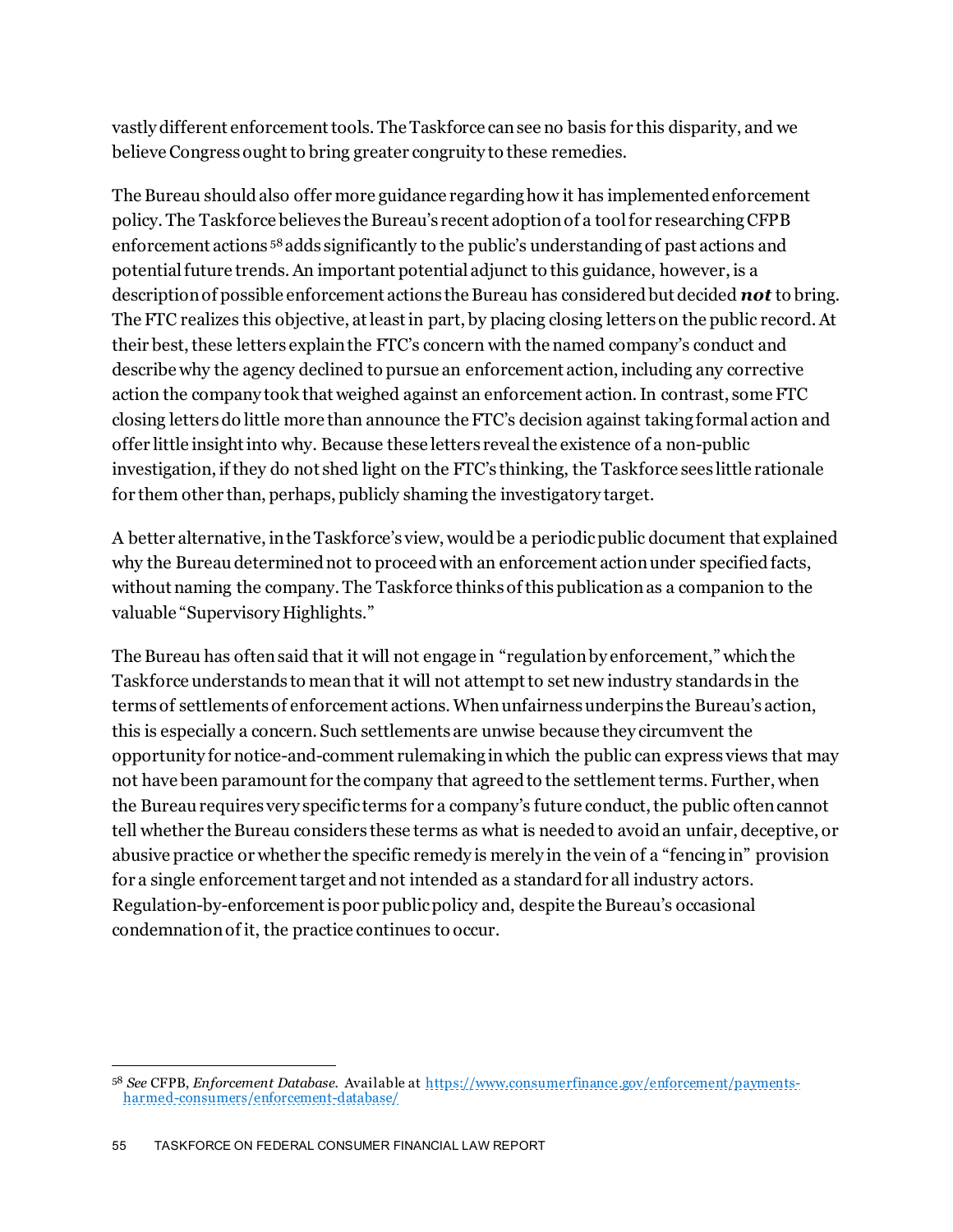# 11.2 Civil penalty assessment standards

Congress has given the Bureau extraordinary powers to seek and impose civil penalties. A "knowing" violation can result in a fine of \$1 million per day (or per consumer affected). In the great majority of cases, the civil penalty agreed to in a settlement is less than the maximum allowed by law, and it is usually far below the maximum allowed. But the answer to how the Bureau determined the exact lesser amountis often hard to discern. This uncertainty has costs and, of particular concern, can deter innovation, inclusion, and competition.

The Dodd-Frank Act contains a short list of mitigating factors, but the general nature of these factors makes it hard to know how the Bureau applies them, much less whether they are applied consistently. Other financial regulatory agencies have taken three actions to improve the consistency and transparency of civil penalty demands, which the Bureau has declined to adopt.

In order to bring greater predictability to enforcement actions and to make clear the Bureau's enforcement priorities, the Taskforce recommends that the Bureau adopt greater guidance on civil penalties and a "matrix" to indicate the factors to be considered, as other financial regulatory agencies have done.

The first action is adopting the Federal Financial Institutions Examination Council's (FFEIC) Interagency Policy Regarding Assessment of Civil Money Penalties (1998 FFIEC Interagency Policy). The 1998 FFIEC Interagency Policy articulates 13 relevant factors that the agencies should consider in assessing civil penalties, which provide further guidance on the general statutory factors. The Bureau has declined, without explanation,to adopt the 1998 FFIEC Interagency Policy and states that considering these 13 factors is optional.

The second action is a matrix of how, in concrete terms, the agency should weigh the mitigating and aggravating factors listed in the Dodd-Frank Act and the 1998 FFIEC Interagency Policy. The prudential regulators have long used matrices as guidance. The matrix ensures that these 13 factors are considered in civil penalty decisions and enhance consistency of decisions. But the prudential regulators note the matrix is not substituting a mathematical formula for sound judgment. Using a matrix will never produce perfect justice, and each case will have its own unique factors to consider. Nevertheless, providing greater guidance and predictability will advance the goals of fairness, predictability, and the rule of law.

The Taskforce notes that using a civil penalty matrix could also assist Bureau managers in pursuing cases that will maximize their deterrent value and aid in case selection and resource allocation.

Although the Bureau and a company may disagree on the number of violations or on which cell of the matrix should be applied to specific allegations, the matrix almost certainly would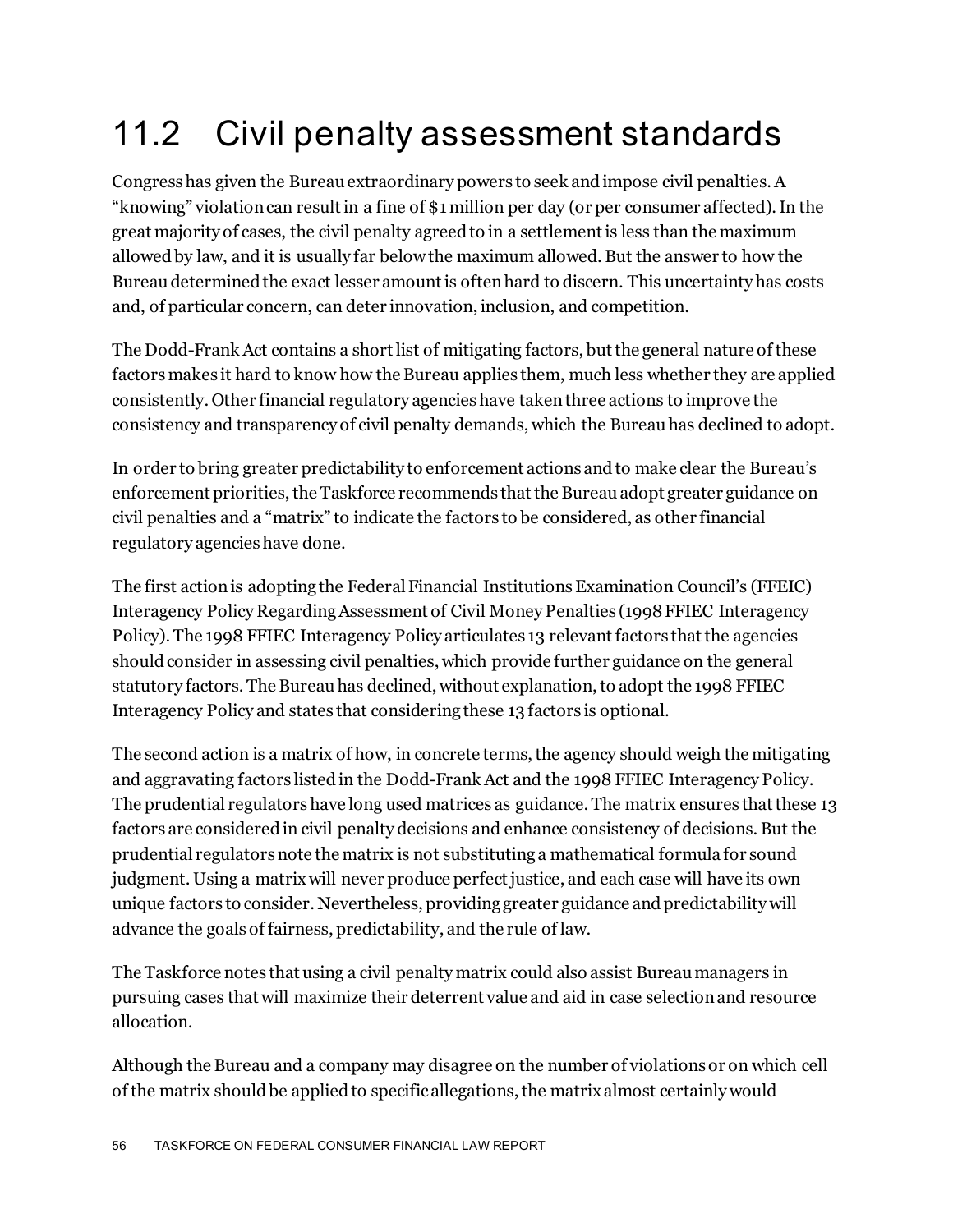produce more consistent and transparent results. The Bureau has declined to adopt a matrix, again without explanation.

Third, the Federal Deposit Insurance Corporation (FDIC) and Office of the Comptroller of the Currency (OCC) have published statements on how they will apply each of the factors in the 1998 FFIEC Interagency Policy as part of the public Examination Manual (FDIC), general Policies and Procedures Manual (OCC), or Supervision and Regulation Letters (Federal Reserve Board). In contrast, the Bureau's "Enforcement Policies and Procedure Manual," which discusses its civil penalty policy and procedures, is a non-public document. Moreover, the Bureau's Enforcement Manual offers scant guidance on how to develop a civil penalty recommendation. The Manual instructs the staff to include a recommended penalty or range in its memorandum seeking authority to settle or sue but does not ask the staff to explain why the recommended range is appropriate.

Even when the staff provides a basis in its non-public recommendation, it does not do so pursuant to public criteria, other than the Dodd-Frank Act's general mitigating factors. Especially when the maximum penalty is very high (and it can easily reach tens or hundreds of billions of dollars for willful violations or reckless violations affecting many consumers), how are the downward adjustments made? The Taskforce assumes that the reduction is the result of mitigating factors, but how does the staff determine what these factors are worth? Cutting the maximum penalty by 20 percent? Cutting it by half? Cutting it by 99 percent? Some penalty amounts accepted by the Bureau are so far below the maximum statutory penalty that there is no discernable reason for the greatly reduced amount—apart from common sense that the case is simply "not worth" a higher amount. Fairness and transparency require more. [59](#page-57-0)

The Taskforce also notes that agencies have different civil penalty limits for violations of unfair, deceptive, or abusive acts or practices, which can give rise to real and perceived unfairness and uncertainty. The FTC lacks general authority to assess a civil penalty for an unfair or deceptive practice. The OCC and FDIC take similar approaches to each other regarding penalties. In contrast, the Bureau states that it might consider whether a proposed penalty would be comparable to a penalty assessed by other regulators, but staff should rely primarily on the statutory maximum.

<span id="page-57-0"></span><sup>59</sup> For example, the joint settlement with Equifax in 2019 for its security breach provided for payments of \$575 million. Of that amount, \$100 million took the form of a fine. The number of affected Americans was estimated at close to 150 million. Assuming the violation was considered to be Tier 2, the maximum civil penalty would have been up to \$4.3 *trillion*. The application of mitigating factors appears to have reduced the per-consumer penalty from \$28,906 (the maximum in 2019) to less than 68 cents. The all-in payment came to less than \$4 per consumer. The Taskforce cites this example not for the proposition that the settlement amount was necessarily too low. Rather, our point is the folly of applying a handful of very general mitigating factors, accompanied by virtually no public guidance, to reach the optimal penalty amount (or total settlement cost) in an enforcement settlement.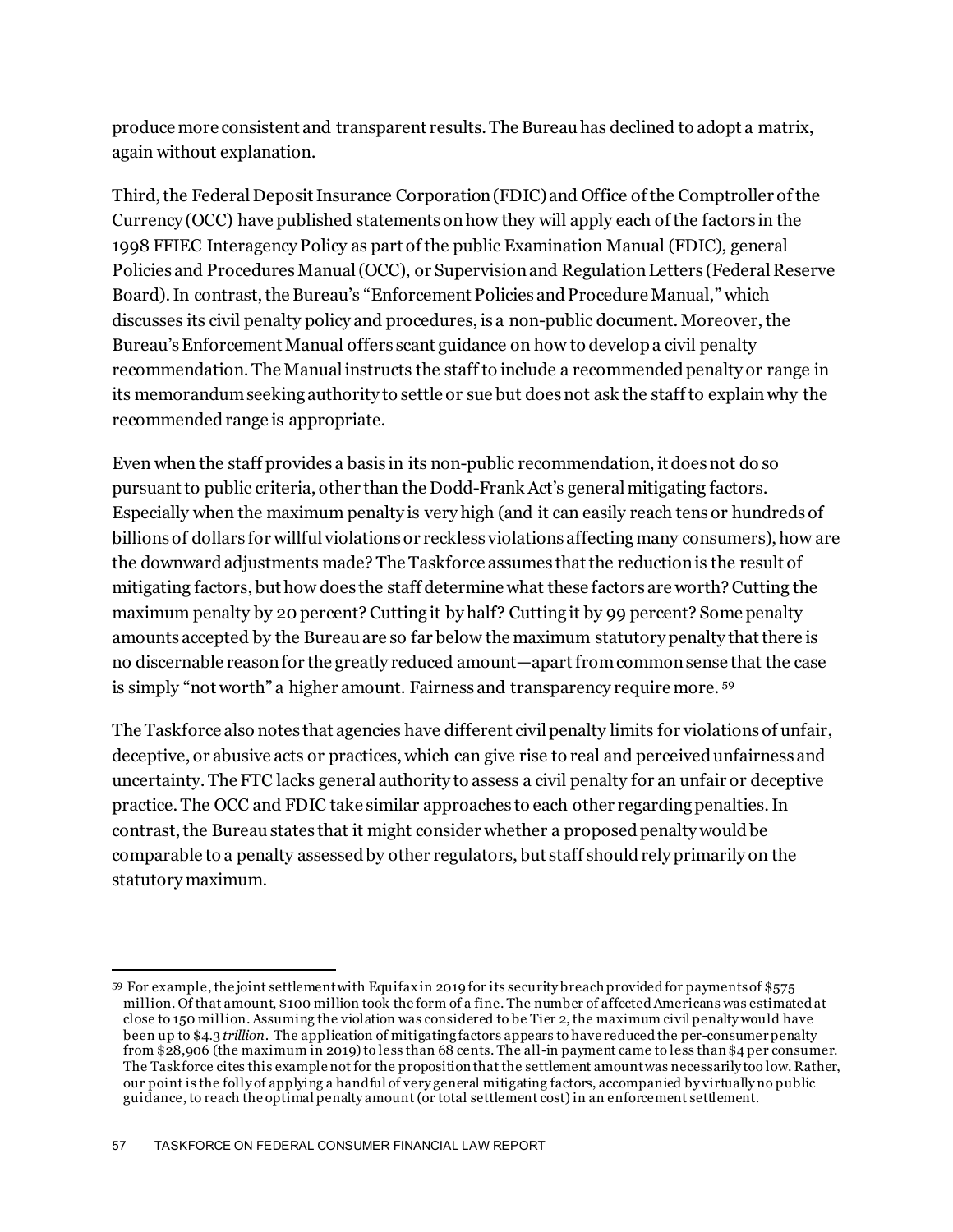The Taskforce sees no public policy benefit from these differences in methods and authorities for setting civil penalties based solely on the happenstance of the agency that brings the action. Congress should reconcile the civil penalty authorities for the prudential regulators, the Bureau, and the FTC. The lack of structure in ensuring consistent approaches to civil penalties is reminiscent of the disparity in sentencing by federal courts. The CFPB is encouraged to follow the lead of the other financial regulators and adopt a similar matrix in coordination with those agencies to resolve the differences in setting civil penalties and more specific guidance in applying mitigating and aggravating factors.

The Taskforce observes that a great imbalance exists in the statutory remedies available to the FTC and the Bureau for the same violation, with the Bureau holding the power to impose higher sanctions with fewer procedural hurdles and delay than the FTC. This imbalance can lead to pressure on one agency to defer to another, not based on the expertise of the agency, but rather which agency has greater enforcement powers and the ability to impose heavier sanctions. Or the agencies may each bring coordinated actions, which the Taskforce does not favor because enforcement "double-teaming" a company squanders scarce enforcement resources at each agency.

Although the FTC can seek a civil penalty for unfair or deceptive acts and practices, it can do so only in the narrow circumstances established in Section  $5(m)(1)(b)$  of the FTC Act. <sup>[60](#page-58-0)</sup> This section requires the FTC to first determine in an adjudicated administrative action that a practice is unfair or deceptive and to then put a different company on actual notice of the FTC's administrative determination before going to federal court to seek a civil penalty against the second company. <sup>[61](#page-58-1)</sup> Because this procedural requirement requires a specific finding that a particular practice is unfair or deceptive, and because many FTC decisions on enumerated laws often lack such findings, it is rarely used.

The process for obtaining consumer restitution under Section 19 of the FTC Act is also problematic. The FTC must first obtain a ruling in an administrative action and, after all judicial review is complete, litigate the violations a second time in federal district court, proving that the conduct was not only unfair or deceptive but also that a reasonable person would have known that the conduct was "dishonest or fraudulent."

To avoid the difficulties of Section 19, the FTC has used its authority under Section 13(b) to seek permanent injunctions that not only seek to bar unfair or deceptive practices but also to impose various kinds of monetary equitable relief, such as restitution and rescission of contracts, to

<span id="page-58-0"></span> $60$  15 U.S.C. § 45(m)(1)(b).

<span id="page-58-1"></span> $61$  15 U.S.C. § 57(b).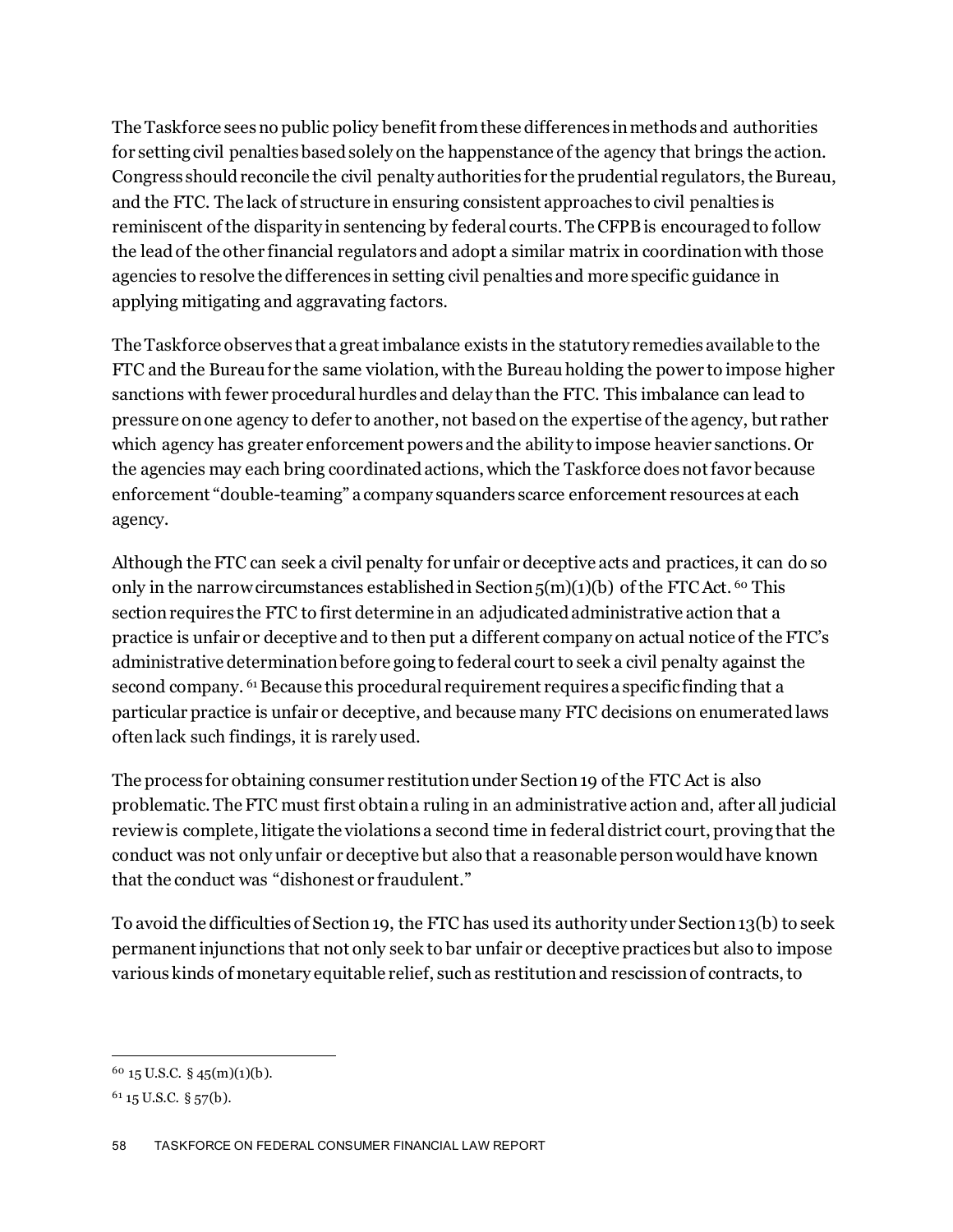remedy past violations. But the legality of this practice is currently under consideration by the Supreme Court and, as a result, it is in jeopardy.

As a result of this imbalance in powers between the CFPB and FTC, the Taskforce recommends that Congress act to make the system of civil remedies more consistent and coherent among the prudential financial regulators, the FTC, and the CFPB. The Taskforce's recommendation is contingent on the Supreme Court, when considering the FTC's authority under Section 13(b) this term, holding that the FTC's powers are not consistent with our recommendation below.

The agencies should be able to order consumer redress for any violation of law, including an unfair, deceptive, or abusive act or practice, if the conduct is dishonest or fraudulent. The standard for a penalty should be higher. The FTC Act limits that agency, wisely, the Taskforce believes, to seeking a civil penalty in situations where the company knew or should have known its conduct was illegal, such as a violation of a rule or an order. [62](#page-59-0) Similarly, the FTCcan obtain consumer redress only for acts that are dishonest or fraudulent. The Taskforce recommends that Congress, in reconciling the powers of the Bureau and the FTC, employ the dishonest-orfraudulent standard for remedies amounting to a penalty, including the equitable relief of disgorgement.

#### 11.3 Recommendations

**54.** The Bureau should issue a policy statement on the concept of consumer harm.

**55.** The Bureau should adopt public statement on how it will determine appropriate consumer restitution and civil penalties in matters. The allocation of total payments between restitution and penalties should reflect optimal consumer redress and deterrence. The Bureau's objectives should relate principally to the magnitude of consumer harm and be adjustedin appropriate matters as needed to further deterrence, subject to the statutory limits and mitigating factors.

**56.** Congress should reconcile the civil penalty and consumer redress authorities of the prudential regulators, the Bureau, and the FTC, including giving the FTC statutory authority for obtaining consumer restitution for any unfair or deceptive act or practice that is dishonest or fraudulent and granting civil penalty authority to the Bureau and prudential regulators for unfair or deceptive acts and practices that are also dishonest or fraudulent or that violate another statute or regulation.

<span id="page-59-0"></span> $62$  45 U.S.C. § 45(m)(1).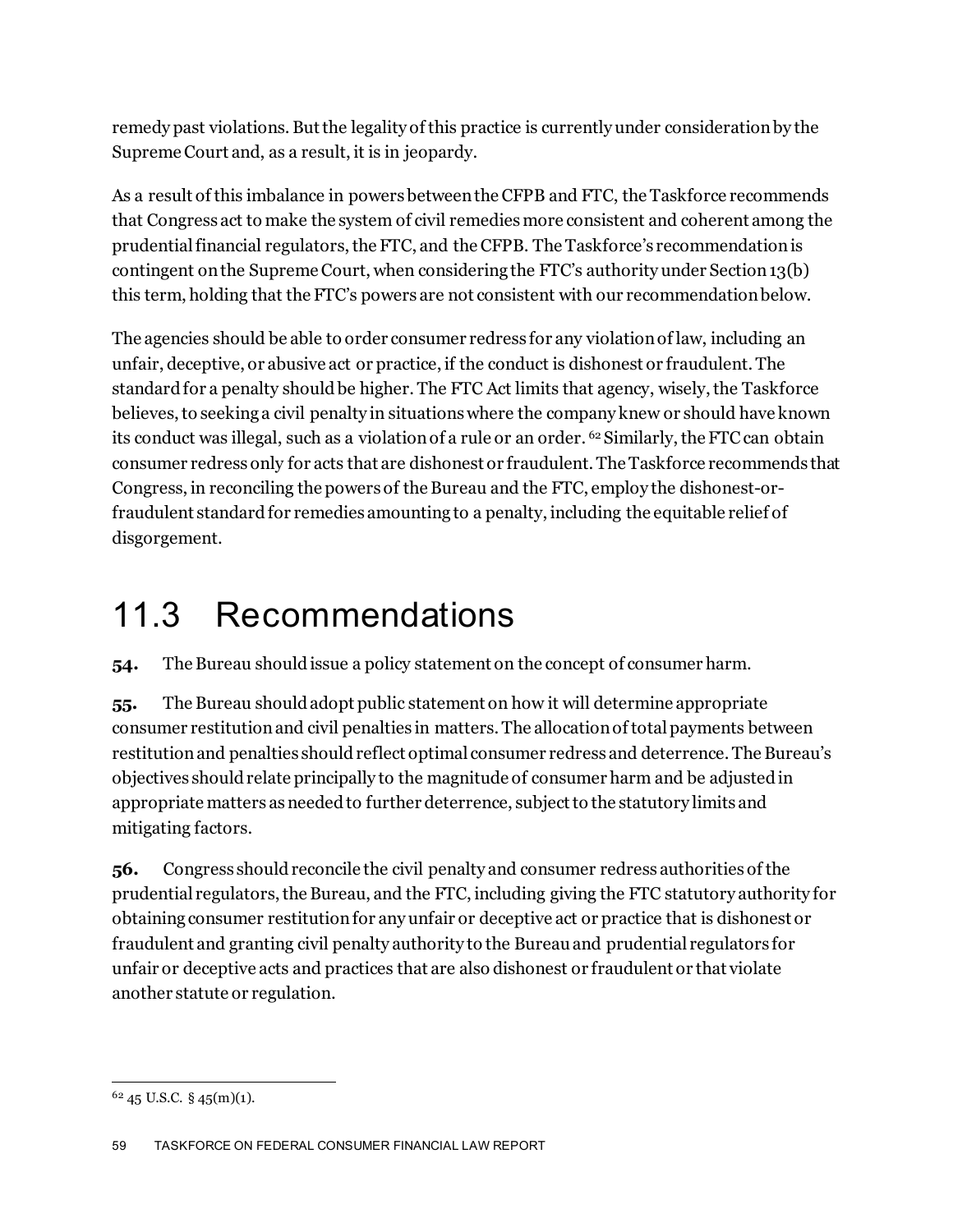**57.** The Bureau should issue "Enforcement Highlights," analogous to "Supervisory Highlights," to share Bureau concerns with the wider public and provide greater enforcement guidance on the factors it might consider in deciding not to take an enforcement action against a firm that may have engaged in wrongful conduct.

**58.** The Bureau should not set new standards for industry practices in settlements of enforcement actions, especially regarding practices deemed unfair or abusive. Instead, it should use its rulemaking authority to ensure that all affected parties have an opportunity to express views through notice-and-comment rulemaking and provide relevant data.

**59.** The Bureau should expressly adopt the 1998 FFIEC Interagency Policy Regarding Assessment of Civil Money Penalties.

**60.** The Bureau should adopt and publish a civil penalty matrix based on the factors in 1998 FFIEC Interagency Policy and consistent with the matrices of the prudential regulators, together with public guidance to enforcement staff on how to apply the factors in the matrix.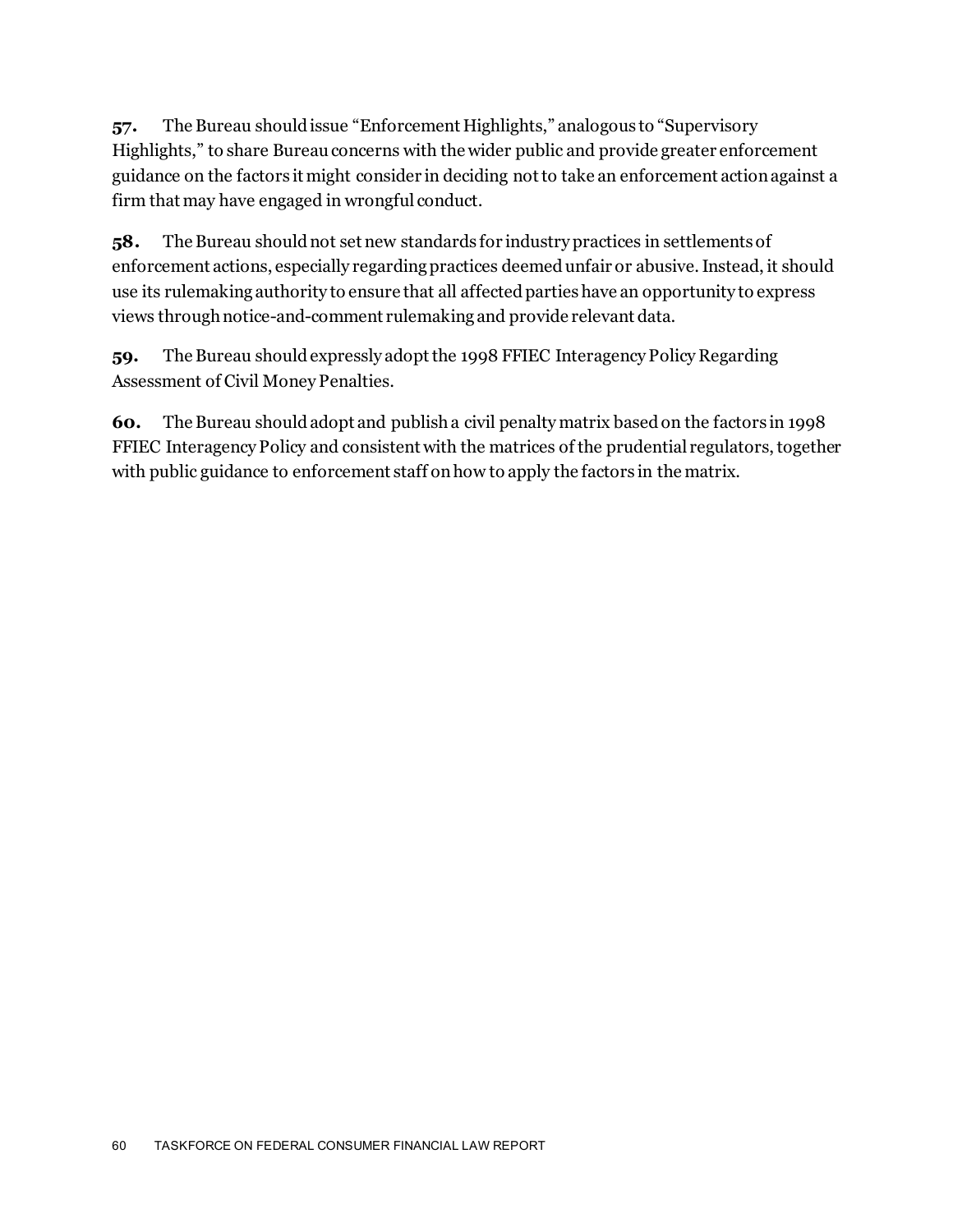# 12. Equal access to credit

## 12.1 Discrimination based on disability

The economic history of the last century in the United States reflects a general growth of access to financial products for most Americans through innovation and competition. Some consumers, however, have not always had the opportunity to share equally in this abundance. In some instances, this was because of overtly discriminatory government policies, including discriminatory home mortgage lending rules and guidelines adopted by the federal government. In other instances, these limits resulted as a by-product of usury ceilings and regulatory barriers to competition that limited the ability of many consumers to gain access to products offered in competitive markets without artificial barriers to entry.

In the mid-1970s, Congress enacted and amended the  $ECOA<sup>63</sup>$  $ECOA<sup>63</sup>$  $ECOA<sup>63</sup>$  to outlaw discrimination on nine prohibited bases in access to credit and other aspects of a credit transaction. Per Regulation B, which implements the ECOA, they are "race, color, religion, national origin, sex, marital status, or age (provided the applicant has the capacity to contract); to the fact that all or part of the applicant's income derives from a public assistance program; or to the fact that the applicant has in good faith exercised any right under the Consumer Credit Protection Act." [64](#page-61-1)The ECOA was a key victory in the push for civil rights in financial markets, along with the Fair Housing Act, the Community Reinvestment Act, and the Home Mortgage Disclosure Act.

Although civil rights legislation such as the ECOA have provided tools for addressing discrimination in advancing access to credit for many disadvantaged groups, not all vulnerable groups are explicitly protected. The ECOA does not include disability as a prohibited basis group, despite its inclusion in civil rights legislation regarding employment and in other credit granting such as the Fair Housing Act. The Americans with Disabilities Act (ADA) provides protections against unlawful discrimination on the basis of disability, and except for mortgage lending, there is no entity examining financial institutions for compliance with it in any systematic way like is done with other prohibited basis groups.

The Bureau should conduct research on the propriety of amending the ECOA to include disability as a prohibited basis group, and then potentially recommend its inclusion to Congress. Conducting this research first will allow the Bureau to understand the prevalence of

<span id="page-61-0"></span><sup>63</sup> 15 U.S.C. § 1691(a) (2018).

<span id="page-61-1"></span><sup>64</sup> 12 C.F.R. § 1002.1 (b)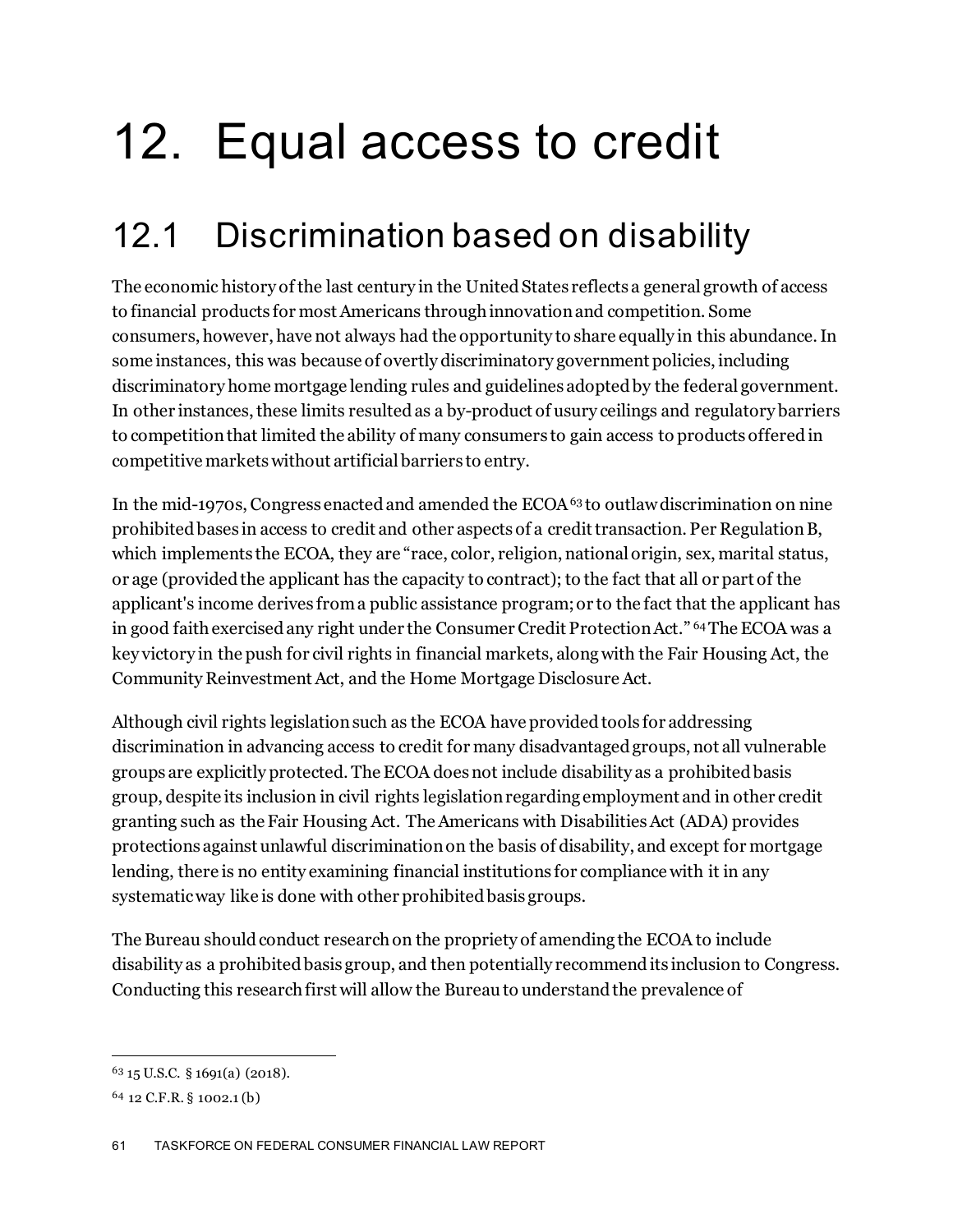discrimination, and follow-up research if disability status is included will allow the Bureau to measure the effect of the law, something that was not done at the inception of the ECOA for other prohibited basis groups.Analysis should include any potential unintended consequences of this step, including increases in costs.Including disability as a prohibited basis would bring the ECOA in line with the Fair Housing Act, providing uniform protections to protected classes across the credit sphere.

## 12.2 Modernization of Regulation B

The main antidiscrimination rules in Regulation B have remained largely unchanged since 1977, and what concerned Regulation B's drafters enough to be codified over 40 years ago may be no longer relevant and may have unintended consequences. Initially conceived as a law to protect women from sex and marital status discrimination, the ECOA, in conjunction with other legal and social movements toward equality, has been largely successful in significantly reducing disparities in credit access between men and women. The Federal Reserve Board found in a report published in 2007 that there is no real difference in average credit scores by sex, which strongly suggests that women and men have approximately the same access to credit. [65](#page-62-0) It would be difficult for women to have the same average credit score as men if they experienced a meaningful difficulty in obtaining credit.

The ECOA's prohibitions on discrimination based on sex and marital status may be one of its greatest successes. That does not mean to suggest that discrimination against women on the bases of sex and marital status have entirely disappeared. But the advances are hard to deny.

As many of the specific prohibitions in Regulation B have forced radical changes in creditor practices during the last 46 years, some of them may have become unnecessary or even harmful to women. It is now time to look closely at them to see whether they continue to fulfill a useful purpose.

The Bureau should remove the requirement that creditor must consider the credit history of accounts in the name of a spouse for which the applicant is not contractually liable but is authorized to use. This was an important protection in 1977, when the credit history that married women helped build was typically listed only under their husband's name. This problem was compounded if the woman became widowed or divorced, because they often lost all access to the credit history at the very time they most needed it. For this reason, Regulation B generally

<span id="page-62-0"></span><sup>65</sup> The Federal Reserve Board, *Report to the Congress on Credit Scoring and Its Effects on the Availability and Affordability of Credit* (August 2007), <https://www.federalreserve.gov/boarddocs/rptcongress/creditscore/performance.htm>.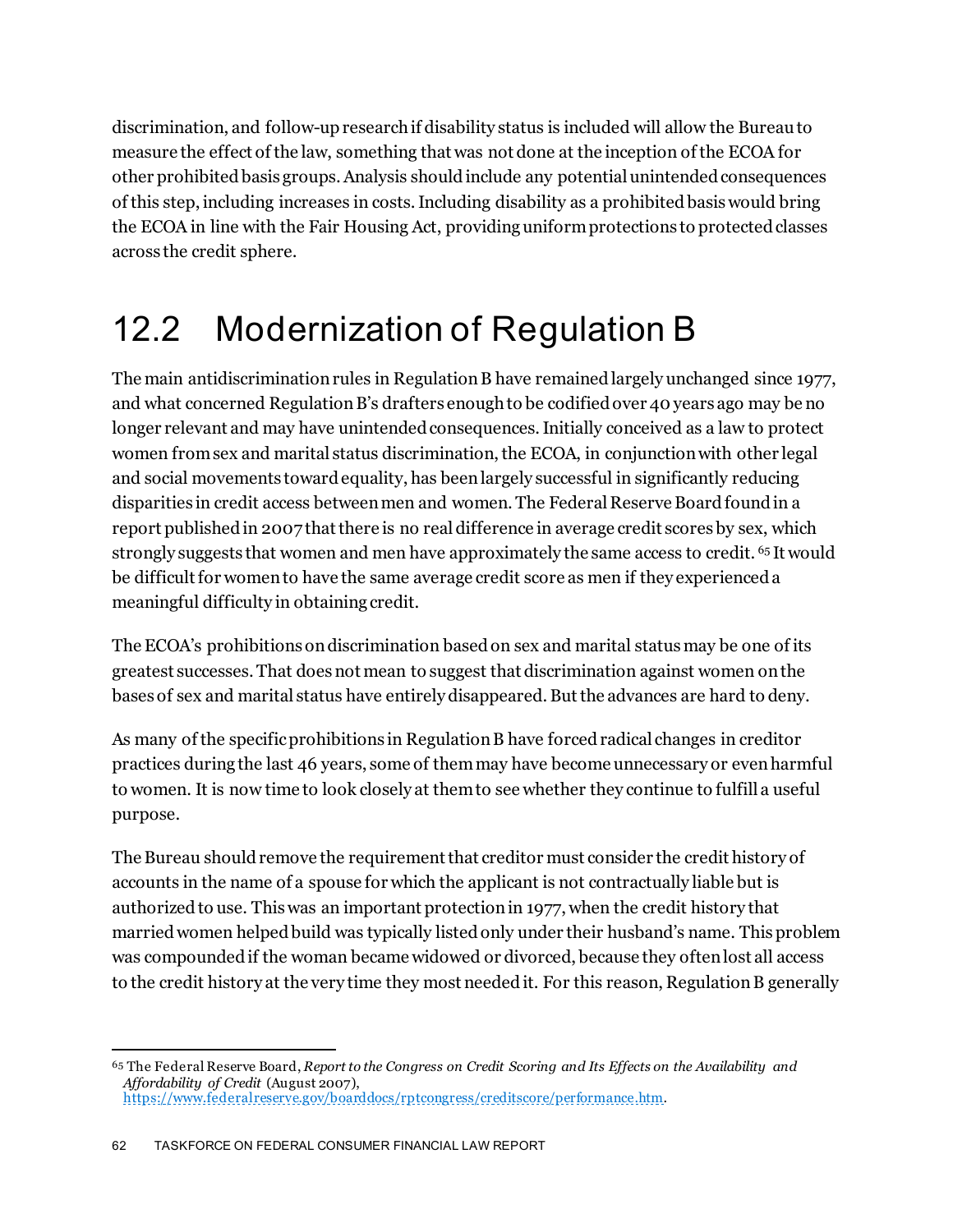required a creditor to consider the credit history of an applicant's spouse that the applicant was permitted to use or for which both were contractually liable. [66](#page-63-0)When married women had trouble in obtaining credit in their own names, this attribution of credit history to a spouse was usually beneficial to them. The Taskforce believes that, today, it is more likely to penalize a person (usually a woman) based on marital status.

As noted above, however, in the 46 years since the ECOA was enacted, many systemic obstacles to women in obtaining credit have been largely eliminated, and women on average have credit histories comparable to men. The need to attribute the credit history of an account for which the person has no legal liability but is allowed to use can have perverse effects.

Because consumer reporting agencies often do not know whether the accountholders of an account reported in two names—one who is contractually liable and the other who is not—are married to each other, they have adopted the practice of reporting the credit histories of all authorized users in both names, including authorized users who lack a marital relationship with the person contractually liable on the account. They reasonably believe that this action is necessary so that the creditor-users of their credit reports can avoid violating Regulation B.

As a result, some consumers will find negative information in their credit files on an account for which they have no legal liability. Indeed, a credit card holder can usually add authorized users without the users' consent or even their knowledge. In situations in which one spouse but not the other files for bankruptcy, it is not uncommon for the bankruptcy also to be attributed to the non-filing spouse who was only an authorized user on the discharged accounts. This can occur because the debt is reported as "discharged in bankruptcy" without denoting who was the filing party. Similarly, if the person contractually liable for a debt fails to pay it on time or at all, any authorized user will receive the bad credit history on the account. This practice penalizes a spouse whose partner failed to pay a debt or discharged a debt in bankruptcy for which the spouse had no legal liability.

The problem can work in reverse as well by attributing a good credit history to consumers who have done nothing to earn them. Private student lenders are often confronted with underwriting educational loans for 17- and 18-year-olds with excellent credit, because their parents listed them as authorized users on their accounts. The same dilemma applies to other creditors when young applicants have credit reports showing many years of good repayment. In fact, a fraudulent industry has developed by companies who incentivize (pay) people with good credit to list people with bad credit as authorized users on their accounts as a way of helping these

<span id="page-63-0"></span> $66$  Regulation B, 12 C.F.R. § 1002.6(b)(6) ("[I]n evaluating an applicant's creditworthiness a creditor shall consider: (i) The credit history, when available, of accounts designated as accounts that the applicant and the applicant's spouse are permitted to use or for which both are contractually liable").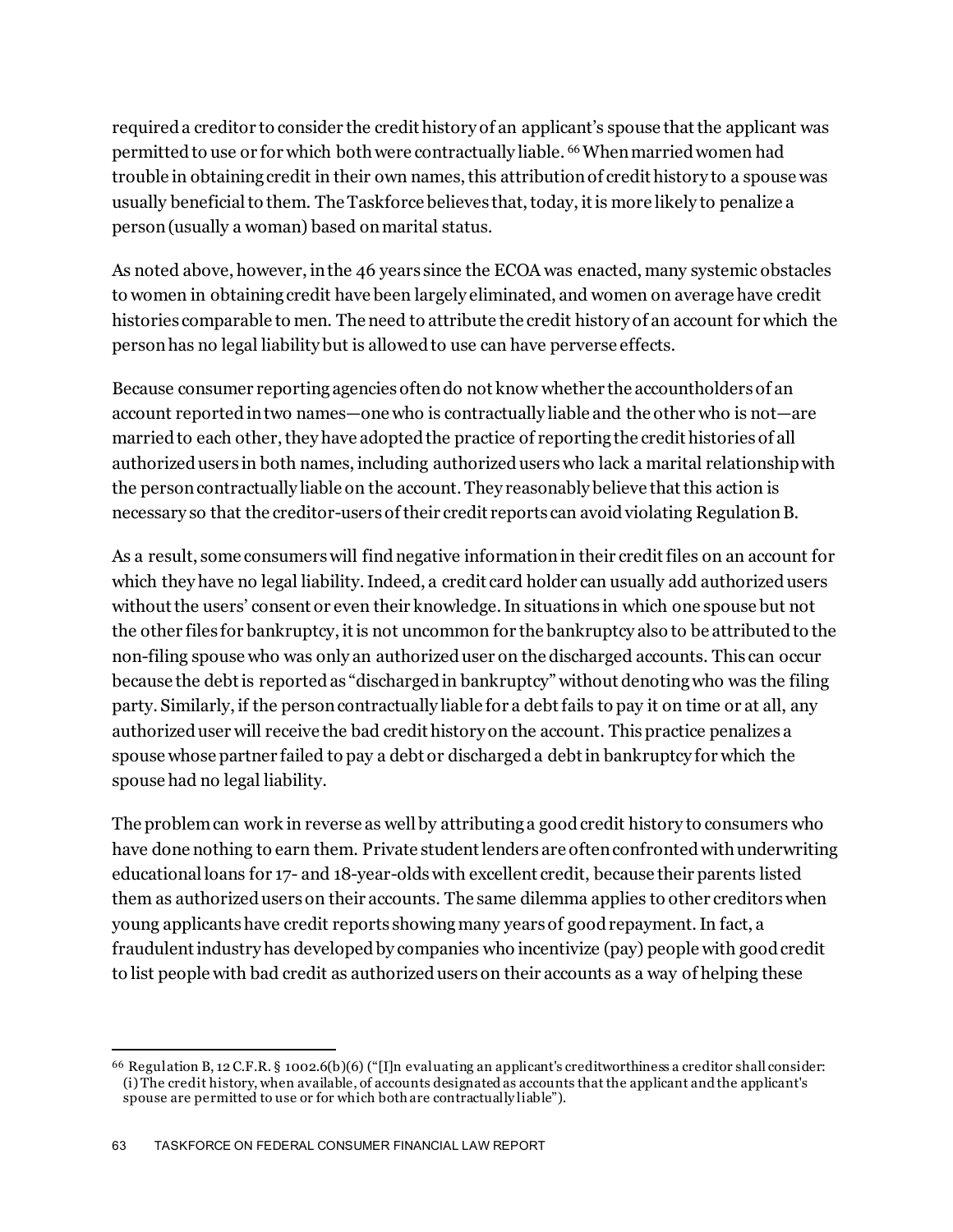poor risks quickly acquire a better history they have not earned. [67](#page-64-0) The person who "loans out" their good history is paid a fee for each authorized user added, and the person who acquires the credit history (but not the actual right to use the account) pays a large fee. Creditors and their honest customers are the losers in this scheme.

The risk of harm to an applicant of being penalized by a spouse's poor credit or bankruptcy not involving the applicant and the risk to creditors of attributing a good credit history to those who have not earned it, such as minor children and strangers, is likely outweighed by the benefits of attributing credit histories to authorized users because there is little evidence that married women now have difficulty in establishing credit in their own names.

A second issue, which was useful in preventing discrimination against women, especially married women, in the 1970s pertains to the ban on considering whether an applicant has a telephone listing in her own name. [68](#page-64-1) Initially the ban was necessary because of the prevalence of husband-registered telephone landlines in married households. For decades, however, telephone companies have listed landlines in both spouses' names on request. Now mobile numbers are typically associated with an individual rather than a household. Since 2016, a majority of households have only cellphone service. [69](#page-64-2)The ban may restrict a creditor's ability to consider alternative data that would benefit the consumer, such as the use of automated records of wireless phone numbers and the owner's name.

As the utility of alternative data as a vehicle for economic inclusion continues to grow, we must be cognizant of the stifling effects of overly-prescriptive regulations that have not been modernized to reflect the world we live in today or to minimize future risks with a principlesbased approach to adapt to the world of tomorrow. The Taskforce recognizes that many consumers contract for wireless service under a "family plan." We are aware of services that allow creditors and other subscribers to determine if a consumer has a wireless account, but we have been unable to determine if family-plan accounts reflect the names of each family member (or are capable of doing so) or only the name of a single person responsible for the charges on the account. In light of the growing importance of wireless service and alternative payment data, the Taskforce urges the Bureau to research the question of whether the ban on considering the existence of a consumer's telephone listing in her own name is a material detriment to obtaining

<span id="page-64-0"></span><sup>67</sup> Federal Trade Commission, Credit Repair Company Settles FTC Charges It Deceived Consumers By Telling Them "Piggybacking" on Others' Credit Could Boost Scores (March 2020).

<span id="page-64-1"></span><sup>&</sup>lt;sup>68</sup> Regulation B, 12 C.F.R. § 1002.6(b)(4) ("A creditor shall not take into account whether there is a telephone listing in the name of an applicant for consumer credit but may take into account whether there is a telephone in the applicant's residence").

<span id="page-64-2"></span><sup>69</sup> National Center for Health Statistics*, Wireless Substitution: Early Release of Estimates From the National Health Interview Survey*, *July – December 2016* (May 2017), <https://www.cdc.gov/nchs/data/nhis/earlyrelease/wireless201705.pdf>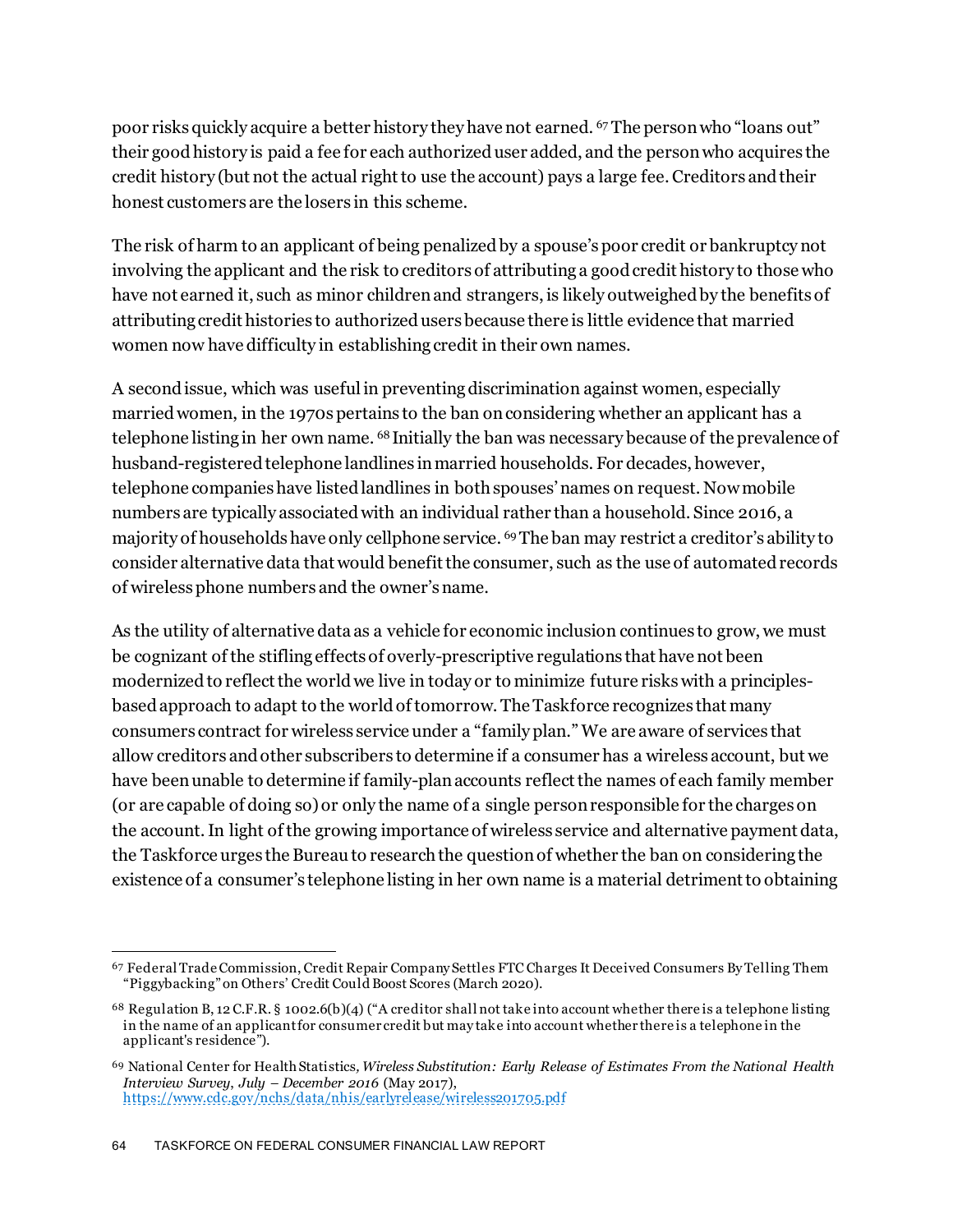credit, especially for consumers with no or limited credit histories. If not, this prohibition should be eliminated because it is likely to impede rather to advance the goal of inclusion.

Yet another provision in Regulation B that is likely outdated is the requirement in 12 C.F.R. § 1002.5(d)(2) to present a disclosure before asking about income from child support and similar sources. This rule causes unnecessary expense in processing applications for a protection that is no longer relevant for many women and parents. Choosing to provide income from child support does not necessarily reveal the applicant's marital status, because a child support payor and recipient may never have been married to each other, and the recipient, at the time of application, could have any marital status. These warnings, which take up valuable space on a credit application, especially an online application, have quite arguably outlived their usefulness. Just as Regulation B allows a creditor to ask if an applicant has an obligation to *pay* alimony or child support, a creditor should be able to ask the source of any information the applicant chooses to reveal without a cumbersome warning.

Additionally, the ban on questions related to childbearing or childrearing plans should have an exception for credit intended to finance fertility treatments or other services for which childbearing plans are directly relevant, a market that barely existedin 1977. Fifty years ago, it was common to consider a married woman's childrearing plans before counting her income. Today, the practice seems hard to imagine. The sole exception the Taskforce has discovered is the relatively new industry of financing fertility treatments. We do not think that half-centuryold restrictions on childbearing plans should limit a woman's access to credit for financing fertility treatment.

Regulation B's rules regarding signature requirements for married people are sensible. They generally say that if a person (including a married person) is individually creditworthy, the person cannot be denied credit individual credit because their spouse does not become personally liable on the contract. Requiring the spouse's signature on a married person's debt, regardless of creditworthiness, was apparently a common practice 46 years ago and indefensible.

A troubling wrinkle presented itself, however, and Regulation B appropriately addressed it. If one spouse was applying for individual credit, but state law gave the other spouse a property interest in the collateral for the debt, the creditor could require the non-applicant's spouse on any document it reasonably believed to be necessary to perfect the creditor's security interest in the collateral. Generally, this meant the creditor could require the spouse's signature on the waiver of a security interest in the collateral but could not obtain the spouse's personal liability on the note. This was a subtle but important distinction, and the rule remains a good one today.

In 2003, the Federal Reserve Board identified a potentially troubling concern regarding the availability of business credit to married women. Unfortunately, in an effort to address this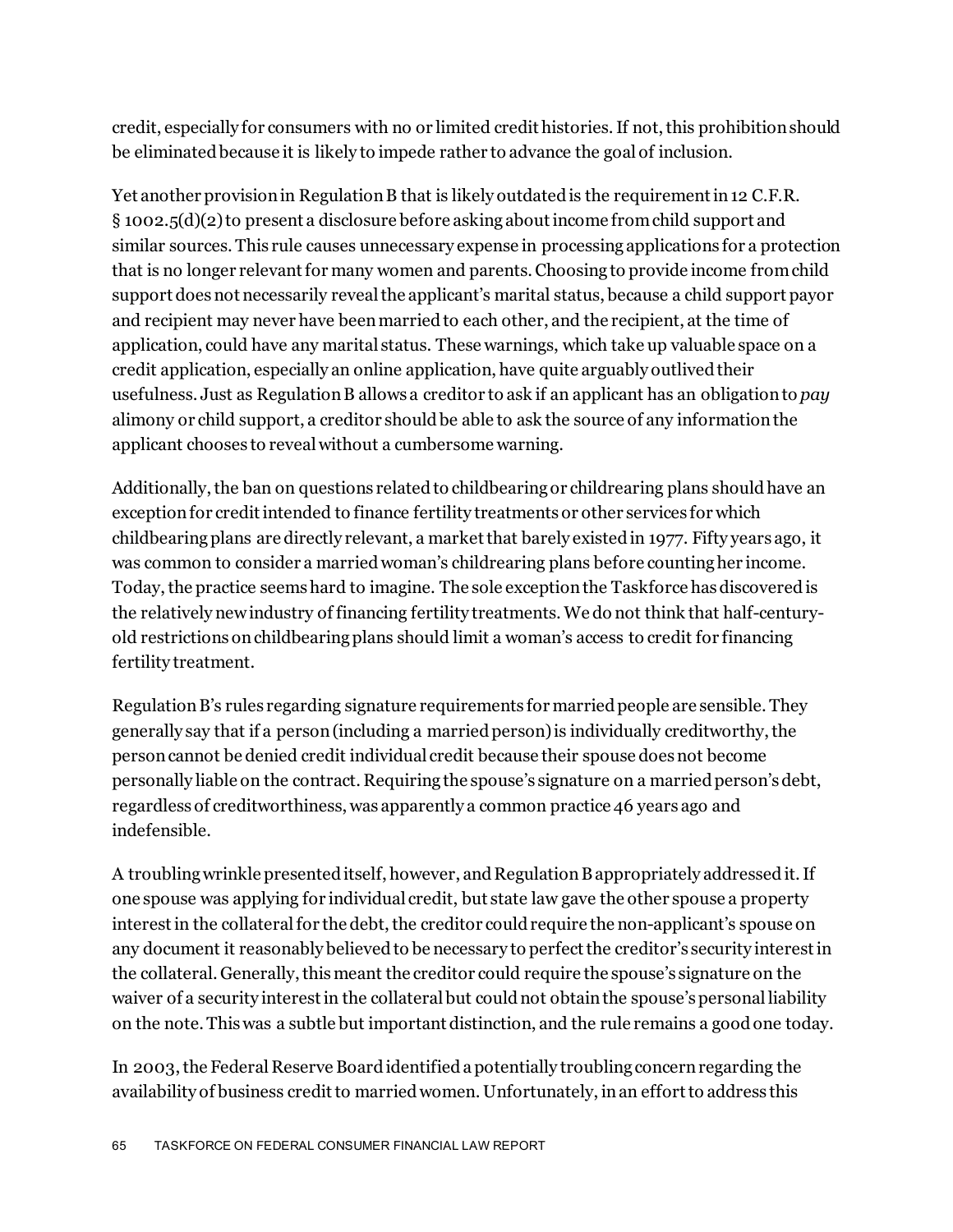concern, it adopted an overbroad rule. The Federal Reserve Board believed that business creditors were denying business credit to married applicants if the applicant's financial statement included joint assets. It addressed this concern in Regulation B's commentary, and more problematic, in the sample application forms in Appendix B. [70](#page-66-0) The comment, which was not limited to business credit applicants, said that an intention to be a joint applicant must be documented at the time of application and must be distinct from the means used by individuals to affirm the accuracy of the information. [71](#page-66-1)

Under this commentary, the two most common methods consumer creditors used to determine an intention to apply jointly—the completion of an optional section of the application for information about a joint applicant and a signature at the bottom of the application, which often contained a legend above it certifying, among other things, that the information presented was accurate—were no longer compliant.

Instead, the model application form (which provides a safe harbor) adds a new section at the top of the credit application, which requires checking one of three boxes the initials of each joint applicant and, if the box pertaining to a joint application is checked, providing the initials of both co-applicants. This disclosure takes up at least 11 lines on the application, but worse, it is often overlooked by applicants, who often jump to the first line requesting their name. In many credit arrangements, the entity that underwrites the credit is not the entity that first receives the application, such as a mortgage broker or retail seller. When the ultimate creditor receives the application and finds this section not completed, it must return the application to the person who provided it. That person must then contact the consumers so the person can arrange to obtain the initials of both co-applicants. In the worst cases, both applicants must return to the business location of the person who received the application from them or abandon the application due to the inconvenience.

#### 12.3 Disparate impact

One of the cornerstones of the Bureau's fair lending supervision and enforcement mission has been the evaluation of lenders using the standard of disparate impact to identify illegal disparities in outcomes for different protected groups. In 2015, the Supreme Court issued a ruling in Texas Department of Housing and Community Affairs vs. Inclusive Communities (Inclusive Communities) on the validity of disparate impact under the Fair Housing Act. The Supreme Court held that it is cognizable, but that claims using disparate impact place the

<span id="page-66-0"></span><sup>70 12</sup> C.RF.R. Part 1002, Supp. I, para. 7(d)(1) cmt. 3.

<span id="page-66-1"></span><sup>71</sup> *Id*.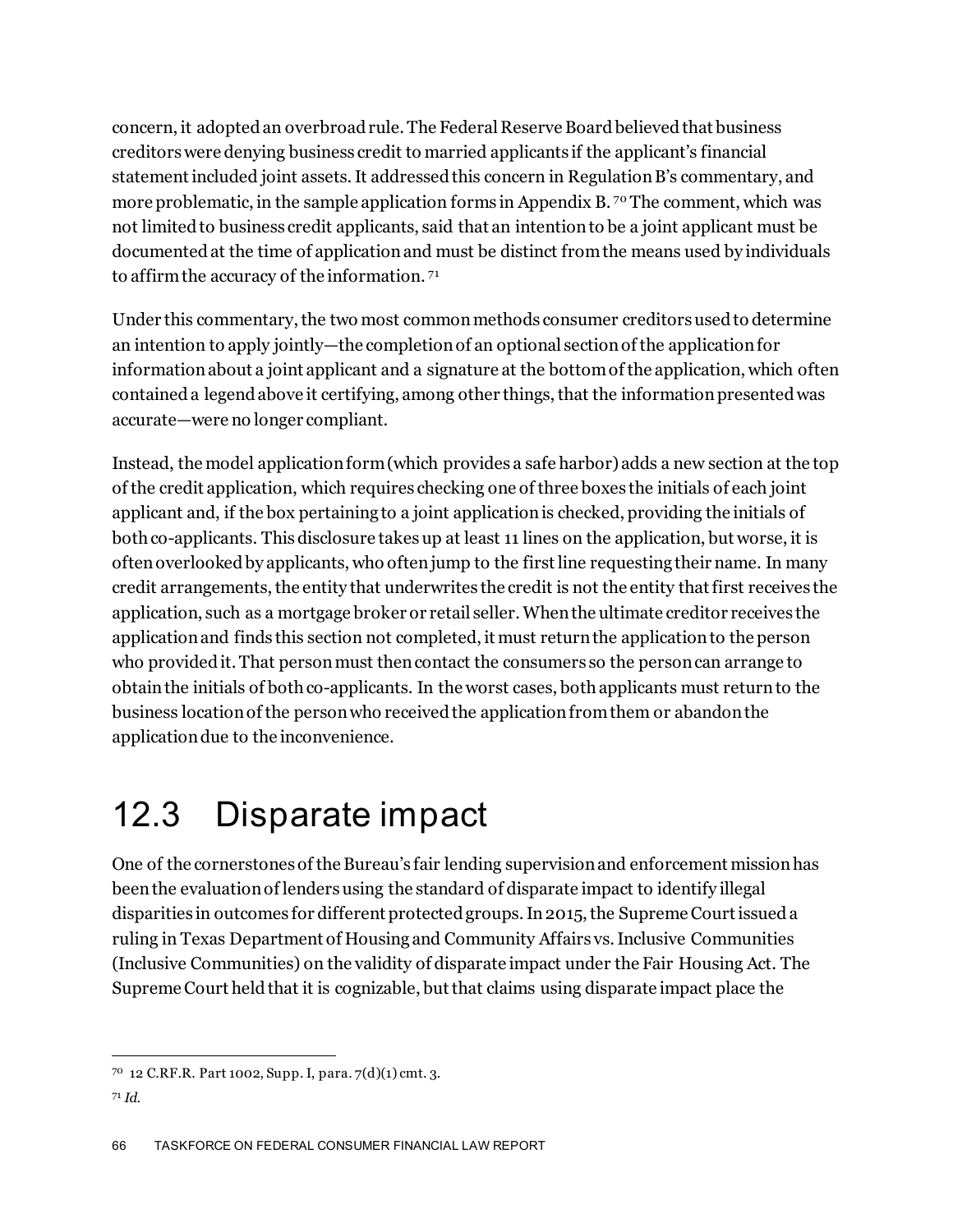burden on the plaintiff to establish that the defendant's policies cause the disparities in question. [72](#page-67-0) HUD has subsequently issued a final rule reinterpreting disparate impact significantly raising the bar for plaintiffs to bring a suit for housing discrimination, though this rule has been stayed by a federal district court. [73](#page-67-1)

HUD's rule and the Inclusive Communities ruling are specifically related to the Fair Housing Act but raise broader concerns about the use of disparate impact in other applications of fair lending including ECOA actions by the Bureau. Perhaps anticipating these concerns and potential future challenges, in July of 2020 the Bureau published an RFI on several aspects of Regulation B, including whether the Bureau should clarify its use of the disparate impact test for fair lending liability. [74](#page-67-2)The Bureau should issue a rule on disparate impact that sets forth the standard it will apply to disparate impact (including if it is the same as the Inclusive Communities standard) and how the Bureau will apply that standard. Articulating a clear position on the cautionary language of the Supreme Court in elements of proof in a disparate impact case with will minimize the risk of concluding discrimination has occurred when the facts do not meet the applicable standard and of failing to pursue discrimination claims that do meet the standard due to a lack of certainty in how to apply it.

### 12.4 Enhanced antidiscrimination protections in auto finance

The CFPB has been concerned about potential credit discrimination in automobile finance almost since it opened its doors. By at least 2012, it had opened several investigations of banks and auto finance companies for discrimination based on "dealer markup," the difference between the finance source's wholesale rate and the retail rate charge to the consumer. The Bureau's attention was focused on the almost industry-wide practice of paying dealers for the valuable services they provided to the ultimate creditor based on the spread between the wholesale and retail rate (the markup). Based on a simple comparison of average markups by racial/ethnic groups, [75](#page-67-3) the Bureau was concerned that the auto finance source's practice of

<span id="page-67-0"></span><sup>72</sup> Texas Dept. of Hous. and Cmty. Affairs v. Inclusive Communities Project, Inc., No. 13-1371, 576 U.S. (2015).

<span id="page-67-1"></span><sup>73</sup> Mass. Fair Hous. Ctr. Inc. v. HUD (D. Mass., No. 1:20-cv-11765, preliminary injunction, Oct. 25, 2020).

<span id="page-67-2"></span><sup>74</sup> Bureau of Consumer Financial Protection, *Request for Information on the Equal Credit Opportunity Act and Regulation B*, CFPB, July 28, 2020, at 6, [https://files.consumerfinance.gov/f/documents/cfpb\\_rfi\\_equal-credit](https://files.consumerfinance.gov/f/documents/cfpb_rfi_equal-credit-opportunity-act-regulation-b.pdf)[opportunity-act-regulation-b.pdf](https://files.consumerfinance.gov/f/documents/cfpb_rfi_equal-credit-opportunity-act-regulation-b.pdf).

<span id="page-67-3"></span><sup>75</sup> Because Regulation B generally prohibits a creditor from collecting racial and ethnic information from the applicant, the Bureau estimated the applicants' race and ethnicity from name and address.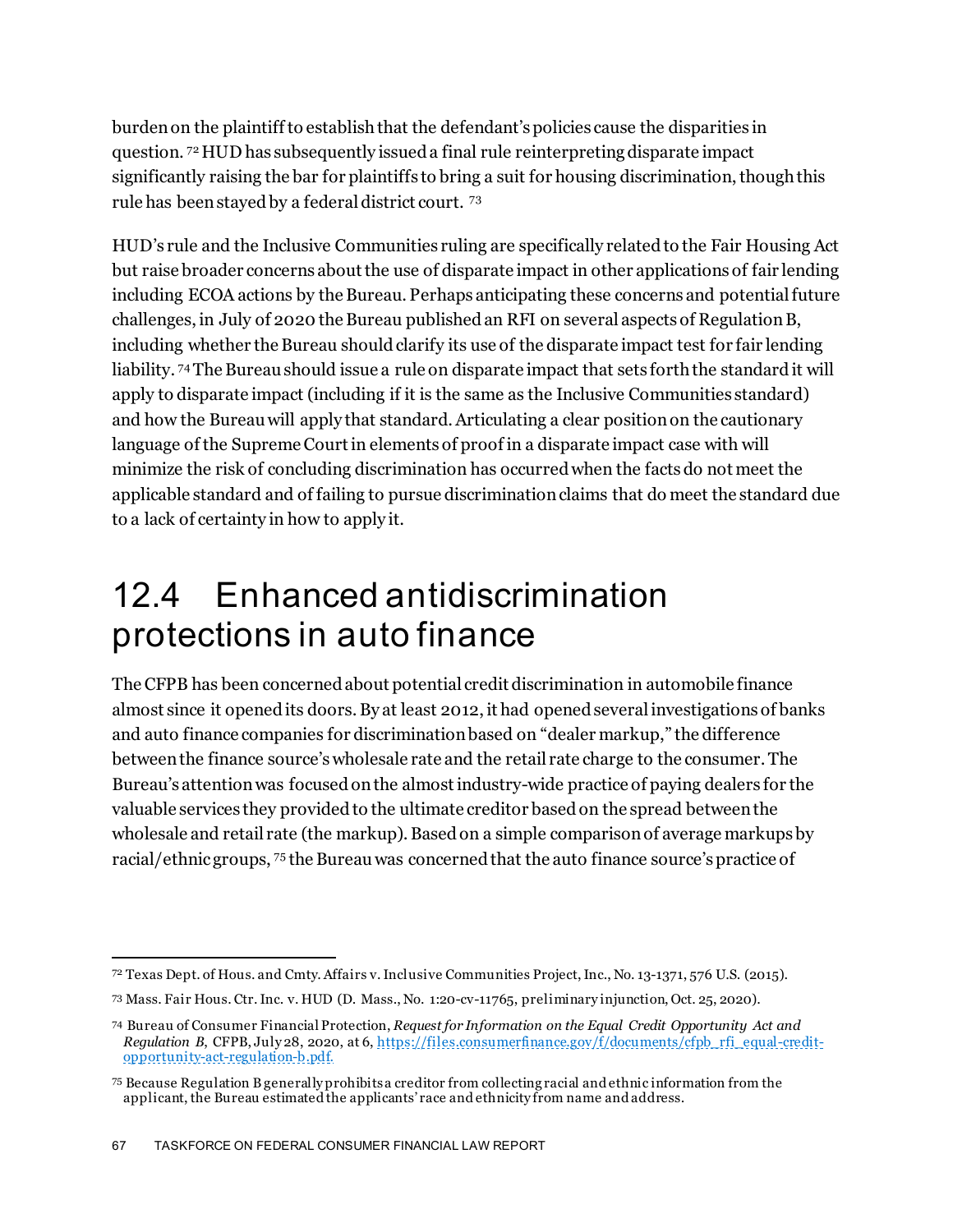compensating the dealer based on the markup had the effect of causing minorities, usually African Americans and Hispanics, to pay higher markups than white non-Hispanics.

These investigations and their legal theory underpinnings were controversial throughout the six years of this enforcement activity. If discrimination was occurring—a point that dealers and their financing sources hotly contested—it was occurring at the dealership, the entity that set the retail price. But the Bureau focused its activity not on the dealers but the finance sources, because the Bureau's jurisdiction over dealers is limited by Section 1029 of the Dodd-Frank Act. [76](#page-68-0) This required the Bureau to employ, many believe, a novel and unsupported interpretation of the disparate impact theory, rather than disparate treatment, which under these facts would apply only to the dealerships making the pricing decisions.

In March 2013, the Bureau issued guidance that spelled out in detail the Bureau's expectations of the actions a finance source should take in monitoring and remediating pricing disparities, according to its theoretical construct. In fairness, many in the auto finance industry welcomed the guidance, because they were eager to know the standards against which they would be held in developing a monitoring and remediation program, even though they may have believed strongly that the Bureau's legal position subjected them to unfair and legally unsupportable liability under the ECOA.

Banks and finance companies protested that they had neither knowledge of nor control over dealers' pricing decisions. They also argued that the Bureau's identified key policy causing the disparate impact—allowing dealers limited discretion to set the retail interest rate—was not a policy at all but the *absence* of a policy, a point made by the Supreme Court in a 2011 employment discrimination case. [77](#page-68-1)

Of greater concern to finance sources was the staff's opposition to using "controls" in their regression analyses to ensure that that the comparisons were of consumers who were similarly situated, which the disparate impact theory requires, according to many cases. But the Bureau staff was not receptive to such arguments.

Auto creditors argued that appropriate controls would eliminate the disparities in pricing based on race and national origin. For instance, one or more of them presented evidence that no racial or ethnic differences existed if consumers within the same pricing tier, such as prime, near

<span id="page-68-0"></span><sup>76</sup> 12 U.S.C. § 5519.

<span id="page-68-1"></span><sup>77</sup> Wal-Mart v. Dukes, 564 U.S. 338 (2011). (In holding that the class certification failed on commonality grounds, the Court stated that "Wal-Mart's 'policy' of *allowing discretion* by local supervisors over employment matters . . . is just the opposite of a uniform employment practice." Emphasis in original.) Although this decision focused on class certification standards under Rule 23(a), its discussion of the commonality test casts grave doubt on whether the Court would find that third parties' "discretion" in setting prices could ever amount to an assignee's "facially neutral" policy that could support a disparate impact claim.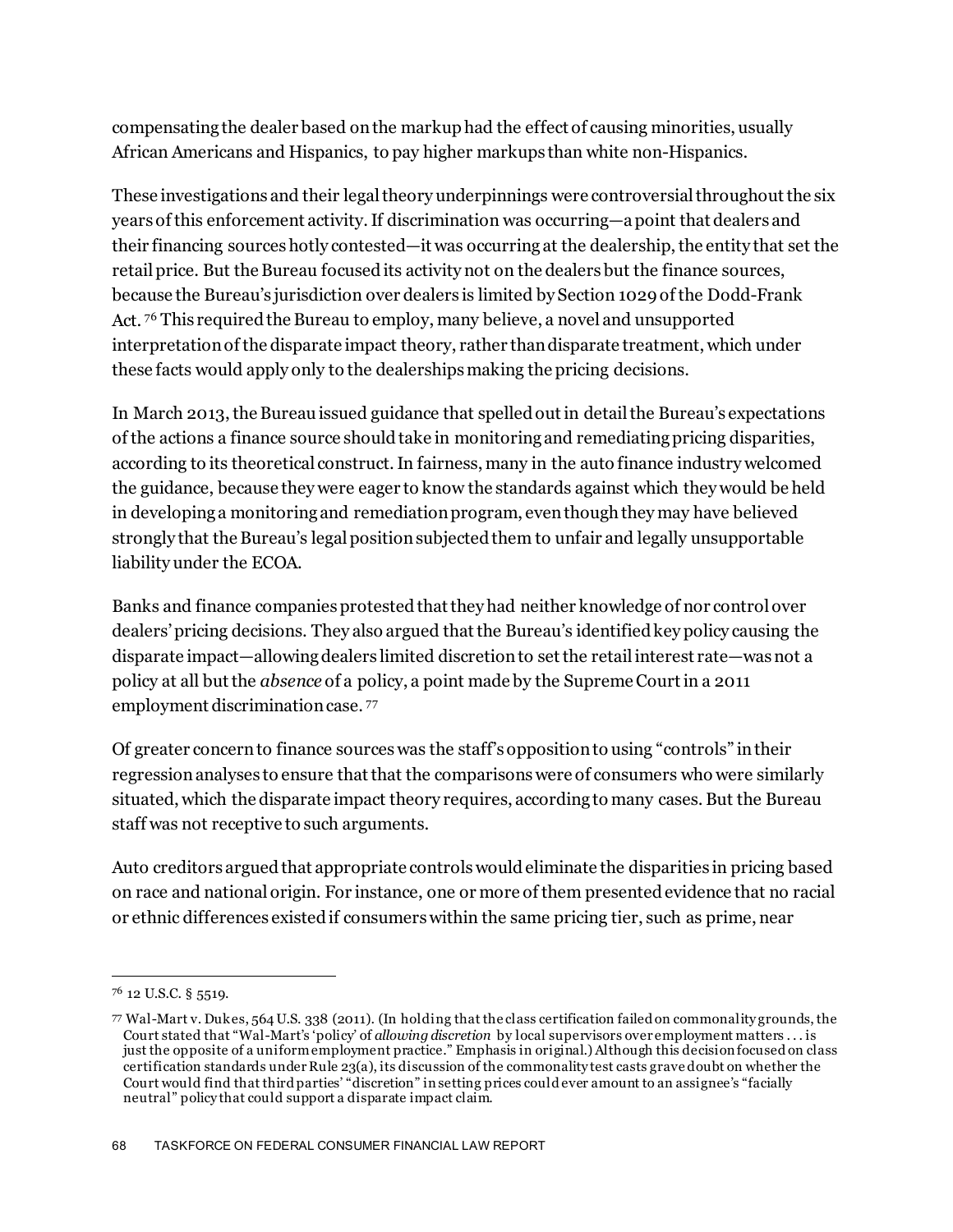prime, subprime, or deep subprime, were compared against their peers in those tiers. Thus, they argued that the real cause of the markup disparities was the creditworthiness of the applicants. Creditors also argued to the staff, usually unsuccessfully, that the additional work required to qualify low-scoring applicants for credit and the limited credit sources available to buy such contracts from the dealerships warranted the higher markups (and greater compensation to the dealership). The result of these investigations was settlement with several very large banks and finance companies involving many millions of dollars in civil penalties and consumer redress.

This Bureau activity ended when the General Accountability Office ruled that the Bureau's 2013 guidance was a rule, subject to notice-and-comment rulemaking. At that point, the Bureau was required to submit the rule to Congress under the Congressional Review Act, and Congress rejected it. [78](#page-69-0)That action precluded the Bureau from enacting a substantially similar rule in the future without express Congressional authorization. [79](#page-69-1)

The real concern with superficial disparities in markups by race and national origin, in the Taskforce's view, is whether they are fully explained by legitimate business considerations. The Department of Justice addressed this issue in two enforcement actions against dealers in 2007. The settlements with two Pennsylvania Ford dealerships helpfully articulated what the Department considered to be legitimate business considerations that would constitute a business justification defense under an ECOA disparate impact claim.

These settlements were the basis for a fair lending compliance program created in 2014 by three auto finance trade associations, the Fair Credit Compliance Policy and Program (Fair Credit Program). [80](#page-69-2) The program contains rigorous requirements for dealers to document the specific reasons for accepting a financing price below their established markup amount. The acceptable reasons are those the Department of Justice has determined to be legitimate business justifications.

Faithful implementation of the Fair Credit Program ensures that a dealer does not illegally discriminate against an applicant on a prohibited basis in pricing decisions. This is a giant step forward in policing what have been largely discretionary decisions by dealers lacking a written (and reviewable) explanation. Under the standards of the Fair Credit Program, every downward departure from the assignee's markup limit must include a written justification that is made a part of the application file. It is noteworthy that in the FTC's settlement of discrimination

<span id="page-69-0"></span><sup>78</sup> S. J. Res. 57 and H. J. Res. 132 (2018).

<span id="page-69-1"></span><sup>79</sup> 5 U.S.C. § 801(b)(2).

<span id="page-69-2"></span><sup>80</sup> The National Automobile Dealers Association, the Association of Minority Automobile Dealer Associations, and the American International Automobile Dealer Associations Fair Credit Compliance Policy and Program, *available at*: [https://www.nada.org/WorkArea/DownloadAsset.aspx?id=21474838176.](https://www.nada.org/WorkArea/DownloadAsset.aspx?id=21474838176)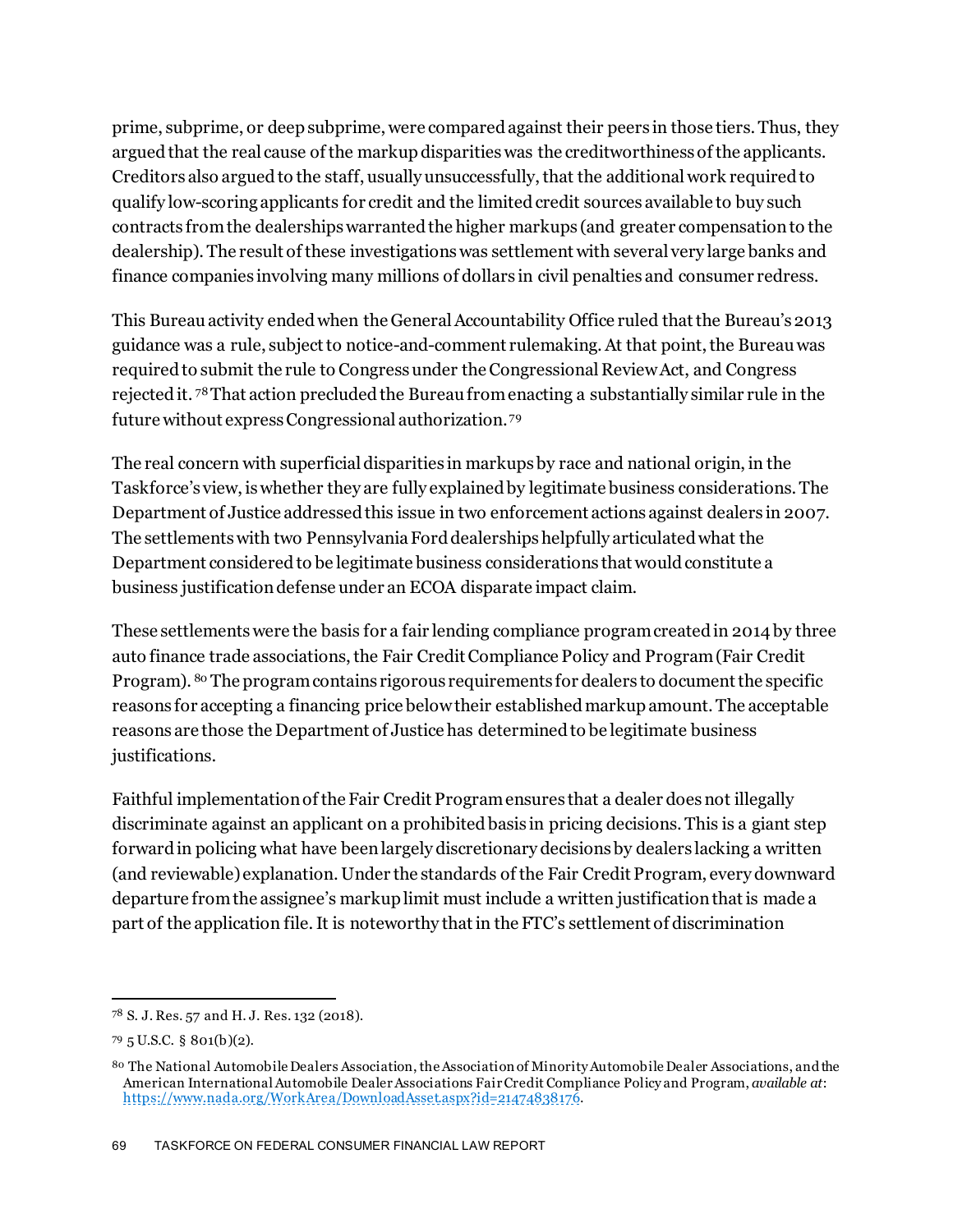charges with an auto dealership in 2020, the dealership agreed to implement a program very similar to the Fair Credit Program. [81](#page-70-0)

The Bureau's effort to address perceived discrimination in auto finance pricing through its enforcement actions from 2013 through 2016 imposed a tremendous compliance cost on the indirect auto finance industry with few tangible benefits for consumers. The Bureau clearly hoped to create an industry-wide change in how indirect creditors compensated dealers for the contracts that dealers originate and sell them. This effort was destined to fail due to the aggressive competition for consumer contracts by many potential assignees, both large and small. A dealership that found one finance source's payment too small, based perhaps on the terms of a Bureau consent agreement, had many other choices for where to sell its contracts.

Moreover, the Bureau's consent decrees were designed at best to *limit* dealer discretion based on impermissible considerations but not to end illegal discrimination. In light of its tools and jurisdictional constraints, limiting dealer discretion was perhaps the best outcome the Bureau could hope to achieve.

In contrast, the Fair Lending Program addresses any illegal discrimination directly and provides clear documentation for auditing by third parties, including enforcement agencies. At the same time, the program benefits competition by allowing dealers to set their own compensation limits, whether higher (where the market allows this) or lower (where price competition, often by credit unions) is more intense. The program ensures consistency in pricing practices by each dealer, allowing markdowns from the dealer's documented standard spread only for one of several legitimate reasons, which the Department of Justice has articulated. This is why the Fair Credit program ensures and documents a dealer's compliance with nondiscriminatory pricing rules.

Although each dealership sets a standard markup for its financing contracts, competition and dealers' autonomy is preserved because the dealership sets its standard markup based on its own business strategy.

The Taskforce understands that many auto dealerships have adopted this program ona voluntary basis. We anticipate, however, that adoption would be even more widespread if the Bureauacknowledged that compliance with the program would be one way of demonstrating compliance with the ECOA's rules against discrimination in pricing credit terms.

Although many would view the Fair Lending Program's rigorous requirements at the outer edge of compliance responsibilities under a disparate impact theory, it offers a valuable compliance

<span id="page-70-0"></span><sup>81</sup> FTC. V. Liberty Chevrolet, Inc., Case No. 20-CV-3945 (S.D.N.Y.), Stipulated Order for Permanent Injunctive and Other Equitable Relief *filed*May 22, 2020.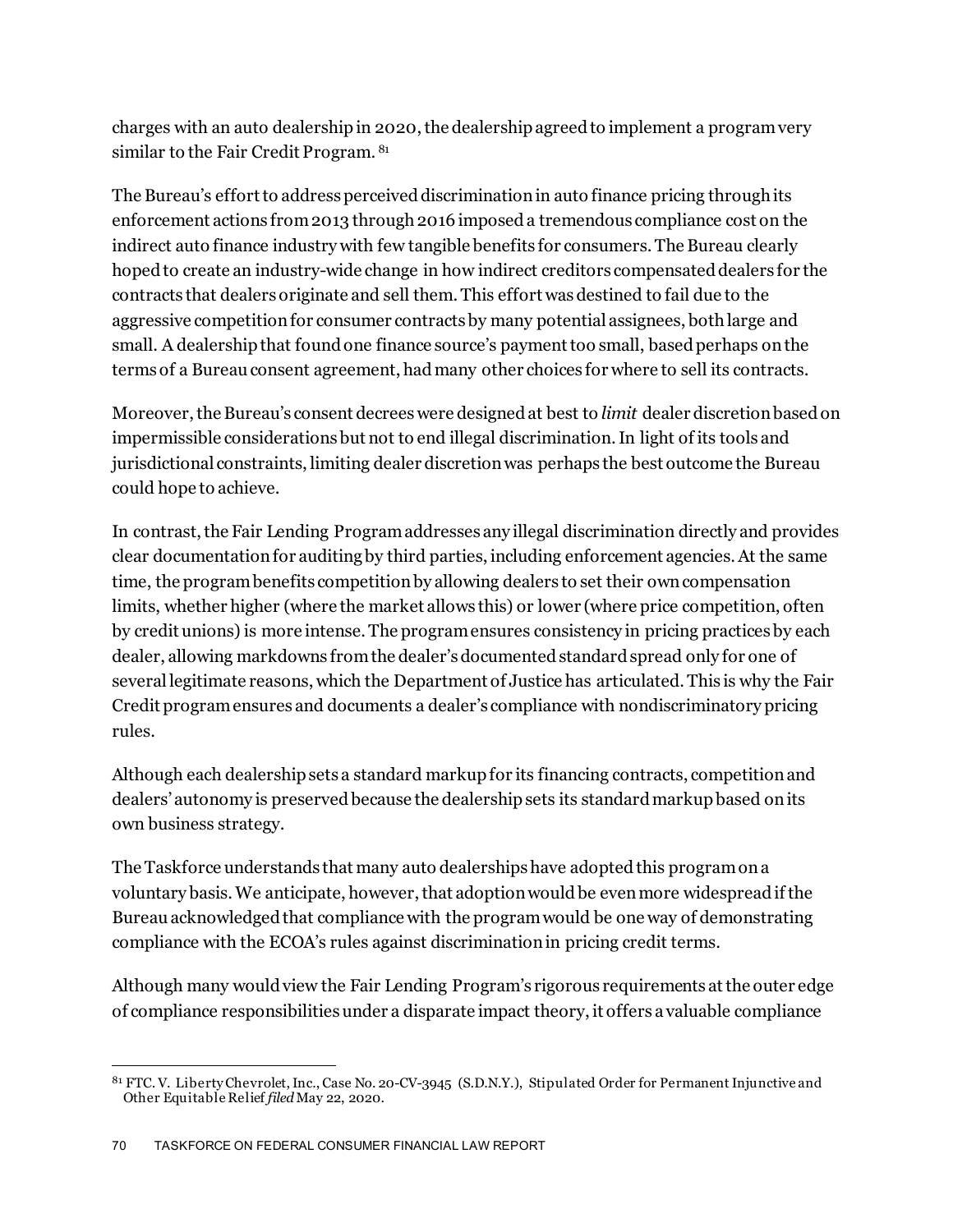option for dealerships, which would certainly benefit those dealers that are the most concerned with fair lending compliance. It would also provide assurance of nondiscrimination to both consumers and the finance sources that buy the consumers' financing contracts. Providing an express safe harbor against pricing discrimination claims for dealers would encourage even broader adoption of the Fair Credit Program and enable the finance sources that buy their contracts to control appropriately for nominal differences in markup rates. The commentary to Regulation B by both the Bureau and the Federal Reserve Board <sup>[82](#page-71-0)</sup> should be amended to provide that compliance with the standards of the Fair Credit Program constitutes compliance with the ECOA's requirements for nondiscriminatory pricing on a prohibited basis.

#### 12.5 Recommendations

**61.** The Bureau should conduct research on the propriety of amending the ECOA to include disability as a prohibited basis group and, if warranted, potentially recommend its inclusion to Congress.

**62.** The Bureau should modernize Regulation B in the following specific ways:

Delete the required disclosure before asking about income from child support and similar sources in 12 C.F.R. § 1002.5(d) (2).

Eliminate the ban on questions about plans for childbearing in 12 C.F.R.  $\S$  1002.5(d)(3) or should provide for an exception for credit intended to finance fertility treatments or other services for which childbearing plans are directly relevant.

Eliminate the prohibition on considering whether an applicant has a telephone listing in the applicant's name.

Remove the requirement that creditor must consider the credit history of accounts in the name of a spouse for which the applicant is not contractually liable but is authorized to use.

Revise the Commentary to Paragraph  $7(d)(1)$  to allow an intent to apply jointly to be determined by the totality of the circumstances, including the completion of information designated for a "joint applicant" on an application and a signature on a line for a "joint applicant."

<span id="page-71-0"></span> $82$  The FRB's version of Regulation B applies to the dealers that are excluded from the Bureau's jurisdiction by section 1029 of the Dodd-Frank Act, 12 U.S.C. § 5519.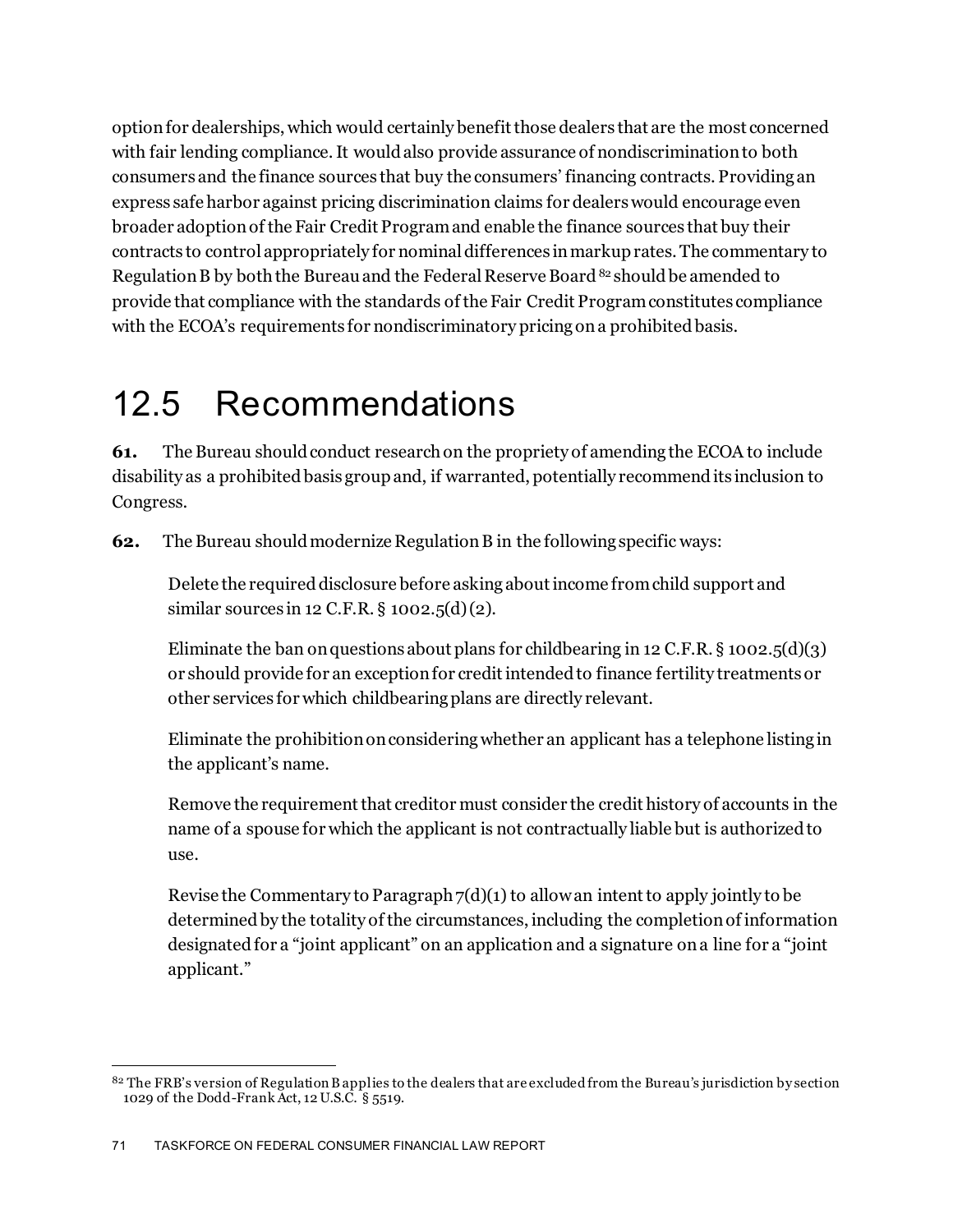**63.** The Bureau should issue a rule that sets forth the standard it will apply to disparate impact (including whether it is the same as the Inclusive Communities standard) and how it will apply that standard.

**64.** The Bureau should address any future concerns about credit discrimination in pricing by auto dealers through its ECOA enforcement powers with auto dealershipsunder its jurisdiction, rather than through enforcement actions against the banks and other creditors that take assignment of these contracts.

**65.** In evaluating an auto dealership's compliance with the ECOA, the Bureau should take into account the many legitimate non-discriminatory reasons a dealer may vary the APR over the assignee's wholesale buy rate, such a consumer's negotiation for a more competitive rate, the requirements of a manufacturer's promotional rate offering, the additional time and effort needed to find financing for some applicants, and similar non-discriminatory business reasons.

**66.** The Bureau and the Federal Reserve Board should amend the Commentary to Regulation B to provide that good faith implementation of the Fair Credit Compliance Program or comparable program constitutes one method of preventing discrimination in pricing credit offered by retail sellers.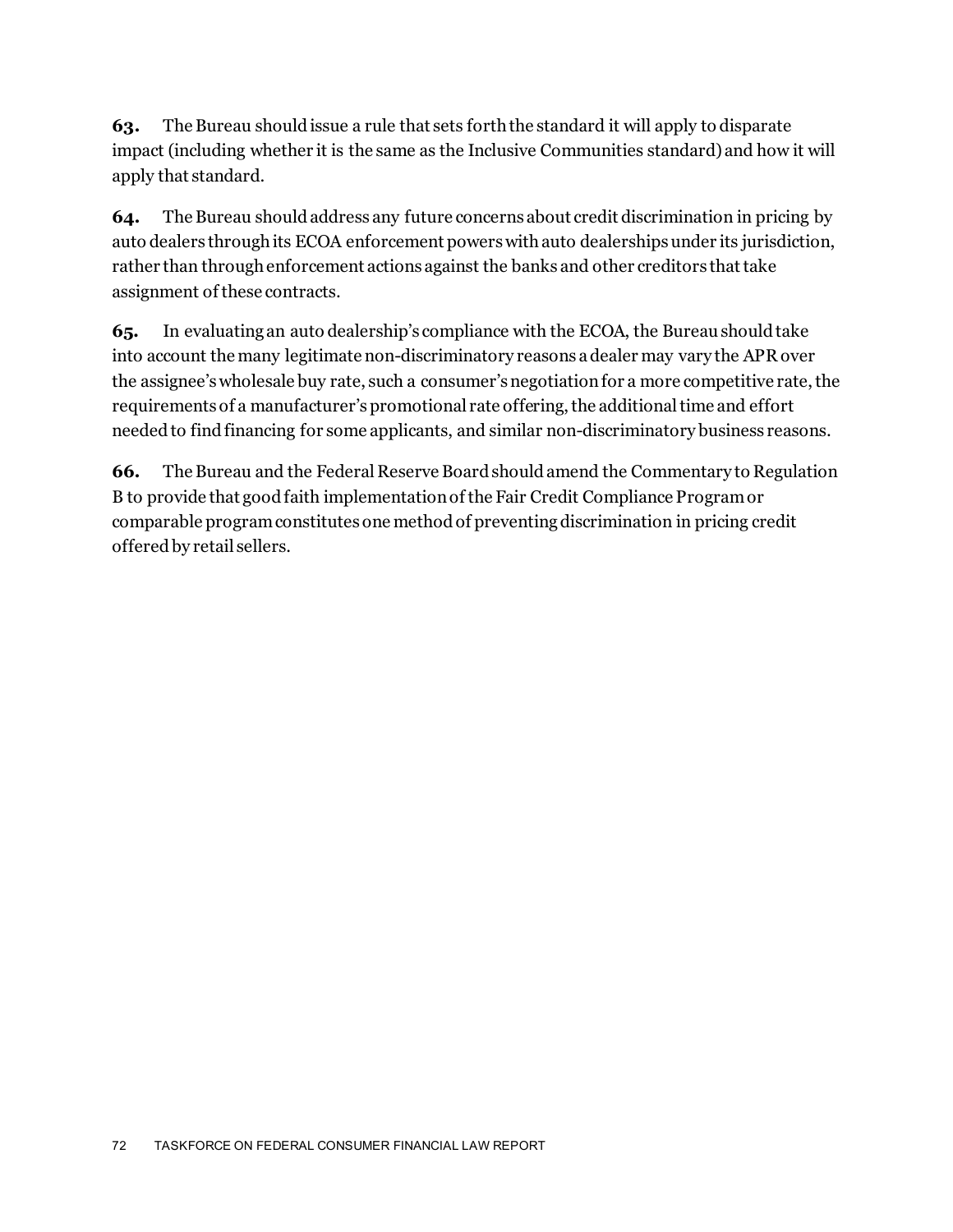## 13. Financial inclusion

The evolution of the consumer financial system over the last century has been a marvel by almost any measure, contributing to unprecedented prosperity, stability, and material comfort for millions of middle-class and working Americans. But challenges of inclusion and access remain stubborn for many, especially lower-income, young, minority, and immigrant consumers. The concept of "inclusion" is of great interest and importance and was often commented upon by individuals and organizations interacting with the Taskforce during its public outreach efforts that helpedinform its work. Inclusion was one of the major themes of the Report of the NCCF in 1972. Volume I, Chapter 10 of this Report discusses this subject.

Inclusion is the ability of consumers to gain access to the products and services offered by the financial system. Full access to products and services like savings and checking accounts, credit cards, auto financing, student loans, and payment systems helps consumers lead engaged financial lives efficiently, at low cost, and to their overall benefit. Consumers without access, who are unable to use financial products, obtain credit, or are otherwise left out of the system, can suffer as a result. These consumers pay higher costs, are blocked from wealth creation tools such as mortgage loans used to obtain home ownership or credit used to purchase durable goods and can find even the purchase of necessities more difficult. Thus, financial exclusion can beget further exclusion and become chronic throughout one's life.

The moral imperative to promote greater financial inclusion must be balanced against the equally compelling necessity of not burdening vulnerable individuals and families with unsustainable financial obligations or products that are inappropriate. Policymakers should be vigilant to eliminate discriminatory and artificial regulatory barriers that interfere with consumer access to products they believe will improve their financial well-being, while ensuring responsible underwriting. Laws, regulations, and the natural forces of competition play a role in opening the financial system to all consumers including the underserved, although without special care, even laws and regulations meant to enhance the consumer experience, can produce unintended negative effects on inclusion and access. Rules can also produce excessive compliance costs, change the ability to manage financial risk and the profit profile of products and services, lessen provider access to markets, and put limits on where a provider can operate or with whom it can do business.

Historically the most notorious obstacle to financial inclusion was usury ceilings, which made it uneconomical for providers to offer credit to many higher-risk and lower-income consumers. As a result, many marginal consumers were forced to rely on alternative providers of financial services, such as pawnbrokers and personal finance companies, or illegal lenders and even organized crime-controlled loan sharks.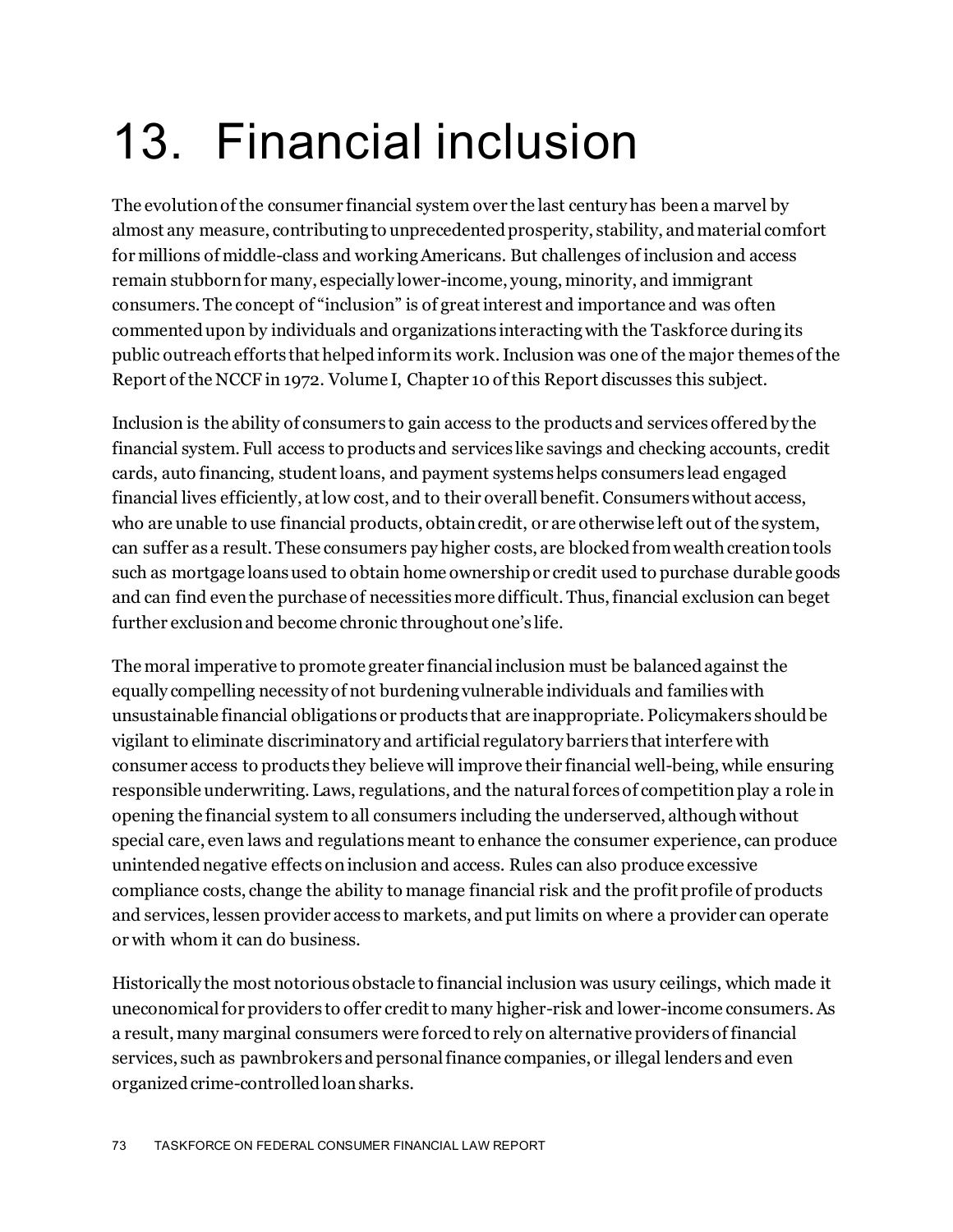Although less obvious and less disruptive than usury regulations, today there remain price controls, entry barriers, and other limits that interfere with the ability of lower-income and higher-risk consumers to gain access to quality financial products at competitive prices. For example, price controls in one aspect of a transaction have the predictable effect of forcing a bank to raise fees (or eliminate services) in another part of the business. Congress's price controls on debit card transactionshave caused banks to increase other fees, including those on basic checking accounts that have reduced access to bank accounts for many lower-income Americans. Restrictions on changing credit card terms that were widely used for risk management have reduced access to credit cards and eliminated one important way in which consumers transition from credit "invisibility" to establishing a credit record and score. Credit invisibility tends to continue over the lifecycle, thus cutting off access to certain products early in adult life can make it more difficult to gain access later on.

#### 13.1 Expanding credit unions' ability to serve under-served areas

Credit unions have important potential to serve unbanked consumers. Currently, only one credit union charter type, the multiple common bond charter, can serve underserved communities outside their common-bond membership. [83](#page-74-0)The Taskforce recognizes that credit unions are subsidized entities through their tax status as not-for-profit cooperatives. But middle- and upper-class individuals have access to and use credit unions, and the Taskforce can see no reason why these benefits should be reserved largely to higher-income Americans.

Moreover, it is the view of the Taskforce that credit union charter type distinctions are somewhat arbitrary in terms of providing a principled demarcation among different classes of credit unions. As a result, the Taskforce is unable to discern a logical reason for excluding certain credit unions from serving underserved areas simply because of the terms of their common bonds. The Taskforce has heard that employment-based credit unions that operate in areas that include underserved communities would like the opportunity to expand their services to those communities, because they already possess the infrastructure to do so. The Taskforce can endorse this recommendation for the purposes of inclusion.

<span id="page-74-0"></span><sup>83</sup> 12 U.S.C. § 1759(c)(2)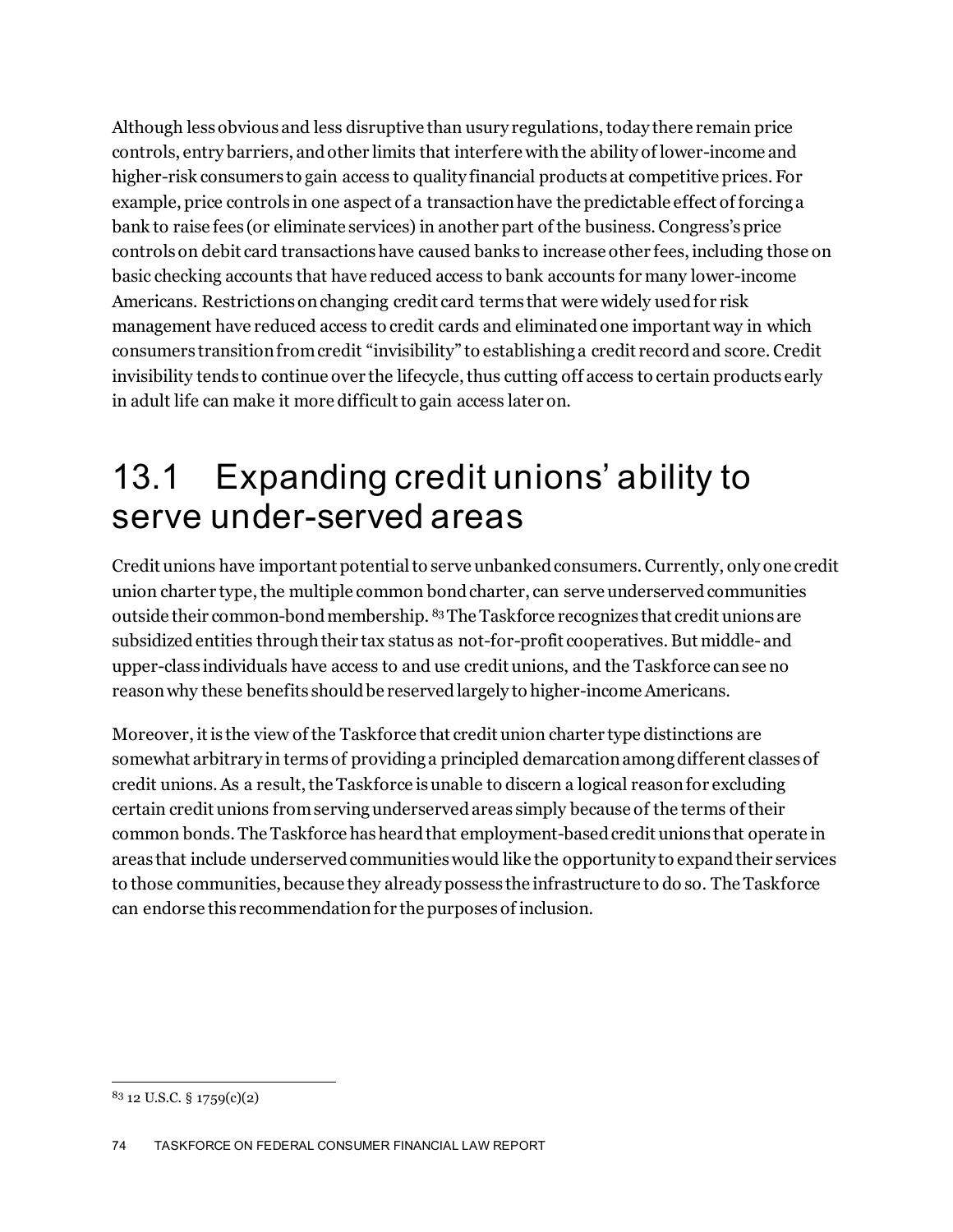### 13.2 Barriers

Barriers to inclusion take a variety of forms.

The purpose, objectives and functions spelled out in the Dodd-Frank Act assigns to the Bureau the job of ensuring that financial products and services markets operate transparently and efficiently to facilitate access and innovation. Without concentrated focus on this mandate, the Bureau can easily stray fromthis goal. The Bureau needs a formal system of best practices to routinely determine the effects of contemplated actions on inclusion and access to avoid the creation of unintended barriers that can flow from poorly designed regulations and practices.

Creditors front money and issue loans to consumers with the intent of being repaid. The most common tool for measuring risk and the likelihood of being repaid is the consumer credit report and associated credit score. Consumers with thin or non-existent credit records, known as "credit invisible" consumers, are more often than not unable to access the formal credit system because creditors cannot determine the level of risk when extending credit to such borrowers. One group of consumers that encounter this barrier to inclusion because they do not have easily observable credit histories are recent immigrants. The Bureau should work with other federal regulators, credit bureaus, and the private sector to try to develop processes that can expand access to financial products for immigrants by facilitating the translation of credit records and other indicia of financial risk from foreign jurisdictions to the United States.

Anti-money laundering and bank secrecy laws obviously serve an important and legitimate function within the U.S. financial and national security regulatory system to reduce the threat of terrorism and criminal activity. On the other hand, some concern has been expressed that Anti-Money Laundering (AML) and Bank Secrecy Act (BSA) requirements can impose excessive costs and risks of dealing with certain groups of consumers, which can unintentionally reduce financial access. Moreover, these laws can lead to paperwork and personal identification burdens that might be excessively costly in light of the risks presented by certain consumers. The Taskforce recommends that the Bureau, in collaboration with other domestic and international regulatory bodies, evaluate the existing AML-BSA regulatory framework with a particular focus on the potential cost of certain elements of that framework in terms of reduced financial access and inclusion in light of the benefits in terms of reduced criminal and terrorist activity.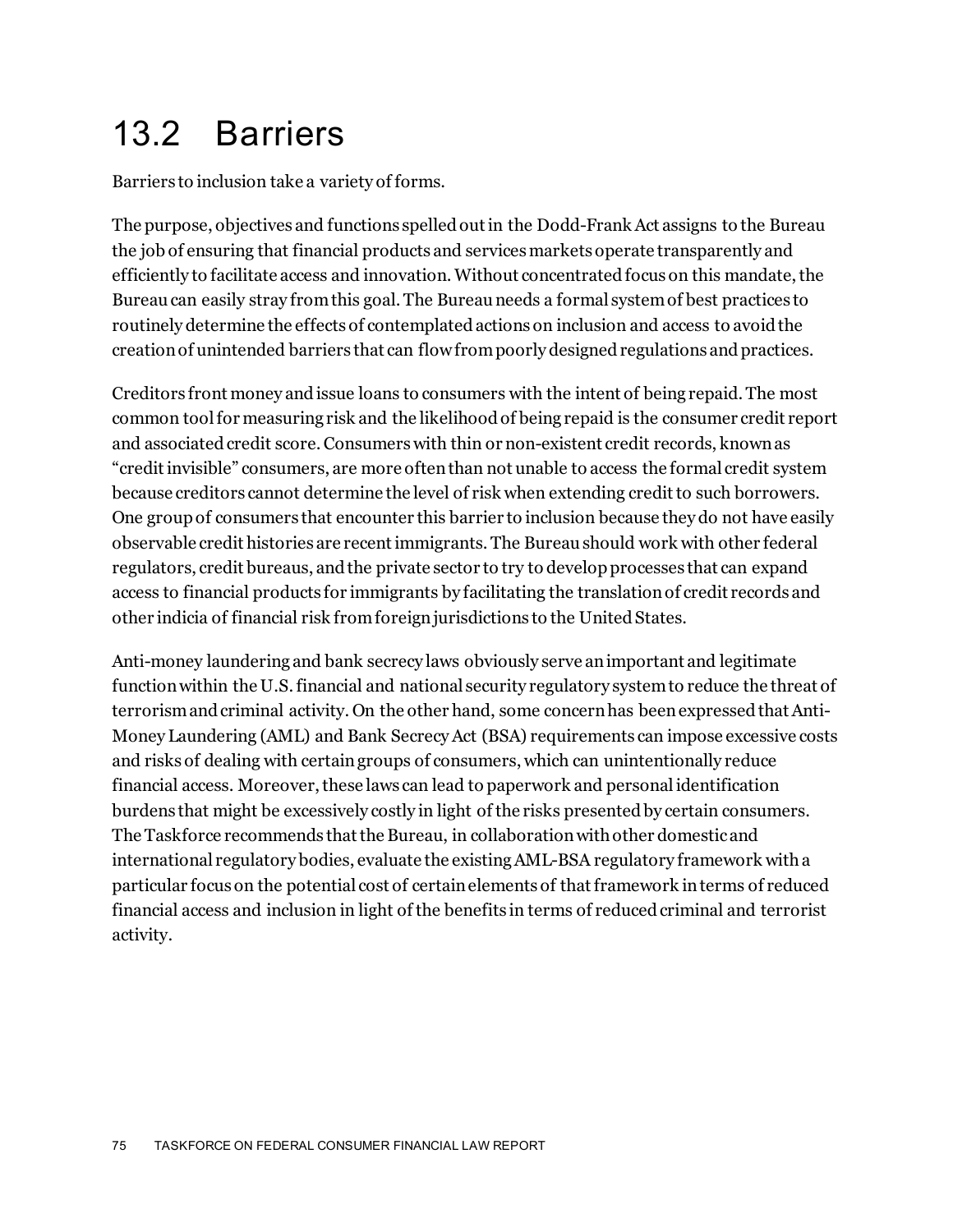## 13.3 Card Act reform

Another area of concern is the costs imposed by the Credit Card Accountability Responsibility and Disclosure Act (CARD Act). [84](#page-76-0)The Taskforce believes the Bureau should analyze these effects, with special emphasis on costs that adversely affect risk management and its effect on inclusion. If analysis suggests that costs to inclusion may be greater than intended, Congress should consider amending it.

The primary focus of the CARD Act was to place limits on the terms and conditions of credit card agreements, including limits on the ability to adjust interest rates and other terms in light of changes in a consumer's risk profile. Empirical evidence has found that as a result of these regulations, interest rates have increased for all consumers and access to credit has been reduced, especially for higher-risk borrowers. Although some consumers have received benefits from the CARD Act as a result, the Taskforce believes that the adverse effect of the CARD Act on financial inclusion requires reconsideration of some of the statute's terms.

Two specific provisions of the CARD Act that were intended as consumer protections for specific groups of consumers should be reconsidered. As discussed in Chapter 12, the CARD Act includes restrictions on marketing and issuing credit cards directed toward particular groups of consumers. [85](#page-76-1) These protections were intended to protect college students and other younger adults from incurring debts they could not repay, thus harming their credit histories early in their adult lives. However, an important effect of these limitations was reduced credit availability to young adults, impairing their ability to build a credit record necessary for access to credit in subsequent years. Moreover, the rule disproportionately reduces access for those from lower-income backgrounds whose parents are less able to co-sign for cards or otherwise guarantee a young person's obligations. Moreover, the benefits of the law are unclear, because delaying access to credit cards from age 18 to 21 may not reduce the risk of financial difficulties.

The second provision of the CARD Act is price controls on subprime credit card offers. <sup>[86](#page-76-2)</sup> This provision limits the total of fees assessed during the first year a credit card account is open to 25 percent of the total credit line at opening. [87](#page-76-3) Subprime cards with high fees and low credit limits do not provide the benefit of extending a substantialline of credit to consumers. But they can provide value to a consumer as a vehicle to establish or improve credit for those with impaired credit, who are credit invisible, or who are unable to provide collateral or a co-signer to obtain a

<span id="page-76-0"></span><sup>84</sup> The Credit Card Accountability Responsibility and Disclosure Act of 2009 (Card Act), Pub. L. 111-24, 111th Congress, 15 U.S.C. § 1601 note.

<span id="page-76-1"></span><sup>85</sup> CARD Act, §§ 301-303, 15 U.S.C.A. § 1637(c)(8); 1681b(c)(1)(B)(iv); § 1637(p).

<span id="page-76-2"></span><sup>86</sup> *See* discussion in Chapter 10.

<span id="page-76-3"></span><sup>87</sup> CARD Act, § 105, 15 U.S.C.A. § 1637(n).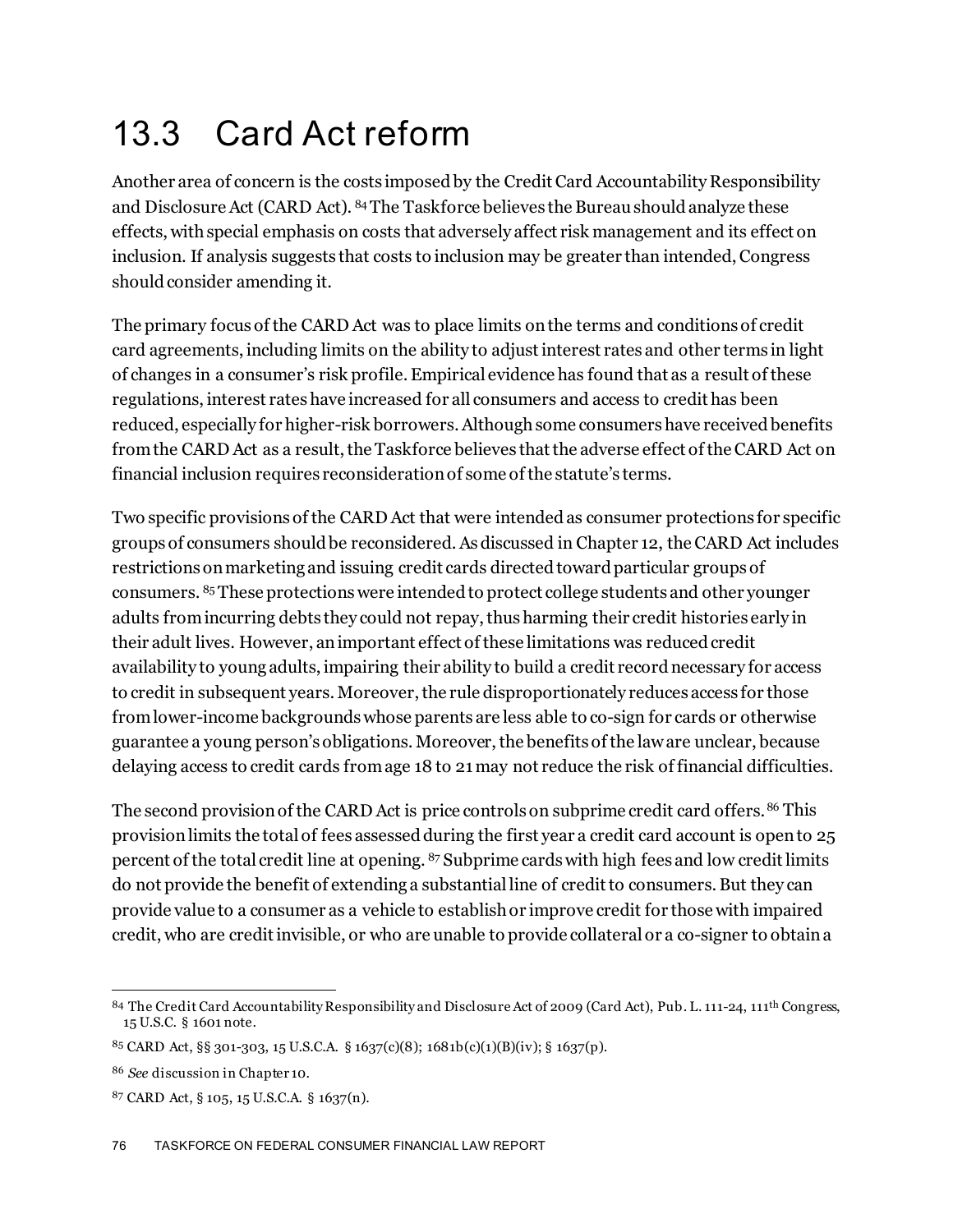credit card.Banks issuing these cards will often offer a traditional credit card after a consumer demonstrates good repayment with this card. Further, if the bank reports the credit history on the subprime cards, good payers can often find more choices in selecting an issuer of a traditional credit card. Rather than imposing price controls that can make these cards not viable in the market, Congress and the Bureau should consider disclosures that more clearly alert consumers to the benefits (establishing a credit history) and limitations (fees that may initially may consume much of the consumer's authorized credit limit), so consumers can make informed decisions regarding whether the card meets their needs.

The CARD Act's price controls reduce access to subprime cards. This can not only prevent consumers from accessing their preferred way of becoming credit visible but might also force them to rely on more costly alternatives such as payday loans or other alternative financial products that do not facilitate becoming credit visible. The key consideration is that consumers who are considering such a card understand its costs and potential value, so they can make an informed decision on whether the card can help them meet their financial goals – the same objective any other consumer has in evaluating a financial product. This objective can be accomplished by a disclosure-based regime, focusing on the terms of greatest interest to the users of these cards, combined with enforcement of prohibitions on unfair, deceptive, or abusive acts and practices.

#### 13.4 Costs to provide financial services

The arrival of debit cards around the year 2000 ultimately led to the debit card becoming the most used non-cash payment used by consumers to complete transactions. Debit card issuers are generally banks, and these entities cover some of the cost of providing this service through the collection of interchange fees. These fees are paid mostly by merchants, cover the cost of the debit card product, and even help pay the costs of providing other bank services such as free checking accounts and access to ATMs.In contrast, consumers pay the costs of the system directly when they pay with checks, in the form of bank fees of various types. The debit card system with its overall effect on the cost structure for financial services created less expensive bank access for consumers that traditionally could not afford to participate in the financial system. The displacement of checks by debit cards also led to the widespread adoption of free checking models as the dominant form of bank accounts in the economy, a development that greatly expanded access to bank accounts for lower-income and younger consumers. The introduction of Section 1075 in the Dodd-Frank Act, however, with its limitation on interchange fees to those that are "reasonable and proportional to the cost incurred by the issuer with respect to the transaction," the law has altered the cost structure of the debit card system and directly impacted the costs of bank services with real effects on inclusion for lower income consumers.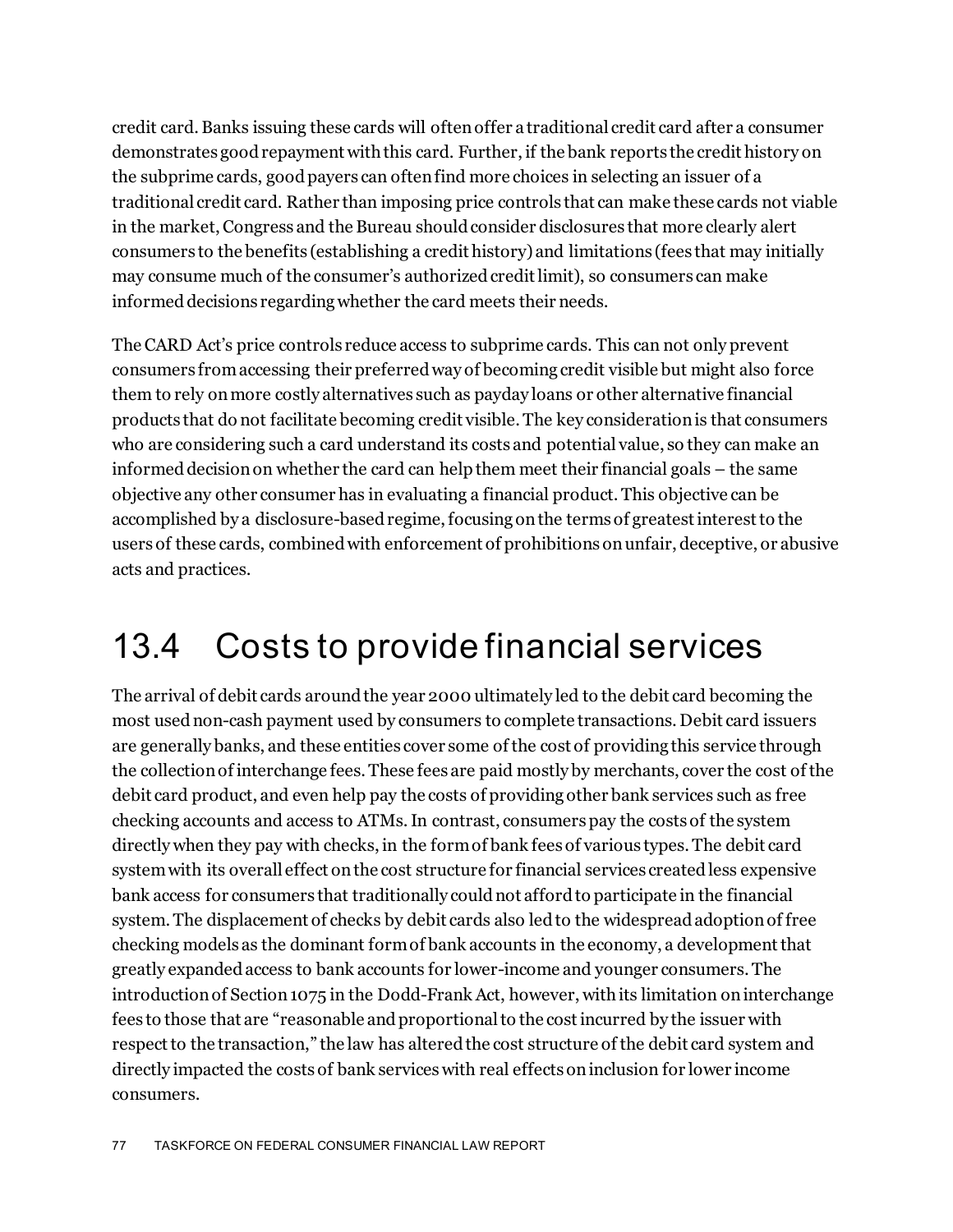## 13.5 Competition to promote access

Competition between providers to attract consumers creates innovation in offerings and puts downward pressure on prices, drawing neglected members of the consumer class into the mainstream financial system.An effective way greatly to increase competition would be to expand access to the payments system to non-bank providers. The Taskforce believes that promoting innovation in consumer payments, as already found in other countries, could be powerful vehicle for increasing financial inclusion and competition.

#### 13.6 Areas for further research

Financial inclusion is an area that has received a good deal of research and policy attention for years. During its proceedings the Taskforce became aware of two additional areas that call for further research to understand the problems of and solutions to particular groups with respect to financial inclusion, formerly incarcerated individuals and rural areas.

As discussed in Chapter 10, individuals emerging from extended periods of incarceration face daunting financial challenges. They face difficult job prospects and few assets. Moreover, if they have been imprisoned for an extended period of time, especially if longer than seven years, they may no longer have an active credit record. In addition, they may be victims of identity theft at unusually high rates and have difficulty monitoring their financial affairs while imprisoned. Research suggests that as a result of these challenges, formerly incarcerated people are less likely to have bank accounts and more likely to use alternative financial service providers than average. The Bureau should conduct research to investigate the particular challenges of the formerly incarceratedand work to develop policies to assist them in regaining (or gaining) credit visibility and access to quality financial products.

The financial challenges of rural populations are also an area that warrants future research. Bureau research has found that rural populations are the geographic group with the highest rate of credit invisibility. [88](#page-78-0)The challenges of financial inclusion for rural populations has grown in recent years as many rural bank branches have been closed, leaving the next closest bank many miles away. [89](#page-78-1)Moreover, many rural areas still have limited and expensive internet access and may lack reliable mobile phone service. With these considerations in mind, the Taskforce proposes 11 recommendations regarding financial inclusion.

<span id="page-78-0"></span><sup>88</sup> CFPB, Data Point: The Geography of Credit Invisibility (Sept. 2018).

<span id="page-78-1"></span><sup>89</sup> Federal Reserve Board, Perspectives from Main Street: Bank Branch Access in Rural Communities (Nov. 2019).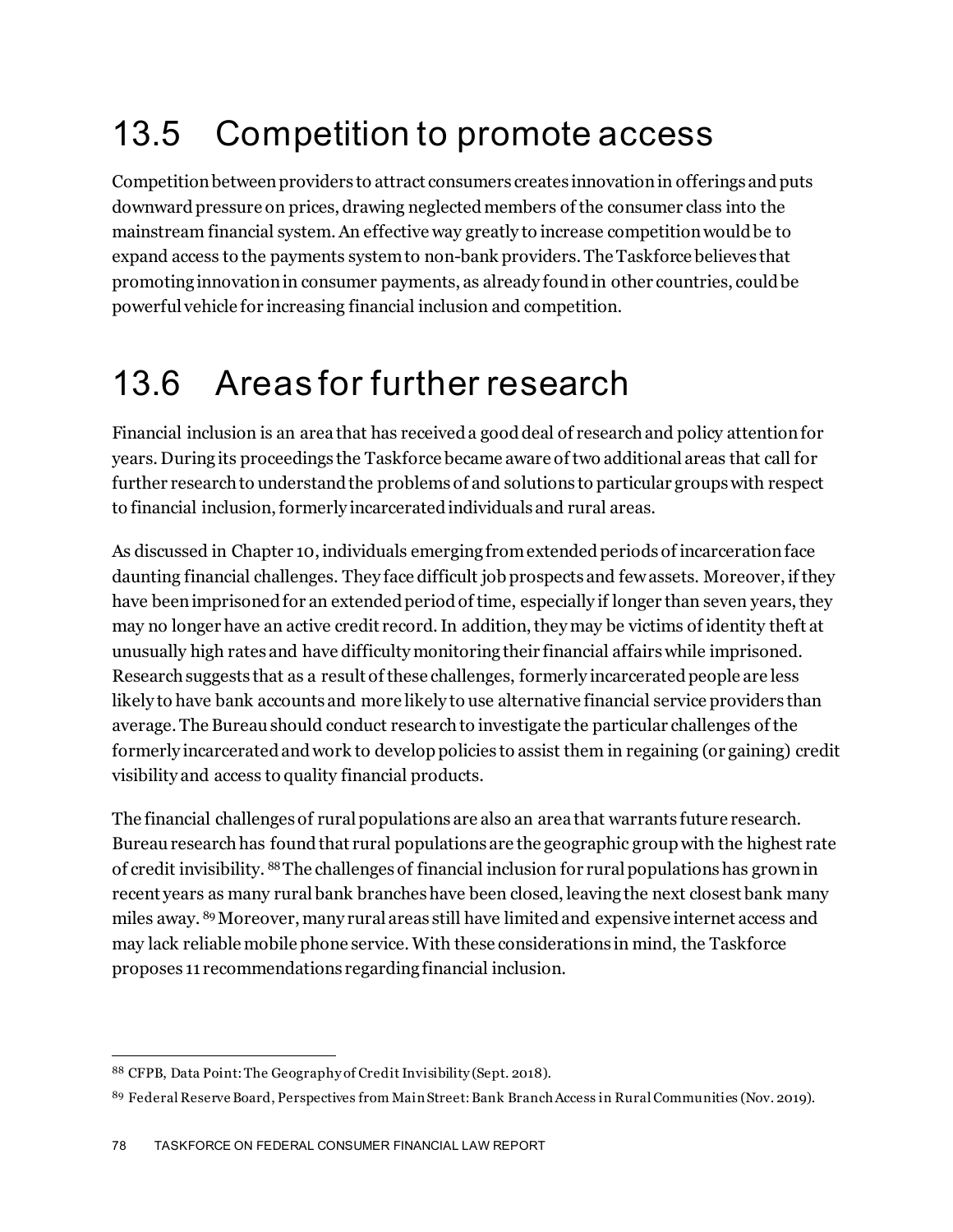## 13.7 Recommendations

**67.** The National Credit Union Administration should recommend that Congress allow all credit union charter types to serve underserved areas given the potential to increase inclusion.

**68.** The Bureau should incorporate consideration of Dodd-Frank Act's mandate to consider effects on inclusion, access, and choice in all its deliberations.

**69.** The Bureau should study how to facilitate creditor access to credit report information about recent immigrants and to translate that information so that credit information from their financial lives prior to arrival in the United States can be used in credit decisions, such as by enabling immigrants to provide reliable information from a foreign jurisdiction that can enable a creditor to reconsider a decision on credit denial or pricing in the United States.

**70.** The Bureau should analyze all costs related to the CARD Act with special emphasis on how the law impacts financial institution risk management and how the impacts ultimately affect inclusion. If analysis suggests that negative effects on inclusion, such as limited consumer access to credit cards, may be greater than intended, Congress should consider amending the law to reduce those adverse effects.

**71.** Congress should consider repeal of the restrictions on marketing credit cards to consumers age 21 and under. The rule has clear costs to consumers, impacting inclusion and limiting access to credit. To help Congress understand the impact of the current ban, the Bureau should study its benefits and determine the extent to which becoming eligible for credit cards at age 21 instead of 18 has reduced the risk of financial difficulties in light of the costs of such policies.

**72.** Congress should repeal the CARD Act's restrictions on fees for unsecured subprime credit cards. The restrictions make these cards uneconomical for potential issuers, which diminishes their availability to consumers who seek to use the cards to build a positive credit history. Heightened scrutiny of these cards is warranted to ensure consumer protection. To avoid precluding consumer access to this credit improvement vehicle, policing of these subprime credit cards should be accomplished through principles-based UDAAP rules or a new disclosure regime tailored to the particular terms of these cards, rather than through legal restrictions that ultimately limit access.

**73.** The Bureau should research Anti-Money-Laundering laws and Bank Secrecy Act effects on inclusion and access to credit, especially concerning remittances and other services used by immigrant populations. If necessary, the Bureau should conduct original research in this area.

**74.** Congress should repeal the provision in Section 1075 of the Dodd-Frank Act that imposes price controls on debit card interchange fees due to its adverse impact on access to free or low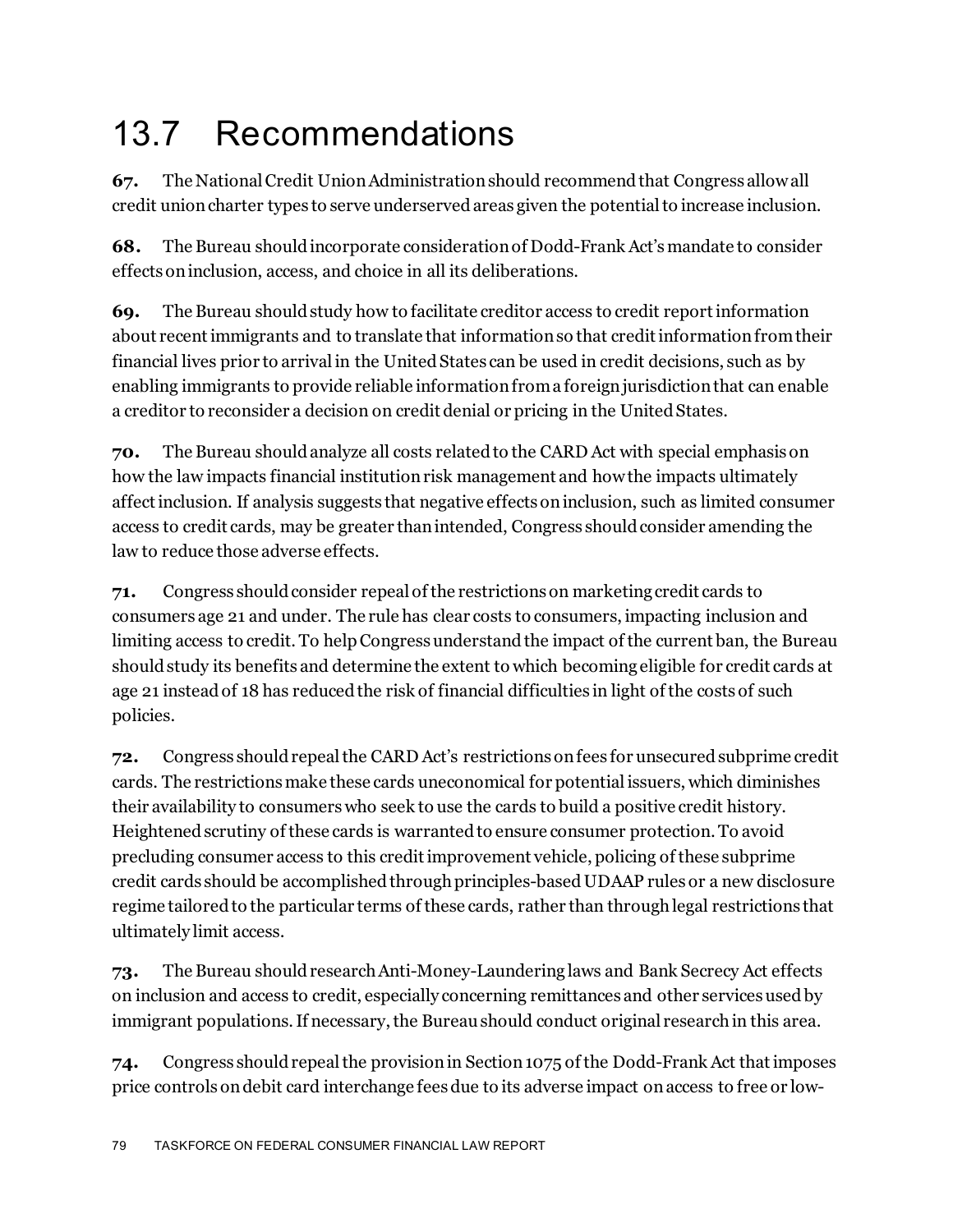fee banking accounts, which have impeded inclusion in the banking system. Repealing Section 1075 would not obviate the application of any other laws, such as antitrust laws, to these markets.

**75.** The Bureau should explore mechanisms, identify barriers, and make appropriate recommendations to Congress and other regulators for expanding access to the payments system by non-bank providers, while at the same time recognizing legitimate concerns about money laundering and financial solvency.

**76.** The Bureau should conduct research and develop policies tailored to the unique challenges of formerly incarcerated people, assess the risks of identity theft in this population, and work with appropriate state and federal authorities to develop robust mechanisms for protecting imprisoned individuals from identity theft.

**77.** The Bureau and other regulators should conduct further research and develop policies designed to address the growing problems of financial inclusion in rural communities. Consider joint research with the U.S. Department of Agriculture or other agencies as appropriate.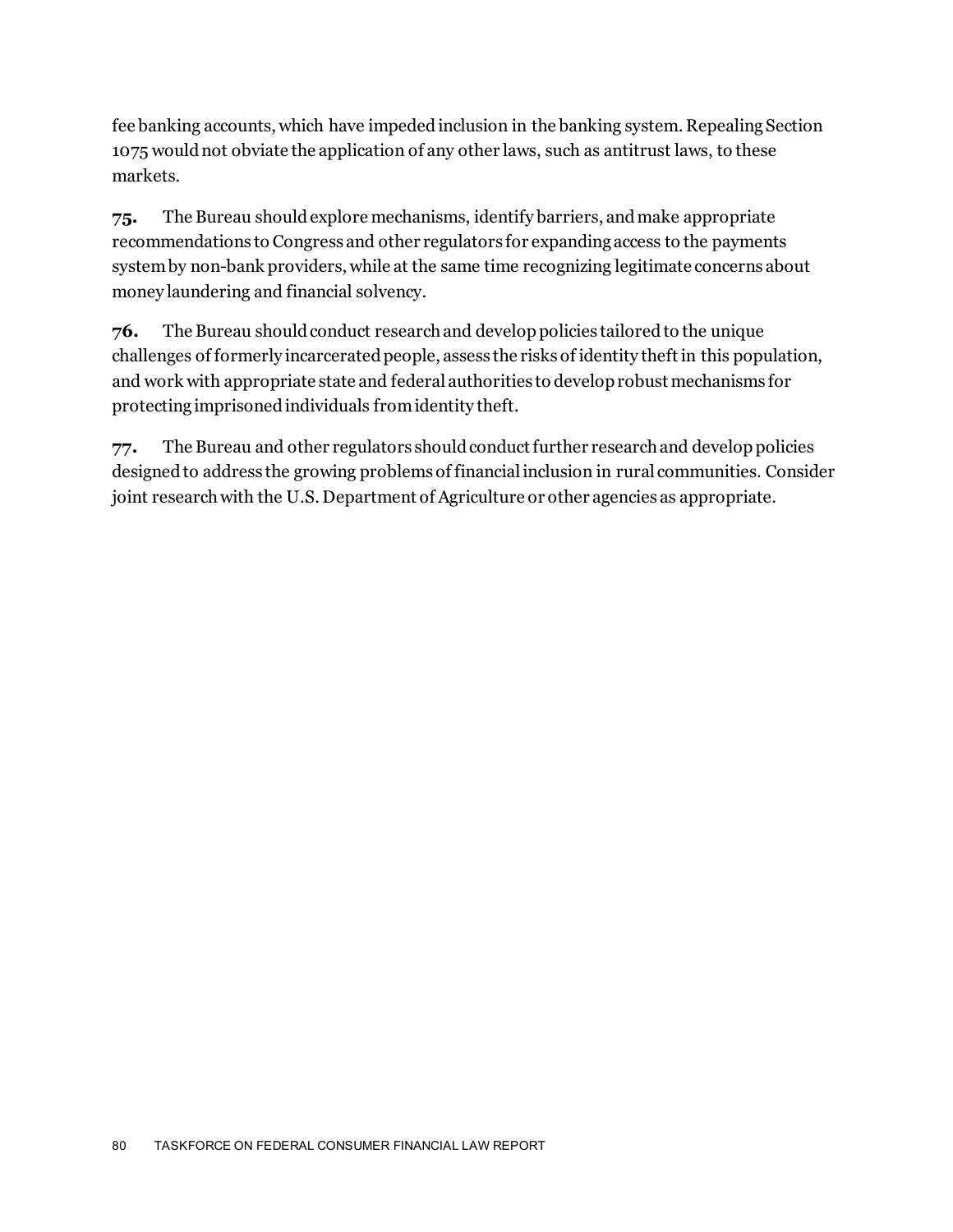## 14. FinTech regulation

As detailed in Chapters 8, 9, and 10, innovation advances competition and in turn benefits consumers through greater choice, improved products, lower prices, and greater financial inclusion. Technology-enabled financial services, or FinTech, is at the center of innovation today. FinTech companies provide or support a wide array of consumer financial services, including payments, savings, peer-to-peer lending, and financial management. By using digital technology, FinTech companies can provide these services in new ways, allowing consumers to transfer funds through mobile devices, automate savings decisions, obtain loans without stepping foot inside a bank, and receive credit decisions and budgeting recommendations that consider a vast amount of data.

Regulatory uncertainty and unnecessary regulatory costs threaten to inhibit FinTech-based innovation, however. In particular, non-bank FinTech companies engaged in payments, remittances, or lending services are generally subject to state law and must register or acquire a license from each state in which they operate. Acompany with a nationwide footprint thus may need 50 separate licenses and adjust its practices to conform with each state's laws. As a result, a non-bank FinTech lender would be subject to different maximum-allowable interest rates depending on the state, whereas a federally chartered bank providing the same service could charge the interest rate that its home state allows, regardless of the consumer's location. These costs, and the competitive disadvantages from a segmented regulatory regime, are significant.

Federal policymakers should address these regulatory hurdles and promote competition and innovation by enabling FinTech companies to operate nationwide. Specifically, following on the National Commission on Consumer Finance's (NCCF) recommendation that Congress create a federal consumer financial protection agency that could issue federal charters to non-bank finance companies, the Taskforce recommends that Congress either authorize the Bureau to issue federal charters or licenses to non-bank FinTech companies engaged in payments, remittances, or lending services, or clarify the authority of the OCC. Charters or licenses should provide that these institutions are governed by the regulations of their home states, even when providing services to consumers located in other states, similar to the National Bank Act's treatment of federally chartered banks.

The Dodd-Frank Act created in the Bureau a unique agency well-situated to regulate entities engaged in interstate activities. By making the Bureau the licensing agency, Congress would assure that consumer protection concerns are at the forefront. The Bureau could supervise licensed entities to ensure compliance with applicable federal and state laws, just as it already does with respect to many other bank and non-bank institutions. Empowering the Bureau to issue charters for non-depository providers of financial services would also reduce the danger of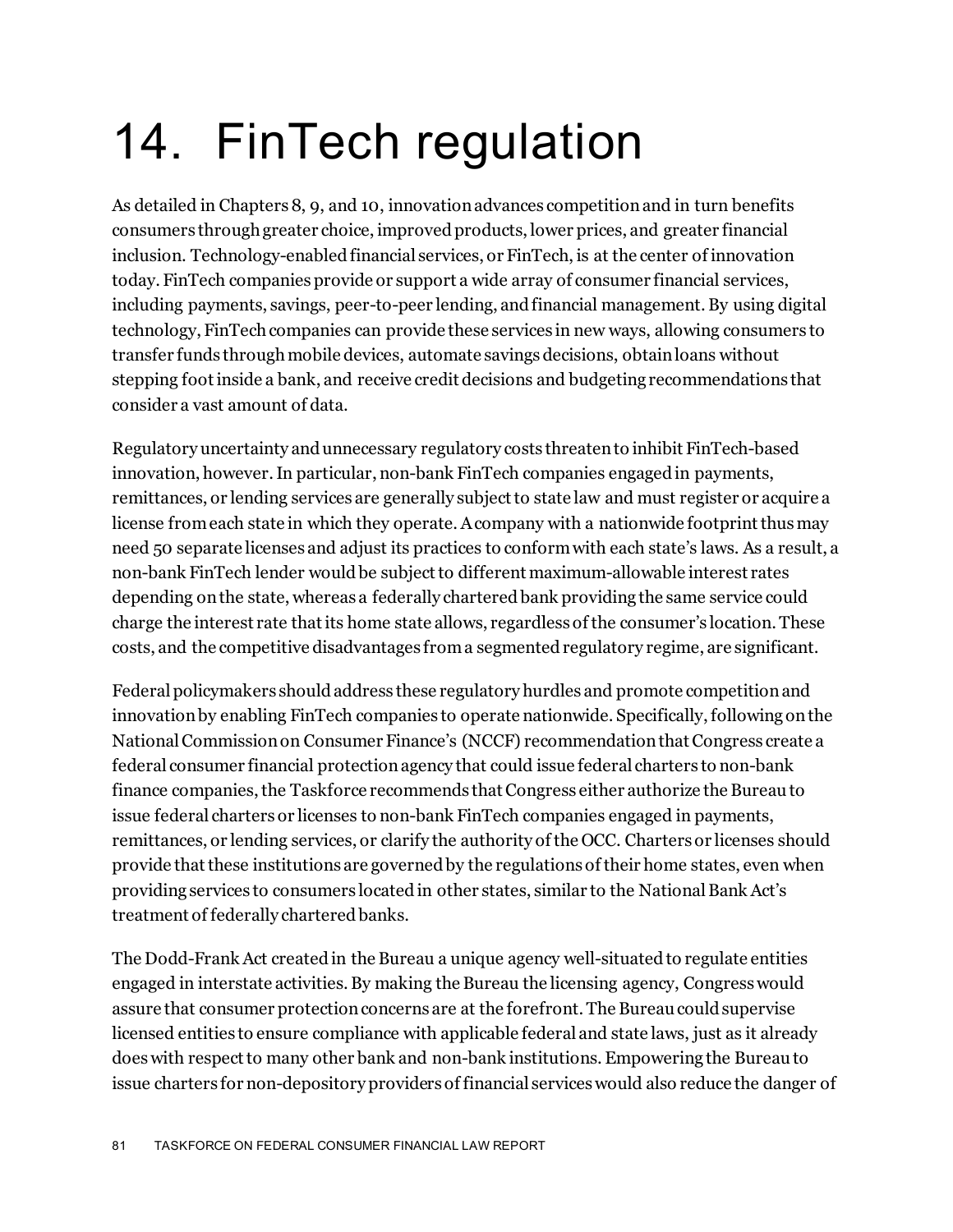"capture" of federal regulators by banks and other depository institutions that could try to hamstring potential competitors through the imposition of unnecessary regulatory burdens, such as excessive capital requirements unjustified in light of the different risks posed by nondepository institutions.

Permitting non-bank FinTech companies to operate nationwide while subject to a single set of laws would ensure consistency, thus reducing unnecessary regulatory costs and promoting competition.It would also promote regulatory competition between states and ensure that states retain their role as laboratories of experimentation. Each state would have an incentive to establish workable consumer protection regulations to attract FinTech companies.

As an alternative to Bureau-issued licenses, Congress could clarify the OCC's authority to issue federal charters to non-bank FinTech companies. The OCC, which has a long history of evaluating and granting charters, recently took steps to issue charters to such companies engaged in lending, and it has announced its intent to do the same with money transmitters. There is ample legal precedent for such a step, most notably the recognition of monoline credit card banks such as MBNA and others. These efforts are subject to legal uncertainty, however, because of questions about whether a non-depository can engage in "banking" under the National Bank Act. Especially if Congress elects not to authorize the Bureau to issue federal licenses, it should clarify that the OCC has that authority. This alternative option would ensure that FinTechs operating nationwide companies are subject to a single set of laws. Moreover, the OCC has significant expertise in FinTech generally and in these services specifically, and it may be well-positioned to supervise non-bank FinTech companies with multistate operations.

Regardless of which agency charters the FinTechs, the agency exercising that authority should pay careful attention to any capital requirements and other unnecessary or excessive regulatory burdens. Unlike banks that benefit from FDIC insurance of their deposits, FinTechs typically do not take deposits and do not have FDIC insurance on any deposits they take. Without the risk to consumers of holding their deposits, there appears to be no need for minimum capital requirements.

Apart from licensing, the Bureau should consider the costs and benefits to consumers of preempting state law in specific cases if the potential for conflict can impede provision of valuable products and services, such as regulation of FinTech companies engaged in money transmission. For example, state laws governingmoney transmitters vary greatly, and in some cases impose significant barriers to market entry. It may be that consumers would benefit from greater competition and choice if the Bureau preempted certain of those state requirements.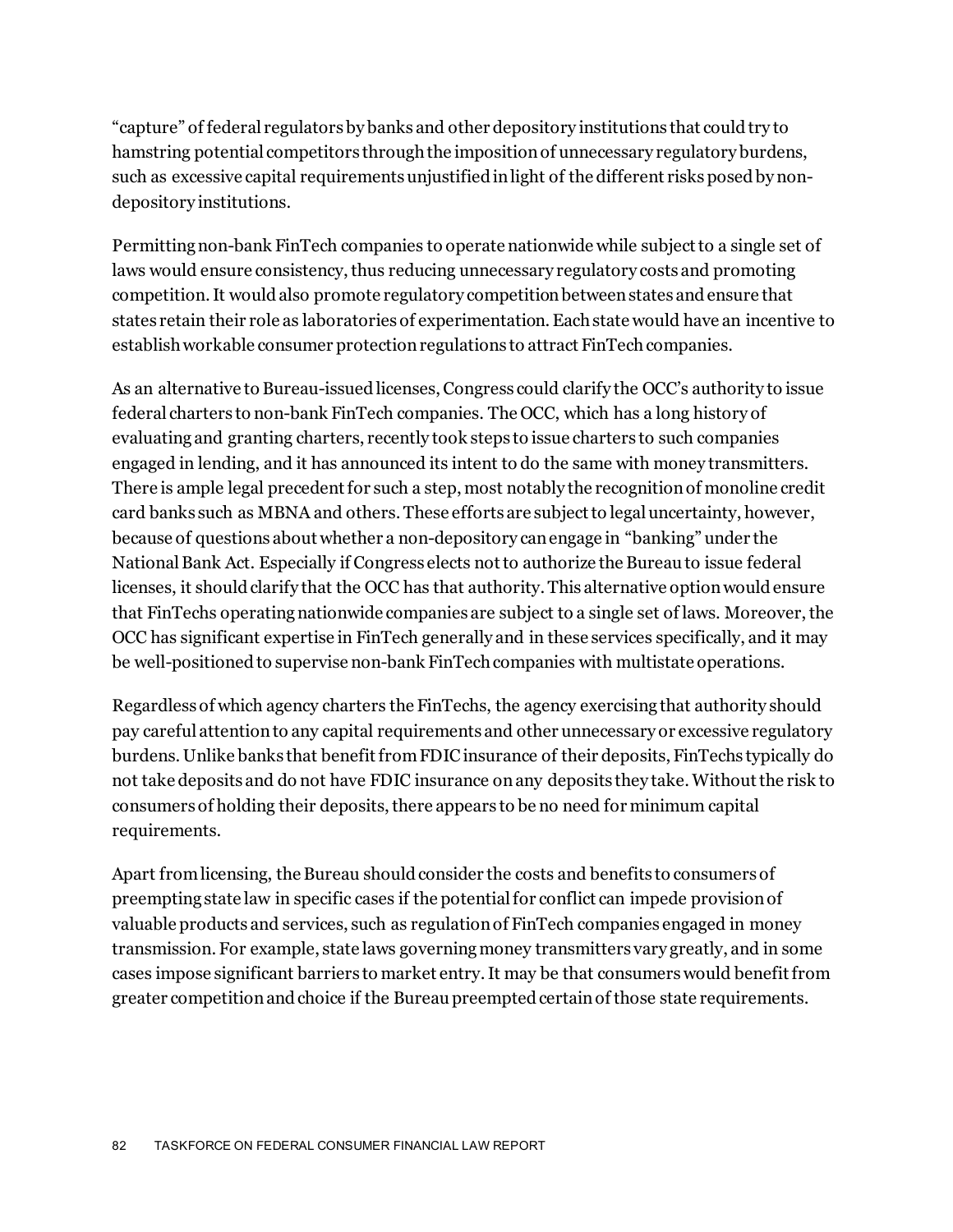### 14.1 Recommendations

**78.** Congress should authorize the Bureau to issue licenses to non-depository institutions that provide lending, money transmission, payments services. Licenses should provide that these institutions are governed by the regulations of their home states, even when providing services to consumers located in other states, similar to the National Bank Act's treatment of federally chartered banks. In the alternative, Congress should clarify that the OCC has the authority to issue charters to non-depository institutions engaged in lending, money transmissions, or payments services.

**79.** The Bureau should consider the benefits and costs of preempting state law in some specific cases in which the potential for conflict can impeded provisions of valuable products and services, such as the regulation of FinTech companies engaged in money transmission.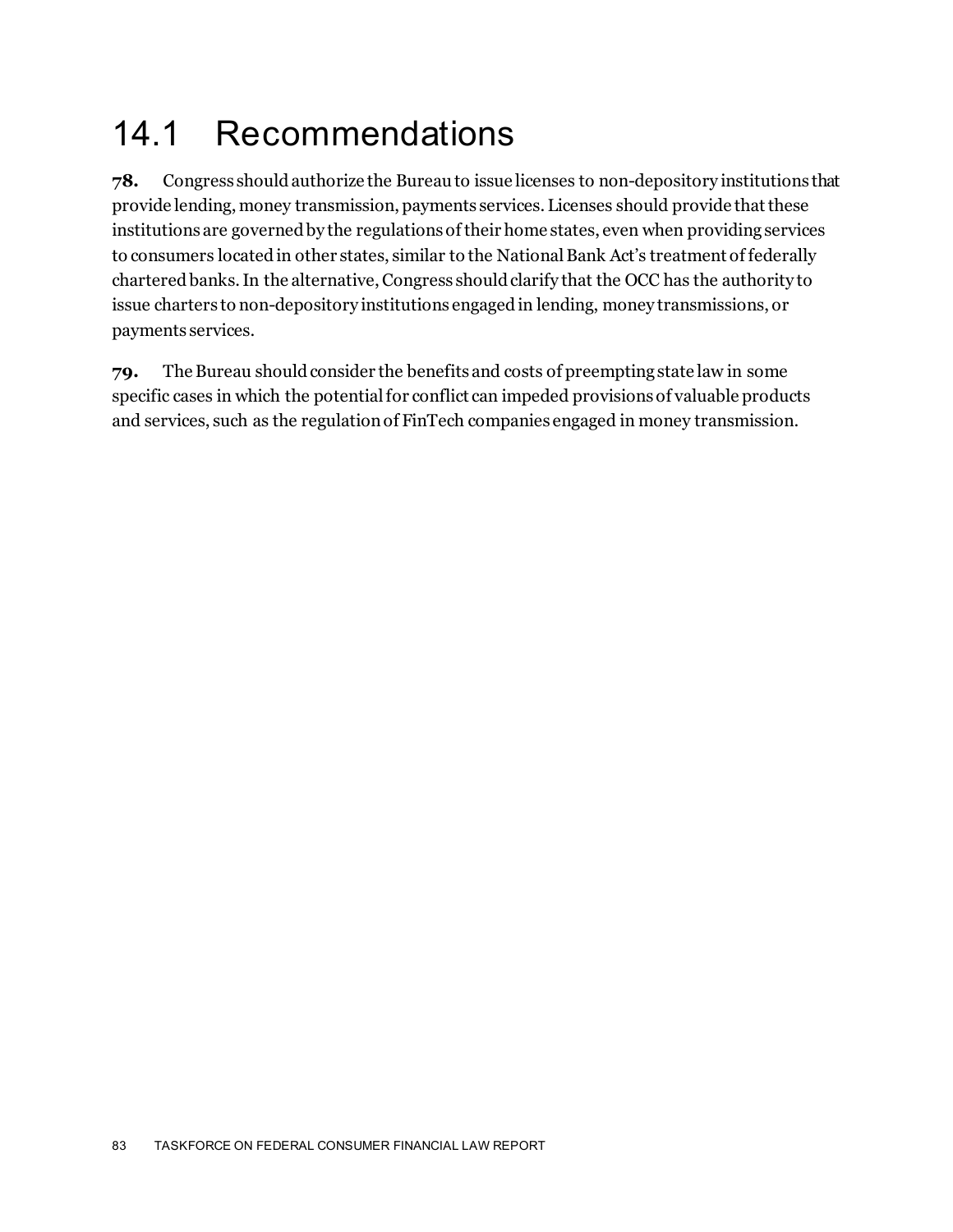# 15. Privacy

Technology and the benefits and risks associated with it have pushed data privacy issues into the spotlight. The intense focus on these issues is likely to continue as our society innovates and deploys technology in ways to meet our needs. So too will the search for privacy solutions that balance the benefits derived from innovative uses of information with the need to prevent practices that may harm consumers.

Data privacy policies should aim at creating a positive-sum framework that benefits consumers, industry, and the economy as a whole. Consumers value safety and security and have a need to guard against the misuse of their information.But consumers also can gain great value from appropriate use of information to offer them products and services that better meet their needs at lower prices and with greater quality and convenience. Financial services providers have an interest in providing value-increasing products and services in a convenient way while maintaining the level of security consumers expect. They also require complete and accurate information to address information asymmetries and accurately assess risks and costs. The economy benefits overall when consumers have confidence that their information will be used securely and for their benefit and are thus more willing to adopt more efficient innovations. The pivotal role of the development of the credit reporting system in the United States in promoting competition, innovation, and inclusion, illustrates the potential value to consumers from enabling the use of consumer financial information by providers. Regulators should keep these considerations in mind when exercising their regulatory, supervisory, and enforcement authorities.

In the past, regulators have sought to address privacy concerns using approaches that are overly reliant on disclosure requirements. The result has been a regulatory regime that has been largely ineffectual, imposing substantial cost on providers with little more than a façade of protection to consumers. Even regulations that have succeeded in restricting the use of data have failed to address potential harms to consumers efficiently, instead relying on consumers to protect themselves. Regulators should shift their focus to protecting consumers rather than data, identifying the potential adverse consequences for consumers from particular data use or misuse. In this regard, the FCRA is an appropriate model, restricting use of credit reporting data to a specified set of uses, with provisions designed to avoid the adverse consequences that can result from inaccuracies in credit reporting data. Privacy regulation based on controlling adverse consequences is discussed in more detail in Chapter 11. Determining how to draft regulations that prevent harmful outcomes without restricting beneficial uses of data is worthy of regulators' study and consideration.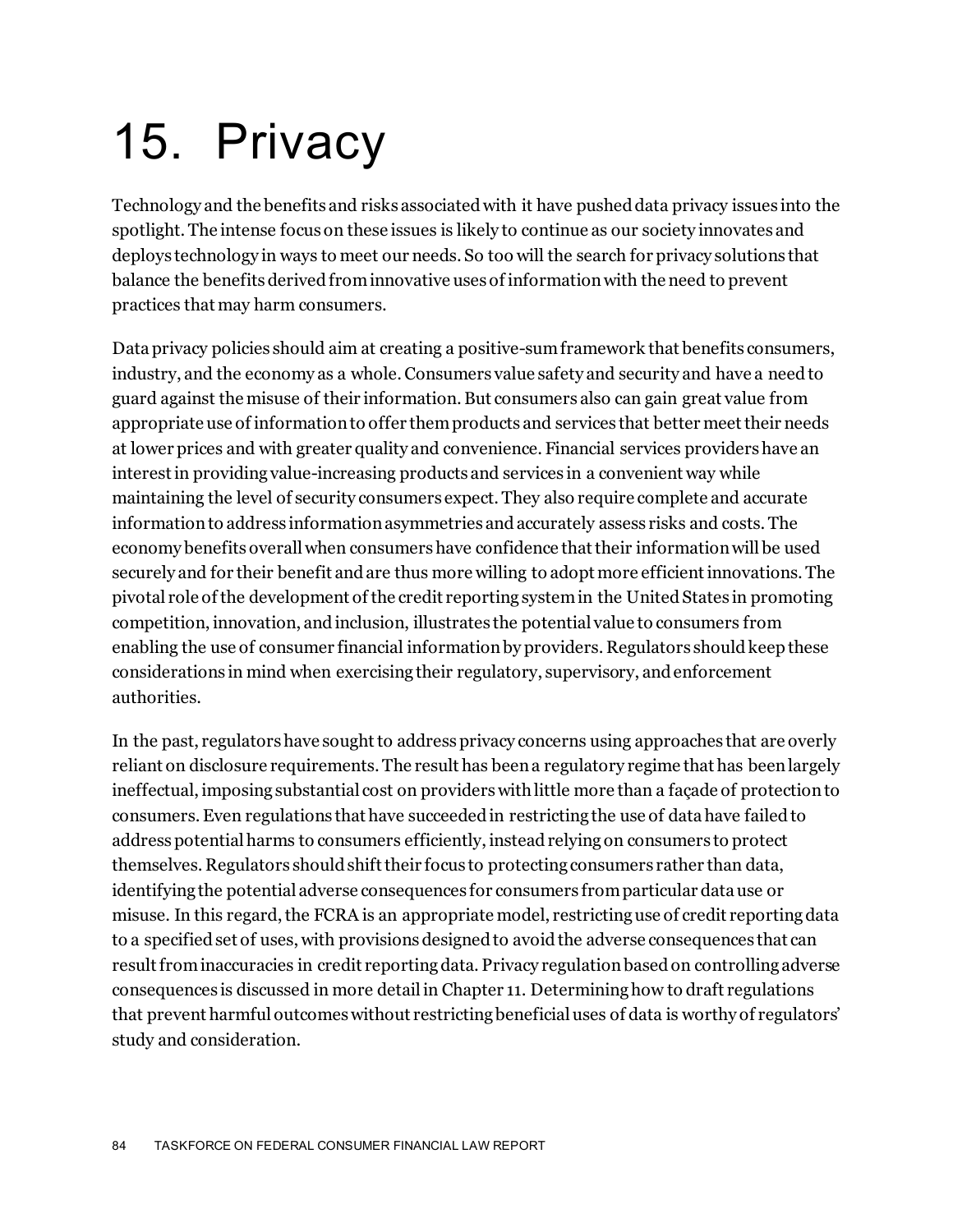There is little evidence that the current, disclosure-based approach to privacy regulation has worked. Current policy is based on the unrealistic assumption that consumers will actually read and knowingly consent to long, detailed, complex privacy disclosures that govern the relationship between the consumer and the provider. Most people's experience with consenting to pop-up "Cookies" notices on websites or annual Gramm-Leach-Bliley Act (GLBA) privacy notices illustrate the chimerical nature of such consent.Indeed, privacy policies would seem to be the epitome of information overload, discussed in detail in Chapter 7.

Congress did not transfer the Safeguards Rules adopted by the FTC and the prudential regulators to the Bureau, and the Task Force believes the existing allocation of responsibility is appropriate. The FTC and the prudential regulators have developed substantive security expertise that the Bureau lacks, and there would be no real benefit in attempting to recreate it. The Taskforce notes, however, that a standard limiting notification of data breaches to only those when there are steps consumers can take to protect themselves will improve consumer recognition and responsiveness to privacy and security related notifications. Furthermore, as notedin Chapter 11, Section III, "[P]rivacy harms do not depend on the consumer's state of residence. They are the same, wherever the consumer lives." There is, therefore, little benefit in privacy requirements varying from state to state. There are, however, significant costs, particularly for online commerce and multistate firms, if companies must comply with a patchwork of inconsistent requirements, therefore such a standard should be set by Congress instead of leaving it to states.

#### 15.1 Recommendations

80. When the Bureau confronts data privacy issues, it should seek regulatory solutions that control the possibility of harm to consumers rather than relying on disclosure. With respect to regulation, the Bureau should recognize and address, where possible, any potential anticompetitive effect of regulations as part of its rulemaking process. Disclosure is appropriate under the circumstances described in recommendation the following recommendation.

**81.** Congress should enact a law authorizing national preemptive standard for data breach notifications adopted by a relevant regulatory agency. The standards should consider what the objectives of such a notification would be when defining the scope of the law and the remedies.

**82.** The Bureau should study the effectiveness of GLBA privacy notices to ensure that information is relayed in a manner that is useful to consumers. Additionally, the Bureau should consider allowing financial services providers to post current privacy notices online only given consumer's growing dependence on the internet and the dynamic, fast-changing nature of technological advances.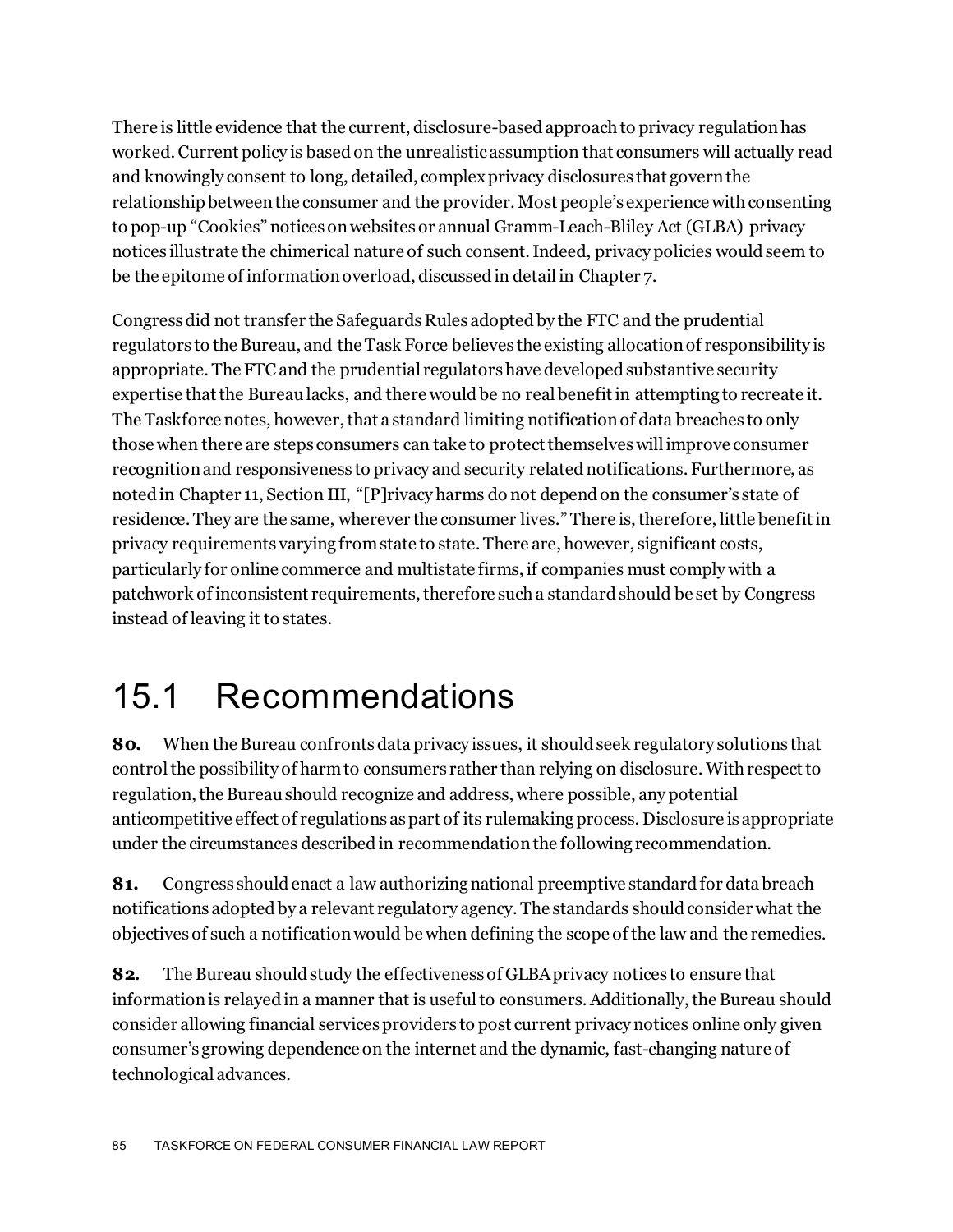# 16. Regulatory coordination

Financial institutions and other financial firms are regulated by many different federal and state regulators. For instance, depository institutions face consumer financial regulations from the Federal Reserve, the FDIC, the OCC, the NCUA, state-level banking regulators, and the CFPB. [90](#page-86-0) Other non-depository entities that offer consumer financial products are regulated by state banking agencies, the FTC, and the CFPB. [91](#page-86-1)With such a high level of regulatory overlap, the Bureau must effectively coordinate with its regulatory partners to minimize duplication of effort and avoid unnecessary cumulative costs on the industry.

Regulators should continue to identify and focus on opportunities to coordinate regulatory efforts. To ensure that regulation doesnot stifle promising innovation, the Bureau should work with other agencies to create a unified regulatory regime for new and innovative technologies providing services similar to banks. In coordinating with other agencies to avoid duplication and burdensome supervision and examination of covered entities, federal regulators should evaluate whether revisions to Memoranda of Understanding (MOU) could improve and formalize the responsibilities of the various agencies. The Taskforce learned that all the prudential regulators currently duplicate the CFPB's examination of banks compliance management systems (CMS) and compliance with the federal ban on engaging in unfair or deceptive acts or practices (UDAP). These are perhaps the two most time-consuming aspects of a consumer compliance exam, which limits the resources of all these agencies to direct resources in more productive ways. Moreover, they create serious problems for banks that sometimes receive contradictory supervision guidance on the adequacy of the CMS or whether a practice is unfair or deceptive. Even when the positions of a prudential regulator and the Bureau do not directly conflict on issues involving CMS and UDAP, banks can never rely with confidence of the position of one regulator out of concern the other will instruct differently.

Opportunities exist for the Bureau to improve communication and coordination with state banking regulators. By improving outreach to states, it is likely duplication of efforts can be better avoided and identifying more opportunities to streamline regulation can be achieved.

The Bureau should also consider the most efficient way to coordinate with the FTC in enforcement actions regarding automobile dealerships. Auto dealers, like other retail sellers, typically offer financing to customers only if a third-party finance source agrees to purchase the

<span id="page-86-0"></span><sup>90</sup> For more information on the degree of regulatory overlap, see the Congressional Research Service's report "Who Regulates Whom? An Overview of the U.S. Financial Regulatory Framework" *at*  <https://fas.org/sgp/crs/misc/R44918.pdf>.

<span id="page-86-1"></span><sup>91</sup> *Id.*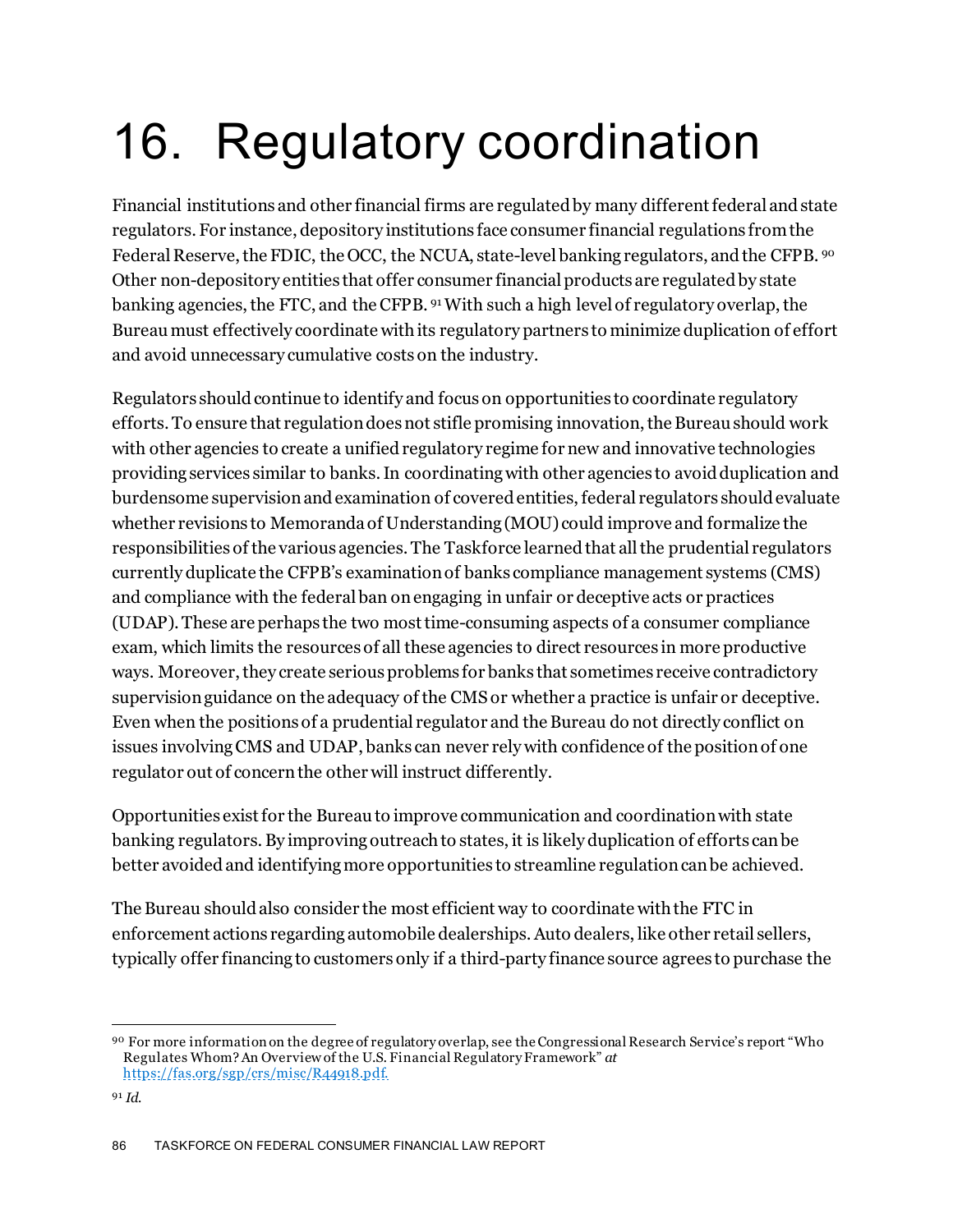contract after making a decision about the consumer's creditworthiness. For that reason, the third-party finance source is mostly or wholly responsible for the credit decision, even though the retail seller is the nominal creditor. When consumer concerns are focused on the retail seller, they typically relate to sales practices or product concerns rather than the financing. Because the FTC has jurisdiction over both unfair and deceptive sales practices and consumer credit extensions, oversight of retail sellers may be most efficiently handled by the FTC. The Taskforce believes there is no reason to treat auto dealers differently from other retail sellers, such as furniture or electronics sellers whose sales practices are regulated by the FTC. A distinction should be drawn between creditor and retailers who only handle the marketing and sales of a product, not the financing of the product. This parity in jurisdictional treatment could be accomplished by giving sole jurisdiction to the FTC for retail sellers. Alternatively, the Bureau and the FTC could continue to share jurisdictionover the financial aspect of the transaction, although this may lead to inefficiencies. Further, the line between where a sales transaction ends and the credit transaction begins is often not bright. The agencies should consider entering into an MOU to avoid duplicative enforcement.

#### 16.1 Recommendations

**83.** The Bureau should continue to identify and focus on opportunities to coordinate regulatory efforts. The Bureau and prudential regulators should eliminate overlapping examination subject areas and reconcile inconsistent examination standards that unnecessarily expend multiple resources and can cause confusion.

**84.** The Bureau should continue to increase dialogue with state regulators to bridge knowledge gaps and streamline regulation.

**85.** The Bureau should work with other agencies to create a unified regulatory regime for new and innovative technologies providing services similar to banks.

**86.** The Bureau should work with the FTC to explore opportunities to streamline jurisdiction and enforcement of consumer financial protection regulation of third-party financing offered at automobile dealerships and other retail sellers. Because the FTC has jurisdiction over both unfair and deceptive sales practices and consumer credit extensions, oversight of retail sellers may be most efficiently handled by the FTC. The agencies should consider an MOU specifically focused on retail sellers to avoid duplicative effort.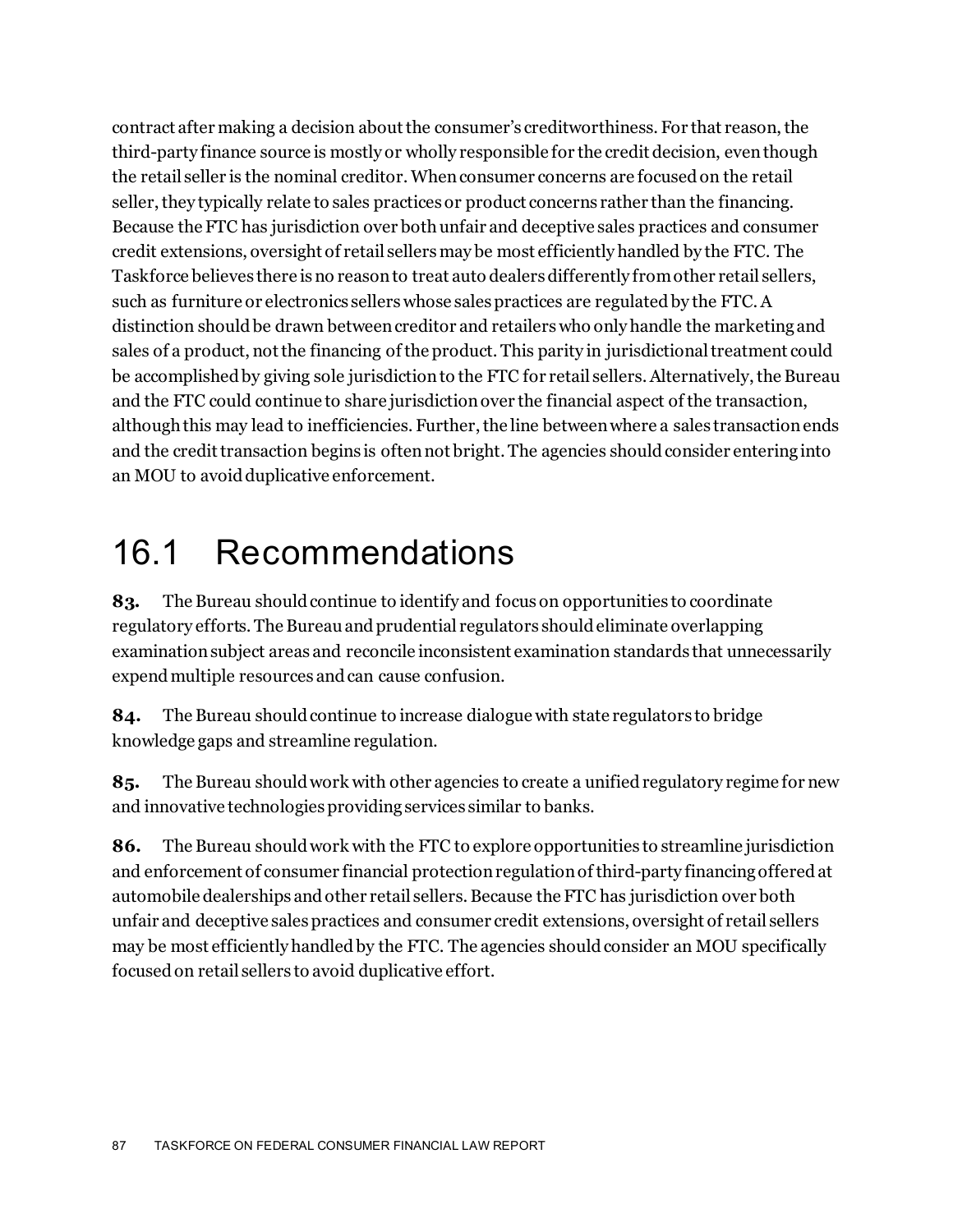# 17. Regulatory principles

Rapid and ongoing changes in technology, consumer preferences, and the economic environment has accelerated the pace of change in consumer finance. New opportunities and new threats have emerged with increasing speed. Growing complexity and global interconnectedness raise the potential for unanticipated sources of major and minor crises, whether economic, financial, or health related. These growing pressures have highlighted the need for greater flexibility and responsiveness in the regulatory system to be adaptive to these challenges. At the same time, this goal is in tension with the need for greater predictability in the regulatory framework to enable private actors to also plan and adjust to an increasingly unstable and unpredictable world.

Although detailed and prescriptive legislation and regulation are often intended to provide stability and predictability, where they are excessively rigid, they can actually undermine those goals by becoming obsolete and contrary to both common sense and the parties' expectation. For example, mandated paper-based disclosures or in-person processes can prove burdensome, wasteful, and contrary to consumer needs and expectations when technology enables faster, simpler, and more effective means of protecting consumers and achieving regulatory goals.

To maximize the utility and flexibility of the Bureau's regulations and to respond to the increasingly rapid pace of change in technology and consumer preferences, to the greatest extent possible the Bureau should rely on flexible principles-based regulations that protect consumers from harm while promoting access, inclusion, innovation, and competition, rather than detailed and specific regulations that can become quickly outdated, impose more costs than necessary, and foreclose innovative new approaches to protecting consumers. Regulations should be clear and easy to understand, and the Bureau should be sure to issue regulatory guidance to clarify confusing language. The Bureau should be sure to use clear and consistent language, concepts, and terms and apply them consistently across the Bureau's functions. To maintain a modern regulatory program that is simple and imposes no more burdens than necessary, the Bureau should build on its process of ongoing review of existing rules to identify regulations that can be simplified, streamlined, updated, or otherwise improved.

Highly detailed and specific regulations often can be inferior to more flexible principles-based standards for several reasons. Most regulated industries have some heterogeneity in business models, operating procedures, costs, and products, so one-size-fits-all standards are unlikely to maximize benefits net of costs. More flexible standards provide firms with the ability to develop more innovative solutions to problems that are more adaptable to changes in the industry. This may reduce the probability that a regulator has to rewrite the regulations when consumer preferences change, or innovative new products develop.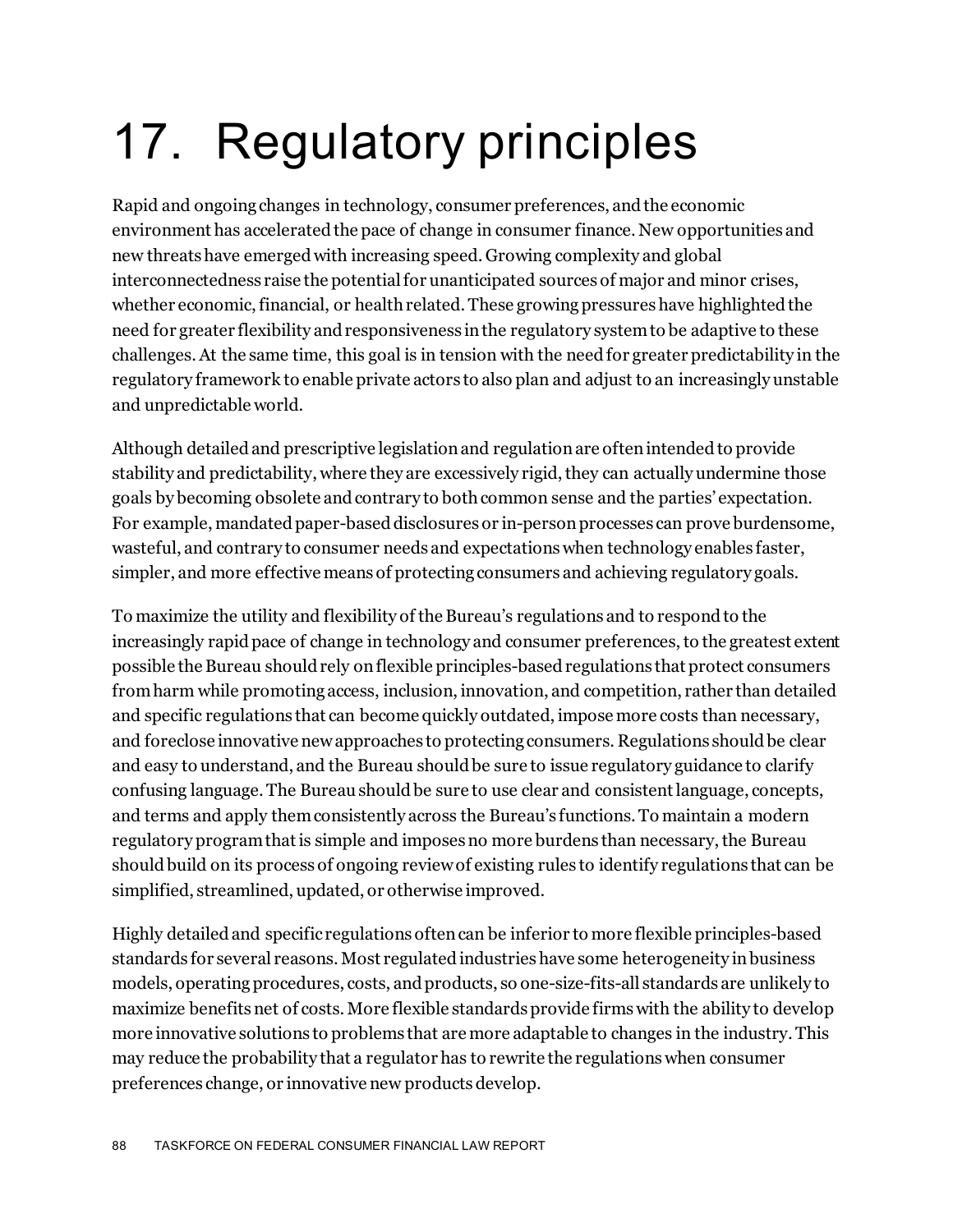Well-articulated and stable general principles, combined with appropriate use of the Bureau's multiple regulatory tools, can help to navigate this course between excessive uncertainty on one hand and excessive rigidity on the other. In deciding which of its regulatory tools to use to address a given consumer protection challenge—particularly when establishing the optimal mix of regulation, enforcement, and supervision—the Bureau should be conscious of this trade-off between stability and flexibility. Regulation is most usefully constructed to provide a principlesbased regulatory framework, while enforcement and supervision can be useful in developing those principles within that broader framework. Excessively detailed and prescriptive regulations on one hand, or the making of "regulation by enforcement" on the other, can both threaten this balance by enforcing excessive rigidity in one case and insufficient predictability in the latter.

In recent years the Bureau has taken several important and valuable steps consistent with the goal of increasing flexibility in the operation of the regulatory framework while preserving overall stability. For example, the Bureau's rollout of an active No-Action Letter program can provide a valuable source of predictability without sacrificing flexibility. Its Compliance Assistance and Trial Disclosure Sandbox programs are role models of experiments in regulatory innovation using modern technology and regulatory collaboration. Other regulatory agencies should emulate the underlying design and goals of these programs. Continued Bureau support and evaluation of these programs is crucial. The Bureau should also conduct ongoing evaluation of these programs to ensure their ongoing effectiveness, relevance, and efficiency of these programs so that parties have adequate incentives to use these programs to their maximum efficiency. The Bureau's regulations should be in plain language and easy to understand. The Bureau should be sure to use clear and consistent language, concepts, and terms, as well as apply them consistently across the Bureau's functions. Policy guidance should be aligned and applied equally by regulations, supervision, and enforcement teams when conducting Bureau business. The Bureau should issue regulatory guidance to clarify the regulations, as necessary. In doing so, the Bureau should be careful that guidance documents do not create new law or policy and should subject significant guidance documents to notice and comment in the Federal Register. To determine which guidance documents require notice and comment, the Bureau should consider adopting the definition of significant guidance document found in OMB's *Final Bulletin for Agency Good Guidance Practices*. [92](#page-89-0) Review of the stock of regulations is an important element in any regulatory program. In 2011, President Obama issued Executive Order 13563 "Improving Regulation and Regulatory Review," requiring executive agencies to conduct retrospective analyses of existing regulations to identify rules that may be outdated or

<span id="page-89-0"></span><sup>92</sup> OMB, Final Bulletin for Agency Good Guidance Practices, 72 FR 3432 (January 25, 2007).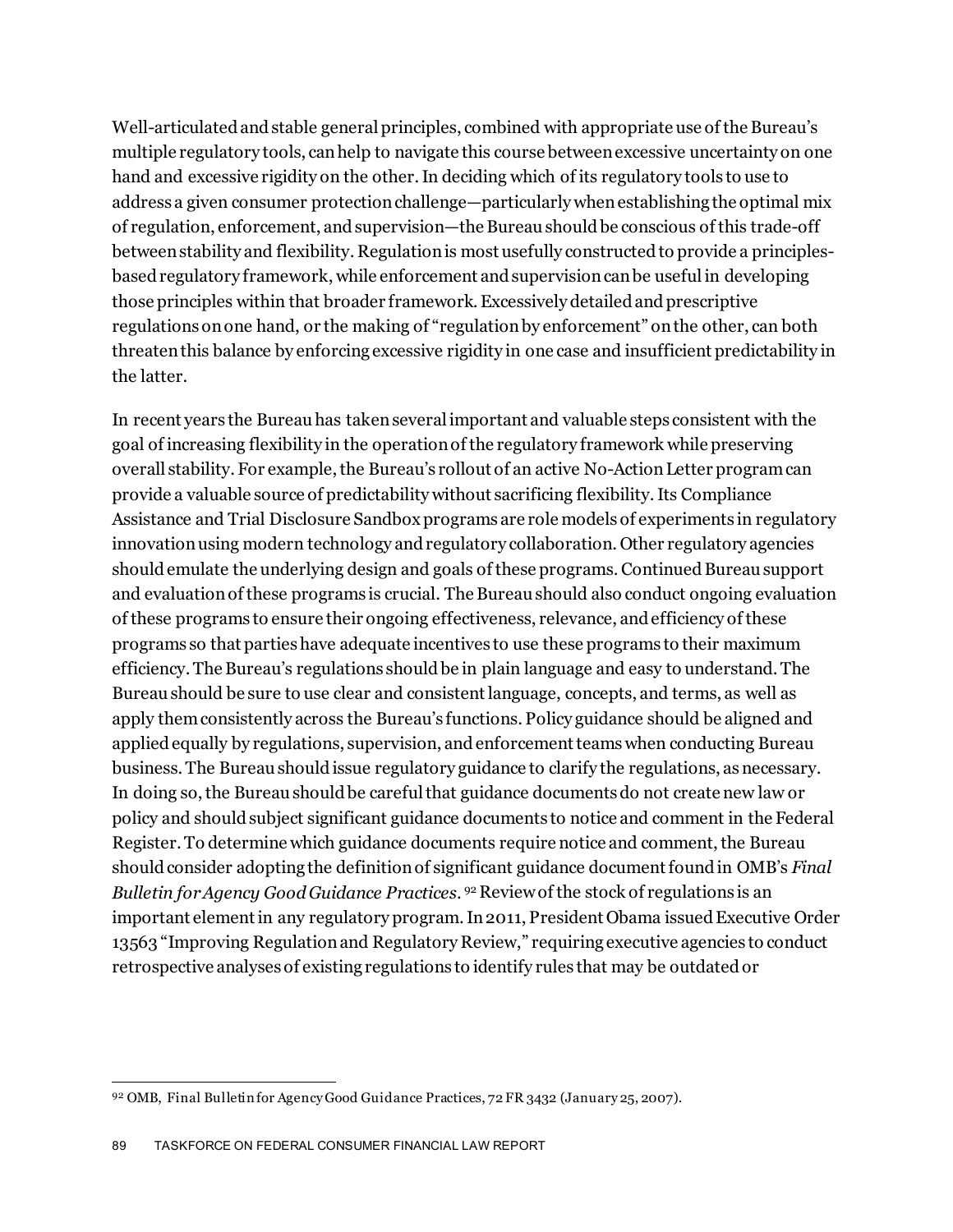excessively burdensome. [93](#page-90-0) Further, the 1994 Riegle Community Development and Regulatory Improvement Act required the banking agencies to conduct a systematic review of their regulations to "improve efficiency, reduce unnecessary costs, eliminate inconsistencies, eliminated outmoded and duplicative requirements, promote uniformity among the regulations and policies of the agencies, and reduce regulatory burden."[94](#page-90-1) Section 1022(d) of the Dodd-Frank Act requires the Bureau to publish an assessment of its each of its significant regulatory actions within five years of finalization. Also, the Regulatory Flexibility Act requires the Bureau to review rules within 10 years of publication to assess whether it had a "significant economic impact upon a substantial number of small entities." [95](#page-90-2)

When it began operations, the Bureau rightly prioritized its mandatory rulemakings and several high-priority discretionary rulemakings. Now, the Bureau should redouble its efforts to review existing regulations for opportunities to streamline and reduce costs. In addition to its existing practices for reviewing the existing stock of regulations, the Bureau should consider adopting some process to prompt review of existing regulations as questions arise. The Bureau should consider whether additional assessments of major regulations should be instituted at intervals beyond the five-year requirement in the Dodd-Frank Act. The Bureau should consider processes to review regulations that the Bureau inherited and have not been recently amended. The Bureau should evaluate and streamline, as appropriate, the process by which questions that come through the Office of Supervision Examinations, the Office of Regulations, the Office of Innovation, and other policy-interpretation areas of the Bureau are shared with other parts of the Bureau so that guidance can be consistent and shared publicly.

Beyond the challenges of adapting and updating the existing regulatory framework to deal with the ongoing and increasingly rapid pace of technological and economic change, the global financial crisis of 2008 and the Coronaviruspandemic of 2020 illustrate the additional need for a coherent and predictable framework for dealing with large-scale crises. Those recommendations are addressed in Section 10, "Emergency authority."

<span id="page-90-0"></span><sup>93</sup> Exec. Order 13563, 3 CFR 13563, *Improving Regulation and Regulatory Review* (2011), available at [https://obamawhitehouse.archives.gov/the-press-office/2011/01/18/executive-order-13563-improving-regulation](https://obamawhitehouse.archives.gov/the-press-office/2011/01/18/executive-order-13563-improving-regulation-and-regulatory-review)[and-regulatory-review](https://obamawhitehouse.archives.gov/the-press-office/2011/01/18/executive-order-13563-improving-regulation-and-regulatory-review)

<span id="page-90-1"></span><sup>94</sup> Board of Governors of the Federal Reserve System, *83rd Annual Report* (1996), available at <https://www.federalreserve.gov/boarddocs/rptcongress/Annual96/regsim.pdf>

<span id="page-90-2"></span><sup>95</sup> *See* CFPB, *Fiscal Year 2020: Annual Performance Plan and Report, and Budget Overview* (2020), available at [https://files.consumerfinance.gov/f/documents/cfpb\\_performance-plan-and-report\\_fy20.pdf.](https://files.consumerfinance.gov/f/documents/cfpb_performance-plan-and-report_fy20.pdf)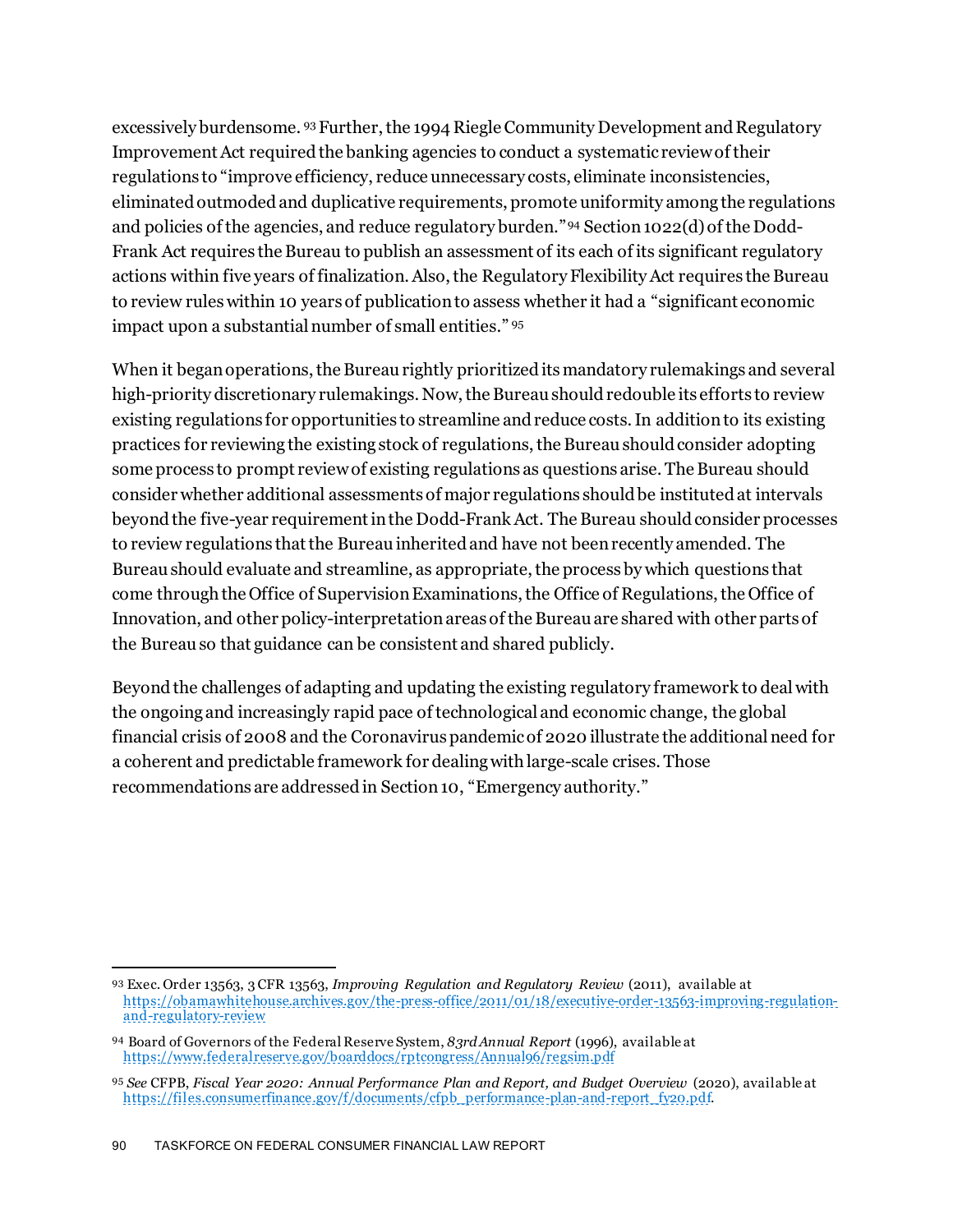## 17.1 Recommendations

**87.** The Bureau should apply a principles-based regulation wherever possible, with sufficient flexibility for crises and change. Rules should be updatable, adaptable to developing threats, and periodically reviewed. The Bureau should be conscious of its regulatory tool usage and in deciding which tool to use for a given challenge it should consider, among other factors, the balance between predictability and flexibility.

**88.** Regulations shoulduse plain language and be easy to understand. The Bureau should apply concepts, terms, and guidance consistently across Bureau functions and activities.

**89.** When beneficial, the Bureau should clarify regulations with appropriate guidance. The Bureaushould ensure that interpretive guidance documents do not create new policy and that significant guidance documents are published for notice and comment in the Federal Register. To determine which guidance documents require notice and comment, the Bureau should consider adopting the definition of significant guidance document found in OMB's *Final Bulletin for Agency Good Guidance Practices*. [96](#page-91-0)

**90.** The Bureau should build upon its process of ongoing review of existing rules to identify regulations that may be outmoded, ineffective, insufficient, or excessively burdensome, and to modify, streamline, expand, or repeal them in accordance with what has been learned. The Bureau should consider adopting a process to prompt review of existing regulations as questions from stakeholders arise. The Bureau should consider whether additional assessments of major regulations should be instituted at intervals beyond the five-year requirement in the Dodd-Frank Act. The Bureau should consider processes to review regulations that the Bureau inherited and have not been recently amended.

**91.** The Bureau should evaluate and streamline, as appropriate, the process by which questions that come through the Office of Supervision Examinations, the Office of Regulations, the Office of Innovation, and other policy-interpretation areas of the Bureau are shared with other parts of the Bureau so that guidance can be consistent and shared publicly.

**92.** The Bureau should continue to support and encourage the development of its No-Action Letter, Compliance Assistance Sandbox, and Trial Disclosure Sandbox programs.

<span id="page-91-0"></span><sup>96</sup> OMB (2007), *supra* note 84.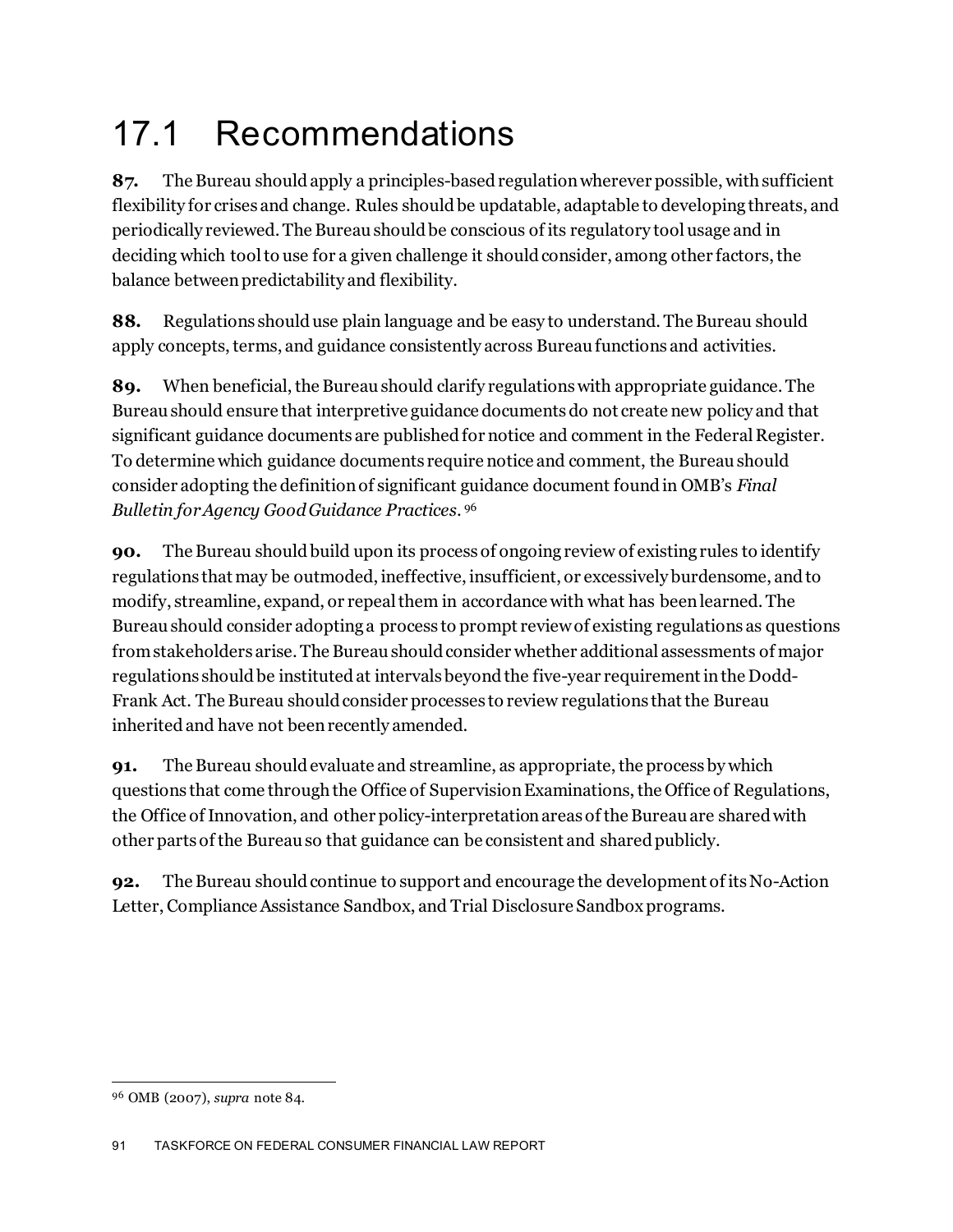## 18. Small dollar credit

One of the most contentious yet important issues in consumer financial protection is the provision of small dollar credit to consumers. For consumers on the economic margins, small dollar credit can be a lifeline to get through turmoil caused by unplanned expenses, loss of income, or other liquidity shock. With this aid comes a heightened risk for lenders of default and larger operating costs per loan dollar, leading to higher interest rates and fees than mainstream credit products like personal loans or credit cards. Advocates champion small dollar credit as a necessary lifeline to keep many consumers above water and point out that small dollar lenders are the only ones willing to give credit to marginal borrowers on any terms. The terms and pricing of small-dollar loans are simple and highly transparent and those who use them value many of the features of these products. Critics say the interest rates are usurious, that consumers in dire straits do not understand or fully consider the consequences of a small dollar loan, and the business model for small dollar lenders, which in their view relies on rolled over debt to make a profit, "traps" consumers in a cycle of debt and poverty. Undoubtedly some benefits and some harms can occur with these products, and the potential for great benefit and great harm exists. The research literature on the costs and benefits of small dollar loans is mixed. Chapter 5 of Volume I this Report explores background and research findings on small dollar credit at greater length.

Many of the reasons cited by customers for using small-dollar loan products are intractable or will not change based on anything the Taskforce can recommend here. Small-dollar loans are disproportionately relied on by lower-income and younger households who face financial and liquidity challenges and are rationed from gaining access to sufficient levels of mainstream credit to meet their needs. These needs are especially acute early in the financial lifecycle, as many consumers exhibit a high demand for credit at the same time mainstream lenders are reluctant to extend credit to them. As a result, much use of small-dollar credit is lifecycle based and many consumers "age out" of small-dollar loan usage as they become more financially established and their need for credit becomes less urgent. Other consumers, however, use smalldollar loans chronically, and usage persists throughout the lifecycle. Regardless, for many consumers, use of small-dollar credit is a symptom of underlying temporary or chronic financial and economic challenges, not a primary cause.

In other instances, usage of small-dollar loans can be addressed through regulatory reforms that remove some of the need for such products. Consumers sometimes employ payday loans because they are expecting shortly to have the money to cover their expense when their next paycheck or some other source of income is deposited in their account. Some portion of delays between when consumers know funds are coming in and when funds are deposited and available can be attributed to delays in the payment processing system, which is currently undergoing a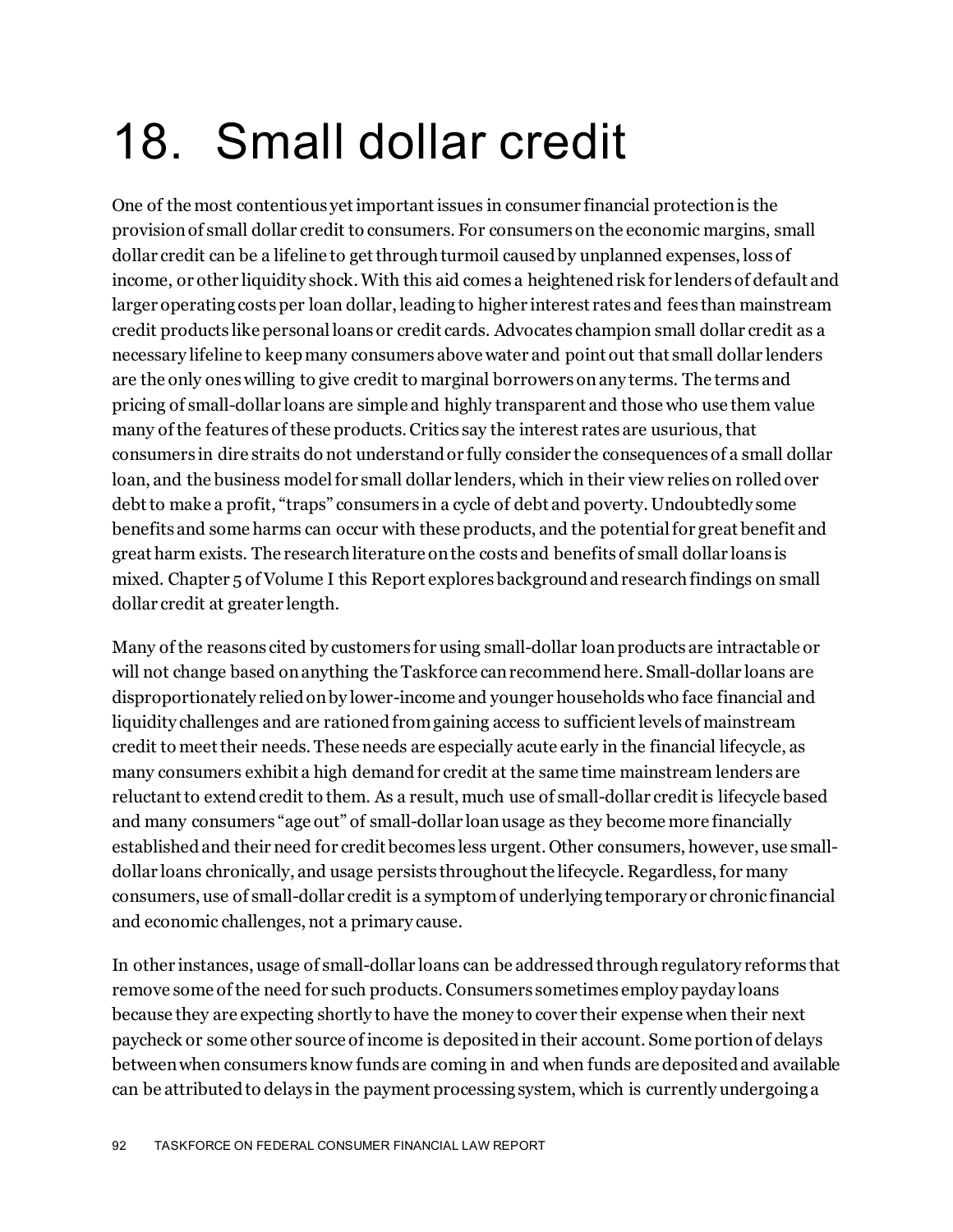transformation as advancements in financial technology focus on speeding up the payments system. Financial technology firms, traditional banks, and the Federal Reserve are now focused on increasing the speed of payments processing, with a myriad of potential positive effects for consumer welfare. The Bureau should conduct research on the degree to which delays in the processing system are causing the use of small dollar credit products and associated consumer harms. Some of the need for small-dollar credit can be alleviated by technical solutions, such as faster payments and speedier posting of deposits. Other changes will not reduce demand for small dollar loans but hold potential to reduce costs and increase choice and competition.

As shown in Chapter 4 of Volume I of this Report, costs per loan dollar of lending small amounts are important, with costs of smaller loans higher per loan dollar on small loans. Consequently, when states set interest-rate ceilings, the effect is to eliminate the smaller loan sizes. It is the Taskforce's view that any ceiling will inevitably eliminate some potential borrowers from the market. For this reason, it urges states to exercise caution when setting interest rate caps and to consider the impact on credit availability.

In this vein, states should reconsider, review, and update or eliminate usury laws that are antiquated and outdated; recognizing the high costs they impose by denying valuable services to consumers who need them. The NCCF conducted a comprehensive analysis of effective usury regulations and concluded in 1972 that a better way was to encourage financial inclusion through policies that encouraged competition, free entry to markets, and consumer information. The passage of time has not changed the importance of the NCCF's conclusions and so we again recommend that states revisit and reconsider existing usury regulations with inclusion in mind and revise, update, or eliminate them as appropriate.

As noted in Volume I, hundreds of years of study and experience have shown that usury laws interfere with credit availability and inclusion of marginalized borrowers. Usury ceilings promote convoluted circumvention practices such as term repricing that make product pricing and features less transparent and dampen competition. Usury ceilings often deprive consumers of preferred financial products and force them to turn to alternative providers and products that are more expensive and less desirable. Today, prominent Truth in Lending disclosures reveal finance charges, and evidence suggests that most customers know what they are getting and how much it will cost them.

For the Taskforce, an important policy question is whether society believes availability of credit for everyone is a good idea or not. Ultimately, to ask whether there should be government intervention in small dollar credit markets is a debate about societal ideals more than it is about economics. As with almost all aspects of the consumer credit ecosystem, decisions about small dollar credit involve trade-offs that implicate value judgments. The Taskforce has attempted to make clear what these trade-offs and value judgments are to assist decision makers at the Bureau and elsewhere. In the past, however, legislative and regulatory decisions to deprive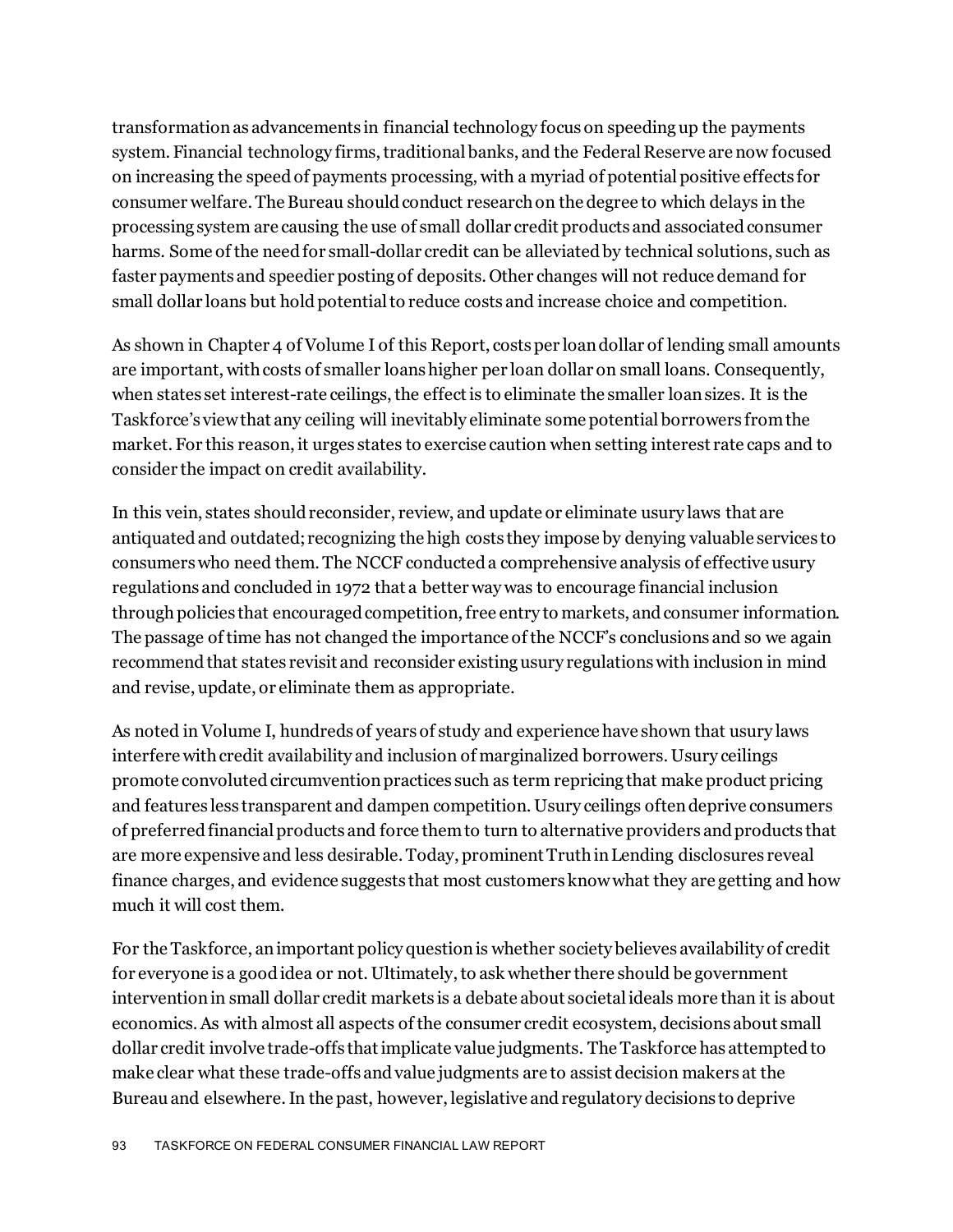marginal consumers of access to small-dollar loans was grounded in paternalistic, crude, and unsubstantiated stereotypes about the supposed capabilities of broad categories of Americans to exercise responsibility over their lives and make decisions that benefit themselves and their families. Recent research indicates that today's "experts" continue to underestimate the knowledge and capability of lower-income and marginal consumers. The Taskforce urges that any legislative or regulatory steps taken to deprive marginal consumers of access to small-dollar loan products be grounded in sound economic theory and empirical evidence and not in unfounded and condescending stereotypes of the consumers who use these products.

#### 18.1 Recommendations

**93.** The Bureau should research how much small dollar credit use and potential associated consumer harms are caused by delays in payment processing and to support regulatory efforts to adopt a faster payments system.

**94.** States should exercise caution when setting interest rate caps when implementing regulations on small dollar credit loans. States should carefully consider the negative impact on credit availability when considering further regulations. Preferably, interest rate caps should be eliminatedentirely.

**95.** States should reconsider, update, or eliminate usury laws as appropriate, recognizing the high costs they impose by denying valuable services to consumers who need them.

**96.** The Bureau should conduct recently announced research on payday loan disclosures with an eye toward making sure consumers understand what they are signing up for, rather than prescribing normative disclosuresdesigned to influence consumer behavior.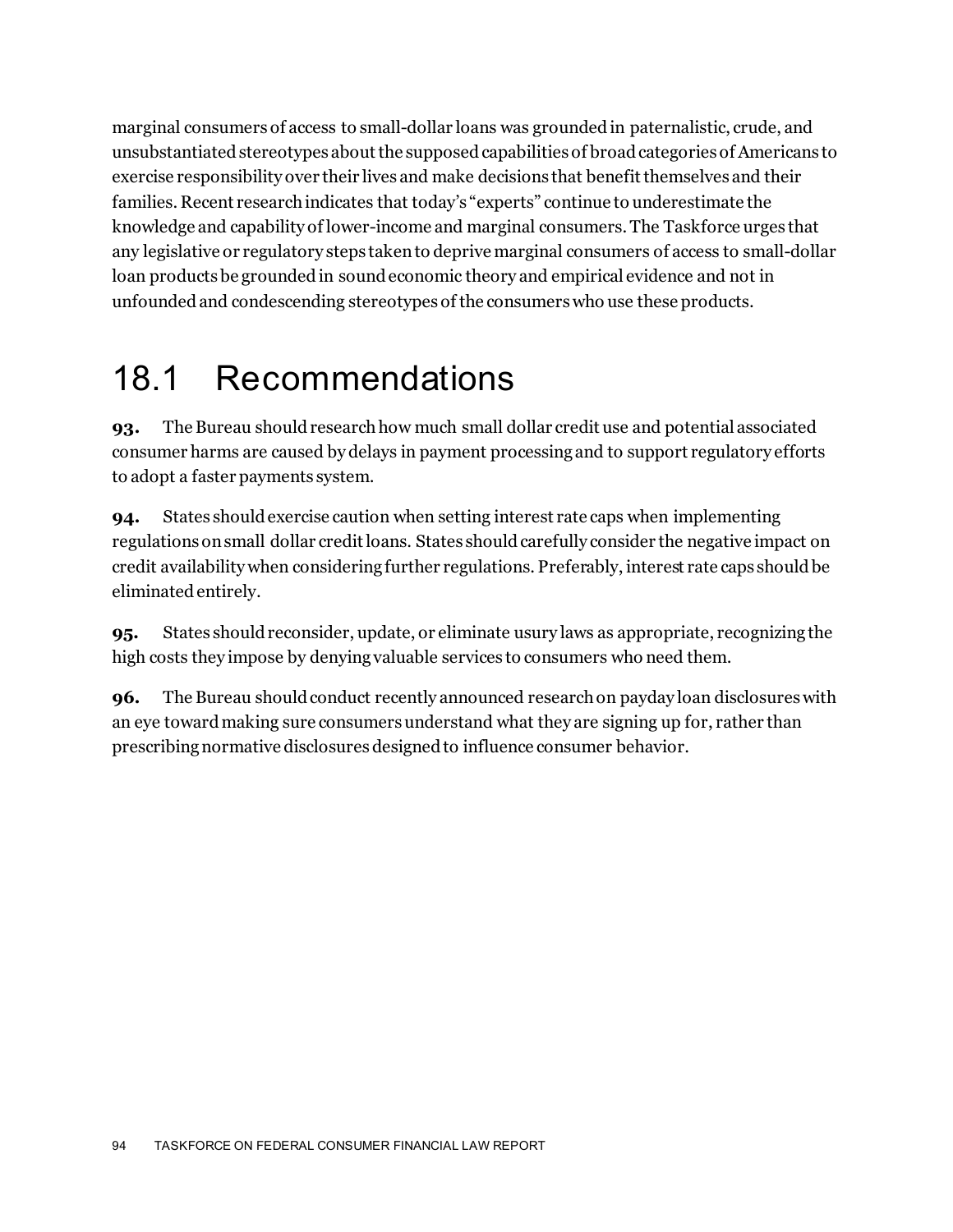# 19. Supervision

The Bureau dedicates a considerable portion of its staff resources to the supervisory process. Nearly a third of its employees are involved in supervision related activity. As noted in Volume I Chapter 6 of this Report, government inspections are a common tool of consumer protection enforcement but the Bureau's authority to engage in ongoing supervision through the examination process to the extent it does is unusual. As such, how the Bureau carries out its supervision process warrants serious consideration.

## 19.1 Defining a "larger participant"

Thousands of financial institutions fall under the Bureau's supervision authority. One way the Bureau obtains jurisdiction over nonbank institutions in individual markets is via the larger participant rules promulgated by the Bureau under the Dodd-Frank Act. The criteria in these rules for what constitute a larger participant lack consistency across markets and seemingly create an uneven playing field; some product and service providers face the costs of compliance supervision, while others escape such oversight with their compliance failures going undetected. As a result, institutions are incentivized to work actively to avoid Bureau supervisory oversight. This has the potential to negatively impact consumers as market participants avoid growth and the provision of products to an expanded clientele.

Moreover, the rulemakings appear to select the criteria for being a larger participant more by feel than principles. Should a "larger" participant be one in the top decile of the ranked participants? Should the larger participants, collectively, cover a certain percentage of the transactions in the industry? Or should they have the number of transactions annually that, on average, a bank under the Bureau's jurisdiction has? Are thresholds that exist now appropriate in the future as markets change in substance and size over time? For 10 years, the Bureau has been feeling its way on this topic. The Taskforce believes it is time to articulate some clear standards for this important decision.

### 19.2 Leveraging technology in examinations

The Bureau's supervision role for all institutions under its jurisdiction is executed through examinations that take extensive amounts of time and effort. Despite the significant commitment of resources to the supervision function, Bureau resources are limited. It can only examine a small number of institutions in any given time period.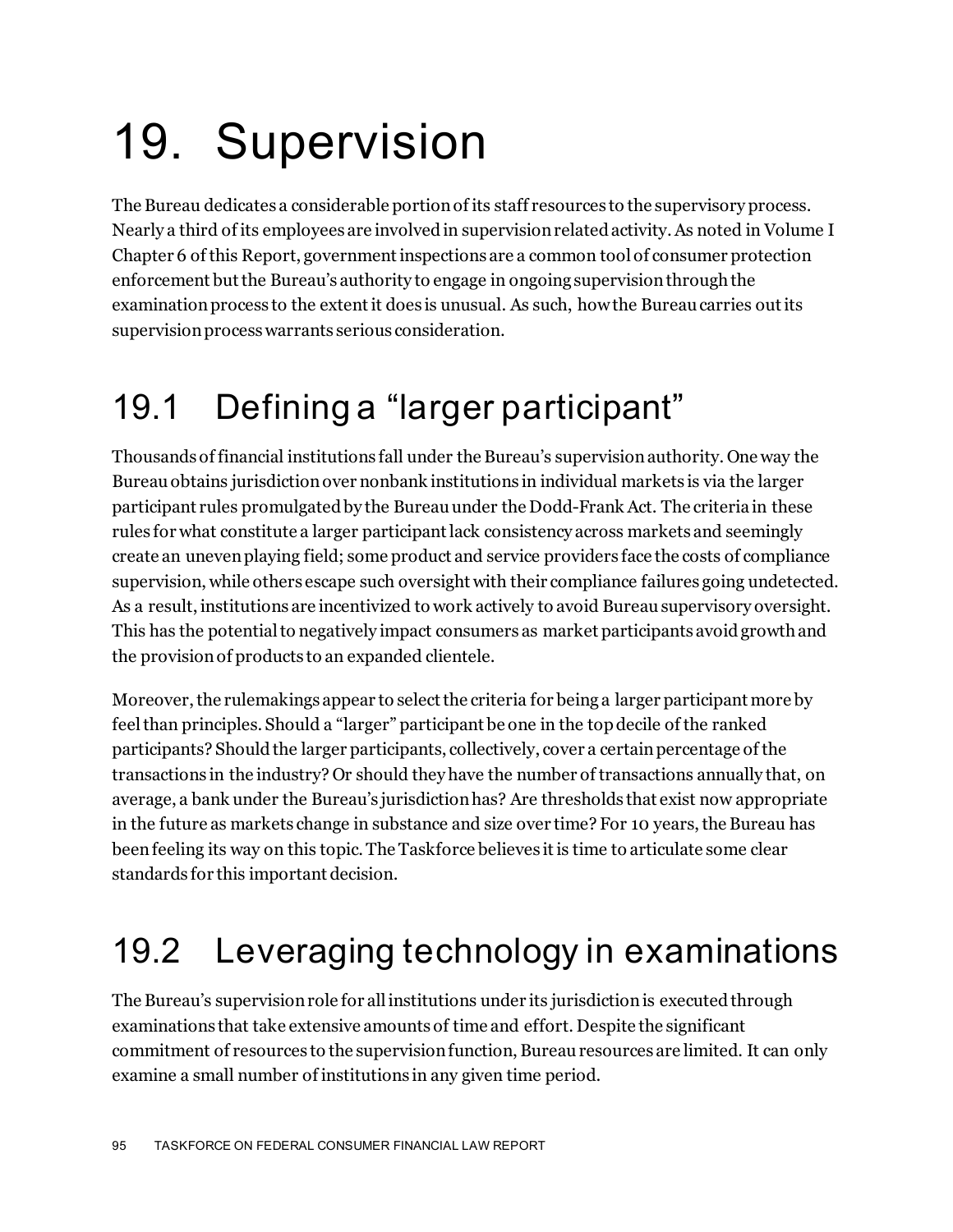To expand the reach of its exam efforts to cover more financial institutions and enhance consumer protection, the Bureau should develop new exam capabilities.In the spring of 2020, the Bureau proved capable of taking new approaches to its exam process when it rolled out a new "prioritized assessment" process to deal with the conditions created by the Coronavirus pandemic. The Bureau should apply this same ingenuity to create automated processes to expand its supervision capabilities.

#### 19.3 The role of Compliance Management System review

As noted above, the supervision function is accomplished through the examination process. Examinations generally involve two distinct avenues of review, transaction testing and assessment of an institution's Compliance Management System or "CMS."

Transaction testing is conducted to determine if an institution has followed the law. It involves the review of records, such as consumer mortgage files, to determine compliance with the law and evidence of consumer harm. Consistent with the Taskforce's principles based, outcomesoriented approach to consumer protection, this sort of review by a government regulator seems appropriate and directly determinative of compliance with the law.

Though only a few consumer compliance statutes require or refer to CMS, the Bureau's supervisory exam process considers CMS as the linchpin for consumer protection efforts and concentrates most of its efforts on the CMS of financial institutions. The working theory seems to be that if an institution possesses a self-governing consumer CMS, the institution will be more likely to comply with the federal protection laws. So it seems fair to ask, "After 10 years of repeated Bureau CMS reviews at the biggest depository institutions in the country, reviews designed to instill effective self-governing compliance systems at these banks, have Bureau efforts resulted in the banks developing CMS systems that receive the very best Bureau ratings ("STRONG"), and have these same banks achieved complete compliance with the federal consumer protection laws and regulations?"

The CMS review is an in-depth analysis of the management system used by a financial institution to comply with the law. Examiners look at how well the institution's systems detect, prevent, and correct practices that present significant risk of violating law and causing consumer harm. The review is a deep and intrusive probe into the institution's business operations. A CMS review, after considerable back and forth with the institution's management, culminates with a rating for howwell the institution's systems foster compliance with the law and a description of how the management system falls short of the Bureau's ideal management form. The findings, produced at the end of an exam and presented in a supervisory letter or exam report, end up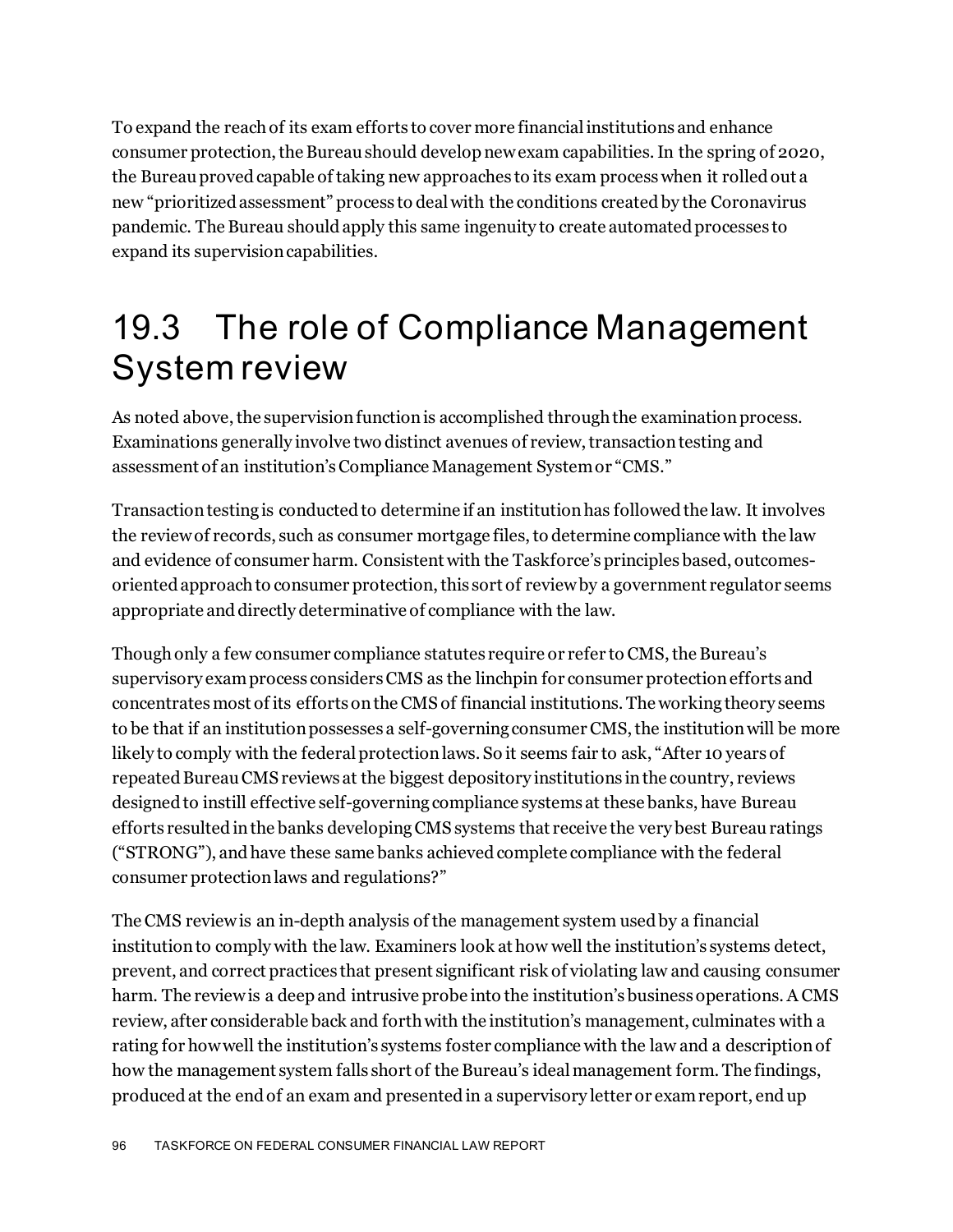essentially as a process by which the Bureau substitutes the institution's management judgment with the Bureau's management ideals. This sort of review by a government regulator does not seem appropriate. [97](#page-97-0)

The value of the Bureau's practice of assessing a financial institution's CMS during the examination process is not clear. This is not to say that the CMS is not valuable to the financial institution; it almost certainly is. Maintaining good compliance with the vast and sometimes complex laws and rules that govern consumer financial transactions is challenging, and the financial institution's CMS is important to achieving this goal. But, to a large extent, the proof is in the pudding. If an institution's CMS is poorly documented or otherwise appears weak by examiner expectations, but the institution consistently meets its compliance obligations, the Taskforce believes its compliance should be judged by its results, not its CMS documentation.

The entire CMS review process is vulnerable to subjective assessments by examiners and is ripe for inefficiency. Exam hours can easily mount up in debates by examiners over issues such as whether or not the particular number of loan files reviewed (3, 5, or 7, etc.) by the compliance review team at a bank is enoughto qualify the action as meeting the monitoring requirement of a sufficient CMS, or by deliberations on the proper number and type of complaints that should be captured and recorded in an institution's complaint system.If the answers to these CMSrelated questions are debatable within an exam team, how can an examined institution understand what it needs to do to live up to the Bureau's expectations? The process seems filled with imprecision. With the possibility of legitimate disagreement within the Bureau over CMS findings, as well as the final exam institution ratings, the entire process creates the appearance of uncertain and unpredictable action by the government.

The review of a CMS is time consuming and labor intensive for all parties. Determining whether an institution complies with a law/regulation requires much less effort. Less time spent performing CMS reviews would benefit both supervised institutions and consumers by making better use of examination hours. The Taskforce believes these savings would be considerable. They could result in shortening exams, expanding the scope or depth of transaction testing, and permitting examinations of more institutions. The Taskforce understands that the Bureau does not have adequate supervisory resources to examine all larger participants and, as the Bureau completes more larger participant rulemakings, this pressure on resources will only intensify. Reallocating resources from grading institutions' CMSs in this way will multiply the power and presence of the Bureau in the marketplace. The Bureau should also consider whether redirecting

<span id="page-97-0"></span><sup>97</sup> We recognize that review of a bank's CMS has a different role for prudential regulators, who are charged with ensuing the bank's safety and soundness and protecting the insurance fund from losses.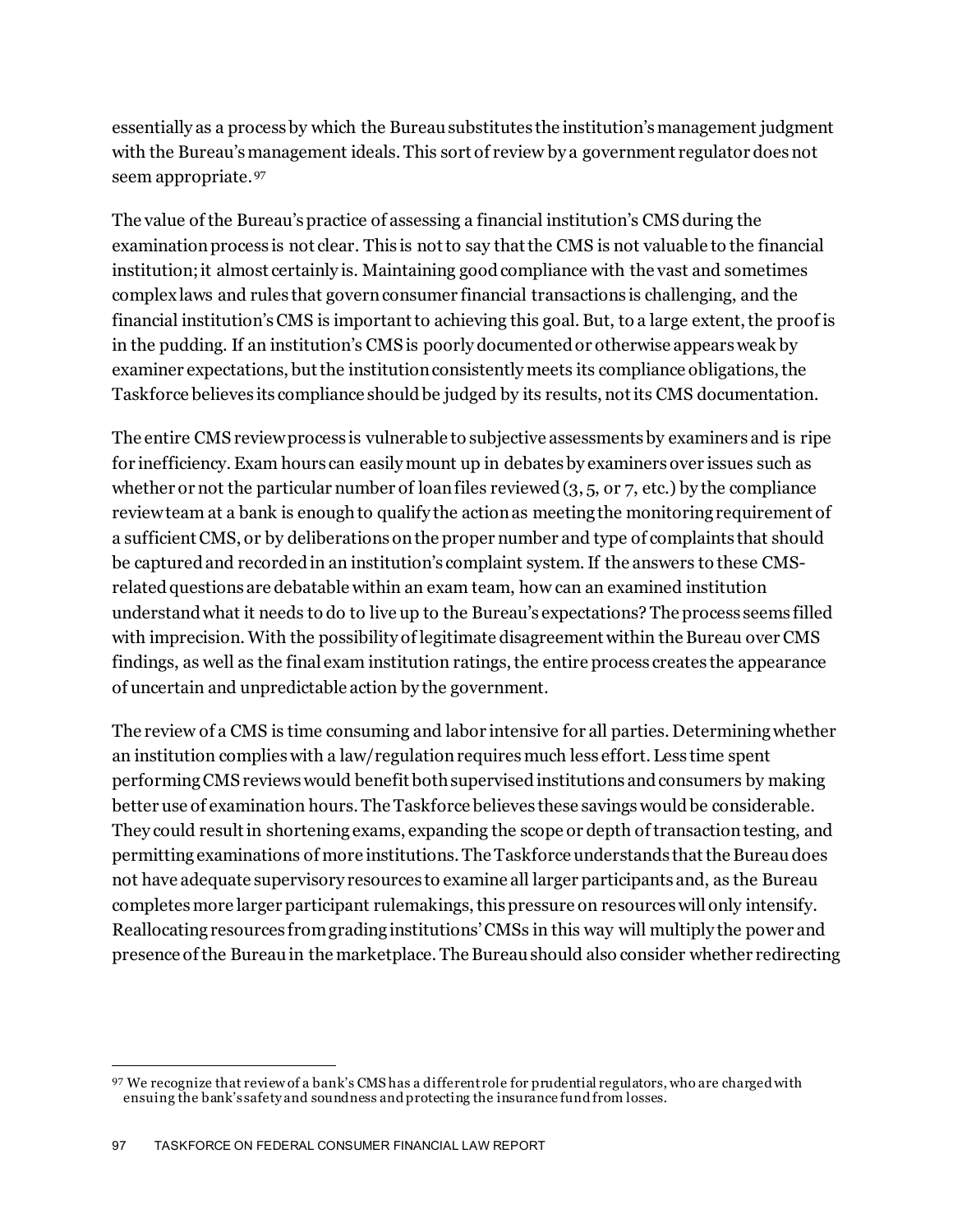some supervision resources to enforcement activity would provide better protection for consumers.

#### 19.4 Appeals of exam findings and ratings

The Bureau recognizes the possibility that examined institutions may develop legitimate concerns about examiner conclusions in a final exam report, so it has an appeal system to deal with these situations. The current appeal process took effect in October 2015. The process, however, seems insufficient.

The process lacks transparency in that examined entities are not explicitly provided notice of the appeal process in the initial or on-going communications during a supervision examination.

The Bureau appeal process lacks independence, the cornerstone of American due process. Appeals take place entirely within the Bureau's supervision organization and its immediate chain of command where the original decision being appealed was made. Appeals are heard by a committee appointed by the Associate Director of the Supervision Enforcement and Fair Lending division, known as SEFL, and includes a staff person from this Associate Director's staff, one or more representatives from Bureau headquarters supervision management, and one or more representatives from one of the four relatively autonomous Bureau supervision regional offices.Without input from each region, appeal decisions can easily lack nationwide consistency. Furthermore, with appeals cloistered inside the supervision operation, views of other Bureau offices and the Bureau's top leadership have no formal role, possibly impacting consistency of decisions across the entire Bureau and compliance with the Director's policy positions.

#### 19.5 Examining for Military Lending Act compliance

The Dodd-Frank Act does not give the Bureau supervisory authority over the Military Lending Act (MLA). As a result, the Bureau does not examine lending institutions for compliance with the MLA.

Congress passed the MLA in 2006 to protect military personnel from unscrupulous lenders. In 2013, Congress amended the MLA to give the Bureau explicit enforcement authority over the MLA but is silent as to the Bureau's supervision authority. As a result, the Bureau does not conduct supervision reviews that address MLA compliance.